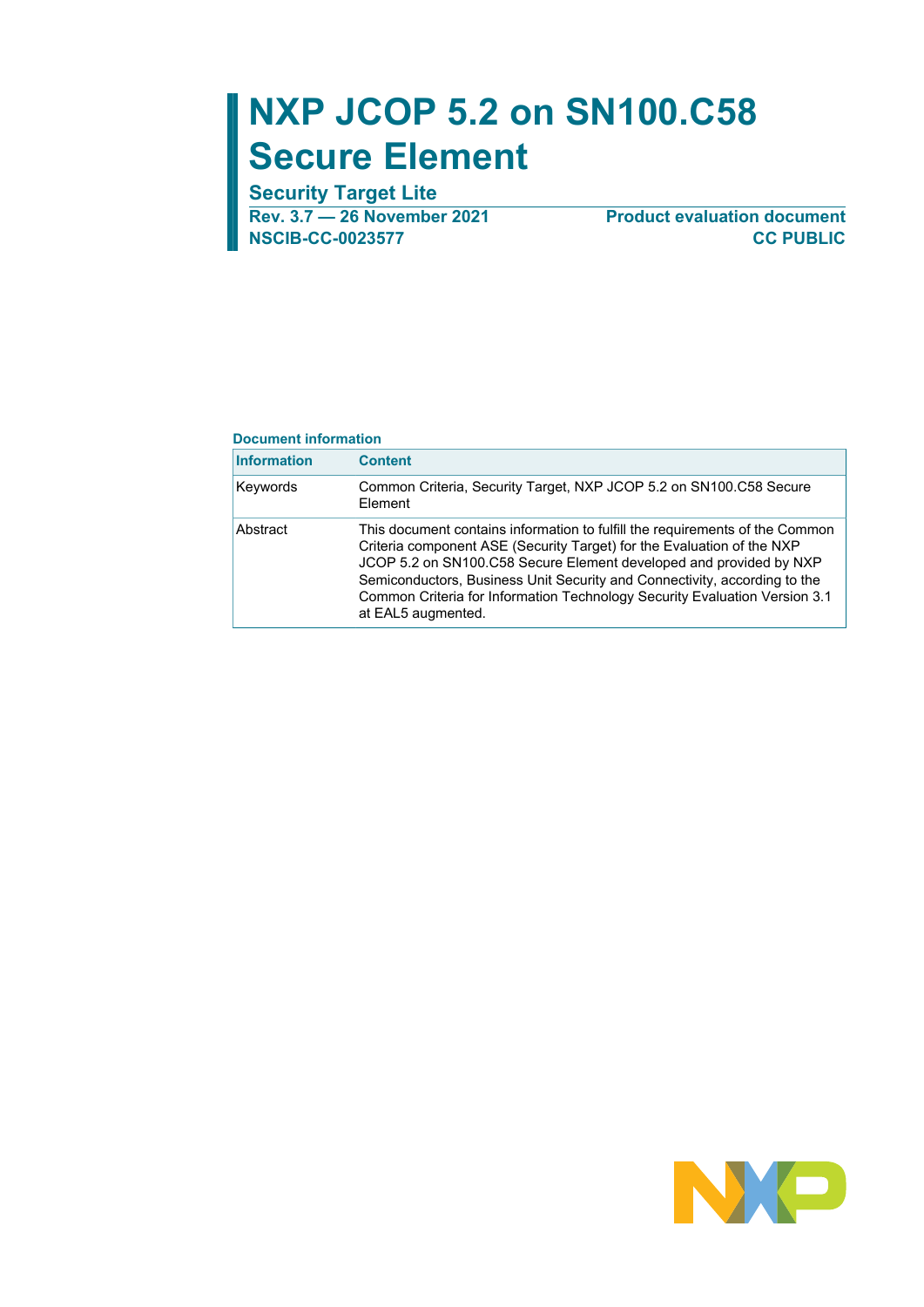## **Revision History**

| Rev. | <b>Date</b> | <b>Description</b>                                                               |
|------|-------------|----------------------------------------------------------------------------------|
| 1.0  | 2019-11-26  | First release.                                                                   |
| 2.0  | 2020-06-12  | Add JCOP 5.2 R2 to the certification scope, use uniform JCOP naming              |
| 2.1  | 2020-09-30  | Fix PID format description and re-title Table 12 as an example, for consistency. |
| 3.0  | 2021-05-03  | Add R3 to scope                                                                  |
| 3.1  | 2021-06-14  | Update table 2 Micro-controller cert to NSCIB-21-174263/2                        |
| 3.2  | 2021-06-17  | Update SN100 ST reference - Add SMIC manufacturing site, NSCIB-21-174263/2       |
| 3.3  | 2021-07-22  | Add R3.01.1-1 configuration                                                      |
| 3.4  | 2021-08-17  | Update according to general evaluator comments                                   |
| 3.5  | 2021-10-27  | Add Configuration R3.01.1-2                                                      |
| 3.6  | 2021-11-16  | Update UGM reference                                                             |
| 3.7  | 2021-11-26  | Correction to Biblio                                                             |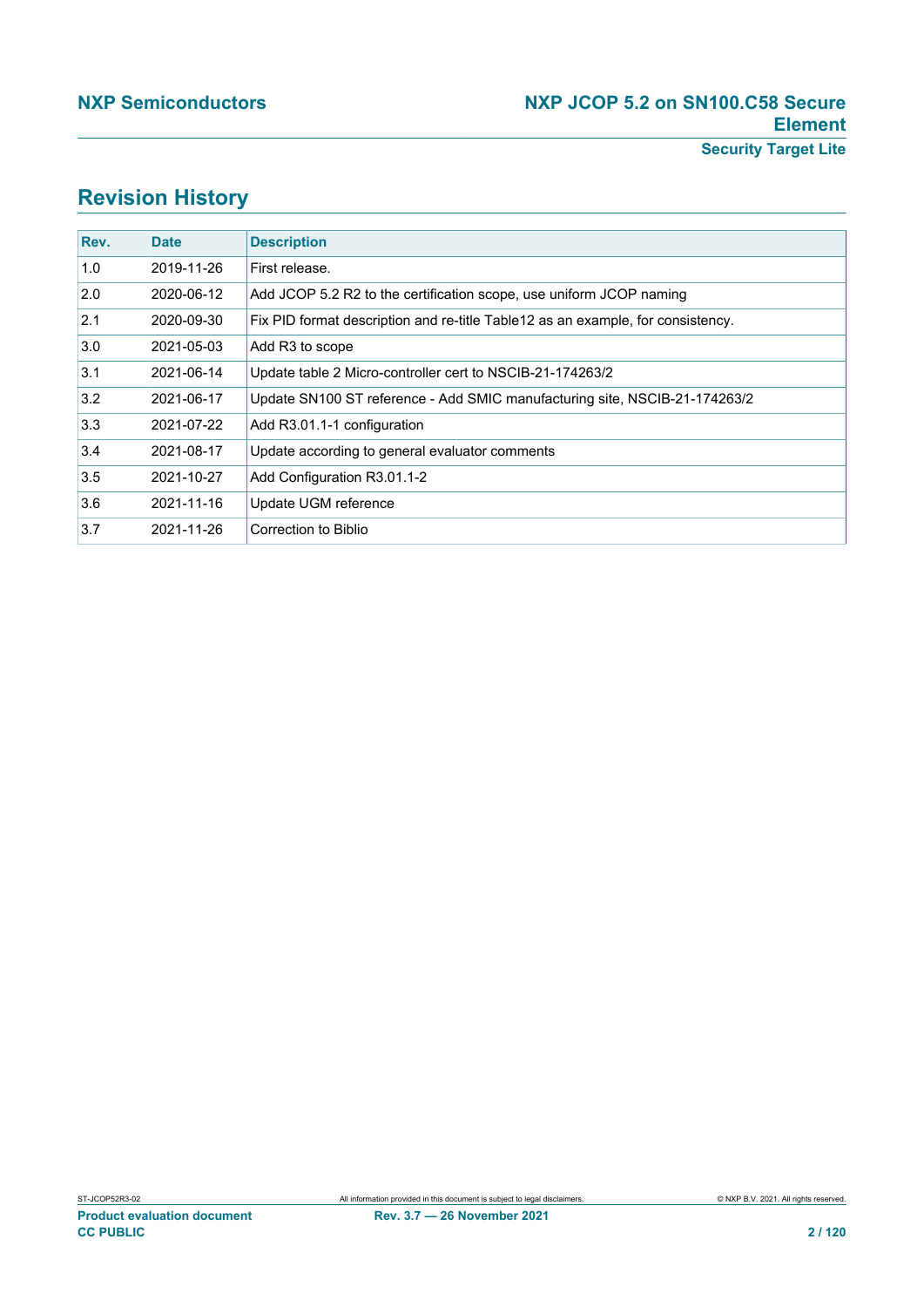### **1 ST Introduction (ASE\_INT)**

### **1.1 ST Reference and TOE Reference**

#### **Table 1. ST Reference and TOE Reference**

| <b>ST Title</b>    | NXP JCOP 5.2 on SN100.C58 Secure Element Security Target Lite                                                                                                          |
|--------------------|------------------------------------------------------------------------------------------------------------------------------------------------------------------------|
| ST version         | Revision 3.7                                                                                                                                                           |
| TOE name           | NXP JCOP 5.2 on SN100.C58 Secure Element                                                                                                                               |
| <b>TOE</b> version | R <sub>1</sub> - R <sub>1</sub> .01.1<br>R <sub>2</sub> - R <sub>2</sub> .01.1, R <sub>2</sub> .02.1 and R <sub>2</sub> .03.1<br>R3 - R3.01.1, R3.01.1-1 and R3.01.1-2 |
| Product Type       | Secure Element and Software Stack                                                                                                                                      |
| <b>CC</b> Version  | Common Criteria for Information Technology Security Evaluation Version<br>3.1, Revision 5, April 2017 (Part 1 [1], Part 2 [2] and Part 3 [3])                          |

### <span id="page-2-0"></span>**1.2 TOE Overview**

### **1.2.1 TOE components**

The overall product consists of a Secure Micro-Controller and a software stack.

The **Micro-Controller** provides an Integrated NFC controller and an embedded Secure Element core.

The **software stack** creates 2 separate domains to provide a converged product consisting of a familiar Java Card Secure Element domain and an eUICC domain providing UICC functionality in accordance with the GSMA Specification [\[46\]](#page-113-0) and external ISO-7816 connectivity. The eUICC domain at the platform level is underpinned by the same Java Card and Global Platform technology as the eSE domain, but is dedicated to the eUICC application.

The TOE domains and communication interfaces are depicted in [Figure 1](#page-3-0) and the constituent components are described in more detail in [Section 1.3.](#page-10-0)

*Note: care should be taken to discern the concept of eSE and eUICC domains which are notional concepts to distinguish the eUICC application, accessible by ISO-7816 communications channels, from the familiar Java Card Open platform, accessible via the system mailbox and NFC controller or SPI Interfaces. The use of the term domain in this context is distinct from the definition of domain as per GlobalPlatform [\[32\]](#page-113-1), which are instantiated and found within the notional domains, such as the ISD in the eSE Domain.*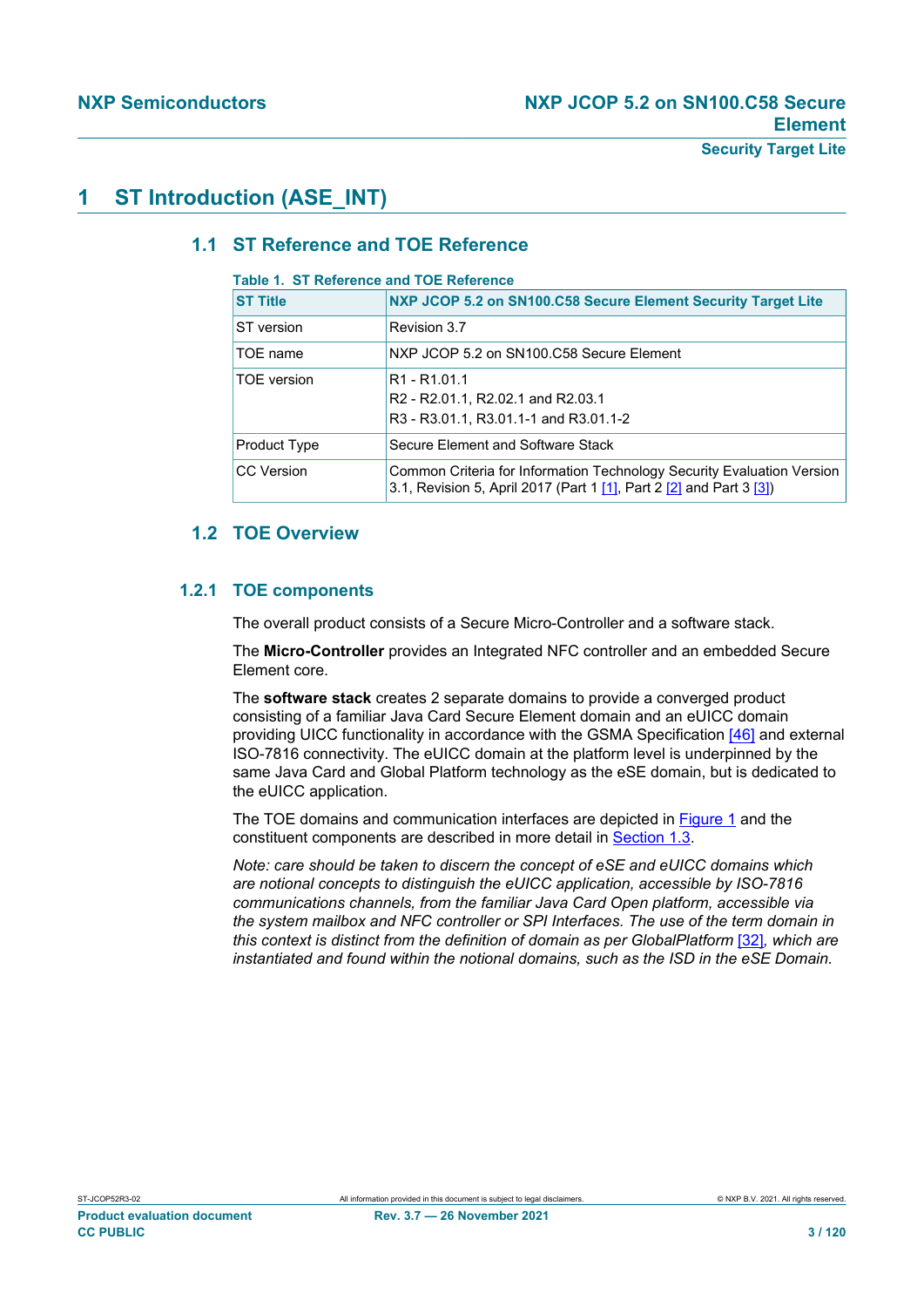### **NXP Semiconductors NXP JCOP 5.2 on SN100.C58 Secure Element**

**Security Target Lite**

<span id="page-3-0"></span>

Both of the Domains, eSE and eUICC, are running on the eSE core of the microcontroller.

The interface to the eSE domain is provided by the System Mailbox, which is connected to the embedded NFC Controller. All eSE communications must support HCI protocol. The integrated NFC controller provides up to 4 gates for external users to communicate with the TOE supporting Card Emulation Mode Type A, Type B and Type F as well as a wired Interface using APDUCard Gate. The TOE also supports SPI communication directly with the eSE domain and ISO 7816 communication directly with an eUICC domain.

The software stack can be further split several components represented on the figure below and detailed in following.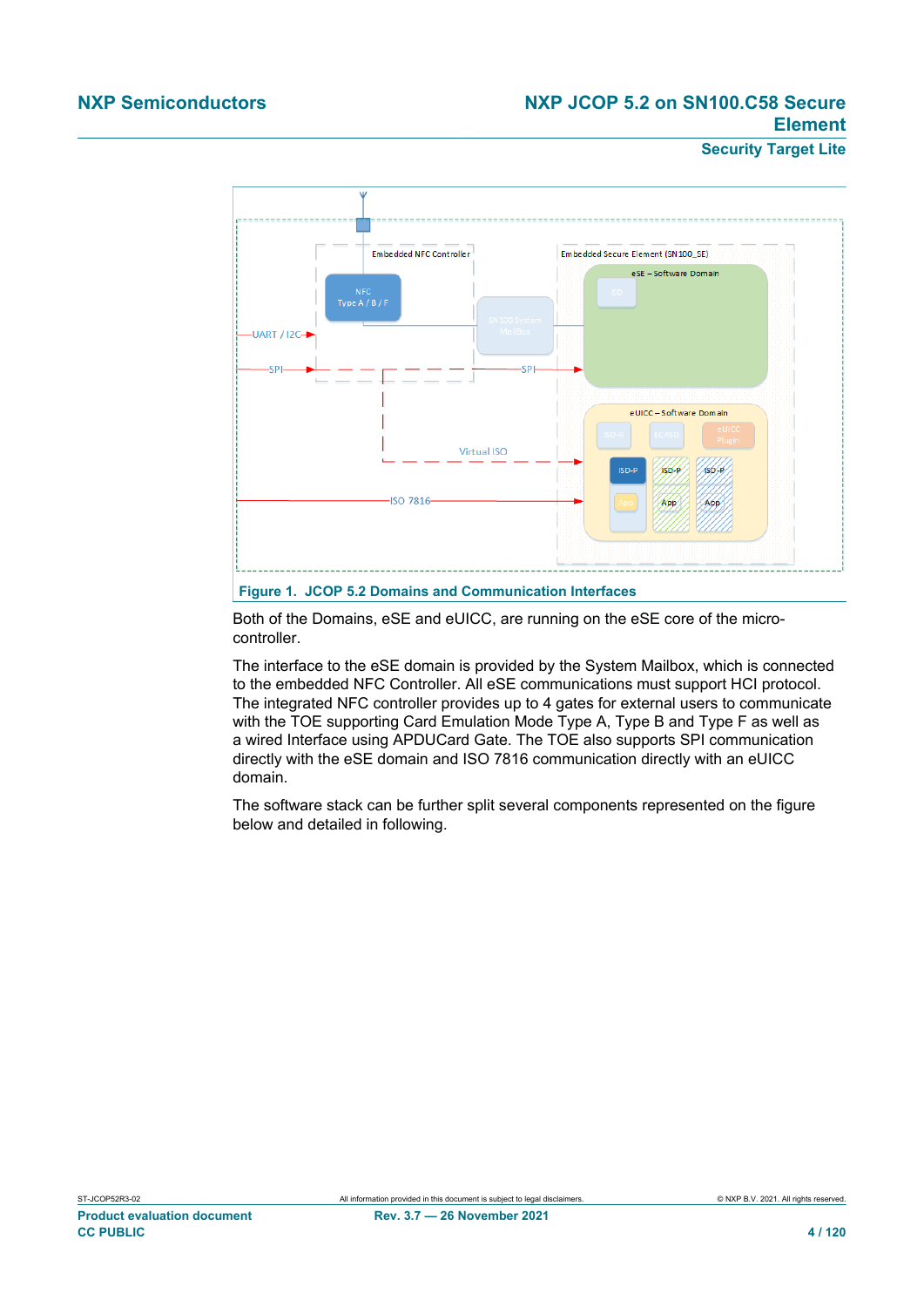### **NXP Semiconductors NXP JCOP 5.2 on SN100.C58 Secure Element**

#### **Security Target Lite**



This figure shows the components of the JCOP O/S including the extension APIs for MiFare, Felica, eUICC and CSP. It also shows the Config Applet which has special privileges and is used to personalise and configure the TOE. The eUICC APIs provide access to NXP proprietary functions and a broker API which forwards eSIM/SIM/UICC/ ISIM commands to an eUICC plugin library.

#### **1.2.1.1 JCOP component**

The base of the product is composed of:

- **•** Firmware for booting and low level functionality of the Secure Element, called MC FW included in the hardware certification.
- **•** Software for implementing cryptographic operations on the Secure Element, called Security Software - included in the hardware certification.
- **•** Software to update JCOP5.2 OS or UpdaterOS, called OS Update Component.
- **•** Software for implementing JCOP5.2 OS:
	- **–** Software that implements low level functionality, called Native OS.
	- **–** Software that implements the Java Card Virtual Machine [\[30\],](#page-113-2) called JCVM
	- **–** Software that implements the Java Card Runtime Environment [\[31\]](#page-113-3), called JCRE
	- **–** Software that implements the Java Card Application Programming Interface [\[29\]](#page-113-4), called JCAPI.
	- **–** Software for implementing content management according to GlobalPlatform [\[32\]](#page-113-1), called GP.
	- **–** Software that implements a proprietary programming interface, called Extension API.
	- **–** Software that handles personalization and configuration, called Config Applet.
	- **–** Software that implements the API and functionality for MiFare no security claims are made on MiFare.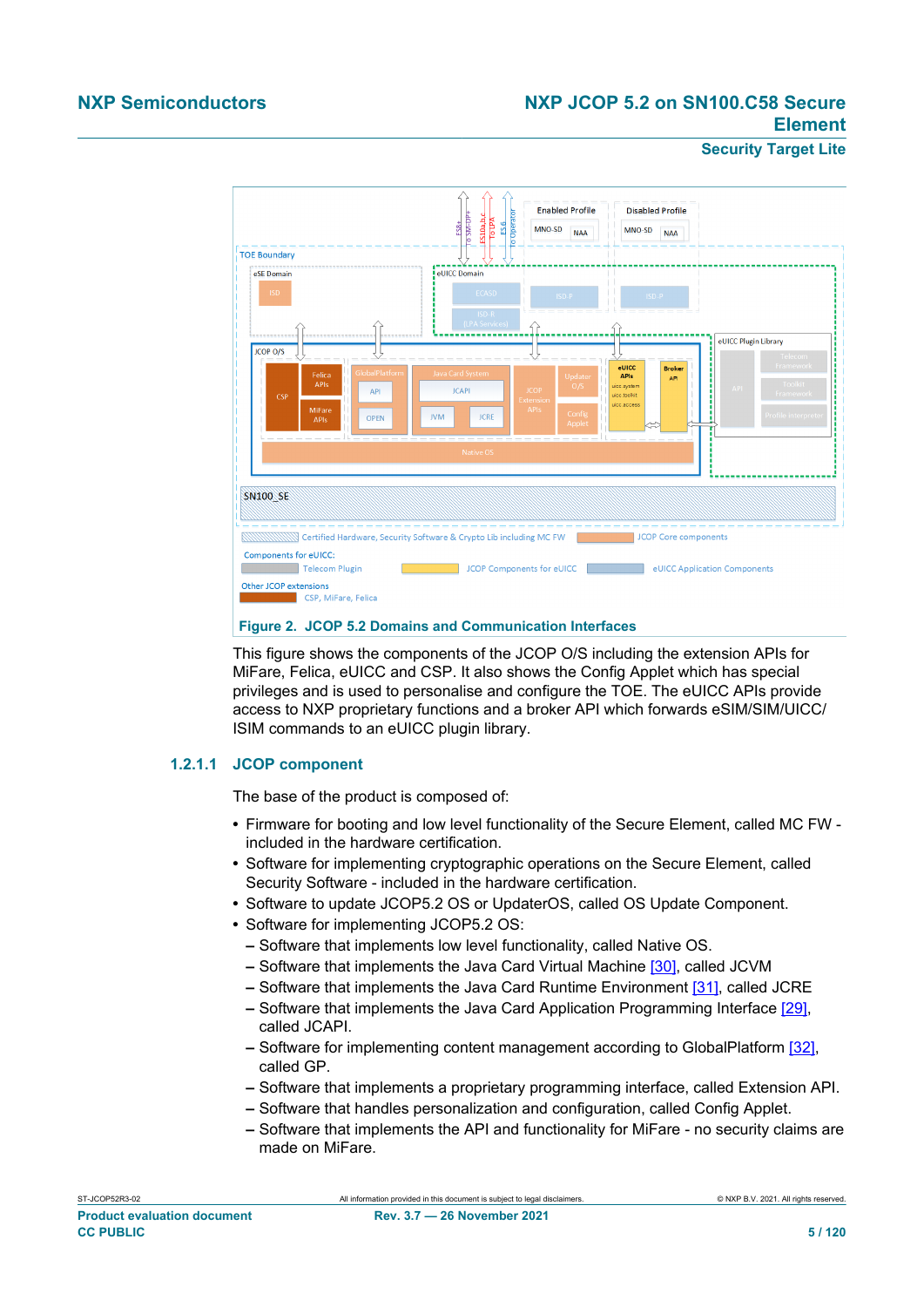- **–** Software that implements the API and functionality for Felica no security claims are made on Felica.
- **–** Software that implements NXP Proprietary API for eUICC implementations, called eUICC API.
- **–** Other APIs (e.g. OSCCA, UAI) for wich no security claims are made.

#### **1.2.1.2 eUICC component**

The eUICC component implements the GSMA RSP architecture following [\[44\]](#page-113-5) and [\[45\]](#page-113-6) specifications. (Note: For R3 version all references to [\[44\]](#page-113-5) should be considered as [\[45\].](#page-113-6)

It is composed of:

- **•** The Application Layer: privileged applications, such as Security Domains, providing the remote provisioning and administration functionality - the notion of Security Domain follows the definition given by [35]
	- **–** An ISD-R, including LPA Services, providing life-cycle management of profiles;
	- **–** ECASD providing secure storage of credentials and security functions for key establishment and eUICC authentication;
	- **–** ISD-P security domains, each one hosting a unique profile.
- **•** The Platform Layer: a set of functions providing support to the Application Layer:
	- **–** A Telecom Framework providing network authentication algorithms;
	- **–** A Profile Package Interpreter translating Profile Package data into an installed Profile;
	- **–** And a Profile Policy Enabler which comprises Profile Policy verification and enforcement functions.
- **•** The software that allows forwarding of SIM/UICC/USIM/ISIM API calls to 3rd party Plugin, called Broker API.

#### **1.2.1.3 CSP component**

The CSP JavaCard extension implements a Cryptographic Service Provider (CSP) following [\[49\]](#page-114-0) specifications.

#### **1.2.1.4 TOE packages**

The TOE provides Java Packages with Global Scope or restricted to one or other of the available Domains (eSE or eUICC).

#### 1.2.1.4.1 Global packages

- **•** Packages with Global Scope
	- **–** java.lang.cap
	- **–** java.io.cap
	- **–** javacard.framework.cap
	- **–** javacard.security.cap
	- **–** org.globalplatform.cap
	- **–** org.globalplatform.contactless.cap
	- **–** org.globalplatform.upgrade.cap
	- **–** javacardx.crypto.cap
	- **–** javacardx.apdu.cap
	- **–** javacardx.apdu.cap
	- **–** javacardx.external.cap
	- **–** uicc.hci.framework.cap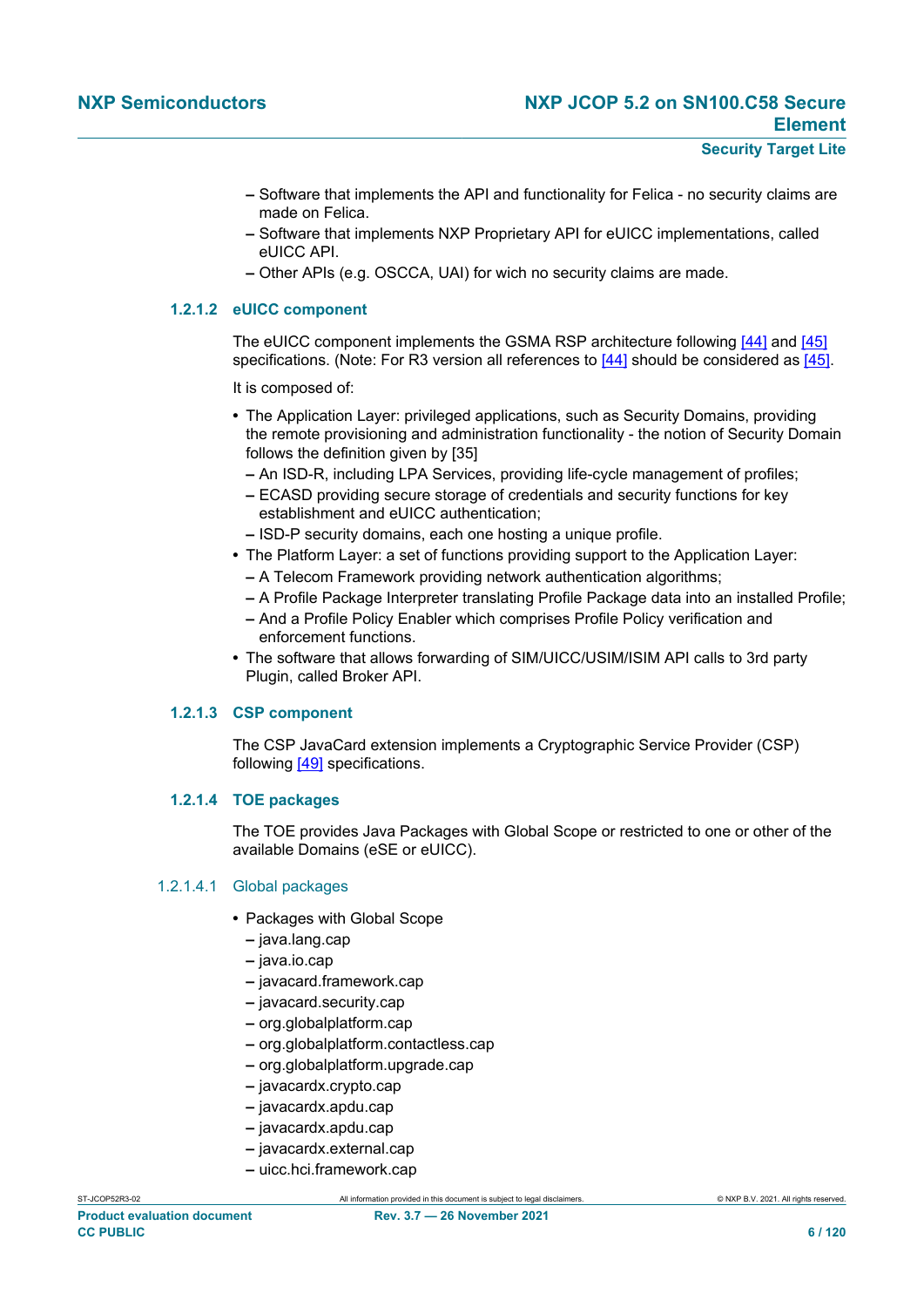**Security Target Lite**

- **–** uicc.hci.services.cardemulation.cap
- **–** uicc.hci.services.connectivity.cap
- **–** uicc.hci.services.readermode.cap
- **–** com.nxp.id.jcop.os.cap
- **–** com.nxp.id.jcop.javacard.security.cap
- **–** com.nxp.id.jcop.hci.cap
- **–** com.nxp.id.jcop.oscca.cap
- **–** com.nxp.id.jcopx.security.cap
- **–** com.nxp.id.jcopx.util.cap
- **–** com.nxp.id.jcopx.authority.cap
- **–** com.nxp.id.jcopx.migration.cap
- **–** com.nxp.id.jcop.globalplatform.cap
- **–** com.nxp.id.jcop.globalplatform.auxiliary.cap
- **–** com.nxp.id.jcop.globalplatform.auxiliary2.cap
- **–** com.nxp.id.jcop.globalplatform.auxiliary3.cap
- **–** com.nxp.id.jcop.uicc.globalplatform.security.cap
- **–** com.nxp.id.jcopx.tearing.cap
- **–** com.nxp.id.jcopx.accelerator.cap
- **–** com.nxp.id.jcopx.globalplatform.contact.cap
- **–** com.nxp.id.jcopx.systemstack.cap
- **–** com.nxp.id.jcopx.osupdate.cap
- **–** com.nxp.id.jcop.uiccframework.cap
- **–** com.nxp.id.jcopx.oscca.cap
- **–** com.nxp.id.jcopx.v2xsupport.cap
- **–** javacardx.framework.util.intx.cap

#### 1.2.1.4.2 JCOP packages

- **•** Packages with scope restricted to the eSE Domain
	- **–** org.mifare4mobile.hostinterface.cap
	- **–** org.mifare4mobile.walletInterface.cap
	- **–** org.mifare4mobile.parser.cap
	- **–** org.mifare4mobile.userverifier.cap
	- **–** com.nxp.id.jcop.mifare4mobile.cap
	- **–** com.nxp.id.jcopx.commerce.cap
	- **–** com.nxp.id.jcop.config\_applet\_v2.cap
	- **–** com.nxp.id.jcop.configapplet.cap
	- **–** com.nxp.id.jcopx.mifare.mifaredesfire.cap
	- **–** com.nxp.id.jcopx.m4mext.cap
	- **–** com.nxp.id.jcopx.mifare.mifareplus.cap
	- **–** com.nxp.id.jcopx.mifare.mifarecommon.cap
	- **–** com.sony.javacard.crypto.cap
	- **–** com.sony.javacard.crypto.advance.cap
	- **–** com.sony.javacard.crypto.a4.cap
	- **–** com.sony.javacard.crypto.a5.cap
	- **–** com.sony.javacard.crypto.a6.cap
	- **–** com.sony.javacard.crypto.advance.e3.cap
	- **–** com.sony.javacard.crypto.advance.e4.cap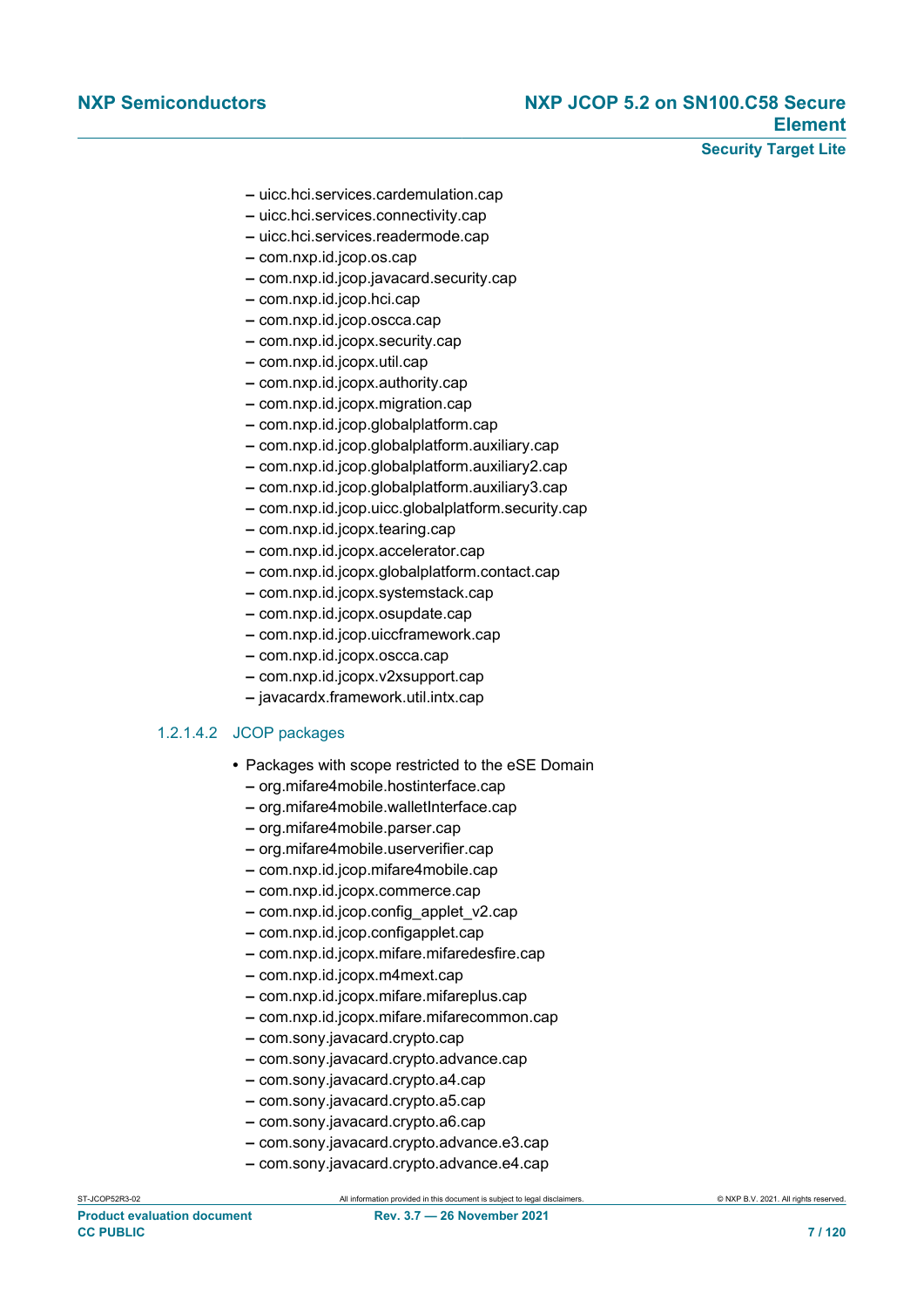- **–** com.sec.mobile.fra.cap
- **–** com.nxp.id.jcopx.ioaccess.cap

#### 1.2.1.4.3 eUICC packages

- **•** Packages with scope restricted to the eUICC Domain
	- **–** com.nxp.id.jcop.euicc.cap
	- **–** com.nxp.id.jcop.euicc.gsmalib.cap
	- **–** com.nxp.id.jcopx.euicc.gsma.cap
	- **–** com.nxp.id.jcopx.uicc.globalplatform.cap
	- **–** com.nxp.id.jcopx.blob.cap
	- **–** com.nxp.id.jcopx.uicc.auth.cap
	- **–** com.nxp.id.jcopx.uicc.system.cap
	- **–** com.nxp.id.jcopx.uicc.toolkit.cap
	- **–** com.nxp.id.jcopx.uicc.interfacebroker.cap
	- **–** com.nxp.id.jcopx.uicc.interfacebroker.sim.cap
	- **–** com.nxp.id.jcopx.uicc.interfacebroker.uicc.cap
	- **–** uicc.access.cap
	- **–** uicc.access.fileadministration.cap
	- **–** uicc.isim.access.cap
	- **–** uicc.services.highupdatearray.cap
	- **–** uicc.system.cap
	- **–** uicc.toolkit.cap
	- **–** uicc.usim.access.cap
	- **–** uicc.usim.geolocation.cap
	- **–** uicc.usim.toolkit.cap
	- **–** sim.access.cap
	- **–** sim.toolkit.cap
- **•** eUICC specific packages added in R2
	- **–** uicc.usim.suci.cap

#### 1.2.1.4.4 CSP packages

- **•** Packages with scope restricted to CSP
	- **–** de.bsi.csp

#### **1.2.2 TOE usage and major features**

The usage of the TOE is focused on security critical applications in small form factors. One main usage scenario is the use in mobile phones, which can use the TOE to enable mobile payment or mobile ticketing with the phone based on the security of the TOE.

The TOE provides a variety of security features. The hardware of the Micro Controller already protects against physical attacks by applying various sensors to detect manipulations and by processing data in ways which protect against leakage of data by side channel analysis. With the software stack the TOE provides many cryptographic primitives for encryption, decryption, signature generation, signature verification, key generation, secure management of PINs and secure storage of confidential data (e.g. keys, PINs). Also the software stack implements several countermeasures to protect the TOE against attacks.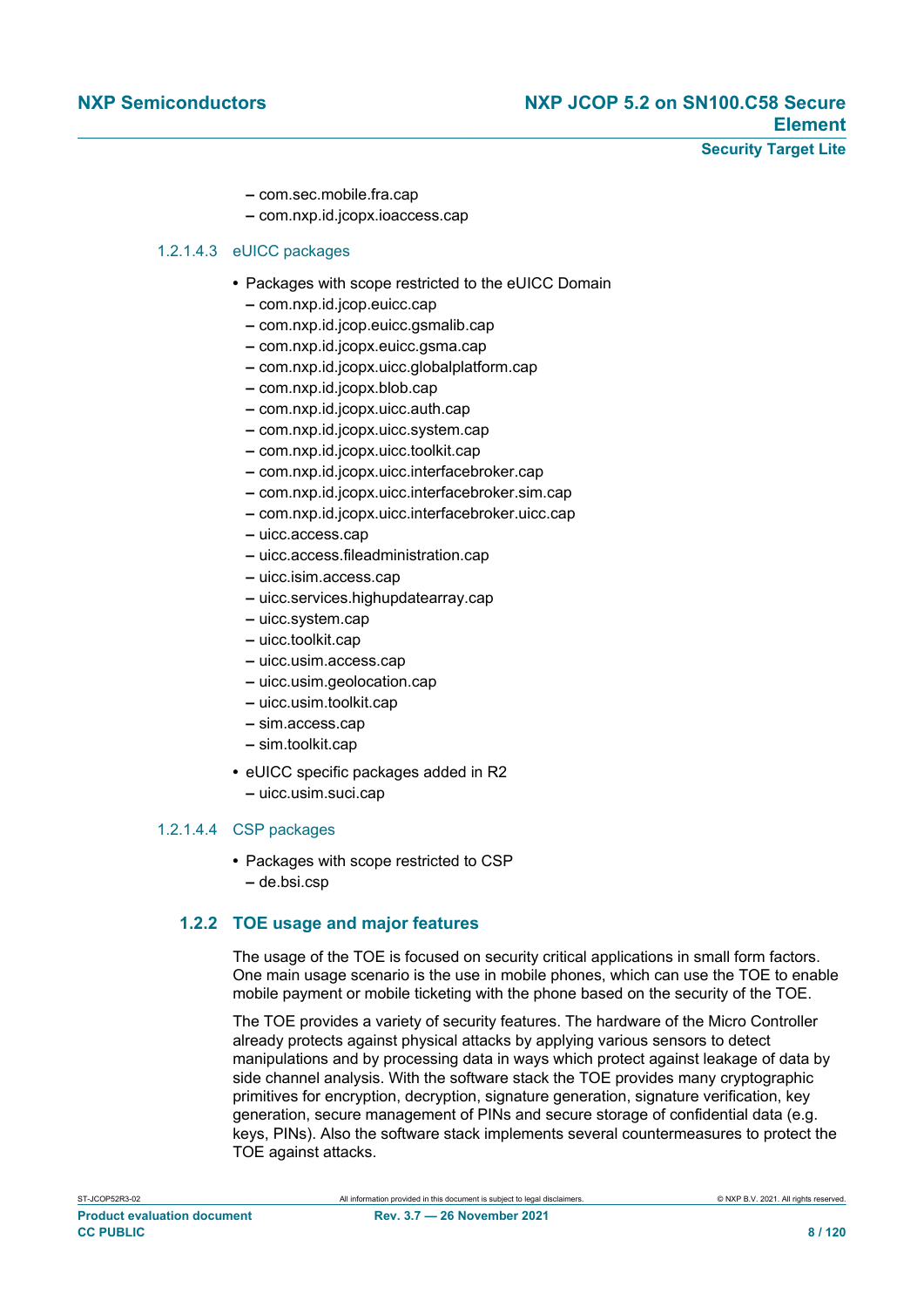The TOE includes the following features:

- **•** Cryptographic algorithms and functionality:
	- **–** 3DES for en-/decryption (CBC and ECB) and MAC generation and verification (2-key 3DES, 3-key 3DES, Retail-MAC, CMAC and CBC-MAC).
	- **–** AES (Advanced Encryption Standard) for en-/decryption (GCM, CBC and ECB) and MAC generation and verification (CMAC, CBC-MAC).
	- **–** RSA and RSA CRT for en-/decryption and signature generation and verification.
	- **–** RSA and RSA CRT key generation.
	- **–** SHA-1, SHA-224, SHA-256, SHA-384, SHA-512 hash algorithm.
	- **–** Secure SHA-1, Secure SHA-224, Secure SHA-256, Secure SHA-384, Secure SHA-512 hash algorithm.
	- **–** HMAC
	- **–** ECC over GF(p) for signature generation and verification (ECDSA).
	- **–** ECC over GF(p) key generation for key agreement.
	- **–** Random number generation according to class DRG.3 of AIS 20 [\[52\]](#page-114-1)
- **•** Java Card 3.0.5 functionality:
	- **–** Executing Java Card bytecodes.
	- **–** Managing memory allocation of code and data of applets.
	- **–** Enforcing access rules between applets and the JCRE.
	- **–** Mapping of Java method calls to native implementations of e.g. cryptographic operation.
	- **–** Garbage Collection fully implemented with complete memory reclamation including compactification.
	- **–** Support for Extended Length APDUs.
	- **–** Persistent Memory Management and Transaction Mechanism.
- **•** GlobalPlatform 2.3 functionality including Amendments A,B,C,D,E,F,H and I and is compliant with the Common Implementation Configuration.
	- **–** Loading of Java Card packages.
	- **–** Instantiating applet instances.
	- **–** Java package deletion.
	- **–** Java applet instance deletion.
	- **–** Creating Supplementary Security Domains.
	- **–** Associating applets to Security Domains.
	- **–** Installation of keys.
	- **–** Verification of signatures of signed applets.
	- **–** CVM Management (Global PIN) fully implemented.
	- **–** Secure Channel Protocol is supported.
	- **–** Delegated Management, DAP (RSA 1024 and ECC 256).
	- **–** Compliance to Secure Element configuration.
- **•** GSMA 'Remote SIM Provisioning Architecture for consumer Devices', version 2.2.1 [\[44\]](#page-113-5) and v2.2.2 [\[45\]](#page-113-6)
- **•** Cryptgraphic Service Provider features, [\[49\]](#page-114-0)
- **•** NXP Proprietary Functionality:
	- **–** Felica functionality accessible via Applets using the Felica API no security functionality is claimed for this functionality.
	- **–** Config Applet: JCOP5.2 OS includes a Config Applet that can be used for configuration of the TOE.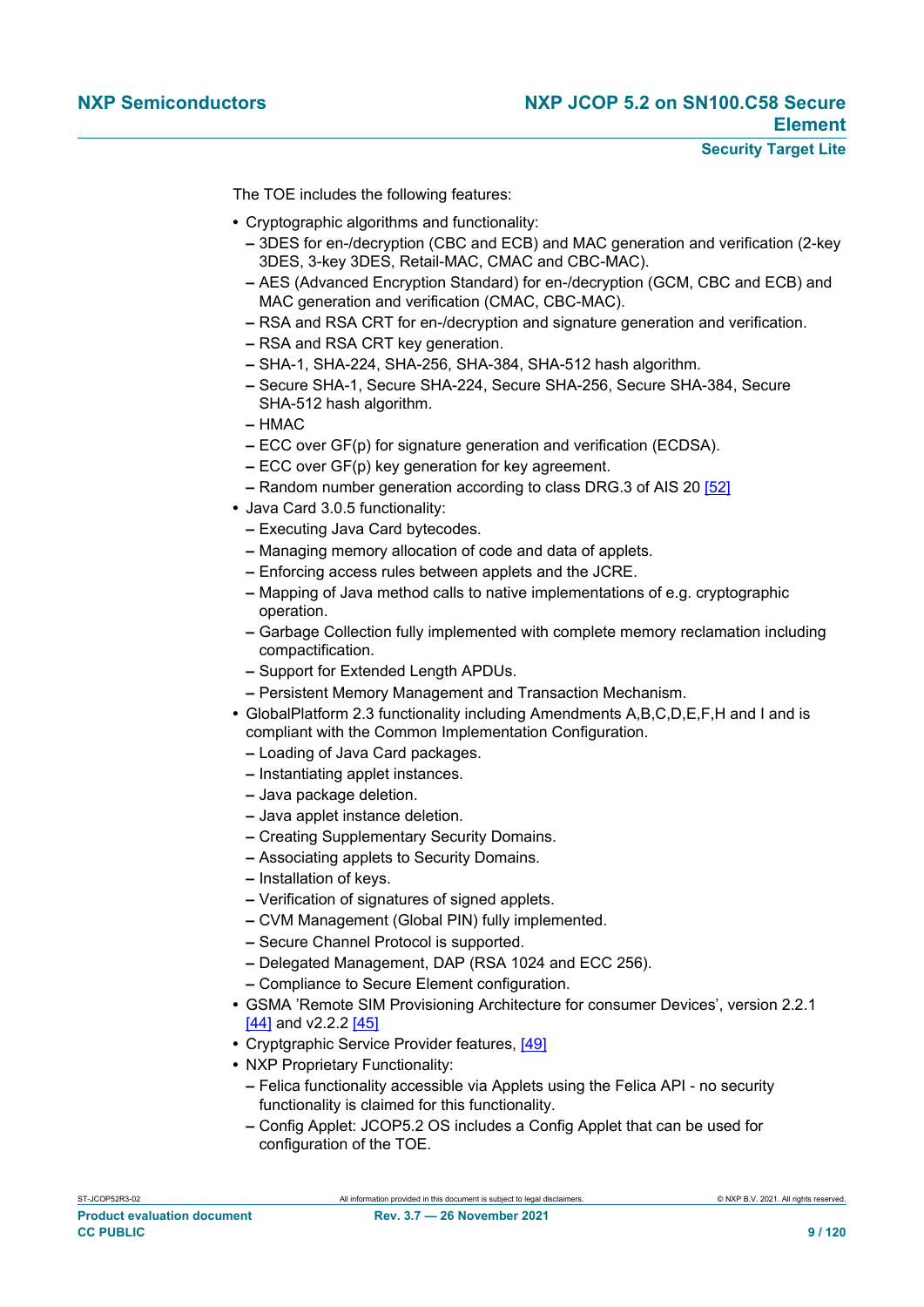- **–** OS Update Component: Proprietary functionality that can update JCOP5.2 OS or UpdaterOS.
- **–** Restricted Mode: In Restricted Mode only very limited functionality of the TOE is available such as, e.g.: reading logging information or resetting the Attack Counter. **–** Error Detection Code (EDC) API.

#### **1.2.2.1 R2 features**

Functionality introduced in R2, for which there are no specific additional security claims

- **•** CAT-TP, with limitations as described in the UGM [\[13\]](#page-112-3), Section 8.1(20)
- **•** 5G features as per SIM Alliance 2.3, see [\[13\]](#page-112-3) Section 2.4.4. and 8.1(15)
- **•** Extension to Global Platform Amendment H, UGM see [\[13\]](#page-112-3) Section 3.5.7
- **•** CPLC data made available through SystemInfo, UGM see [\[13\]](#page-112-3) Section 2.1.3.22

#### **1.2.2.2 R3 features**

Functionality introduced R3, for which there are no specific additional security claims

- **•** R3 is compliant to the GSMA SGP.22 version 2.2.2 June 2020 [\[45\]](#page-113-6), whilst previous versions are (R1 and R2) are compliant to GSMA SGP.22 version 2.2.1 Dec 2018 [\[44\]](#page-113-5)
- **•** CAT-TP is not supported in R3 product
- **•** UAI query extended to include Amendment H Status [\[19\]](#page-112-4) Section 7.1.2
- Addition of 5th Logical Channel [\[19\]](#page-112-4) Section8.4

#### **1.2.2.3 R3.01.1-1**

Configuration R3.01.1-1 addresses specific MNO issues, for which there are no specific additional security claims

Patch resolves issues related to SCP80/81 session termination, TLS protocol and interruption to CAA sessions. Plugin update adds support for Concatenated SMS

#### **1.2.2.4 R3.01.1-2**

Configuration R3.01.1-2 addresses specific customer issues, for which there are no specific additional security claims

This configuration provides additional processing control flow for 5G profile downloads

#### **1.2.3 TOE Type**

The TOE type is software and certified hardware platform (including hardware, firmware and crypto library).

The platform part is a Java Card with GP functionality. It can be used to load, install, instantiate and execute off-card verified Java Card applets. The eSE domain, which is externally accessible via SPI or by the System mailbox which is connected to an Integrated NFC controller, supporting Type A,B and F contactless communications. The NFC controller and system mailbox are not within the scope of the evaluation. This TOE includes a dedicated eUICC Domain which is directly accessible by the ISO-7816 interface.

The eUICC part is a UICC embedded in a consumer device and may be in a removable form factor or otherwise. It connects to a given mobile network, by means of its currently enabled MNO profile.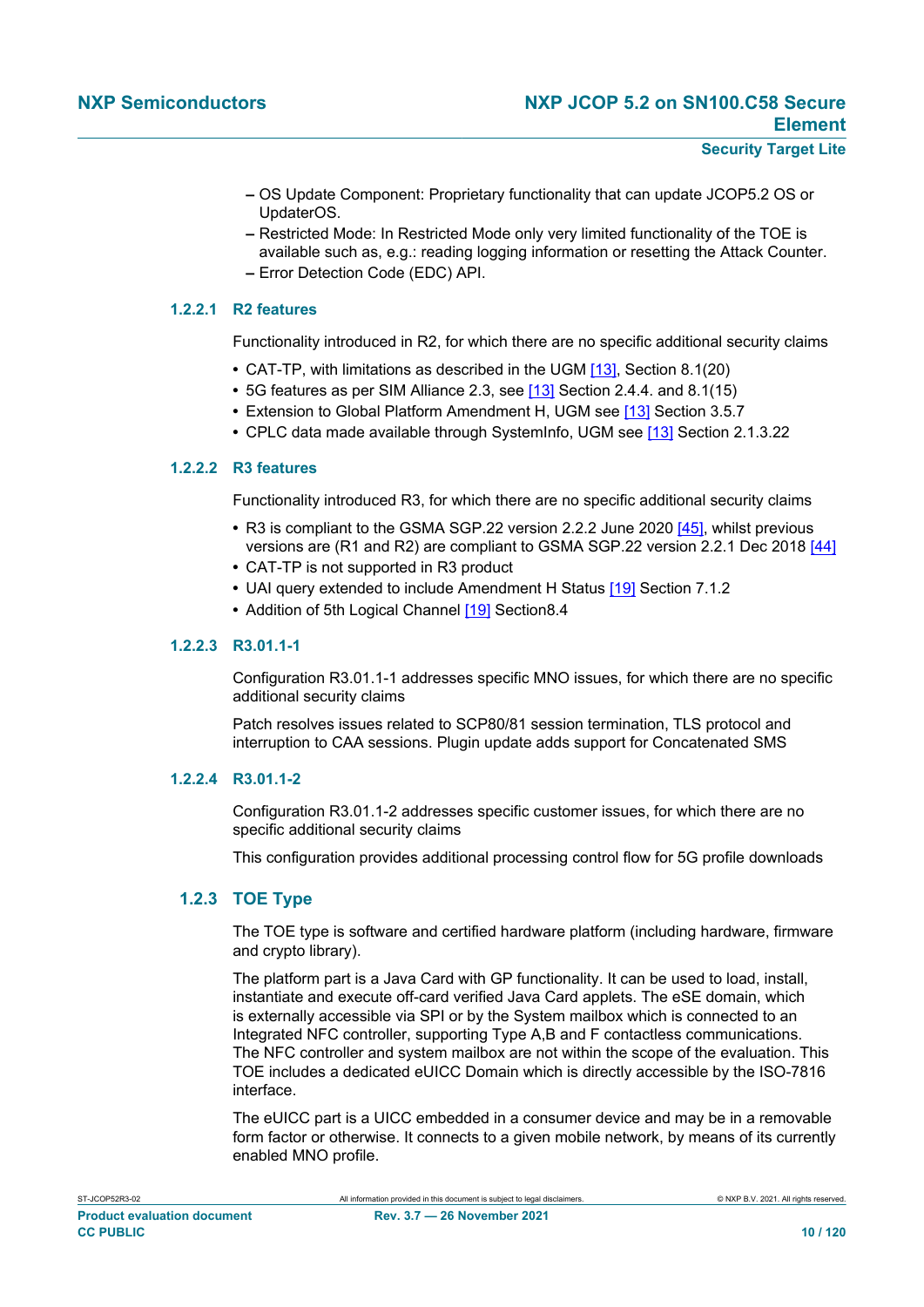#### **1.2.4 Non-TOE Hardware/Software/Firmware**

Three groups of users shall be distinguished here.

- **•** The first group is the **end-users** group, which uses the TOE with one or more loaded applets in the final form factor as an embedded Secure Element. These users only require a communication device to be able to communicate with the TOE. The eSE domain of the TOE communicates via the Secure Mail Box, which is connected to the Integrated NFC controller and also supports an SPI interface with the NFC controller. The NFC controller facilitates contactless or wired interfaces supporting:
	- **–** Card Emulation Type A, Type B and Type F according to ETSI 102 622 [\[50\]](#page-114-2).
- **–** Wired Mode by using the APDUCard Gate according to ETSI 102 622 [\[50\].](#page-114-2)

The wired interface is expected to be connected to an applications processor. The eUICC domain of the TOE communicates directly via the ISO-7816 interface or via a Virtual ISO over SPI.

- **•** The second group of users are **administrators of cards**. They can configure the TOE by using the Config Applet or install additional applets. These users require the same equipment as end-users.
- **•** The third group of users develops Java Card applets and executes them on the TOE. These **applet developers** need in addition to the communication device a set of tools for the development of applets. This set of tools can be obtained from the TOE vendor and comprises elements such as PC development environment, byte code verifier, compiler, linker and debugger.

### <span id="page-10-0"></span>**1.3 TOE Description**

#### **1.3.1 TOE scope**

The current TOE scope covers the following components:

- **•** The certified certified NXP SN100 Secure Element and Crypto LibrarySecure.
- **•** The JavaCard platform in open configuration.
- **•** The eUICC implementation in composition with the certified certified NXP SN100 Secure Element and Crypto LibrarySecure
- **•** The CSP JavaCard extension.

Note that the NFC controller and the system mailbox are not in the scope of the evaluation.

The TOE can be in two configurations: with access to eUICC component or not, depending whether the ISO7816 is enabled; in any case, both configuration are in the scope of the evaluation.

The TOE is uniquely deployed on the C58 variant of the SN100 Secure Element, therefore all reference to the SN100 Secure element in this document implies the C58 variant. This may also be referred to as SN100.C58.

The CSP extended package is active in all configurations.

#### **1.3.2 TOE components details**

The certification of this TOE is a composite certification. This means that for the certification of this TOE other certifications of components which are part of this TOE are re-used. In the following sections more detailed descriptions of the components of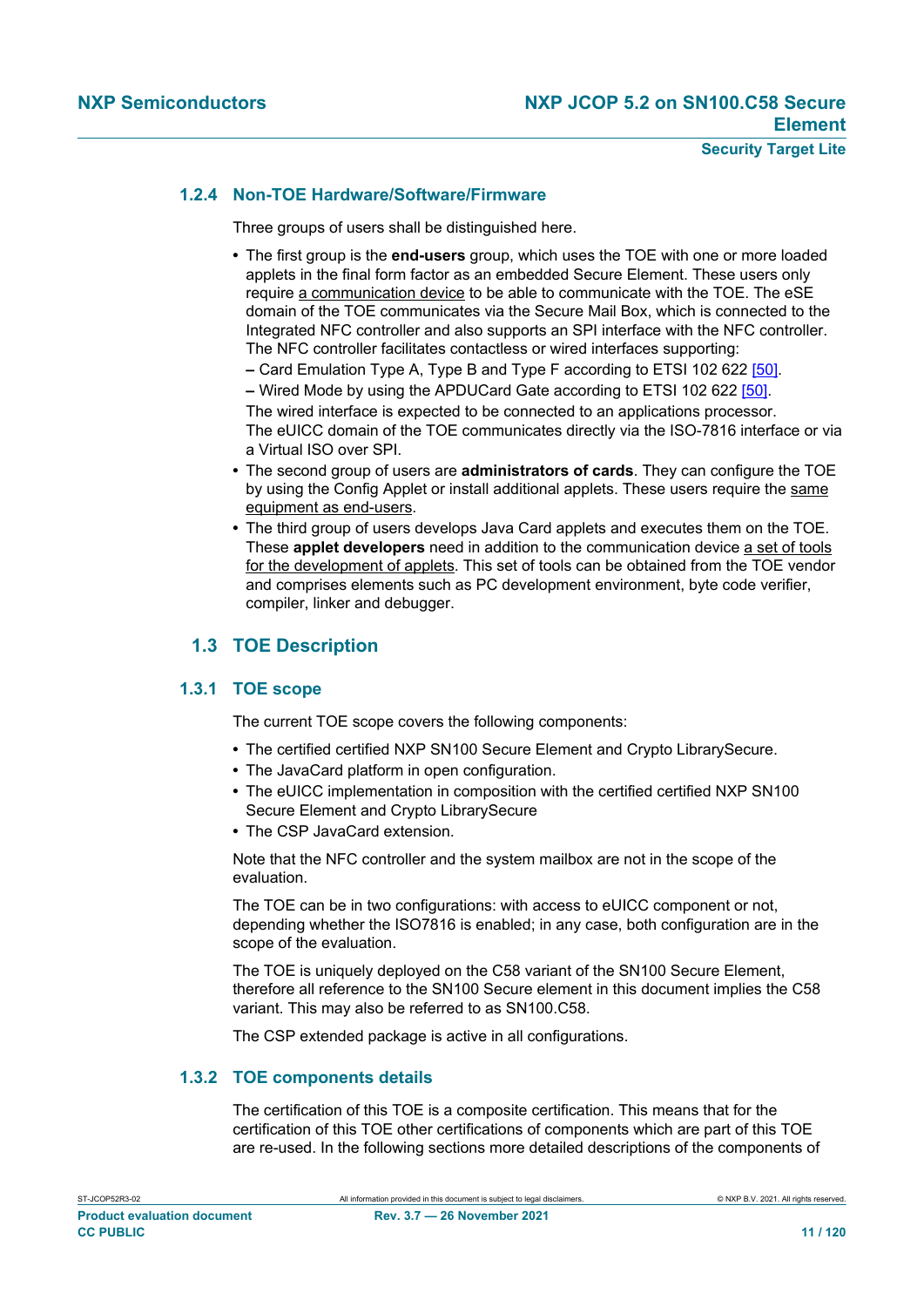[Figure 1](#page-3-0) are provided. In the description it is also made clear whether a component is covered by a previous certification or whether it is covered in the certification of this TOE.

#### **1.3.2.1 Micro Controller component details**

<span id="page-11-1"></span>The Micro Controller is a secure element from NXP based on ARM architecture. The Micro Controller contains a co-processor for symmetric cipher, supporting AES and DES operations, and a co-processor for asymmetric algorithms. It contains volatile (RAM) memory and non-volatile Flash memory. The product design is based on smart card technology and is interchangeably referred to as a secure element or smart card product. The Micro Controller has been certified in a previous certification and the results are reused for this certification. The exact reference to the previous certification is given in the following [Table 2:](#page-11-0)

#### <span id="page-11-0"></span>**Table 2. Reference to Certified Micro Controller**

| <b>Hardware</b><br><b>Commercial Name</b> | NXP SN100 Series Secure Element with Crypto Library   |
|-------------------------------------------|-------------------------------------------------------|
| Certified HW Version                      | SN <sub>100</sub> SE B <sub>2.1</sub> C <sub>58</sub> |
| Certification ID                          | NSCIB-21-174263/2                                     |
| Shortened Identifier                      | SN <sub>100.C58</sub>                                 |
| <b>Security Target</b><br>Reference       | [28]                                                  |

#### 1.3.2.1.1 MC FW (Micro Controller Firmware)

The Micro Controller Firmware is used for testing of the Micro Controller at production, for booting of the Micro Controller after power-up or after reset, for configuration of communication devices.

The MC FW has been certified in a previous certification. It has been certified together with the Micro Controller and the same references ( $[28]$ ) as given for the Micro Controller also apply for the MC FW.

#### 1.3.2.1.2 Security Software

The Security Software is used by the IC Embedded Software and provides cryptographic functionality (CryptoLib) but also an interface for memory erasing and programming (Flash Services). The Crypto Lib is included in the hardware certification [\[28\].](#page-113-7)

#### **1.3.2.2 JCOP component details**

#### 1.3.2.2.1 JCOP5.2 OS

JCOP5.2 OS consists of Native OS, JCVM, JCRE, GP framework, JCAPI, Extension API and Config Applet. JCVM, JCRE, JCAPI and GP framework are implemented according to the Java Card Specification and GlobalPlatform version listed below.

#### **Table 3. Java Card Specification Versions**

| <b>JCRE</b>  | Version 3.0.5 Classic Edition [31] |
|--------------|------------------------------------|
| JCVM.        | Version 3.0.5 Classic Edition [30] |
| <b>JCAPI</b> | Version 3.0.5 Classic Edition [29] |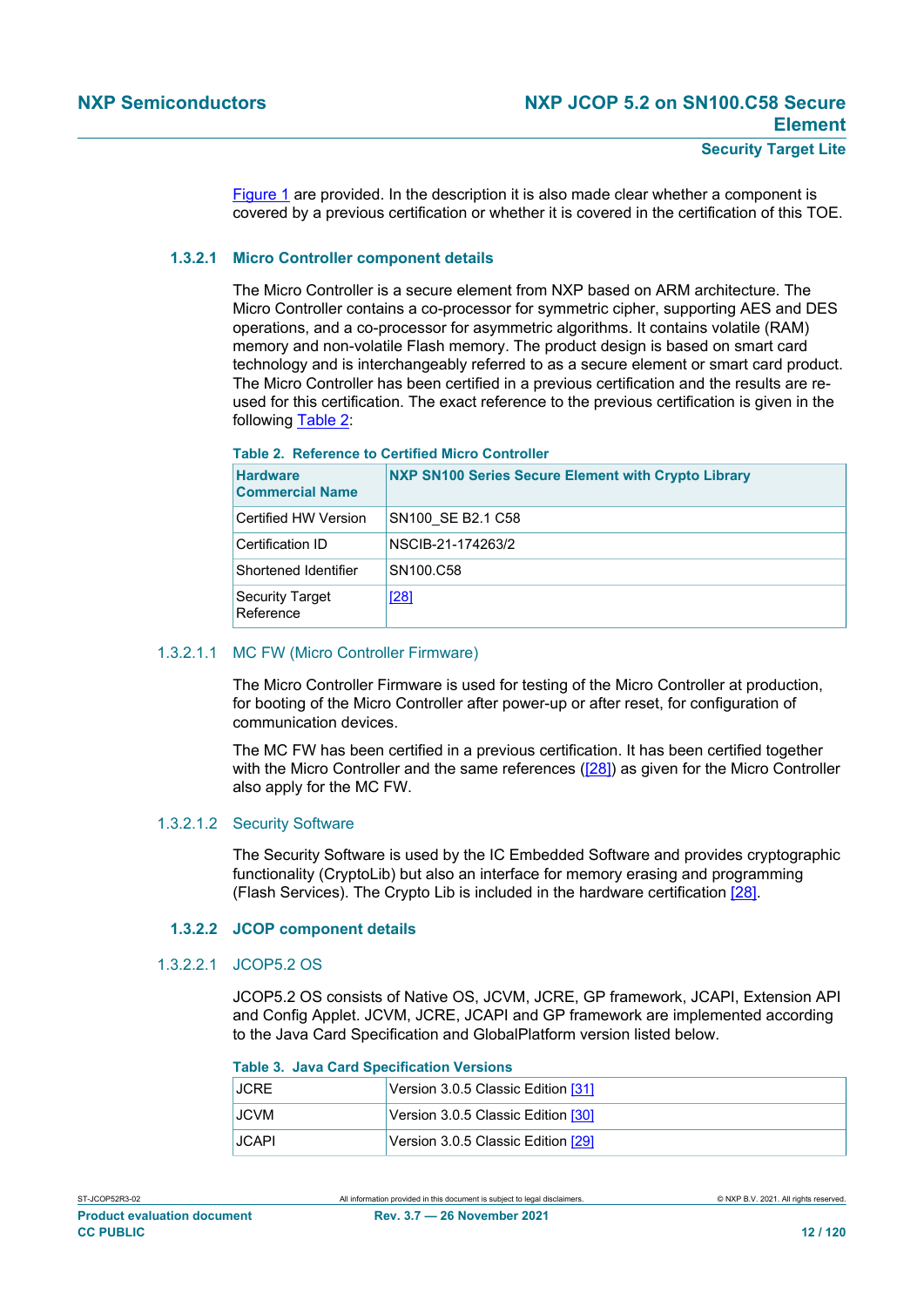**Security Target Lite**

| <b>Name</b>                                                 | <b>Version</b>     | <b>Security</b><br><b>Claimed</b> | eSE<br>domain |
|-------------------------------------------------------------|--------------------|-----------------------------------|---------------|
| <b>GP Framework</b>                                         | Version 2.3 [32]   | yes                               | yes           |
| Amendment A, Confidential Card<br><b>Content Management</b> | Version 1.1 [34]   | yes                               | yes           |
| Amendment B, Remote Application<br>Management over HTTP     | Version 1.1.3 [35] | yes                               | no            |
| Amendment C, Contactless Services                           | Version 1.1 [37]   | yes                               | yes           |
| Amendment D, Secure Channel Protocol<br>'03'                | Version 1.1.1 [38] | yes                               | yes           |
| Amendment E, Security Upgrade for<br><b>CCM</b>             | Version 1.0.1 [39] | yes                               | yes           |
| Amendment F, Secure Channel Protocol<br>'11'                | Version 1.1 [40]   | yes                               | yes           |
| Amendment H, Executable Load File<br>Upgrade                | Version 1.1 [41]   | no                                | yes           |
| Amendment I. Secure Element<br>Management Service (SEMS)    | Version 1.0 [42]   | no                                | yes           |
| Common Implementation Configuration                         | Version 2.0 [43]   | no                                | yes           |
| <b>UICC Configuration</b>                                   | Version 1.0.1 [47] | no                                | yes           |
| <b>UICC Configuration - Contactless</b><br>Extension        | Version 1.0 [48]   | no                                | yes           |

#### **Table 4. Global Platform Specifications and Amendments**

JCOP5.2 OS components version can be identified by using the GET PLATFORM IDENTIFIER command. This command returns the card identification data, which includes the Hardware Type, JCOP Version, Build Number, Mask ID, a Patch ID and Non-Volatile Memory Size. The Platform ID is a data string that allows to identify the JCOP5.2 OS component

#### 1.3.2.2.2 Native Applications

The Native Applications extend the available cryptographic algorithms for the Security Software. These Native Applications are proprietary implementations (e.g. Felica) which make use of the Security Software's security mechanisms. Native Applications are provided to JCOP5.2 OS via the Security Software. No security functionality claimed for Native Applications, it is an extension to the Crypto Lib.

#### 1.3.2.2.3 OS Update Component

The OS Update Component can update JCOP5.2 OS and UpdaterOS and contains two main components:

- **•** OsSelector (no security claimed): After a hardware reset it provides the functionality to either boot UpdaterOS or JCOP5.2 OS. OsSelector also ensures that
	- **–** only one OS is active (running) at a time.
	- **–** at any time, at least one OS can be booted.
	- **–** an invalid OS (e.g. partly flashed) can never be booted.
- **•** UpdaterOS:
	- **–** it handles APDUs to write a new OS (either JCOP5.2 OS or UpdaterOS) to flash.

ST-JCOP52R3-02 All information provided in this document is subject to legal disclaimers. © NXP B.V. 2021. All rights reserved.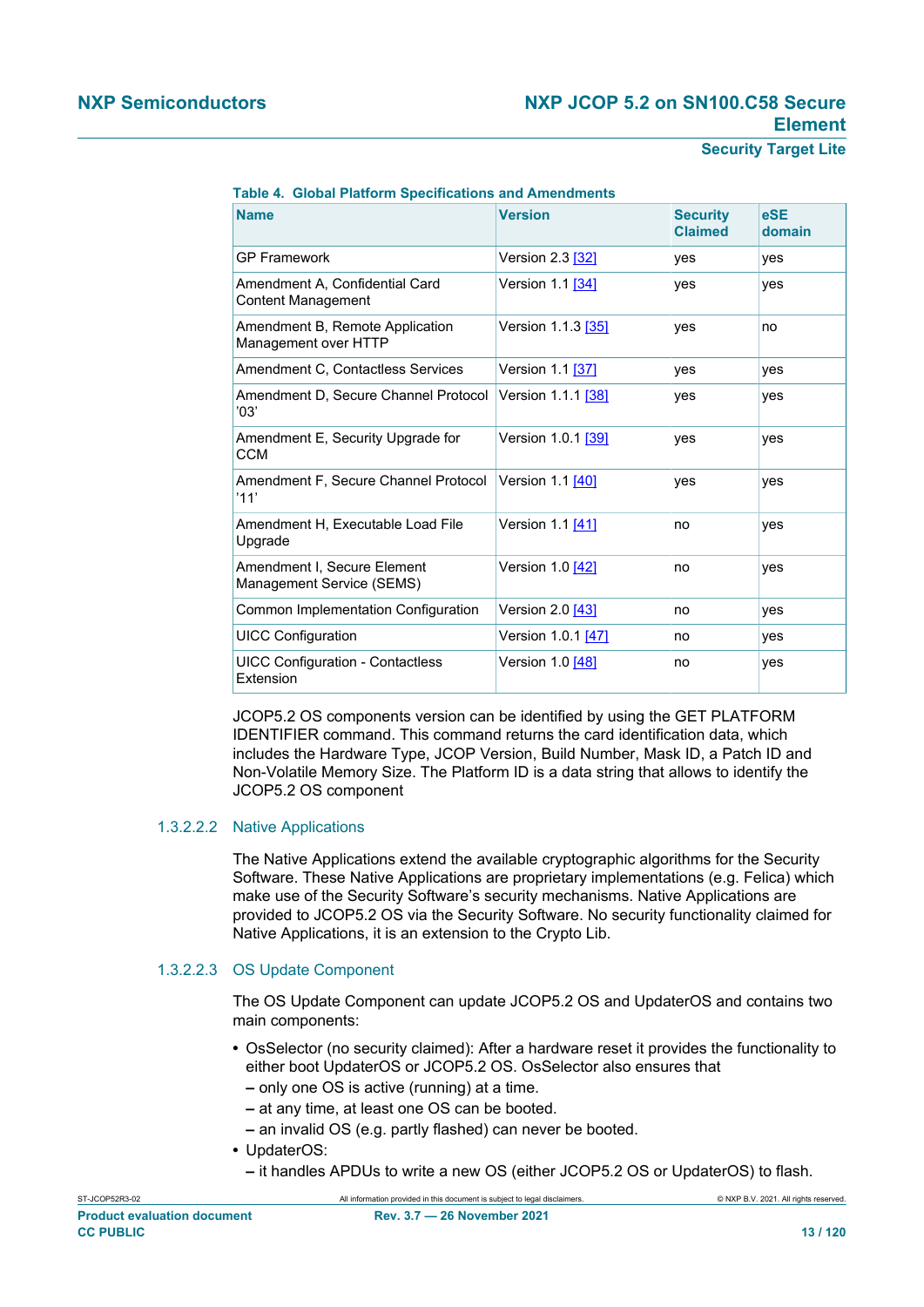- **–** it verifies the integrity of the new OS before updating.
- **–** it decrypts the new OS before updating.
- **–** it checks if the new OS can be authenticated and checks if the update can be authorized.
- **–** it ensures that the activation and setting of the information that identifies the new OS is done atomically.
- **–** if the update fails the system stays in a secure state.

The UpdaterOS is a standalone operating system that can only be active when JCOP5.2 OS is not active. Besides the capability to update JCOP5.2 OS, UpdaterOS is also capable to update itself. The UpdaterOS version can be queried by using a SELECT OS Update AID Command (see UGM [\[10\]](#page-112-5) or [\[13\]](#page-112-3) ). UpdaterOS shares parts of the Native OS with JCOP5.2 OS, e.g.: communication interface, wrapper to Security Software (Flash) Services and CryptoLib).

#### **1.3.2.3 eUICC component details**

<span id="page-13-0"></span>The eUICC 3rd party plugin provides interpretation of the Telecom commands defined in ETSI TS 102 222, ETSI TS 102 221, ETSI TS 131 102, ETSI TS 131 103, 3GPP2 C.S00065-0, and all the support of CAT API (defined in ETSI TS 143 019, ETSI TS 102 241, ETSI TS 131 130). This plugin uses the security and cryptographic services provided by the JCOP platform. The plugin is only available on the eUICC domain and is identifiable through Global Platform GET EUICC PLUGIN VERSION command as explained in [Section 1.4](#page-19-0)

#### **1.3.2.4 CSP component details**

The CSP component is a JavaCard package extension exposing a Java Card CSP API to other JavaCard applications.

It implements a platform architecture defined in the CSP PP i.e. users are other applications running on top of the JCOP platform. The JCOP platform provides the required secure execution environment while the CSP JavaCard package provides the secure services implementation.

#### **Table 5. CSP Application Identification**

| Registered AID | E804007F00070308 |
|----------------|------------------|
| Version        | 0.2              |

#### **1.3.3 TOE Life Cycle**

#### **1.3.3.1 TOE Life Cycle**

The life cycle for this TOE is based on the general smart card life cycle defined in the Java Card Protection Profile - Open Configuration [\[6\],](#page-112-6) but also considers the life-cycle presented by the GSMA Embedded UICC for Consumer Devices Protection Profile [\[7\]](#page-112-7), both of which are mapped to the lifecycle presented in BSI-PP-0084 [\[5\],](#page-112-8) see [Figure 3.](#page-14-0) The JCOP lifecycle is fully described in table1.8, whilst the eUICC application lifecycle is covered in table 1.9 in Section 1.4.2.1.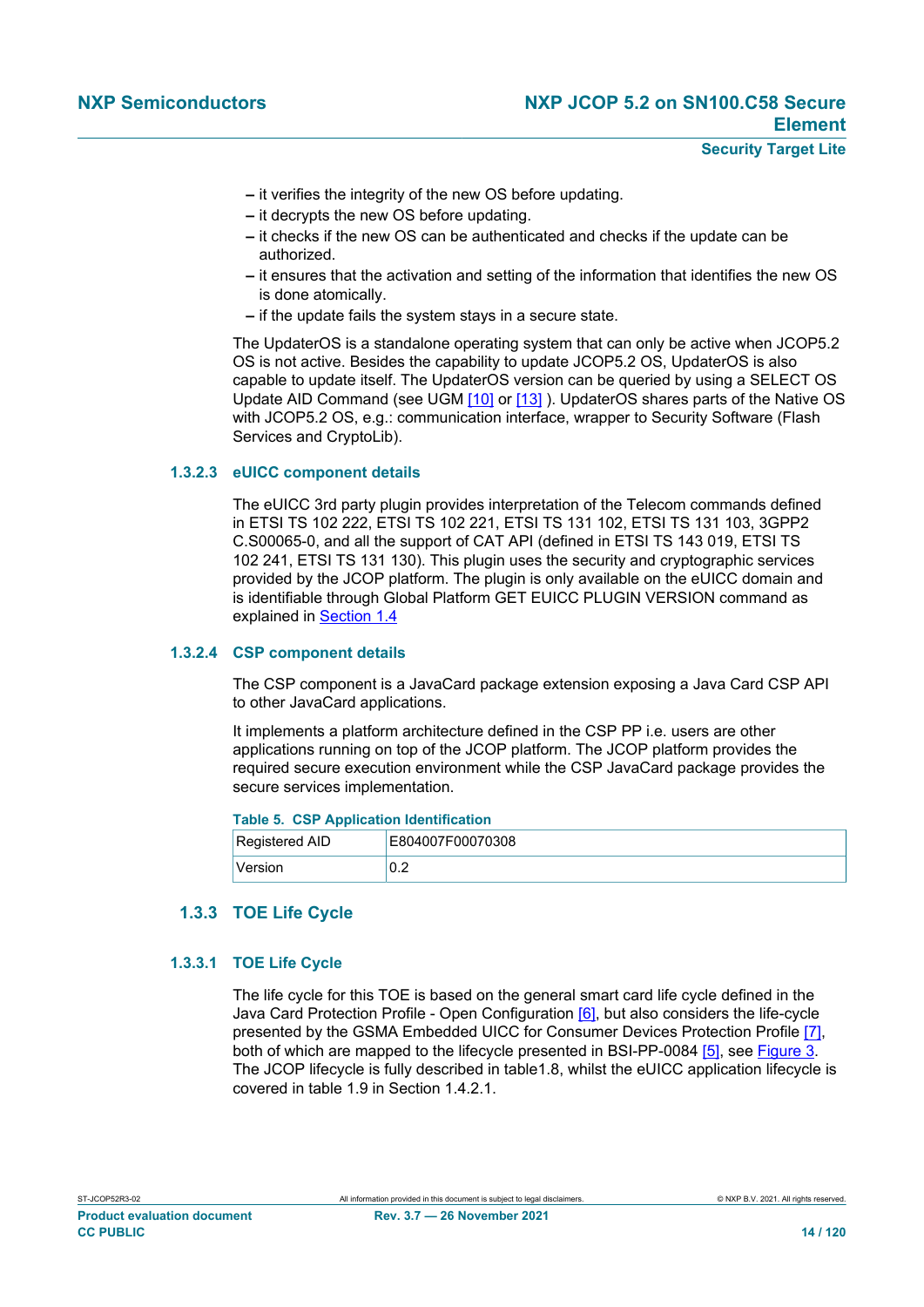### **NXP Semiconductors NXP JCOP 5.2 on SN100.C58 Secure Element**

**Security Target Lite**

<span id="page-14-0"></span>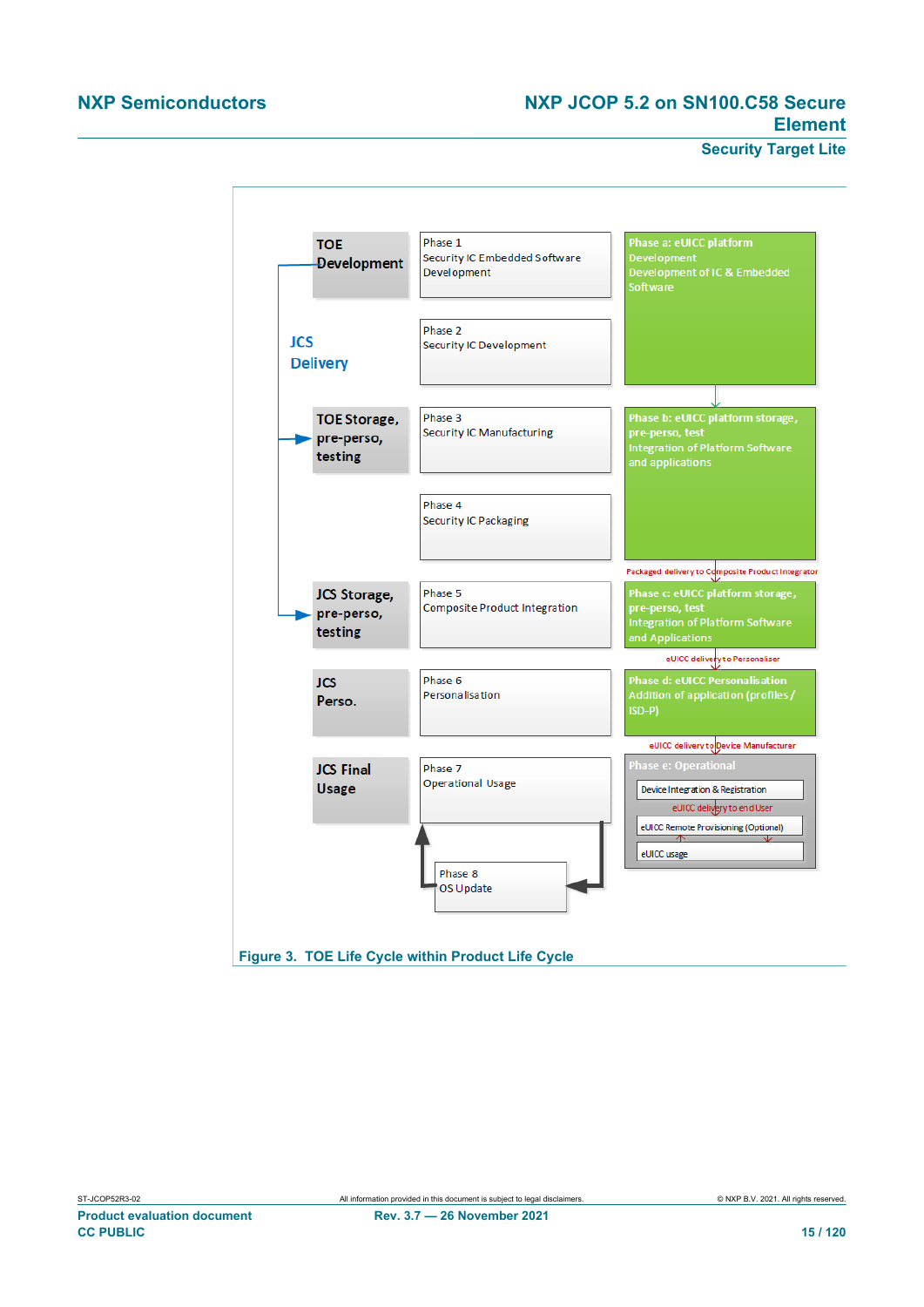### **NXP Semiconductors NXP JCOP 5.2 on SN100.C58 Secure Element**

### **Security Target Lite**

| <b>Table of Life-cycle</b> |                                              |                                                                                                                                                                                                                                                                                                                                                                                                                                                                                                  |
|----------------------------|----------------------------------------------|--------------------------------------------------------------------------------------------------------------------------------------------------------------------------------------------------------------------------------------------------------------------------------------------------------------------------------------------------------------------------------------------------------------------------------------------------------------------------------------------------|
| <b>Phase</b>               | <b>Name</b>                                  | <b>Description</b>                                                                                                                                                                                                                                                                                                                                                                                                                                                                               |
| 1                          | Security IC Embedded Software<br>Development | The IC Embedded Software Developer is in<br>charge of<br>• smartcard embedded software development<br>including the development of Java Card<br>applets and<br>• specification of IC pre-personalization<br>requirements, though the actual data for IC<br>pre-personalization comes from phase 4, 5, or<br>6.                                                                                                                                                                                   |
| 2                          | Security IC Development                      | The IC Developer<br>$\bullet$ designs the IC,<br>• develops IC Dedicated Software,<br>• provides information, software or tools to the<br>IC Embedded Software Developer, and<br>• receives the embedded software from the<br>developer, through trusted delivery and<br>verification procedures.<br>From the IC design, IC Dedicated Software<br>and Smartcard Embedded Software, the IC<br>Developer<br>• constructs the smartcard IC database,<br>necessary for the IC photomask fabrication. |
| 3                          | Security IC Manufacturing                    | The IC Manufacturer is responsible for<br>• producing the IC through three main steps:<br>IC manufacturing, IC testing, and IC pre-<br>personalization.<br>The IC Mask Manufacturer<br>• generates the masks for the IC manufacturing<br>based upon an output from the smarcard<br>IC database. Configuration items may be<br>changed/deleted.                                                                                                                                                   |
| 4                          | Security IC Packaging                        | The IC Packaging Manufacturer is responsible<br>for<br>• IC packaging and testing.                                                                                                                                                                                                                                                                                                                                                                                                               |
| 5                          | Composite Product Integration                | The Composite Product Manufacturer is<br>responsible for the smartcard product finishing<br>process.                                                                                                                                                                                                                                                                                                                                                                                             |
| 6                          | Personalization                              | The Personalizer is responsible for<br>· smartcard (including applet) personalization<br>and final tests. User Applets may be loaded<br>onto the chip at the personalization process<br>and configuration items may be changed/<br>deleted. The Config Applet can be used to set<br>Configuration Items.                                                                                                                                                                                         |

### **Table 6. Life-cycle**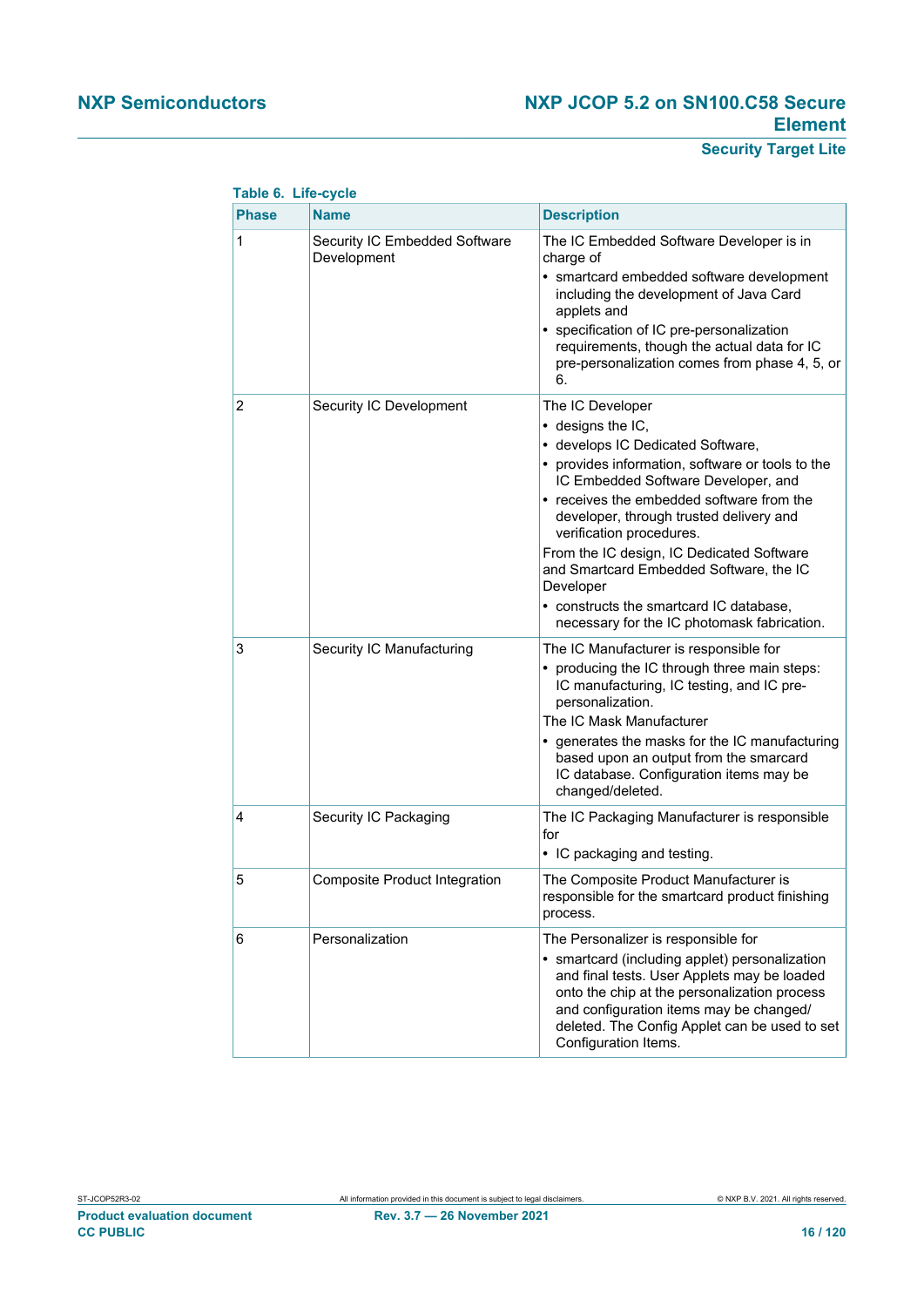#### **Security Target Lite**

| <b>Phase</b> | <b>Name</b>              | <b>Description</b>                                                                                                                                                                                                                                                                                                                                       |
|--------------|--------------------------|----------------------------------------------------------------------------------------------------------------------------------------------------------------------------------------------------------------------------------------------------------------------------------------------------------------------------------------------------------|
|              | <b>Operational Usage</b> | The Personalizer is responsible for<br>• smartcard product delivery to the smartcard<br>end-user, and the end of life process.<br>• applets may be loaded onto the chip.<br>• triggering an OS update.<br>• Config Applet: changing Config Items.<br>• perform card content management according<br>to Global Platform and Amendments<br>specifications. |

The evaluation process is limited to phases 1 to 5. User Applet development is outside the scope of this evaluation. Applets can be loaded into Flash memory. Applet loading into Flash memory can be done in phases 3, 4, 5, and 6. Applet loading in phase 7 is also allowed. This means post-issuance loading of applets can be done for a certified TOE. The certification is only valid for platforms that return the Platform Identifier as stated in [Table 8.](#page-17-0) The delivery process from NXP to their customers (to phase 4 or phase 5 of the life cycle) guarantees, that the customer is aware of the exact versions of the different parts of the TOE as outlined above. TOE documentation is delivered in electronic form (encrypted according to defined mailing procedures).

*Note: Phases 1 to 3 are under the TOE developer scope of control. Therefore, the objectives for the environment related to phase 1 to 3 are covered by Assurance measures, which are materialized by documents, process and procedures evaluated through the TOE evaluation process. During phases 4 to 7 the TOE is no more under the Evaluation Version developer control. In this environment, the TOE protects itself with its own Security functions. But some additional usage recommendation must also be followed in order to ensure that the TOE is correctly and securely handled, and that shall be not damaged or comprised. This ST assumes (A.USE\_DIAG, A.USE\_KEYS) that users handle securely the TOE and related Objectives for the environment are defined (OE.USE\_DIAG, OE.USE\_KEYS).*

#### **1.3.3.2 eUICC specific life-cycle**

The eUICC life-cycle is composed of the following stages as described by GSMA - Embedded UICC for Consumer Devices Protection Profile [\[7\]:](#page-112-7)

| <b>Phase</b> | <b>Description</b>                                                                                                                                                                                                                                                                               |
|--------------|--------------------------------------------------------------------------------------------------------------------------------------------------------------------------------------------------------------------------------------------------------------------------------------------------|
| a            | Development corresponds to the first two stages of the IC development;                                                                                                                                                                                                                           |
| b            | Storage, pre-personalisation and test cover the stages related to manufacturing<br>and packaging of the IC;<br>• TOE Delivery [optional]: At this phase the delivery of the TOE to the customer<br>of the eUICC manufacturer could happen, if the TOE is already self-protected;                 |
| c            | eUICC platform storage, pre-personalization, test covers the stage of the<br>embedding of software products onto the eUICC;<br>• TOE Delivery [optional]: At this phase the delivery of the TOE to the customer<br>of the eUICC manufacturer could happen, if the TOE is already self-protected; |
| d            | eUICC personalization covers the insertion of provisioning Profiles and<br>Operational Profiles onto the eUICC;<br>• TOE Delivery [optional]: At this phase the delivery of the TOE to the customer<br>of the eUICC manufacturer happens at the latest;                                          |

|  |  |  | Table 7. eUICC lifecycle stages and Delivery Options |  |  |
|--|--|--|------------------------------------------------------|--|--|
|--|--|--|------------------------------------------------------|--|--|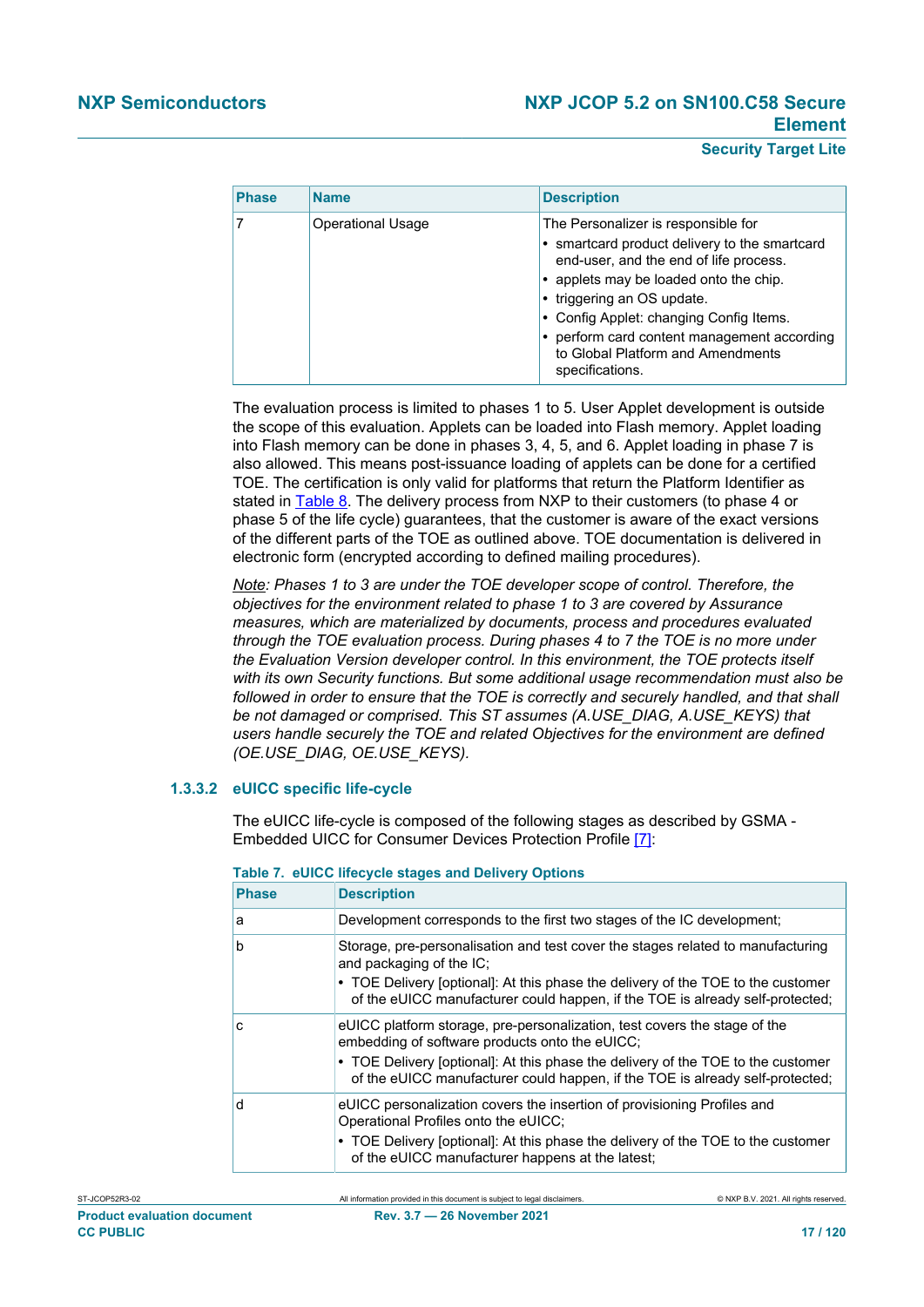#### **Security Target Lite**

| <b>Phase</b> | <b>Description</b>                                                                                                                                                                                                                                                                                                                                                                                                                   |
|--------------|--------------------------------------------------------------------------------------------------------------------------------------------------------------------------------------------------------------------------------------------------------------------------------------------------------------------------------------------------------------------------------------------------------------------------------------|
| e            | operational usage of the TOE covers the following steps:<br>• eUICC integration onto the Device is performed by the Device Manufacturer.<br>The Device Manufacturer and/or the eUICC Manufacturer also register the<br>eUICC in a given SM-DS;<br>• The eUICC is then used to provide connectivity to the Device end-user.<br>The eUICC may be provisioned again, at post-issuance, using the remote<br>provisioning infrastructure. |

The eUICC product will be delivered at the end of Phase c.

#### **1.3.3.3 CSP specific life-cycle**

The CSP life-cycle follows the JCOP life cycle in compliance with the CSP PP [\[8\]](#page-112-9)

#### **1.3.4 TOE delivery information**

#### **1.3.4.1 Delivery method**

The TOE is shipped to the customer by NXP as embedded firmware on the certified Hardware Platform. The available documentation can be downloaded by customers in PDF format directly from the NXP DocStore.

#### **1.3.4.2 Delivery form factor**

The only commercially available package type is "Wafer Level Chip Scale Package" (WLCSP). This package is a thin fine-pitch ball grid array package. All (enabled) pins of the TOE are externally accessible. Any additional security provided by the package is ignored for the security of the TOE and therefore the package type is not security relevant.

#### **1.3.4.3 Delivery content**

The delivery comprises the TOE and an associated set of UGM documentation (note: each TOE revision has it's own specific set of UGM documents and it follows naturally that where mention is made of reference to the UGM or addendum, the user should ensure that they are referencing the correctly associated document):

| <b>Type</b> | <b>Name</b>                                                                                                                                                    | <b>Version</b>   |
|-------------|----------------------------------------------------------------------------------------------------------------------------------------------------------------|------------------|
| Product     | NXP JCOP 5.2 on SN100.C58 Secure Element including<br>software (JCOP5.2 OS, native applications and OS Update<br>Component) that is identified by Platform ID. | see Table 14     |
| Document    | JCOP 5.2 R1.01.1 User Guidance Manual                                                                                                                          | see $[10]$ (pdf) |
| Document    | JCOP 5.2 R1.01.1 User Guidance Manual Addendum for SEMS<br>API                                                                                                 | see $[11]$ (pdf) |
| Document    | JCOP 5.2 R1.01.1 User Guidance Manual Addendum for CSP<br>API                                                                                                  | see $[12]$ (pdf) |

#### <span id="page-17-0"></span>**Table 8. JCOP5.2 R1.01.1 Delivery Items**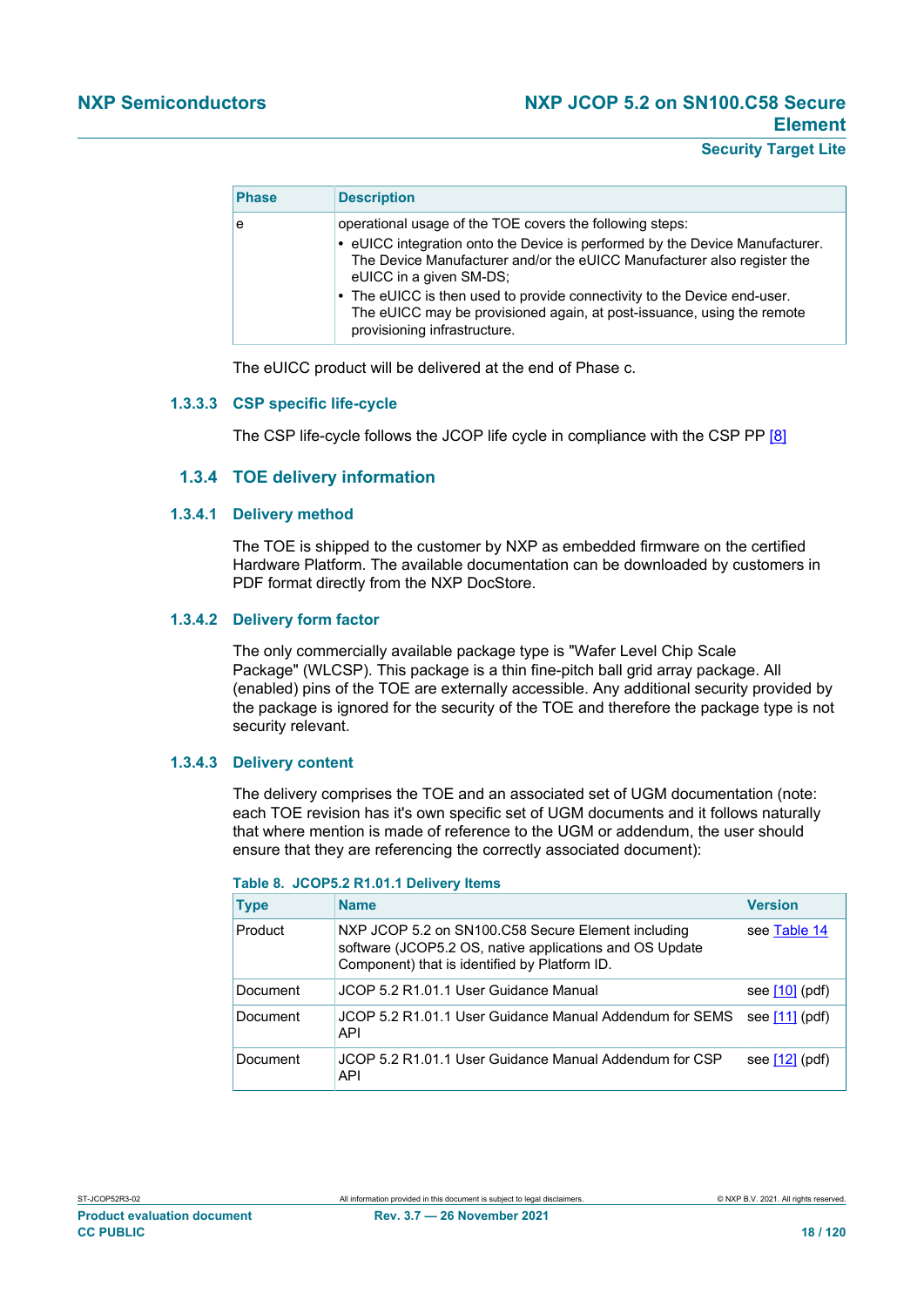### **NXP Semiconductors NXP JCOP 5.2 on SN100.C58 Secure Element**

### **Security Target Lite**

#### **Table 9. JCOP5.2 R2 Delivery Items (for R2.01.1 and R2.02.1)**

| <b>Type</b> | <b>Name</b>                                                                                                                                                    | <b>Version</b>   |
|-------------|----------------------------------------------------------------------------------------------------------------------------------------------------------------|------------------|
| Product     | NXP JCOP 5.2 on SN100.C58 Secure Element including<br>software (JCOP5.2 OS, native applications and OS Update<br>Component) that is identified by Platform ID. | see Table 14     |
| Document    | JCOP 5.2 R2 User Guidance Manual                                                                                                                               | see $[13]$ (pdf) |
| Document    | JCOP 5.2 R2 User Guidance Manual Addendum for SEMS API                                                                                                         | see $[14]$ (pdf) |
| Document    | JCOP 5.2 R2 User Guidance Manual Addendum for CSP API                                                                                                          | see $[15]$ (pdf) |

#### **Table 10. JCOP5.2 R2 Delivery Items (for R2.03.1)**

| <b>Type</b> | <b>Name</b>                                                                                                                                                    | <b>Version</b>   |
|-------------|----------------------------------------------------------------------------------------------------------------------------------------------------------------|------------------|
| Product     | NXP JCOP 5.2 on SN100.C58 Secure Element including<br>software (JCOP5.2 OS, native applications and OS Update<br>Component) that is identified by Platform ID. | see Table 14     |
| Document    | JCOP 5.2 R2.03.1 User Guidance Manual                                                                                                                          | see $[16]$ (pdf) |
| Document    | JCOP 5.2 R2.03.1 User Guidance Manual Addendum for SEMS<br>API                                                                                                 | see $[18]$ (pdf) |
| Document    | JCOP 5.2 R2.03.1 User Guidance Manual Addendum for CSP<br>API                                                                                                  | see $[17]$ (pdf) |

#### **Table 11. JCOP5.2 R3.01.1 Delivery Items**

| <b>Type</b> | <b>Name</b>                                                                                                                                                    | <b>Version</b>   |
|-------------|----------------------------------------------------------------------------------------------------------------------------------------------------------------|------------------|
| Product     | NXP JCOP 5.2 on SN100.C58 Secure Element including<br>software (JCOP5.2 OS, native applications and OS Update<br>Component) that is identified by Platform ID. | see Table 14     |
| Document    | NXP. JCOP 5.2 R3.01.1, User Guidance Manual                                                                                                                    | see $[19]$ (pdf) |
| Document    | JCOP 5.2 R3.01.1 User Guidance Manual Addendum for SEMS<br>API                                                                                                 | see $[21]$ (pdf) |
| Document    | JCOP 5.2 R3.01.1 User Guidance Manual Addendum for CSP<br>API                                                                                                  | see $[20]$ (pdf) |

#### **Table 12. JCOP5.2 R3.01.1-1 Delivery Items**

| <b>Type</b> | <b>Name</b>                                                                                                                                                    | <b>Version</b>   |
|-------------|----------------------------------------------------------------------------------------------------------------------------------------------------------------|------------------|
| Product     | NXP JCOP 5.2 on SN100.C58 Secure Element including<br>software (JCOP5.2 OS, native applications and OS Update<br>Component) that is identified by Platform ID. | see Table 14     |
| Document    | NXP. JCOP 5.2 R3.01.1-1, User Guidance Manual                                                                                                                  | see $[22]$ (pdf) |
| Document    | NXP. JCOP 5.2 R3.01.1-1, User Guidance Addendum for SEMS<br>API                                                                                                | see $[24]$ (pdf) |
| Document    | NXP. JCOP 5.2 R3.01.1-1, User Guidance Manual Addendum<br>for CSP API                                                                                          | see $[23]$ (pdf) |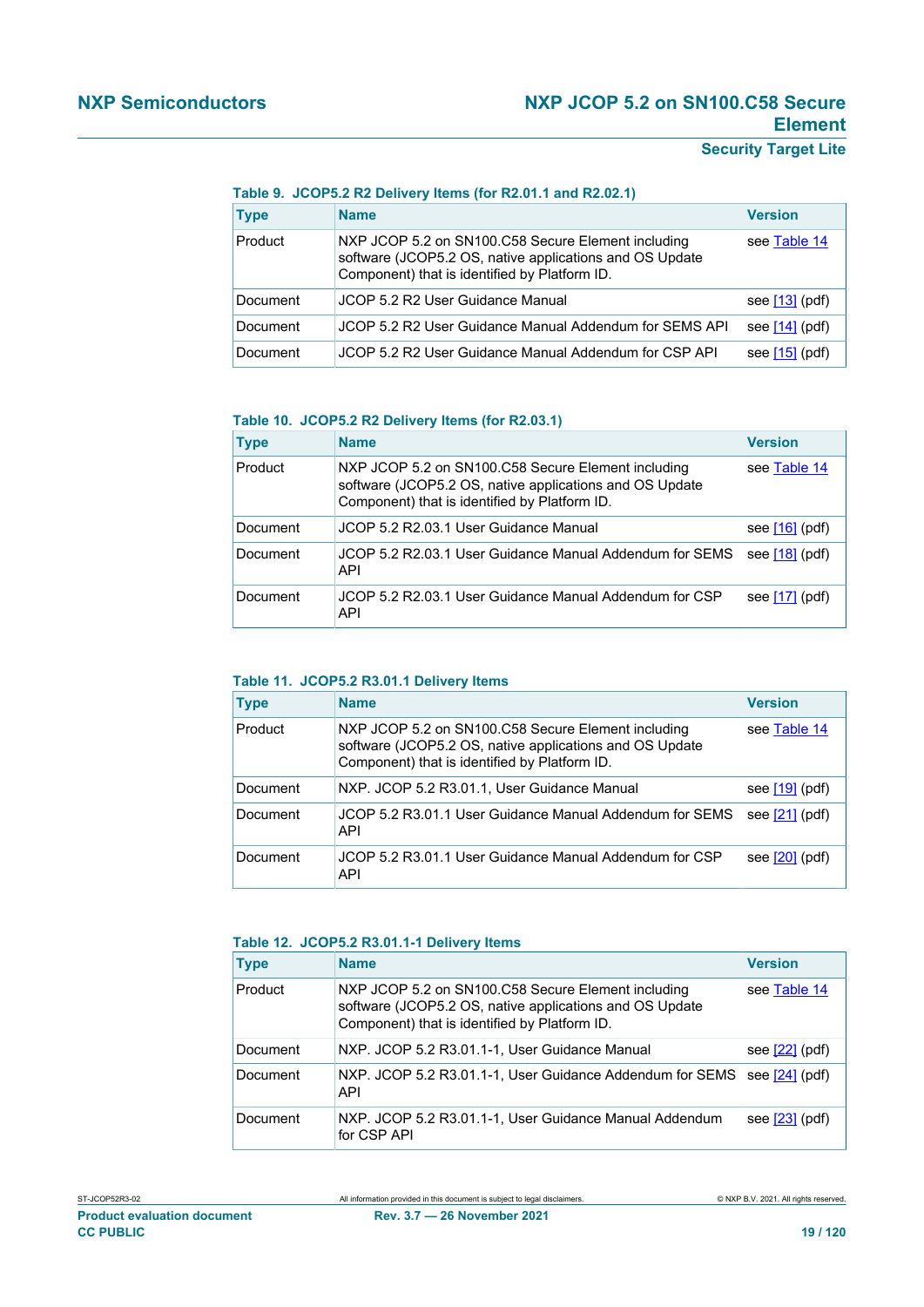**Table 13. JCOP5.2 R3.01.1-2 Delivery Items**

| <b>Type</b> | <b>Name</b>                                                                                                                                                    | <b>Version</b>   |
|-------------|----------------------------------------------------------------------------------------------------------------------------------------------------------------|------------------|
| Product     | NXP JCOP 5.2 on SN100.C58 Secure Element including<br>software (JCOP5.2 OS, native applications and OS Update<br>Component) that is identified by Platform ID. | see Table 14     |
| Document    | NXP. JCOP 5.2 R3.01.1-2, User Guidance Manual                                                                                                                  | see $[25]$ (pdf) |
| Document    | NXP. JCOP 5.2 R3.01.1-2, User Guidance Manual Addendum<br>for SEMS API                                                                                         | see $[27]$ (pdf) |
| Document    | NXP. JCOP 5.2 R3.01.1-2, User Guidance Manual Addendum<br>for CSP API                                                                                          | see $[26]$ (pdf) |

### **1.4 TOE Identification**

<span id="page-19-0"></span>The TOE is identified by the JCOP Platform ID and the eUICC plugin ID, which is specific to the eUICC Domain. (see [Table 14\)](#page-19-1) and the patch status of the release.

- **•** The Platform ID is obtained by using the GET PLATFORM IDENTIFIER command (see UGM section 1.3.1).
- **•** The eUICC plugin ID is obtained by using the GET EUICC PLUGIN VERSION command (see UGM section 1.3.3).
- **•** Patch Status is obtained with PATHC VERSION QUERY command (See UGM section 5.10.1), The TLV response includes a list of the loaded patches in Tag 90. Patches are uniquely associated with a specific release (defined by combination of PID and eUICC Plugin version). All unpatched releases have an empty (Length=0x00) TLV response for Tag 90.

#### **Notes:**

- **•** The eUICC plugin may be tailored according to specific market or customer requirements.
- **•** This Security Target identifies the plugin versions specific to this certificate. More than one plugin version may be valid for a product, due to varying market / customer requirements.
- **•** Only one plugin version is installed at any time.
- **•** Changes to the plugin version are only possible through the proprietary OS Update mechanism.
- **•** Changes to the plugin do not affect claims for the eSE domain.
- **•** Customers should verify with NXP that the appropriate plugin version is installed for their specific requirements, as mentioned in the UGM.
- **•** No patches are applicable for R1 or R2 Release versions

#### <span id="page-19-1"></span>**Table 14. Product Identification**

| <b>JCOP 5.2</b><br><b>Revision</b> | <b>Component</b>        | <b>Identifier</b> |
|------------------------------------|-------------------------|-------------------|
| R <sub>1.01.1</sub>                | <b>PID</b>              | N5C2M00261A70600  |
|                                    | eUICC plugin<br>version | 1.5.129           |
| R <sub>2.01.1</sub>                | <b>PID</b>              | N5C2M0029E7D0600  |
|                                    | eUICC plugin<br>version | 1.5.146           |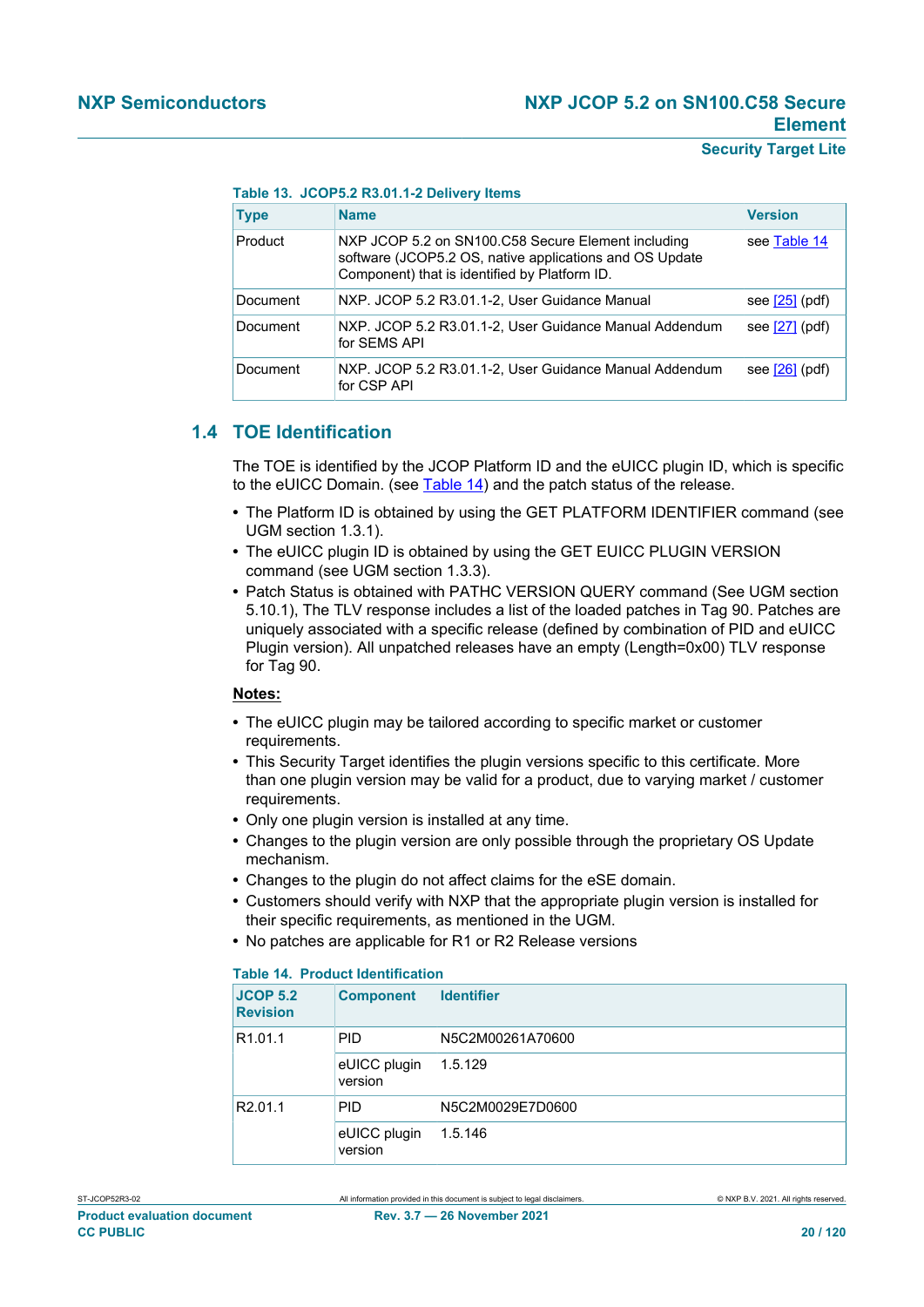### **NXP Semiconductors NXP JCOP 5.2 on SN100.C58 Secure Element**

**Security Target Lite**

| <b>JCOP 5.2</b><br><b>Revision</b> | <b>Component</b>        | <b>Identifier</b>             |  |  |  |
|------------------------------------|-------------------------|-------------------------------|--|--|--|
| R <sub>2.02.1</sub>                | <b>PID</b>              | N5C2M002A62D0600              |  |  |  |
|                                    | eUICC plugin<br>version | 1.5.148                       |  |  |  |
| R <sub>2.03.1</sub>                | <b>PID</b>              | N5C2M002CA640600              |  |  |  |
|                                    | eUICC plugin<br>version | 1.5.148                       |  |  |  |
| R3.01.1                            | <b>PID</b>              | N5C2M002F8770600              |  |  |  |
|                                    | eUICC plugin<br>version | 1.5.195 or 1.5.196            |  |  |  |
|                                    | Patch                   | Tag 90 Length 00              |  |  |  |
| R3.01.1-1                          | <b>PID</b>              | N5C2M002F8770600              |  |  |  |
|                                    | eUICC plugin            | 1.5.197                       |  |  |  |
|                                    | Patch                   | Tag 90, Length 02 Value 00 01 |  |  |  |
| R3.01.1-2                          | <b>PID</b>              | N5C2M002F8770600              |  |  |  |
|                                    | eUICC plugin            | 1.5.196                       |  |  |  |
|                                    | Patch                   | Tag 90, Length 02 Value 00 01 |  |  |  |

#### **1.4.1 Platform Identifier (PID)**

The Platform ID (PID) has the following form:

#### **Nabcccxxxxxxyyzz**

The "N" is constant, the other letters are variables. For a detailed description of these variables, please see [Table 15.](#page-20-1)

<span id="page-20-1"></span>

| <b>Variable</b> | <b>Meaning</b>             | <b>Value</b>    | <b>Parameter Settings</b>                         |
|-----------------|----------------------------|-----------------|---------------------------------------------------|
| a               | Hardware Type              | 5               | NFC hardware                                      |
| b               | JCOP OS Version            | C               | JCOP5.2                                           |
| <b>CCC</b>      | Non-Volatile Memory Size   | 2M <sub>0</sub> | 2.0MB                                             |
| <b>ABCDEF</b>   | Build Number (hexadecimal) | 029E7D          | svn revision number - specific to<br>each release |
| уy              | Mask ID                    | 06              | Mask 6                                            |
| ZZ              | <b>RFU</b>                 | 00              | $\overline{\phantom{a}}$                          |

### **1.4.2 eUICC Plugin Identification**

<span id="page-20-0"></span>The eUICC plugin ID is provided as TLV data, retrieved via the GET EUICC PLUGIN VERSION command (Tag EF 10).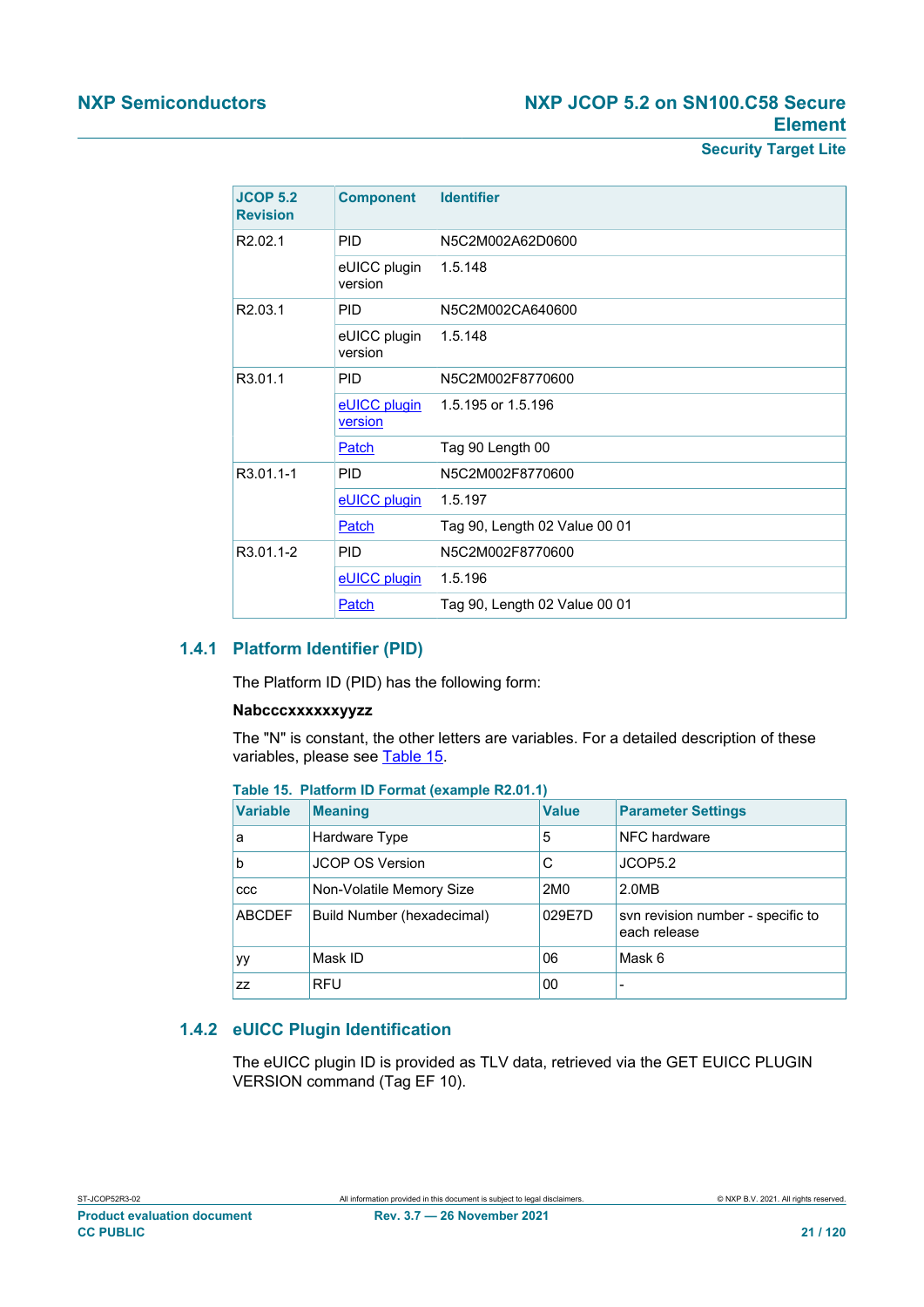| Table 16. eUICC ID Format |                             |                                                                                                   |  |
|---------------------------|-----------------------------|---------------------------------------------------------------------------------------------------|--|
| <b>Tag</b>                | <b>Field</b>                | <b>Value</b>                                                                                      |  |
| 81                        | Plugin Label                | 4944454D49412E6553494D5F4D4552435552595F56322E322<br>B5F415050<br>"IDEMIA.eSIM MERCURY V2.2+ APP) |  |
| 82                        | eUICC plugin<br>version     | $312E352E313935 \equiv 1.5.195$<br>312E352E313936 => 1.5.196<br>312E352E313937 => 1.5.197         |  |
| 83                        | <b>JCOPX API</b><br>Label   | 4A434F505820655549434320415049<br>"JCOPX eUICC API"                                               |  |
| 84                        | <b>JCOPX API</b><br>version | $352E32 \approx 5.2$<br>$352E33 \Rightarrow 5.3$<br>$352E34 \approx 5.4$                          |  |

Additionally to the Platform ID and eUICC plugin ID the TOE can also be identified by its sequence number:

- **•** If UpdaterOS is active then the "SELECT OS Update AID" command will return the Current Sequence Number of UpdaterOS and the Reference Sequence Number.
- **•** If JCOP5.2 OS is active then the "Get OS Info" command will return the Current Sequence Number of JCOP5.2 OS (Final Sequence Number).

<span id="page-21-0"></span>The eUICC plugin should also be correctly identified in accordance with the details given in [Section 1.3.2.3](#page-13-0)

#### **1.4.3 Patch Identifier**

The Patch Identifier is provided as TLV data retrieved via a GET DATA command on Tag DF 4C, described in UGM section 1.3.2. The nested Tag 90 contains a 2 byte ID for each patch loaded

| $1805$ $11.$ Fatch Inchineation |          |              |        |                                     |  |
|---------------------------------|----------|--------------|--------|-------------------------------------|--|
| <b>Tag</b>                      | Length   | <b>Value</b> |        |                                     |  |
|                                 |          | Tag          | Length | <b>Value</b>                        |  |
| DF <sub>4</sub> C               | variable |              |        |                                     |  |
|                                 |          | 90           | 00     | Empty<br>No patches Loaded          |  |
|                                 |          |              | 02     | 01 00<br>Version 01.00 loaded       |  |
|                                 |          | 92           | 02     | SW Version of M4M<br>implementation |  |

#### **Table 17. Patch Identification**

#### **Table 18. Patch Version**

| <b>JCOP</b><br><b>Revision</b> | <b>Patch Identification</b> |          | <b>Meaning</b> |
|--------------------------------|-----------------------------|----------|----------------|
| R3.01.1                        | Tag<br>Length               | 90<br>00 | No Patch       |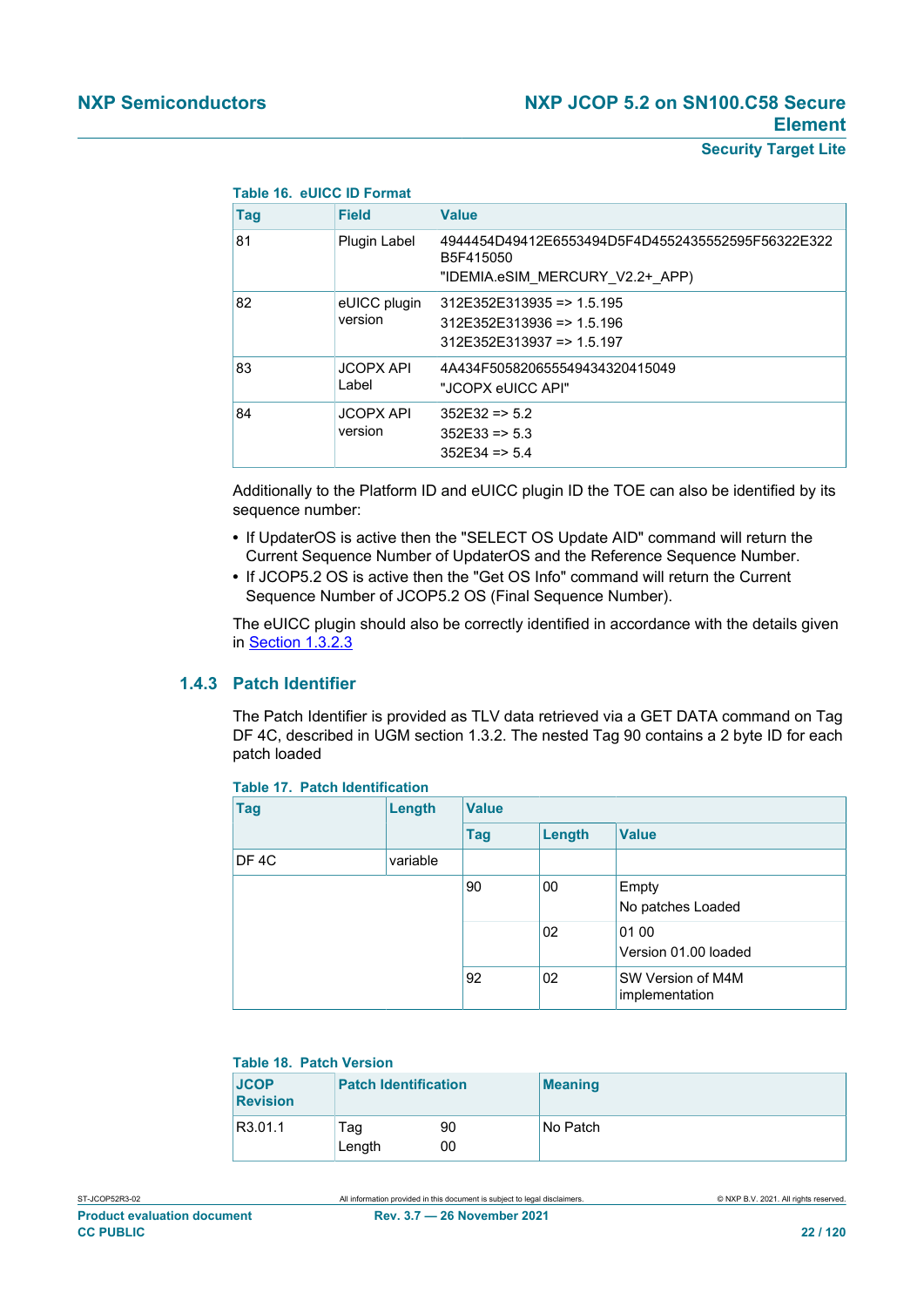### **NXP Semiconductors NXP JCOP 5.2 on SN100.C58 Secure Element**

**Security Target Lite**

| <b>JCOP</b><br><b>Revision</b> | <b>Patch Identification</b> |                   | <b>Meaning</b>      |
|--------------------------------|-----------------------------|-------------------|---------------------|
| R3.01.1-1                      | Tag<br>Length<br>Variable   | 90<br>02<br>01 00 | Patch V01.00 Loaded |
| R3.01.1-2                      | Tag<br>Length<br>Variable   | 90<br>02<br>01 00 | Patch V01.00 Loaded |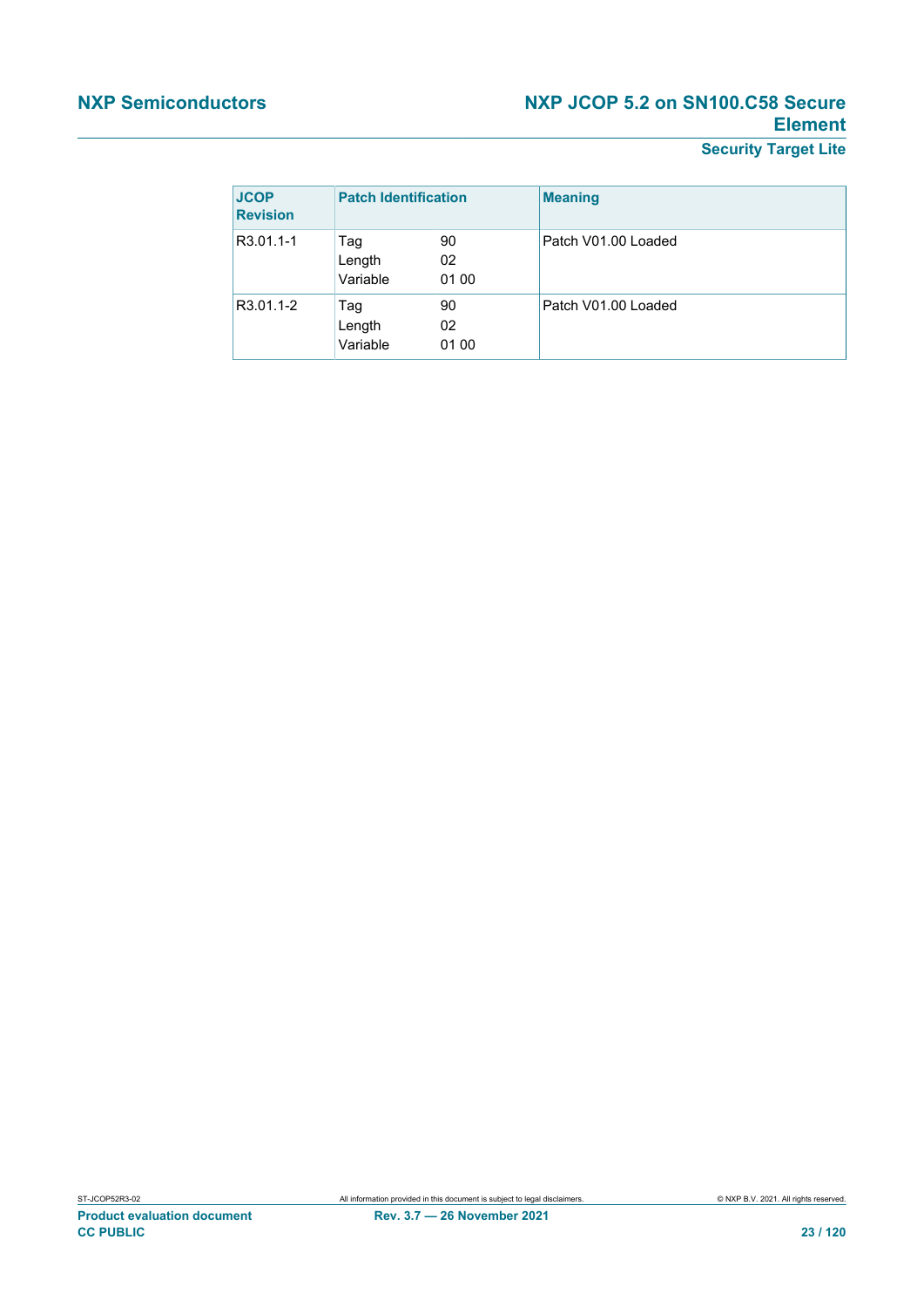#### **Security Target Lite**

### **2 Conformance Claims**

### **2.1 CC Conformance Claim**

This Security Target claims to be conformant to the Common Criteria version 3.1:

- **•** Common Criteria for Information Technology Security Evaluation, Part 1: Introduction and general model, Version 3.1, Revision 5, CCMB-2017-04-001, April 2017 [\[1\]](#page-112-0).
- **•** Common Criteria for Information Technology Security Evaluation, Part 2: Security functional components, Version 3.1, Revision 5, CCMB-2017-04-002, April 2017 [\[2\]](#page-112-1).
- **•** Common Criteria for Information Technology Security Evaluation, Part 3: Security assurance components, Version 3.1, Revision 5, CCMB-2017-04-003, April 2017 [\[3\].](#page-112-2)

For the evaluation the following methodology will be used:

**•** Common Methodology for Information Technology Security Evaluation, Evaluation methodology, Version 3.1, Revision 5, CCMB-2017-04-004, April 2017 [\[4\]](#page-112-20).

This Security Target claims to be CC Part 2 extended and CC Part 3 conformant. The extended Security Functional Requirements are defined in Chapter [Section 6.](#page-47-0)

#### **2.2 Package Claim**

This Security Target claims conformance to the assurance package EAL5 augmented. The augmentation to EAL5 is AVA\_VAN.5 "Advanced methodical vulnerability analysis", ALC\_DVS.2 "Sufficiency of security measures", ASE\_TSS.2 "TOE summary specification with architectural design summary", and ALC FLR.1 "Basic flaw remediation".

#### **2.3 PP Claim**

The Security Target claims demonstrable conformance to the Java Card Protection Profile - Open Configuration [\[6\].](#page-112-6) The Java Card Protection Profile makes the use of Java Card RMI and "Management of External Memory (EXT-MEM)". The TOE does not support Java Card RMI nor "Extended Memory (EXT-MEM)". This ST is more restrictive than the PP [\[6\]](#page-112-6) which [Section 2.4](#page-23-0) provides a rationale for.

The Security Target claims also demonstrable conformance to the eUICC for Consumer Devices Protection Profile (Base-PP only[\)\[7\]](#page-112-7).

The Security Target claims also strict conformance to the Cryptographic Service Provider Protection Profile [\[8\].](#page-112-9)

### <span id="page-23-0"></span>**2.4 Conformance Claim Rationale**

#### **2.4.1 TOE Type**

The TOE type as stated in [Section 1.2](#page-2-0) of this ST corresponds to the TOE type of the PP as stated in Section 1.2 of [\[6\]](#page-112-6) namely:

- **•** A Java Card platform, implementing the Java Card Specification Version 3.0.5 [\[30\]](#page-113-2)[\[31\]](#page-113-3) [\[29\]](#page-113-4).
- **•** An eUICC co-existing application, also underpinned by the Java Card and Global Platform Technologies, but accessible via separate, independent communications channels.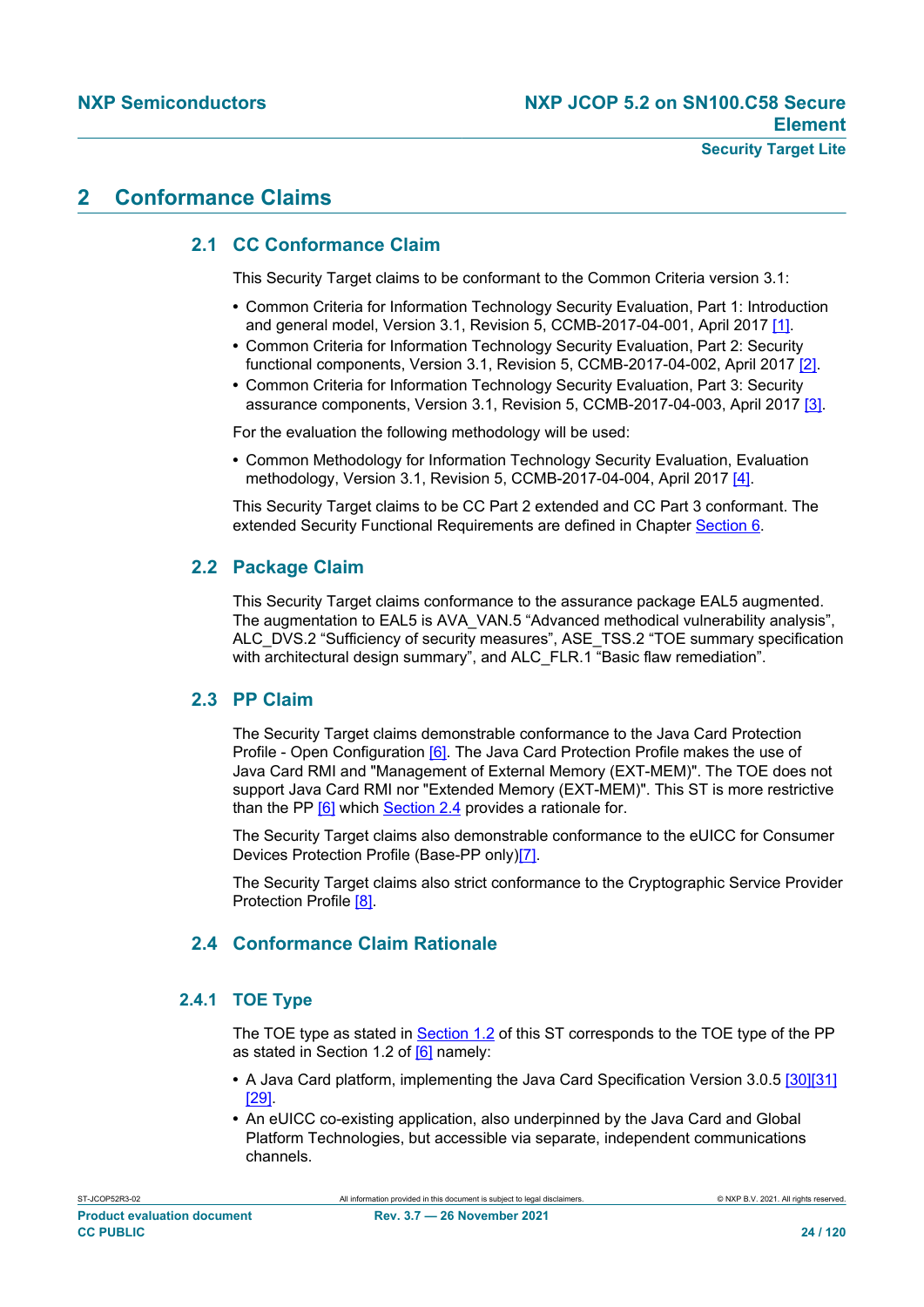• An extended JavaCard package implementing the CSP specifications [\[49\]](#page-114-0).

#### **2.4.2 SPD Statement**

The SPD statement is sub-divided to address each of the relevant PPs claimed.

#### **2.4.2.1 JCOP**

#### 2.4.2.1.1 JCOP Threats

The SPD statement that is presented in [Section 4](#page-33-0) includes the threats as presented in the PPs  $[6]$  and  $[7]$ , but also includes additional threats. These threats are listed in [Table 19](#page-24-0) and defined in [Section 5.3.1.](#page-41-0)

<span id="page-24-0"></span>**Table 19. Java Card Additional Threats**

T.INTEG-APPLI-DATA[REFINED]

T.UNAUTHORIZED\_CARD\_MNGT

T.COM\_EXPLOIT

T.LIFE\_CYCLE

T.RND

T.CONFIG

T.CONFID-UPDATE-IMAGE.LOAD

T.UNAUTH-LOAD-UPDATE-IMAGE

T.INTEG-UPDATE-IMAGE.LOAD

T.INTERRUPT-OSU

T.ATTACK-COUNTER

The threat T.INTEG-APPLI-DATA[REFINED] refines the threat T.INTEG-APPLI-DATA in the PP [\[6\].](#page-112-6)

The threat T.UNAUTHORIZED\_CARD\_MNGT refines the threats T.INSTALL and T.DELETION from the PP [\[6\]](#page-112-6).

The threat T.COM\_EXPLOIT is included to cover communication channels attacks and it is an addition to the threats in the PP [\[6\]](#page-112-6)

The threat T.LIFE\_CYCLE is included to cover content management attacks and it is an addition to the threats in the PP [\[6\]](#page-112-6).

The threat T.RND is taken from the Security IC PP [\[5\]](#page-112-8).

The threat T.CONFIG is an additional threat to cover unauthorized modifications and read access of the configuration area in the TOE. It is an addition to the threats defined in the PP [\[6\].](#page-112-6)

The threats T.CONFID-UPDATE-IMAGE.LOAD, T.INTEG-UPDATE-IMAGE.LOAD, T.UNAUTH-LOAD-UPDATE-IMAGE and T.INTERRUPT-OSU are included for the OS Update which is additional functionality the PP allows.

The threat T.ATTACK-COUNTER is included for the Restricted Mode which is additional functionality the PP allows. .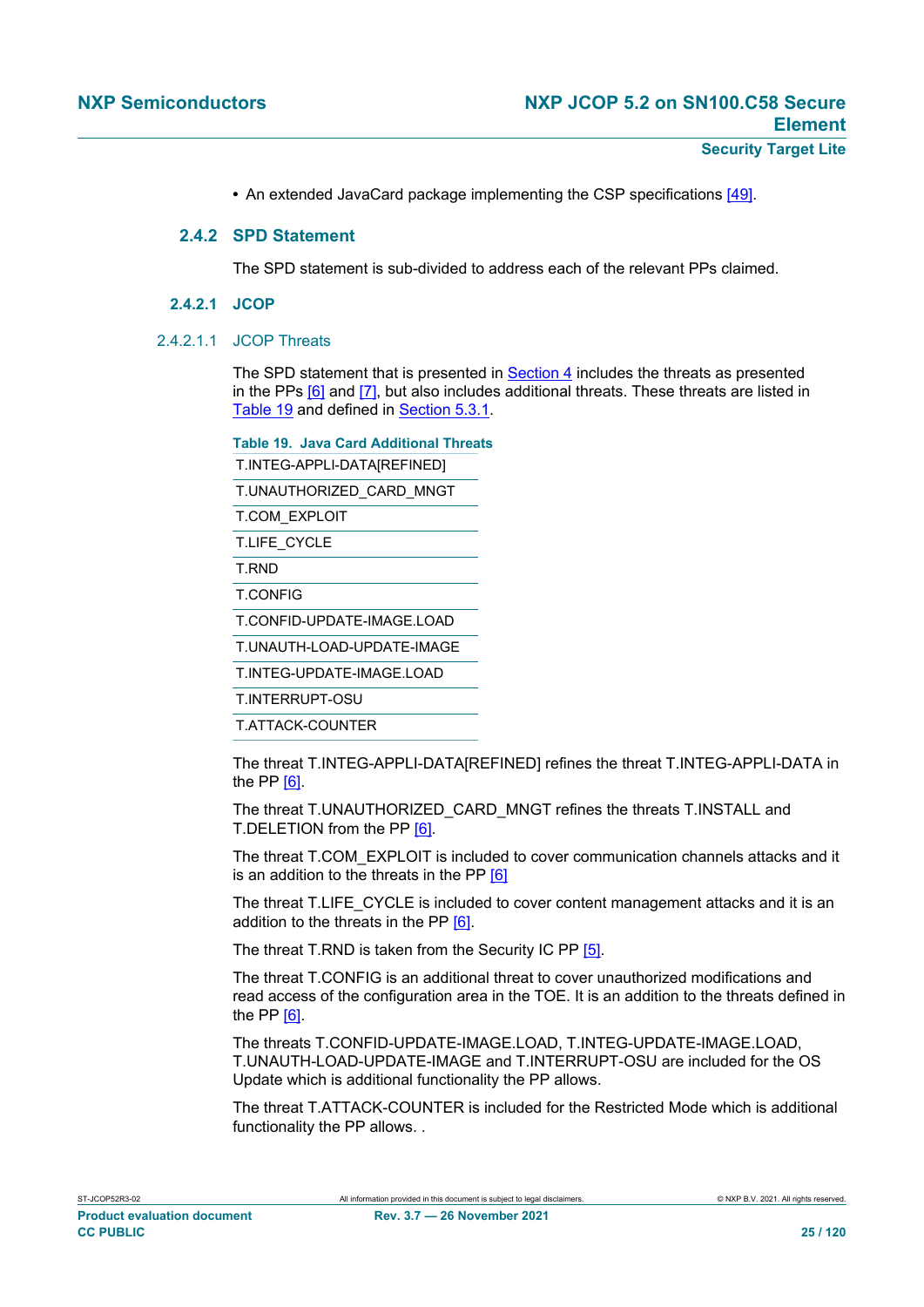Note that the threat T.EXE-CODE-REMOTE is not included, since the TOE does not support Java Card RMI. The Java Card Protection Profile [\[6\]](#page-112-6) makes the use of Java Card RMI optional.

#### 2.4.2.1.2 JCOP OSPs

The SPD statement presented in [Section 4](#page-33-0), copies the OSP from the PP [\[6\],](#page-112-6) and adds the following additional OSPs:

- **•** OSP.PROCESS-TOE
- **•** OSP.KEY-CHANGE
- **•** OSP.SECURITY-DOMAINS

The OSP OSP.PROCESS-TOE is introduced for the pre-personalisation feature of the TOE and is an addition to the OSPs in PP [\[6\]](#page-112-6). The OSP OSP.KEY-CHANGE is introduced for the SD feature of the TOE and is an addition to the OSPs in PP [\[6\].](#page-112-6) The OSP OSP.SECURITY-DOMAINS is introduced for the SD feature of the TOE and is an addition to the OSPs in PP [\[6\]](#page-112-6).

#### 2.4.2.1.3 JCOP Assumptions

The SPD statement includes two of the three assumptions from the PP [\[6\].](#page-112-6) The assumption A.Deletion is excluded. The Card Manager is part of the TOE and therefore the assumption is no longer relevant. Leaving out the assumption, makes the SPD of this ST more restrictive than the SPD in the PP [\[6\]](#page-112-6). As the Card Manager is part of the TOE, it is ensuring that the deletion of applets through the Card Manager is secure, instead of assuming that it is handled by the Card Manager in the environment of the TOE.

Besides the assumptions from the PP [\[6\]](#page-112-6), five additional assumptions are added:

- **•** A.PROCESS-SEC-IC
- **•** A.USE\_DIAG
- **•** A.USE\_KEYS
- **•** A.APPS-PROVIDER
- **•** A.VERIFICATION-AUTHORITY

The assumption A.PROCESS-SEC-IC is taken from the underlying certified Micro Controller [\[28\],](#page-113-7) which is compliant to the Security IC PP [\[5\].](#page-112-8)

The assumptions A.USE\_DIAG and A.USE\_KEYS are included because the Card Manager is part of the TOE and no longer part of the environment.

The assumptions A.APPS-PROVIDER and A.VERIFICATION-AUTHORITY are added because Security Domains from the GlobalPlatform Specification are introduced. All the applets and packages are signed by the APSD and the correctness is verified on the TOE by VASD before the package or applet is installed or loaded. A.APPS-PROVIDER and A.VERIFICATION-AUTHORITY are additions to PP [\[6\]](#page-112-6) for card content management environment.

#### **2.4.2.2 eUICC**

The Security Problem Definition of the eUICC component is the same as in eUICC PP [\[7\]](#page-112-7), no item have been added, removed or modified.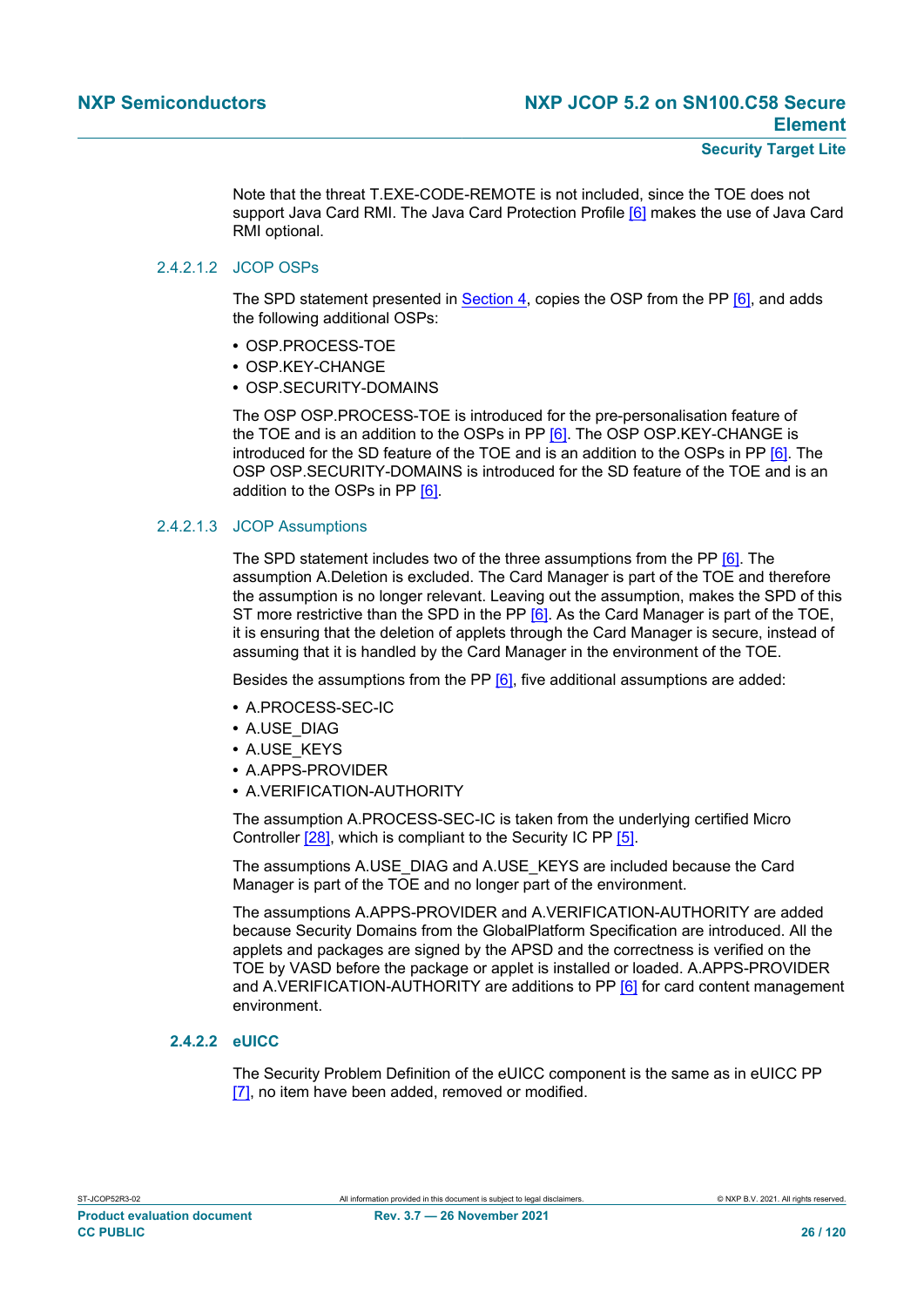#### **2.4.2.3 CSP**

The Security Problem Definition of the CSP component is the same as in CSP PP [\[8\],](#page-112-9) no item have been added, removed or modified.

#### **2.4.3 Security Objectives Statement**

#### **2.4.3.1 JCOP**

The statement of security objectives in the ST presented in [Section 5](#page-37-0) includes all security objectives as presented in the PP  $[6]$ , but also includes a number of additional security objectives. These security objectives are:

- **•** OT.IDENTIFICATION
- **•** OT.RND
- **•** OT.CONFID-UPDATE-IMAGE.LOAD
- **•** OT.AUTH-LOAD-UPDATE-IMAGE
- **•** OT.SECURE\_LOAD\_ACODE
- **•** OT.SECURE\_AC\_ACTIVATION
- **•** OT.TOE\_IDENTIFICATION
- **•** OT.CARD-CONFIGURATION
- **•** OT.ATTACK-COUNTER
- **•** OT.RESTRICTED-MODE
- **•** OT.DOMAIN-RIGHTS
- **•** OT.APPLI-AUTH
- **•** OT.COMM\_AUTH
- **•** OT.COMM\_INTEGRITY
- **•** OT.COMM\_CONFIDENTIALITY

The security objectives OT.IDENTIFICATION, OT.RND are part of the security objectives of the certified Micro Controller [\[5\]](#page-112-8) (see also [Section 1.3.2.1\)](#page-11-1) which are also components of this composite certification. Therefore the security objective statement is equivalent to the PP [\[6\]](#page-112-6) for these two security objectives. OT.IDENTIFICATION is also included for the pre-personalisation feature of the TOE, which is additional functionality the PP allows.

The security objective OT.CONFID-UPDATE-IMAGE.LOAD, OT.AUTH-LOAD-UPDATE-IMAGE, OT.SECURE\_LOAD\_ACODE, OT.SECURE\_AC\_ACTIVATION, OT.TOE\_IDENTIFICATION are included for the OS Update which is additional functionality the PP allows. The security objectives OT.CARD-CONFIGURATION is included for the Config Applet which is additional functionality the PP allows. The security objectives OT.ATTACK-COUNTER and OT.RESTRICTED-MODE are included for the restricted mode which is additional functionality the PP allows.

The security objectives OT.DOMAIN-RIGHTS, OT.APPLI-AUTH, OT.COMM\_AUTH, OT.COMM\_INTEGRITY, OT.COMM\_CONFIDENTIALITY are objectives for the TOE as the GlobalPlatform API and the definitions for Secure Channel, Security Domains and Card Content Management are used from it.

The ST contains OE.APPLET, OE.VERIFICATION and OE.CODE-EVIDENCE from Security Obiectives for the Operational Environment from [\[6\].](#page-112-6) Additionally, some of the Security Objectives for the Operational Environment from [\[6\]](#page-112-6) are listed as TOE Security Objectives in this ST:

**•** OT.SCP.RECOVERY instead of OE.SCP.RECOVERY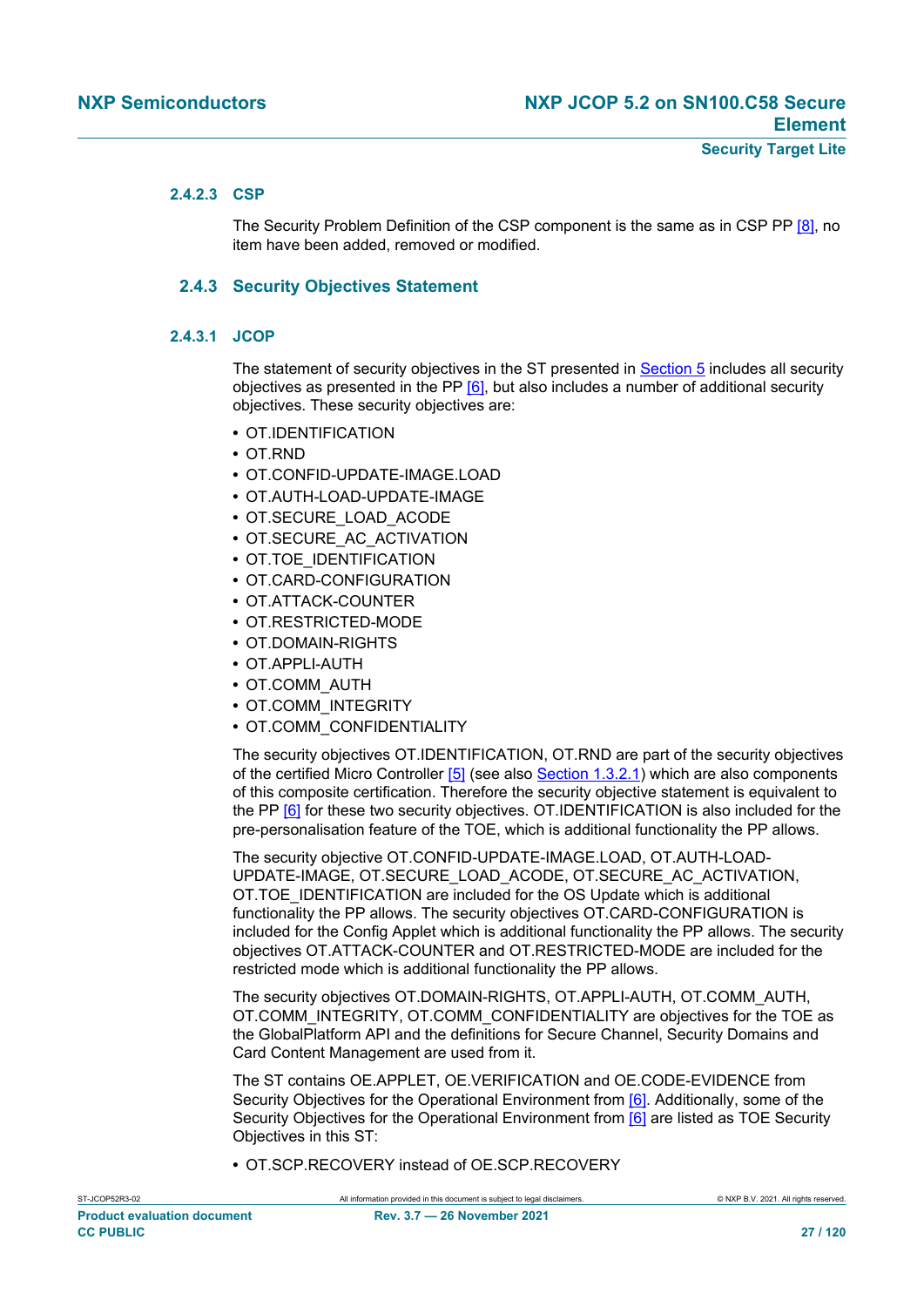- **•** OT.SCP.SUPPORT instead of OE.SCP.SUPPORT
- **•** OT.SCP.IC instead of OE.SCP.IC
- **•** OT.CARD-MANAGEMENT instead of OE.CARD-MANAGEMENT

OT.SCP.RECOVERY, OT.SCP.SUPPORT, and OT.SCP.IC are objectives for the TOE as the Smart Card Platform belongs to the TOE for this evaluation. OT.CARD-MANAGEMENT is an objective for the TOE as the Card Manager belongs to the TOE for this evaluation. Moving objectives from the environment to the TOE, adds objectives to the TOE without changing the overall objectives. The statement of security objectives is therefore equivalent to the security objectives in the PP  $[6]$  to which conformance is claimed.

The security objectives OT.INSTALL, OT.LOAD, and OT.DELETION from the PP [\[6\]](#page-112-6) are not included since these functionality and objectives are covered by the refined OT.CARD-MANAGEMENT.

Note that the objective OT.REMOTE is not included, since the TOE does not support Java Card RMI. The Java Card Protection Profile makes the use of Java Card RMI optional.

Note that the objective OT.EXT-MEM is not included, since the TOE does not support "Extended Memory (EXT-MEM)". The Java Card Protection Profile makes the use of "Extended Memory (EXT-MEM)" optional.

A part of the security objectives for the environment defined in the PP [\[6\]](#page-112-6) has been included in this ST. The other part of security objectives for the environment, which is present in the PP [\[6\],](#page-112-6) is used as part of the security objectives for the TOE in this ST. The ST also introduces eight additional security objectives for the environment. The additional objectives for the environment are:

- **•** OE.USE\_DIAG
- **•** OE.USE\_KEYS
- **•** OE.PROCESS\_SEC\_IC
- **•** OE.CONFID-UPDATE-IMAGE.CREATE
- **•** OE.APPS-PROVIDER
- **•** OE.VERIFICATION-AUTHORITY
- **•** OE.KEY-CHANGE
- **•** OE.SECURITY-DOMAINS

The security objective for the environment OE.PROCESS\_SEC\_IC is from the hardware platform (Micro Controller [\[5\],](#page-112-8) see also [Section 1.3.2.1\)](#page-11-1) that is part of this composite product evaluation. Therefore the statement of security objectives for the environment is equivalent to the statement in the Security IC PP [\[5\].](#page-112-8)

OE.USE\_KEYS and OE.USE\_DIAG are included because the Card Manager is part of the TOE and not a security objective for the environment as in PP [\[6\].](#page-112-6)

The security objective for the environment OE.CONFID-UPDATE-IMAGE.CREATE is to cover the confidentiality during creation and transmission phase of D.UPDATE\_IMAGE and therfore partly covers the threats introduced by the update mechanism which is additional functionality.

OE.APPS-PROVIDER and OE.VERIFICATION-AUTHORITY cover trusted actors which enable the creation, distribution and verification of secure applications. OE.KEY-CHANGE covers the switch to trusted keys for the AP. OE.SECURITY-DOMAINS covers the management of security domains in the context of the GlobalPlatform Specification.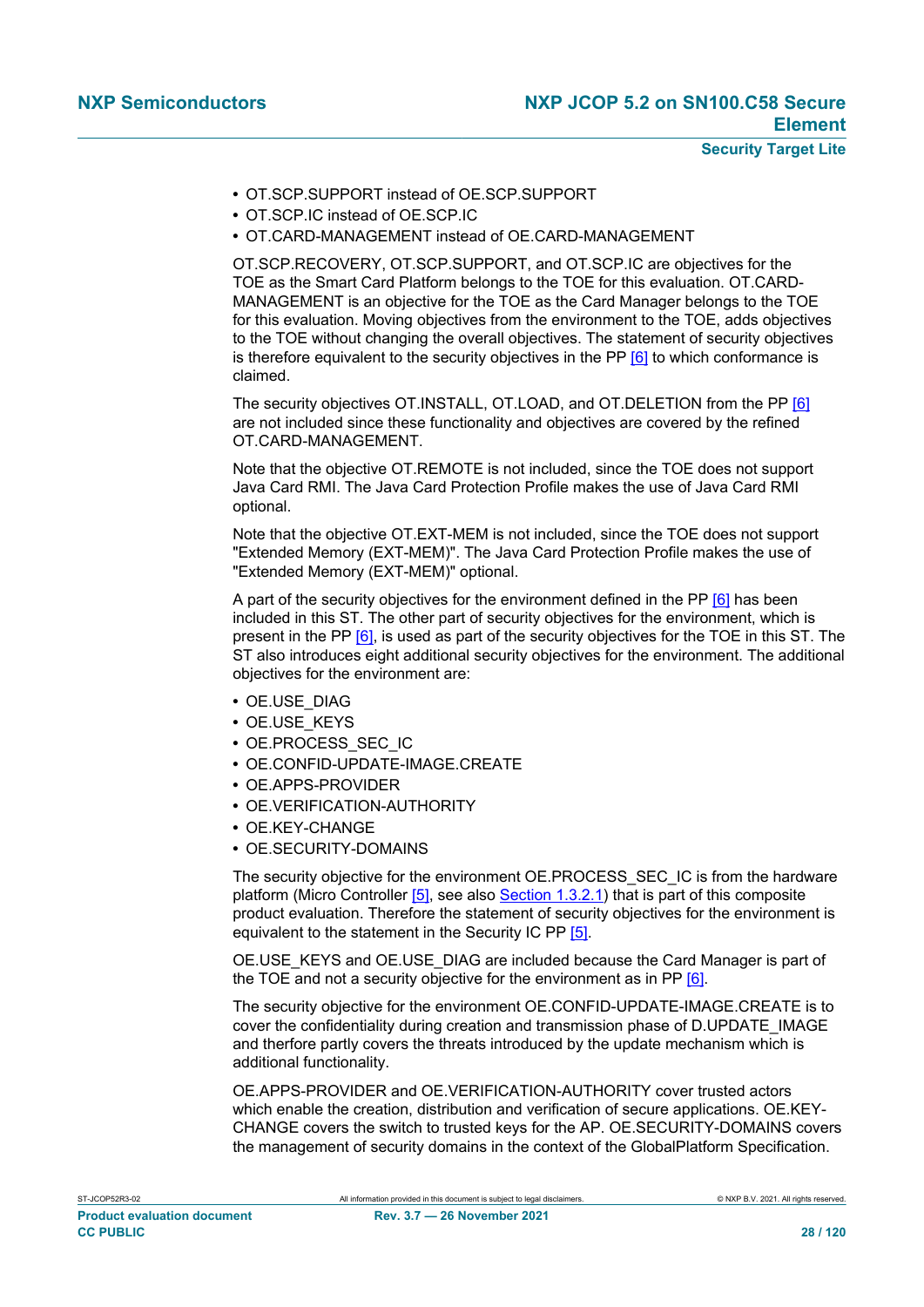The statement of security objectives for the environment is therefore considered to be equivalent to the security objectives in the PP [\[6\]](#page-112-6) to which conformance is claimed.

#### **2.4.3.2 eUICC**

The Security Objectives for the TOE and its environment of the eUICC component is the same as in the eUICC PP [\[7\]](#page-112-7) with some exclusions due to the overlap with the JCOP objectives defined in [\[6\]](#page-112-6):

- **•** OE.IC.SUPPORT from eUICC PP [\[7\]](#page-112-7) refines the objective OE.SCP.SUPPORT from the Java Card PP [\[6\]](#page-112-6) with its own specific needs; it is then directly met by the coverage of the JCOP objective OE.SCP.SUPPORT.
- **•** OE.IC.RECOVERY from eUICC PP [\[7\]](#page-112-7) refines the objective OE.SCP.RECOVERY from the Java Card PP [\[6\]](#page-112-6) with its own specific needs; it is then directly met by the coverage of the JCOP objective OE.SCP.RECOVERY.
- **•** OE.RE.PPE-PPI from eUICC PP [\[7\]](#page-112-7) is a request on the Runtime Environment and is met by the JCOP component objectives related to the threats T.DELETION and T.INSTALL defined in [\[6\].](#page-112-6)
- **•** OE.RE.SECURE-COMM from eUICC PP [\[7\]](#page-112-7) is a request on the Runtime Environment and is met by the JCOP component objectives OT.FIREWALL and those related to the threats T.CONFID-APPLI-DATA and T.INTEG-APPLI-DATA defined in [\[6\].](#page-112-6)
- **•** OE.RE.API from eUICC PP [\[7\]](#page-112-7) is a request on the Runtime Environment and is met by the JCOP component objectives related to the threats T.CONFID-JCS-CODE, T.INTEG-JCS-CODE, T.CONFID-JCS-DATA and T.INTEG-JCS-DATA defined in [\[6\].](#page-112-6)
- **•** OE.RE.DATA-CONFIDENTIALITY from eUICC PP [\[7\]](#page-112-7) is a request on the Runtime Environment and is met by the JCOP component objectives related to the threat T.CONFID-APPLI-DATA defined in [\[6\]](#page-112-6).
- **•** OE.RE.DATA-INTEGRITY from eUICC PP [\[7\]](#page-112-7) is a request on the Runtime Environment and is met by the JCOP component objectives related to the threats T.INTEG-APPLI-DATA, T.INTEG-APPLI-DATA.LOAD, T.INTEG-APPLI-CODE, T.INTEG-APPLI-CODE.LOAD defined in [\[6\]](#page-112-6).
- **•** OE.RE.CODE-EXE from eUICC PP [\[7\]](#page-112-7) is a request on the Runtime Environment and is met by the JCOP component objectives related to the threats T.EXE-CODE.1, T.EXE-CODE.2 and T.NATIVE defined in [\[6\].](#page-112-6)
- **•** OE.RE.IDENTITY from eUICC PP [\[7\]](#page-112-7) is a request on the Runtime Environment and is met by the JCOP component objectives related to the threats T.SID.1 and T.SID.2 defined in [\[6\].](#page-112-6)
- OE.IC.PROOF OF IDENTITY from eUICC PP [\[7\]](#page-112-7) is a request on the IC component and is met as described in [Section 1.3.2.1](#page-11-1).

#### **2.4.3.3 CSP**

The Security Objectives for the TOE and its environment of the CSP component is the same as in the CSP PP [\[8\]](#page-112-9) with following exclusions due to the overlap with the JCOP objectives defined in [\[6\]](#page-112-6):

**•** OE.SecComm from CSP PP [\[8\]](#page-112-9) is a request on the Runtime Environment and is met by the JCOP component objectives OT.FIREWALL and those related to the threats T.CONFID-APPLI-DATA and T.INTEG-APPLI-DATA defined in [\[6\]](#page-112-6).

### **2.4.4 Security Functional Requirements Statement**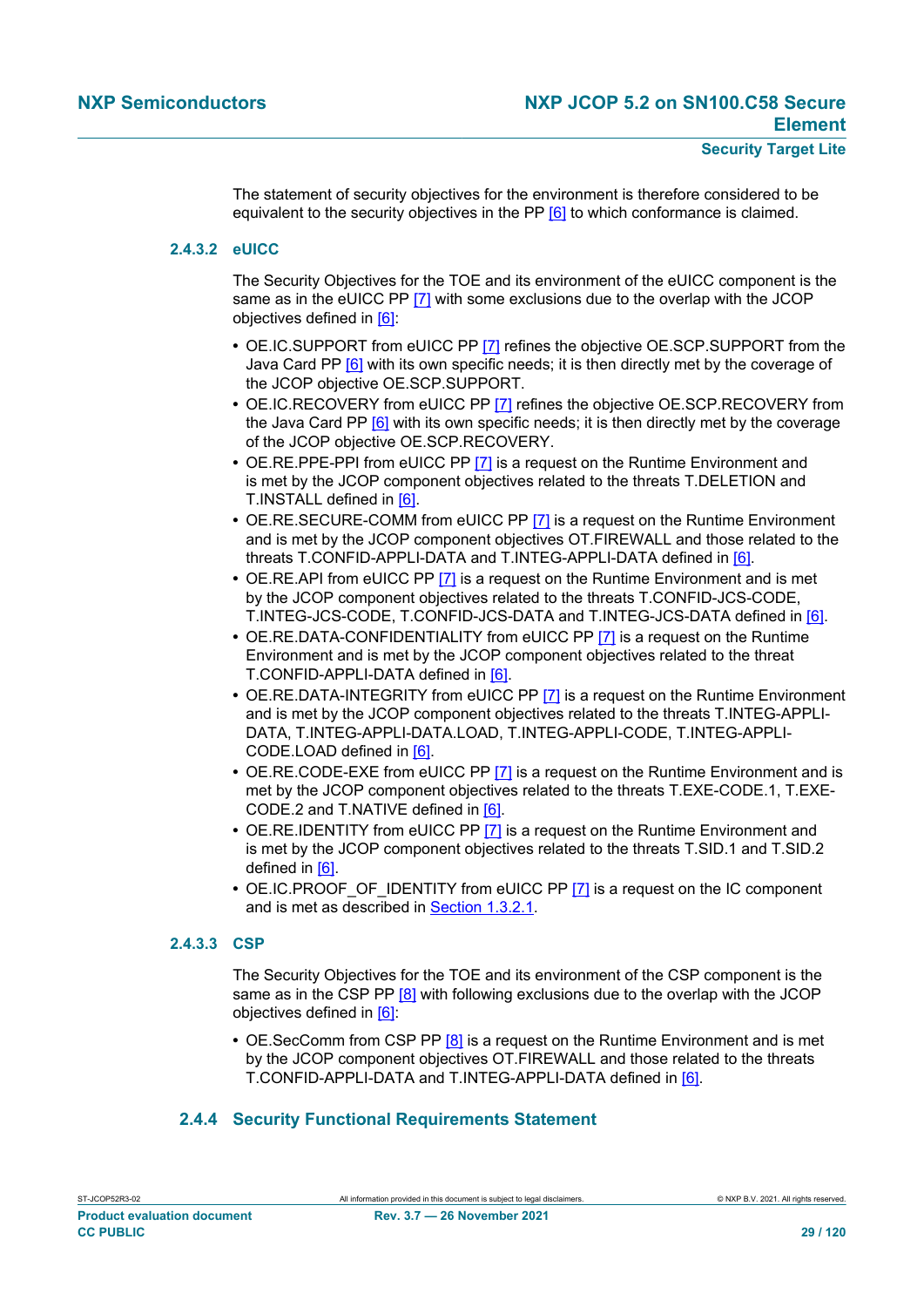#### **2.4.4.1 JCOP**

The Security Functional Requirements Statement copies most SFRs as defined in the PP [\[6\]](#page-112-6), with the exception of a number of options. For the copied set of SFRs the ST is considered equivalent to the statement of SFRs in the PP [\[6\].](#page-112-6) Moreover as requested by the PP [\[6\]](#page-112-6) the ST adds additional threats, objectives and SFRs to fully cover and describe additional security functionality implemented in the TOE.

The TOE restricts remote access from the CAD to the services implemented by the applets on the card to none, and as a result the SFRs concerning Java Card RMI (FDP\_ACF.1[JCRMI], SFRs FDP\_IFC.1/JCRMI, FDP\_IFF.1/JCRMI, FMT\_MSA.1/ EXPORT, FMT\_MSA.1/REM\_REFS, FMT\_MSA.3/JCRMI, FMT\_SMF.1/JCRMI, FMT\_REV.1/JCRMI, and FMT\_SMR.1/JCRMI) are not included in the ST. In the PP [\[6\]](#page-112-6) the use of the Java Card RMI is optional. The TOE does not implement Java Card RMI.

The TOE does not allow external memory access to the services implemented by the applets on the card, and as a result the SFRs concerning "Management of External Memory (EXT-MEM)" (FDP\_ACC.1/EXT\_MEM, FDP\_ACF.1/EXT\_MEM, FMT\_MSA.1/ EXT\_MEM, FMT\_MSA.3/EXT\_MEM and FMT\_SMF.1/EXT\_MEM) are not included in the ST. In the PP [\[6\]](#page-112-6) the use of the "Management of External Memory (EXT-MEM)" is optional. The TOE does not implement "Management of External Memory (EXT-MEM)".

The SFR FDP\_ITC.2/INSTALLER from the PP [\[6\]](#page-112-6) is replaced by FDP\_ITC.2[CCM] which enforces the Firewall access control policy and the Secure Channel Protocol information flow policy and which is more restrictive than the PACKAGE LOADING information flow control SFP from PP [\[6\].](#page-112-6)

The set of SFRs that define the card content management mechanism CarG are partly replaced or refined and are considered to be equivalent or more restrictive because of the newly introduced SFPs:

- **•** Security Domain access control policy
- **•** Secure Channel Protocol information flow policy

These SFPs provide a concrete and more restrictive implementation of the PACKAGE LOADING information flow control SFP from PP [\[6\]](#page-112-6) by following the information flow policy defined by Global latform specifications. The table below lists the SFRs from CarG of PP [\[6\]](#page-112-6) and their corresponding refinements in this ST.

| SFR from PP [6] | <b>Refinement</b> |
|-----------------|-------------------|
| FCO NRO.2/CM    | FCO NRO.2[SC]     |
| FDP IFC.2/CM    | FDP IFC.2[SC]     |
| FDP IFF.1/CM    | FDP IFF.1[SC]     |
| FDP UIT.1/CM    | FDP UIT.1[CCM]    |
| FIA UID.1/CM    | FIA UID.1[SC]     |
| FMT MSA.1/CM    | FMT MSA.1[SC]     |
| FMT MSA.3/CM    | FMT MSA.3[SC]     |
| FMT SMF.1/CM    | FMT SMF.1[SC]     |
| FMT SMR.1/CM    | FMT SMR.1[SD]     |
| FTP ITC.1/CM    | FTP ITC.1[SC]     |
|                 |                   |

#### <span id="page-29-0"></span>**Table 20. CarG SFRs refinements**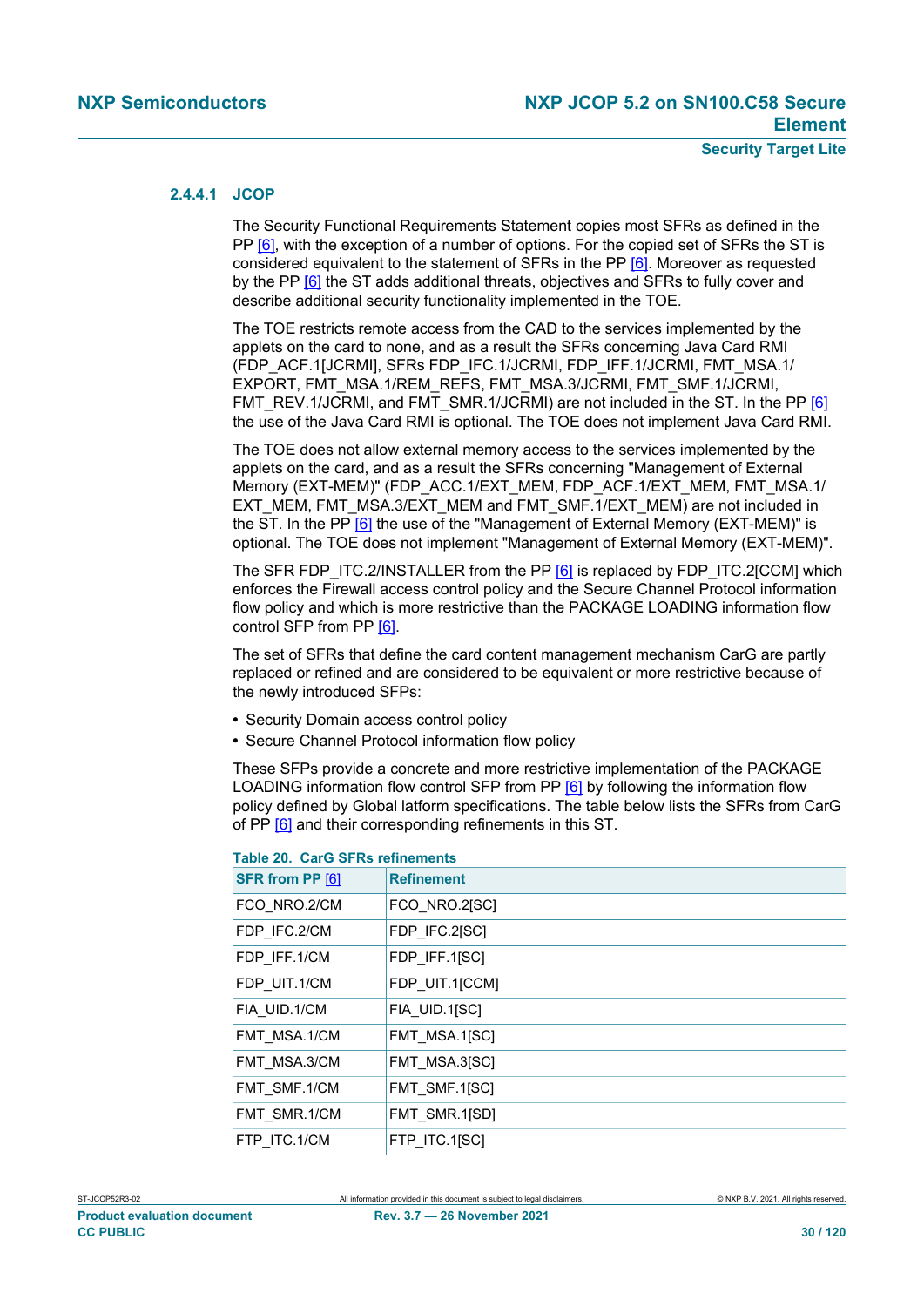The following SFRs realize refinements of SFRs from PP [\[6\]](#page-112-6) and add functionality to the TOE making the Security Functional Requirements Statement more restrictive than the PP [\[6\]](#page-112-6):

FDP\_ROL.1[CCM], FPT\_FLS.1[CCM] and FPT\_PHP.3 realize additional security functionality for the card manager which is allowed by the PP [\[6\]](#page-112-6).

The set of SFRs that define the security domains mechanism as specified by GlobalPlatform, realize refinements of SFRs from PP [\[6\]](#page-112-6) (see above [Table 20\)](#page-29-0) and additional security functionality which is allowed by the PP [\[6\]](#page-112-6). This set of SFRs comprise FDP\_ACC.1[SD], FDP\_ACF.1[SD], FMT\_MSA.1[SD], FMT\_MSA.3[SD], FMT\_SMF.1[SD], and FMT\_SMR.1[SD].

The set of SFRs that define the secure channel mechanism as specified by GlobalPlatform, realize refinements of SFRs from PP [\[6\]](#page-112-6) (see above [Table 20\)](#page-29-0) and additional security functionality which is allowed by the PP [\[6\]](#page-112-6). This set of SFRs comprise FCO\_NRO.2[SC], FDP\_IFC.2[SC], FDP\_IFF.1[SC], FMT\_MSA.1[SC], FMT\_MSA.3[SC], FMT\_SMF.1[SC], FIA\_UID.1[SC], FIA\_UAU.1[SC], FIA\_UAU.4[SC], and FTP\_ITC.1[SC].

The SFRs FAU\_SAS.1[SCP], FIA\_AFL.1[PIN] and FCS\_RNG.1 realize additional security functionality which is allowed by the PP [\[6\].](#page-112-6)

The set of SFRs that define the Config Applet realize additional security functionality, which is allowed by the PP [\[6\]](#page-112-6). This set of SFRs comprise FDP\_IFC.2[CFG], FDP\_IFF.1[CFG], FIA\_UID.1[CFG], FMT\_MSA.1[CFG], FMT\_MSA.3[CFG], FMT\_SMF.1[CFG], FMT\_SMR.1[CFG] The set of SFRs that define the OS Update realize additional security functionality, which is allowed by the PP [\[6\]](#page-112-6). This set of SFRs comprise FDP\_IFC.2[OSU], FDP\_IFF.1[OSU], FMT\_MSA.3[OSU], FMT\_MSA.1[OSU], FMT\_SMR.1[OSU], FMT\_SMF.1[OSU], FIA\_UID.1[OSU], FIA\_UAU.1[OSU], FIA\_UAU.4[OSU] and FPT\_FLS.1[OSU].

The set of SFRs that define the Restricted Mode realize additional security functionality, which is allowed by the PP [\[6\]](#page-112-6). This set of SFRs comprise FDP\_ACC.2[RM], FDP\_ACF.1[RM], FMT\_MSA.3[RM], FMT\_MSA.1[RM], FMT\_SMF.1[RM], FIA\_UID.1[RM] and FIA\_UAU.1[RM].

#### **2.4.4.2 eUICC**

The Security Functional Requirements for the eUICC component are the same as in eUICC PP [\[7\],](#page-112-7) none have been added, removed or modified.

#### **2.4.4.3 CSP**

The Security Functional Requirements for the CSP component are the same as in CSP PP [\[8\]](#page-112-9) with some exclusions due to the overlap with the Java Card PP [\[6\]:](#page-112-6)

- **•** Common cryptographic SFRs: SFRs FCS\_RNG.1 and FCS\_CKM.4
- **•** Common self-protection requirements: FPT\_PHP.3

The confidentiality of stored data by encryption mechanism is handled at the hardware level as described in [\[28\];](#page-113-7) SFRs FDP\_SDC.1 and related SFRs FCS\_CKM.1[SDEK] and FCS COP.1[SDE] are then also excluded due to this overlap.

In SFR FTP TST.1, the requirements that a test suite has to be run "at the request of the authorised user" is not implemented by the issuance of a dedicated command; however, at the execution of any command invoked by users, regular integrity checks by are performed by the underlying JavaCard platform and hardware platform (memory integrity verification, control flow, etc.).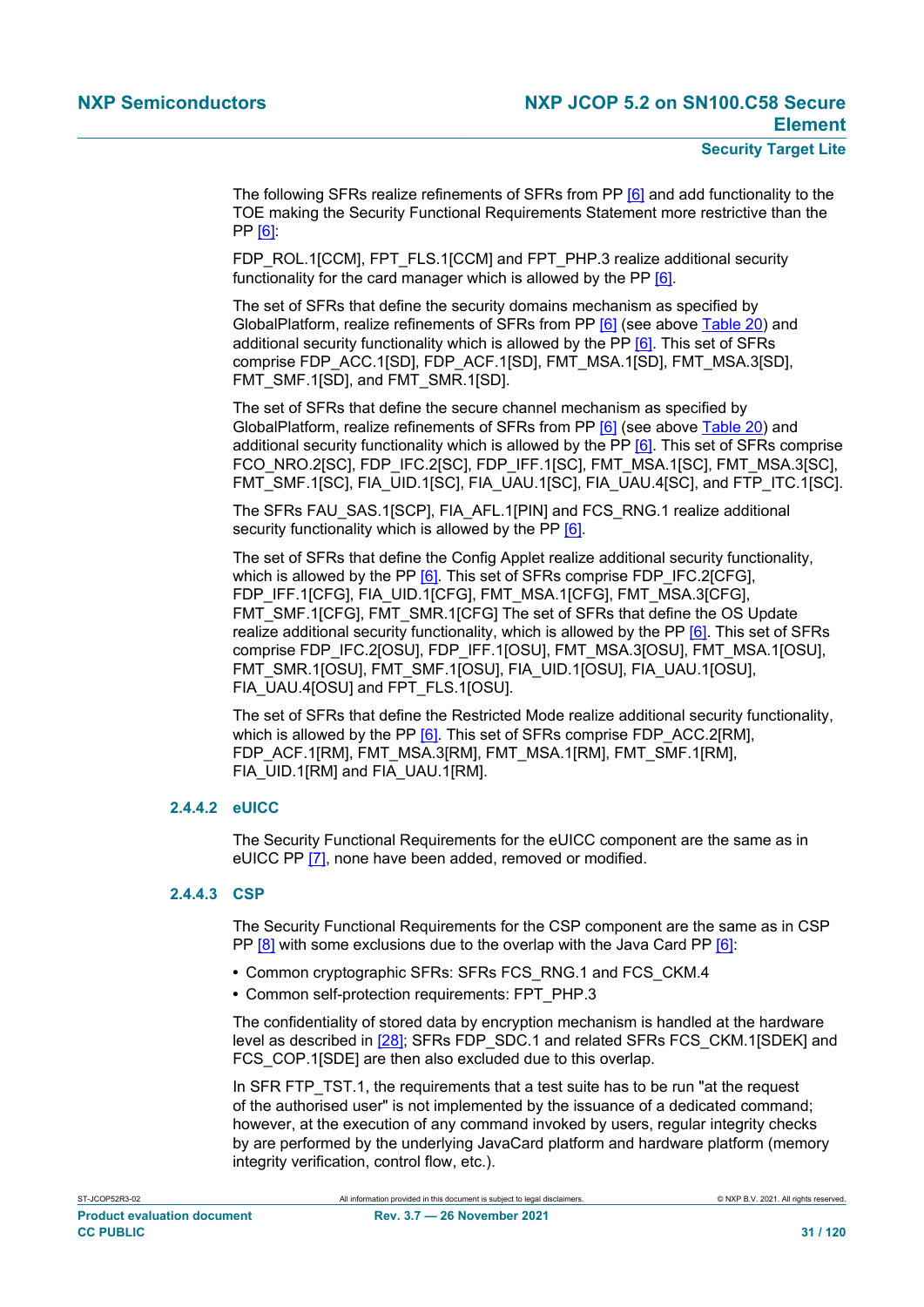#### **Security Target Lite**

In SFR FDP\_ACF.1.2[UCP], the statement "Version Number of the Update Code Package is equal or higher than the Version Number of the TSF" is hanlded by a requirement into the UGM [\[12\]](#page-112-11)

The following SFRs names are extended with the "[CSP]" iterations to identify them as part of the CSP component: FIA\_AFL.1, FIA\_ATD.1, FIA\_UID.1, FIA\_UAU.1, FIA\_UAU.5, FIA\_UAU.6, FIA\_USB.1, FMT\_MOF.1, FMT\_SMF.1, FMT\_SMR.1, FMT\_MSA.2, FMT\_MTD.3, FMT\_SAE, FPT\_FLS.1, FTP\_ITC.1, FPT\_TST.1, FRU\_FLT.2

In remaining SFRs, any item related to the following mechanisms are not supported (as authorized by the CSP PP  $[8]$ ):

- **•** Clustering
- **•** Time service
- **•** Time stamps
- **•** Audit

Concerning the SFRs dependency, only the following differences exist:

- **•** FCS\_COP.1[VDSUCP]: the import of UCP signature verification key is done during manufacturing.
- **•** FCS\_COP.1.1[DecUCP]: the import of UCP decryption key is done during manufacturing.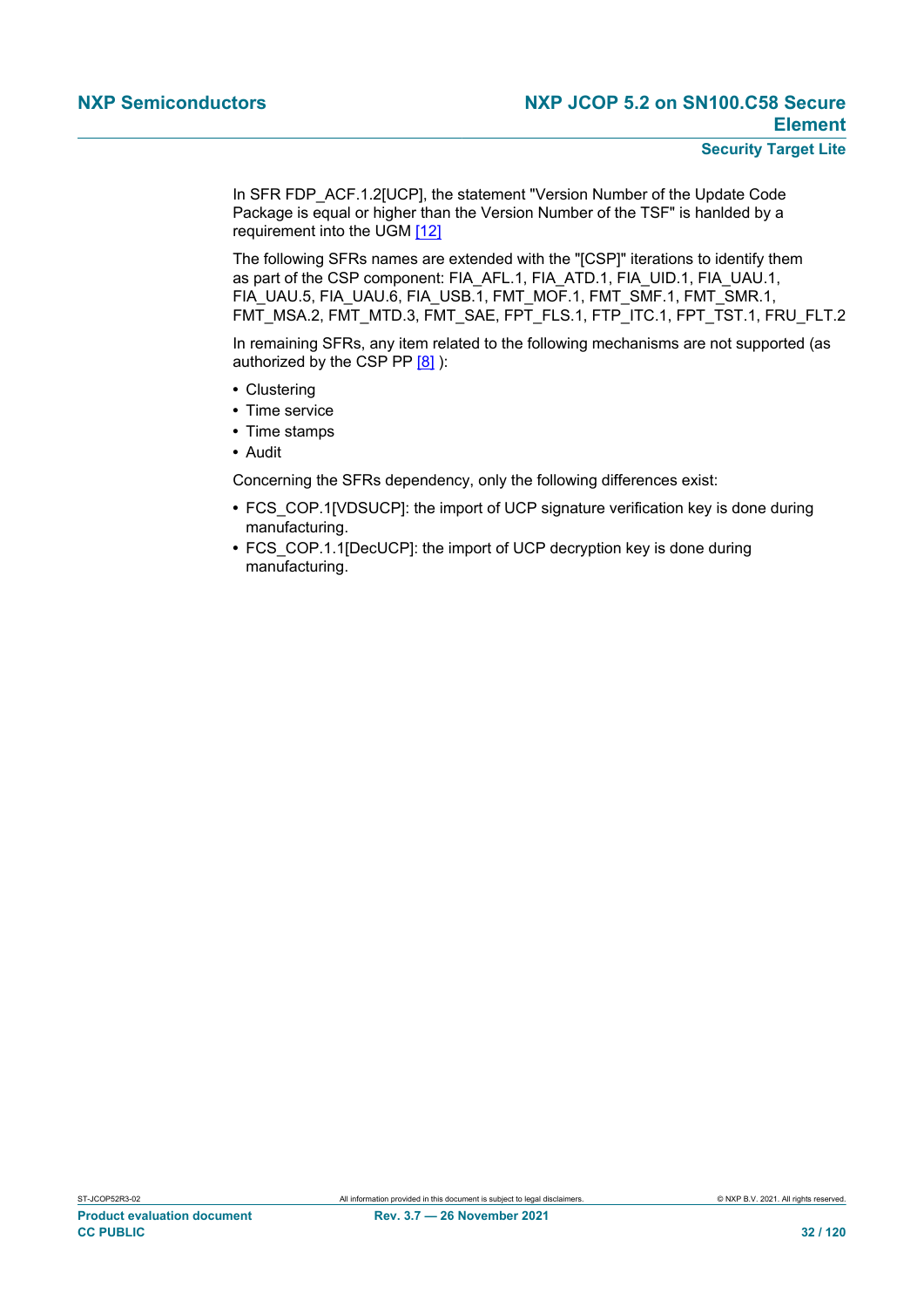### **3 Security Aspects**

This chapters described only the Security Aspects which have been added to the Java Card PP [\[6\].](#page-112-6)

### **3.1 Confidentiality**

| Table 21. |                                                                                                                                                                                 |
|-----------|---------------------------------------------------------------------------------------------------------------------------------------------------------------------------------|
| -IMAGE    | SA.CONFID-UPDATE Confidentiality of Update Image<br>The update image must be kept confidential. This concerns the non<br>disclosure of the update image in transit to the card. |

### **3.2 Integrity**

| Table 22.                |                                                                       |
|--------------------------|-----------------------------------------------------------------------|
| <b>SA.INTEG-UPDATE-I</b> | Integrity of Update Image                                             |
| <b>MAGE</b>              | The update image must be protected against unauthorized modification. |
|                          | This concerns the modification of the image in transit to the card.   |

### **3.3 Config Applet**

| Table 23.                      |                                                                                      |
|--------------------------------|--------------------------------------------------------------------------------------|
| SA.CONFIG-APPLET Config Applet |                                                                                      |
|                                | The Config Applet is a JCOP functionality which allows to:                           |
|                                | $\cdot$ Read and modify configuration items in the configuration area of the<br>TOE. |
|                                | • Disable Access to configuration item.                                              |
|                                |                                                                                      |

#### **3.4 OS Update**

| Table 24.                                                                            |
|--------------------------------------------------------------------------------------|
| <b>SA.OSU</b><br>The UpdaterOS allows to update JCOP5.2 OS and the UpdaterOS itself. |

### **3.5 Restricted Mode**

| Table 25.    |                                                                                                                                                                                                                                                 |
|--------------|-------------------------------------------------------------------------------------------------------------------------------------------------------------------------------------------------------------------------------------------------|
| <b>SA.RM</b> | <b>Restricted Mode</b>                                                                                                                                                                                                                          |
|              | If the Attack Counter reaches its limit the TOE goes into Restricted<br>Mode. In this mode it is possible to perform a limited set of functions, like<br>authenticate against the ISD, reset the Attack Counter or read logging<br>information. |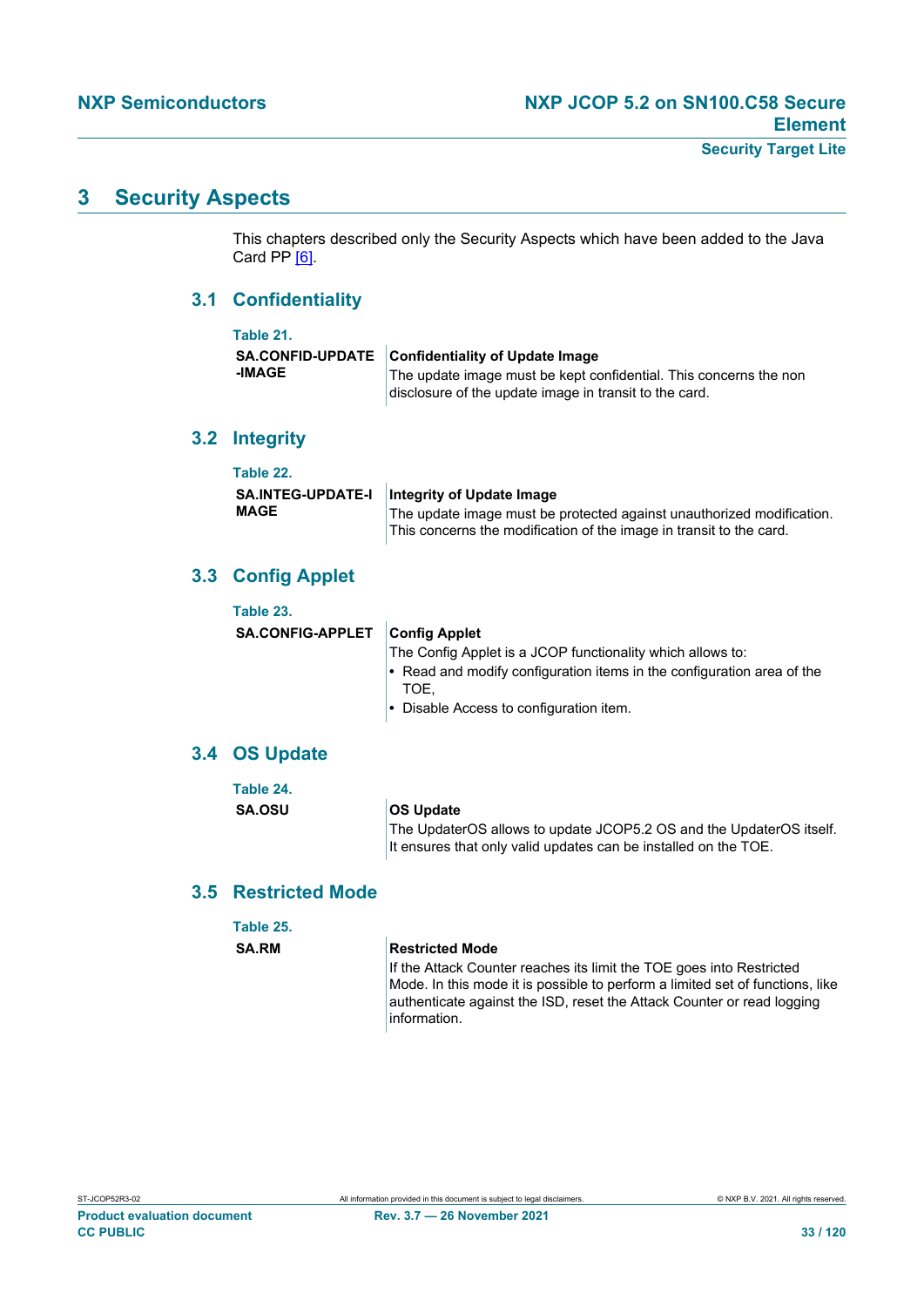### <span id="page-33-0"></span>**4 Security Problem Definition (ASE\_SPD)**

### **4.1 JCOP SPD**

The Security Problem Definition for the JCOP component of the TOE adds and refines items regarding the Security Problem Definition described in the JavaCard PP [\[6\].](#page-112-6)

The following sections described only additional and refined items, as listed in [Table 19.](#page-24-0)

#### **4.1.1 JCOP Related Threats**

**4.1.1.1 Integrity**

**Table 26.**

#### **T.INTEG-APPLI-DATA Integrity of Application Data [REFINED]**

The attacker executes an application to alter (part of) another application's data. See SA.INTEG-APPLI-DATA for details. Directly threatened asset(s): D.APP\_I\_DATA, D.PIN, D.APP\_KEYS, D.ISD\_KEYS, D.VASD\_KEYS and S.APSD\_KEYS. This threat is a refinement of the Threat T.INTEG-APPLI-DATA from [\[6\]](#page-112-6).

#### **4.1.1.2 Card Management**

| Table 27.                                 |                                                                                                                                                                                                                                                                                                                                                                                                                                                                                                                                                                                                                                                                                                                                                                                                                                                                                                                                                    |  |
|-------------------------------------------|----------------------------------------------------------------------------------------------------------------------------------------------------------------------------------------------------------------------------------------------------------------------------------------------------------------------------------------------------------------------------------------------------------------------------------------------------------------------------------------------------------------------------------------------------------------------------------------------------------------------------------------------------------------------------------------------------------------------------------------------------------------------------------------------------------------------------------------------------------------------------------------------------------------------------------------------------|--|
| <b>T.UNAUTHORIZED</b><br><b>CARD_MNGT</b> | <b>Unauthorized Card Management</b><br>The attacker performs unauthorized card management operations (for<br>instance impersonates one of the actor represented on the card) in order<br>to take benefit of the privileges or services granted to this actor on the<br>card such as fraudulent:<br>• load of a package file<br>• installation of a package file<br>• extradition of a package file or an applet<br>• personalization of an applet or a Security Domain<br>• deletion of a package file or an applet<br>• privileges update of an applet or a Security Domain<br>Directly threatened asset(s): D.ISD KEYS, D.APSD KEYS, D.APP C<br>DATA, D.APP I DATA, D.APP CODE, D.SEC DATA, and D.CARD<br>MNGT DATA (any other asset may be jeopardized should this attack<br>succeed, depending on the virulence of the installed application).<br>This security objective is a refinement of the Threats T.INSTALL and<br>T.DELETION from [6]. |  |
| <b>T.COM_EXPLOIT</b>                      | <b>Communication Channel Remote Exploit</b><br>An attacker remotely exploits the communication channels established<br>between a third party and the TOE in order to modify or disclose<br>confidential data. All assets are threatened.                                                                                                                                                                                                                                                                                                                                                                                                                                                                                                                                                                                                                                                                                                           |  |
| <b>T.LIFE_CYCLE</b>                       | <b>Life Cycle</b><br>An attacker accesses to an application outside of its expected availability<br>range thus violating irreversible life cycle phases of the application (for<br>instance, an attacker repersonalizes the application). Directly threatened<br>asset(s): D.APP I DATA, D.APP C DATA, and D.CARD MNGT<br>DATA.                                                                                                                                                                                                                                                                                                                                                                                                                                                                                                                                                                                                                    |  |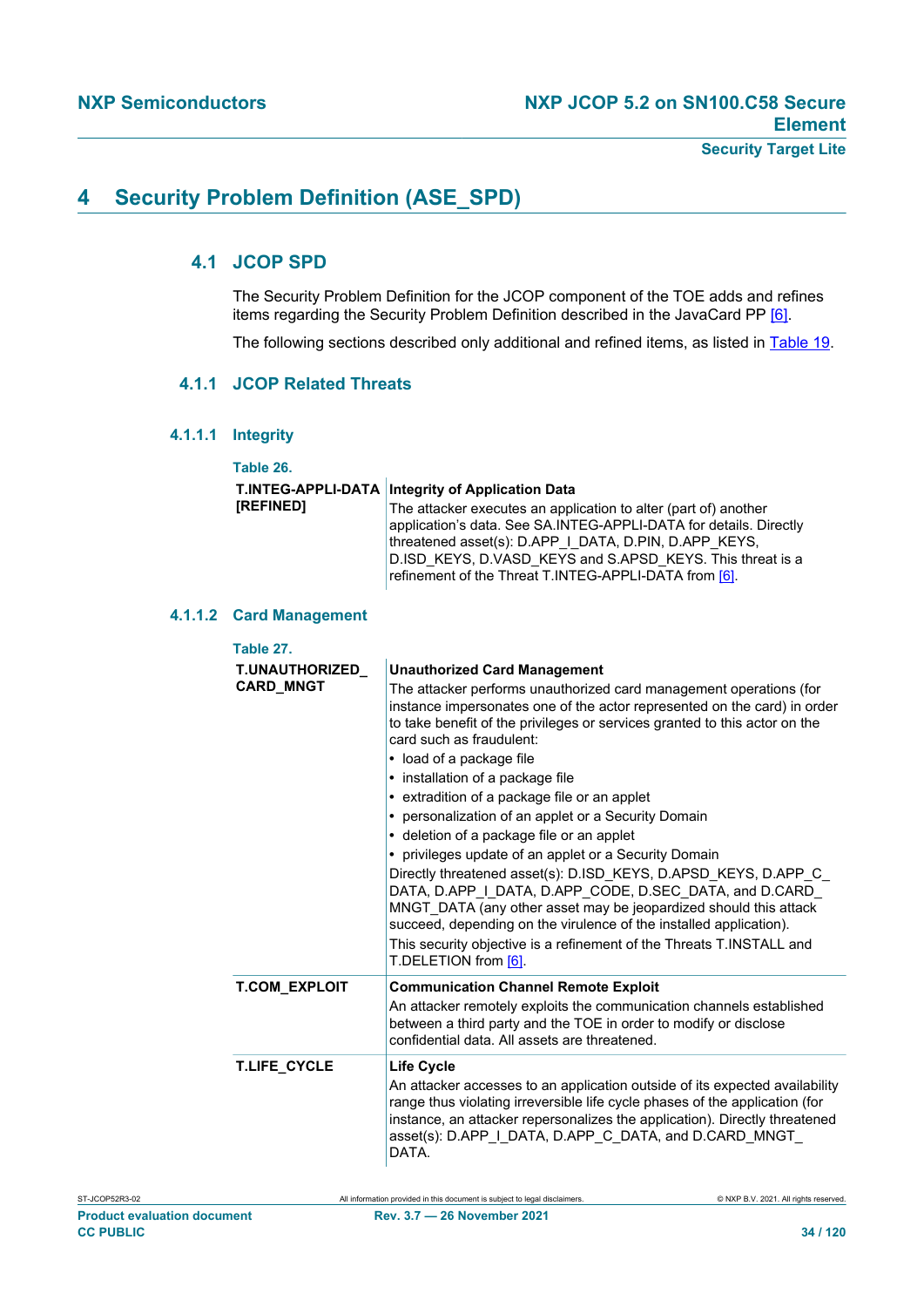#### **4.1.1.3 Random Numbers**

|  | Table 28.                                    |                                                                                                                                                                                                                                                                                                                                                                                                                                                                                                                                                                                                                                                                                                    |
|--|----------------------------------------------|----------------------------------------------------------------------------------------------------------------------------------------------------------------------------------------------------------------------------------------------------------------------------------------------------------------------------------------------------------------------------------------------------------------------------------------------------------------------------------------------------------------------------------------------------------------------------------------------------------------------------------------------------------------------------------------------------|
|  | <b>T.RND</b>                                 | <b>Deficiency of Random Numbers</b><br>An attacker may predict or obtain information about random numbers<br>generated by the TOE for instance because of a lack of entropy of the<br>random numbers provided. An attacker may gather information about the<br>produced random numbers which might be a problem because they may<br>be used for instance to generate cryptographic keys. Here the attacker<br>is expected to take advantage of statistical properties of the random<br>numbers generated by the TOE without specific knowledge about the<br>TOE's generator. Malfunctions or premature ageing are also considered<br>which may assist in getting information about random numbers. |
|  | 4.1.1.4 Config Applet                        |                                                                                                                                                                                                                                                                                                                                                                                                                                                                                                                                                                                                                                                                                                    |
|  | Table 29.<br><b>T.CONFIG</b>                 | <b>Unauthorized configuration</b><br>The attacker tries to change configuration items without authorization.<br>Directly threatened asset(s): D.CONFIG ITEM.                                                                                                                                                                                                                                                                                                                                                                                                                                                                                                                                       |
|  | 4.1.1.5 OS Update                            |                                                                                                                                                                                                                                                                                                                                                                                                                                                                                                                                                                                                                                                                                                    |
|  | Table 30.                                    |                                                                                                                                                                                                                                                                                                                                                                                                                                                                                                                                                                                                                                                                                                    |
|  | <b>T.CONFID-UPDATE-I</b><br><b>MAGE.LOAD</b> | <b>Confidentiality of Update Image - Load</b><br>The attacker discloses (part of) the image used to update the TOE in<br>the field while the image is transmitted to the card for installation. See<br>SA.CONFID-UPDATE-IMAGE for details. Directly threatened asset(s):<br>D.UPDATE IMAGE, D.JCS CODE, and D.JCS DATA.                                                                                                                                                                                                                                                                                                                                                                            |
|  | <b>T.UNAUTH-LOAD-UP</b><br><b>DATE-IMAGE</b> | Load unauthorized version of Update Image<br>The attacker tries to upload an unauthorized Update Image. Directly<br>threatened asset(s): D.JCS CODE, D.JCS DATA, D.UPDATE IMAGE.                                                                                                                                                                                                                                                                                                                                                                                                                                                                                                                   |
|  | <b>T.INTEG-UPDATE-IM</b><br><b>AGE.LOAD</b>  | Integrity of Update Image - Load<br>The attacker modifies (part of) the image used to update the TOE in<br>the field while the image is transmitted to the card for installation. See<br>SA.INTEG-UPDATE-IMAGE for details. Directly threatened asset(s):<br>D.UPDATE_IMAGE, D.JCS_CODE, and D.JCS_DATA.                                                                                                                                                                                                                                                                                                                                                                                           |
|  | <b>T.INTERRUPT-OSU</b>                       | OS Update procedure interrupted<br>The attacker tries to interrupt the OS Update procedure (Load Phase<br>through activation of additional code) leaving the TOE in a partially<br>functional state. Directly threatened asset(s): D.JCS CODE, D.JCS<br>DATA, D.UPDATE_IMAGE, D.TOE_IDENTIFIER.                                                                                                                                                                                                                                                                                                                                                                                                    |

#### **4.1.1.6 Restricted Mode**

**Table 31.**

| <b>T.ATTACK-COUNTER   Modification of the Attack Counter</b>                                                           |
|------------------------------------------------------------------------------------------------------------------------|
| The attacker tries to modify the attack counter without authorization.<br>Directly threatened asset: D.ATTACK COUNTER. |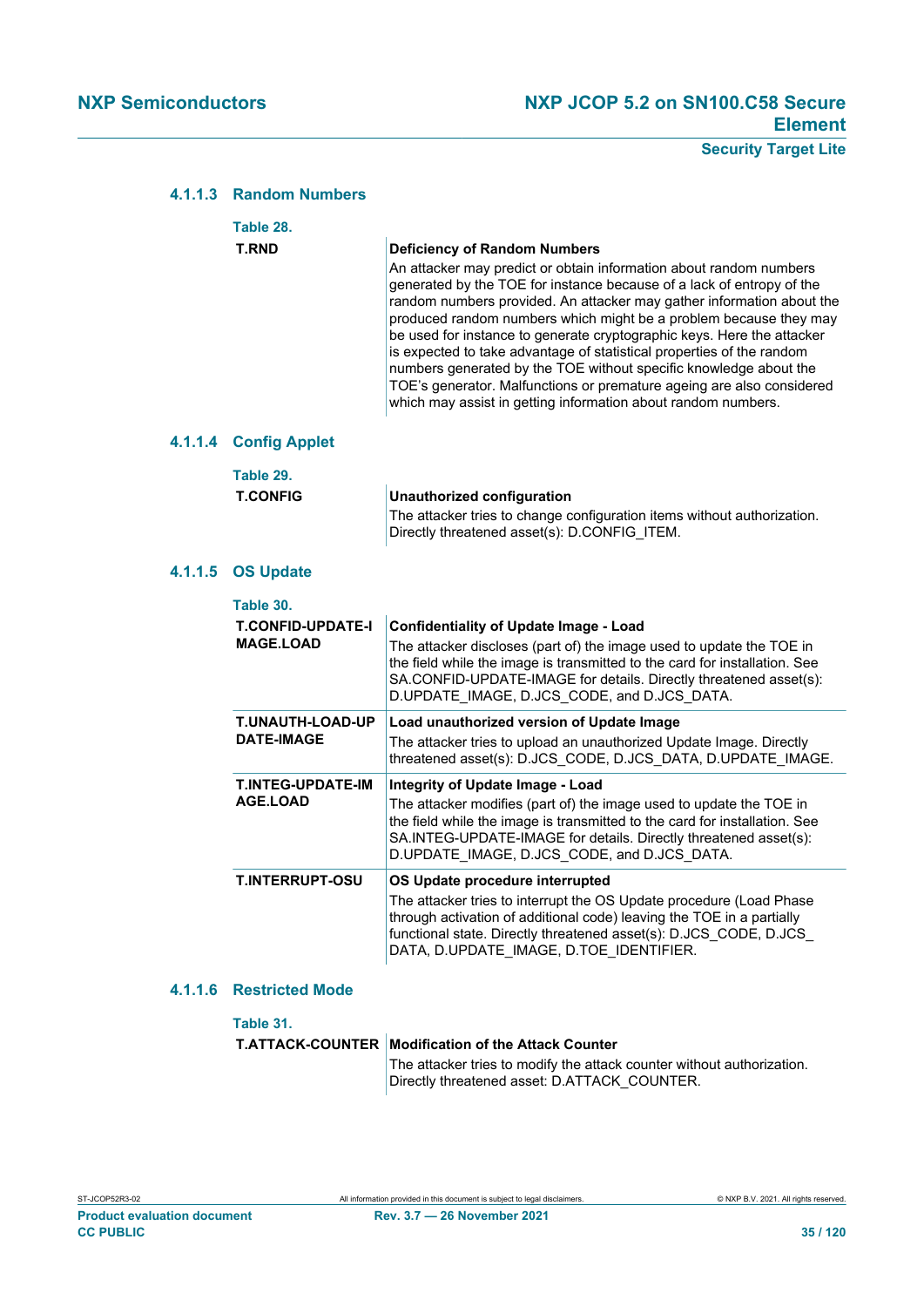#### **4.1.2 JCOP related Organisational Security Policies**

| <b>OSP.PROCESS-TOE</b>                 | <b>Identification of the TOE</b><br>An accurate identification must be established for the TOE. This requires<br>that each instantiation of the TOE carries this identification. |
|----------------------------------------|----------------------------------------------------------------------------------------------------------------------------------------------------------------------------------|
| <b>OSP.KEY-CHANGE</b>                  | <b>Security Domain Keys Change</b><br>The AP shall change its initial security domain keys (APSD) before any<br>operation on its Security Domain.                                |
| <b>OSP.SECURITY-DOM</b><br><b>AINS</b> | <b>Security Domains</b><br>Security domains can be dynamically created, deleted and blocked<br>during usage phase in post-issuance mode.                                         |

#### **4.1.3 JCOP related Assumptions**

| A.USE_DIAG             | Usage of TOE's Secure Communication Protocol by OE                                                                                                                                                                                                                                                                                                                                                                                                                                                                                                                                                                                                                                                                                                                                                                                                                                                                                                                                                                                                                                                                                           |
|------------------------|----------------------------------------------------------------------------------------------------------------------------------------------------------------------------------------------------------------------------------------------------------------------------------------------------------------------------------------------------------------------------------------------------------------------------------------------------------------------------------------------------------------------------------------------------------------------------------------------------------------------------------------------------------------------------------------------------------------------------------------------------------------------------------------------------------------------------------------------------------------------------------------------------------------------------------------------------------------------------------------------------------------------------------------------------------------------------------------------------------------------------------------------|
|                        | It is assumed that the operational environment supports and uses the<br>secure communication protocols offered by the TOE.                                                                                                                                                                                                                                                                                                                                                                                                                                                                                                                                                                                                                                                                                                                                                                                                                                                                                                                                                                                                                   |
| A.USE_KEYS             | Protected Storage of Keys Outside of TOE<br>It is assumed that the keys which are stored outside the TOE and which<br>are used for secure communication and authentication between Smart<br>Card and terminals are protected for confidentiality and integrity in their<br>own storage environment. This is especially true for D.APSD KEYS,<br>D.ISD KEYS, and D.VASD KEYS.<br>Info: This is to assume that the keys used in terminals or systems<br>are correctly protected for confidentiality and integrity in their own<br>environment, as the disclosure of such information which is shared with<br>the TOE but is not under the TOE control, may compromise the security<br>of the TOE.                                                                                                                                                                                                                                                                                                                                                                                                                                              |
| A.PROCESS-SEC-IC       | Protection during Packaging, Finishing and Personalisation<br>It is assumed that security procedures are used after delivery of the TOE<br>by the TOE Manufacturer up to delivery to the end consumer to maintain<br>confidentiality and integrity of the TOE and of its manufacturing and<br>test data (to prevent any possible copy, modification, retention, theft or<br>unauthorised use). This means that the Phases after TOE Delivery are<br>assumed to be protected appropriately. The assets to be protected are:<br>The information and material produced and/or processed by the Security<br>IC Embedded Software Developer in Phase 1 and by the Composite<br>Product Manufacturer can be grouped as follows:<br>• the Security IC Embedded Software including specifications,<br>implementation and related documentation,<br>• pre-personalisation and personalisation data including specifications of<br>formats and memory areas, test related data,<br>• the User Data and related documentation, and<br>• material for software development support<br>as long as they are not under the control of the TOE Manufacturer. |
| <b>A.APPS-PROVIDER</b> | <b>Application Provider</b><br>The AP is a trusted actor that provides basic or secure applications. He<br>is responsible for his security domain keys (D.APSD KEYS).<br>Info: An AP generally refers to the entity that issues the application. For<br>instance it can be a financial institution for a payment application such as                                                                                                                                                                                                                                                                                                                                                                                                                                                                                                                                                                                                                                                                                                                                                                                                         |

EMV or a transport operator for a transport application.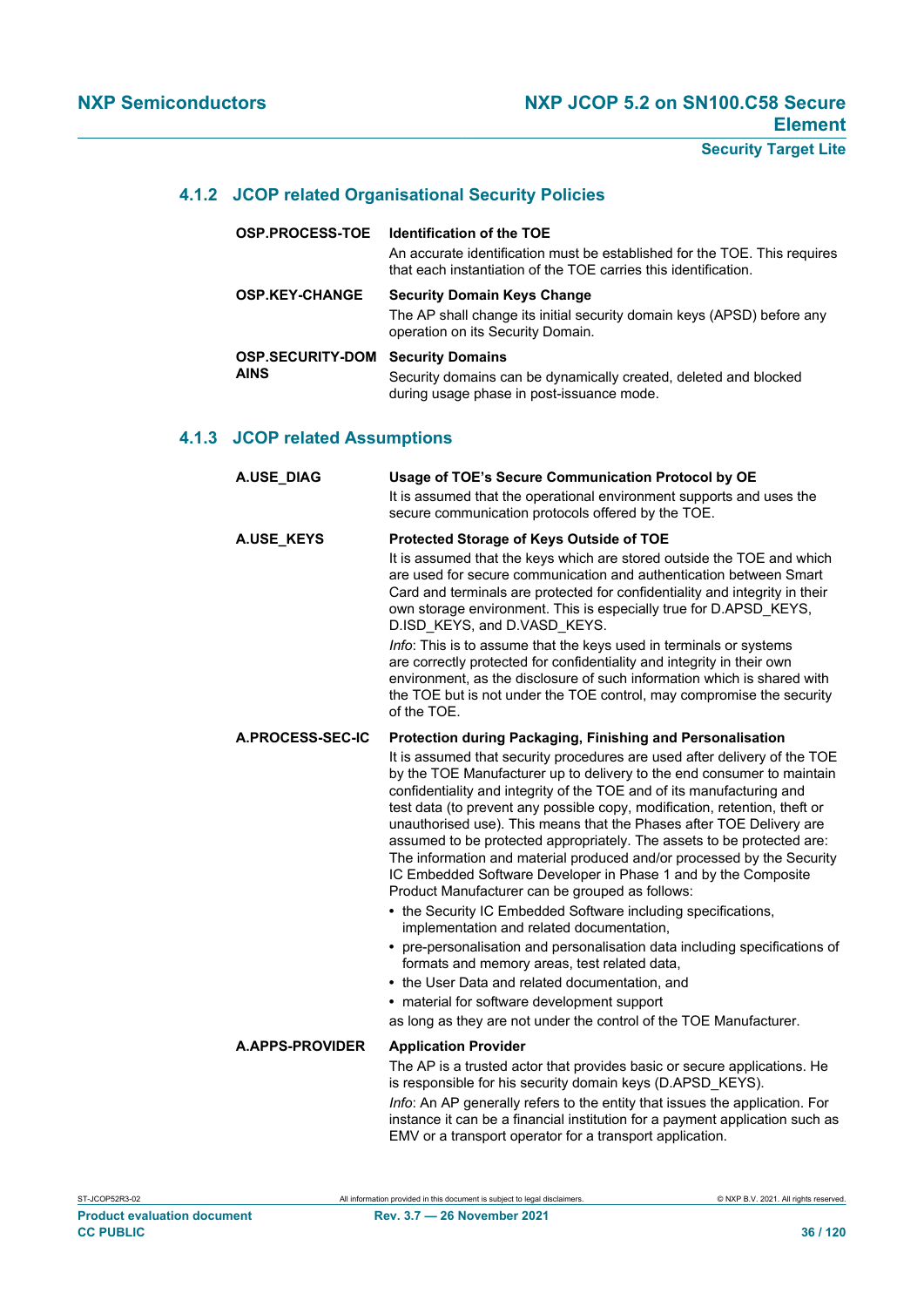#### **A.VERIFICATION-AU Verification Authority**

**THORITY** The VA is a trusted actor who is able to verify bytecode of an application loaded on the card, guarantee and generate the digital signature attached to an application and ensure that its public key for verifying the application signature is on the TOE. *Info*: As a consequence, it guarantees the success of the application validation upon loading.

# **4.2 eUICC**

The Securiity Problem Definition for the JCOP component of the TOE is strictly compliant with the Security Problem Definition described in the eUICC PP [\[7\].](#page-112-0)

# **4.3 CSP**

The Securiity Problem Definition for the JCOP component of the TOE is strictly compliant with the Security Problem Definition described in the CSP PP [\[8\]](#page-112-1).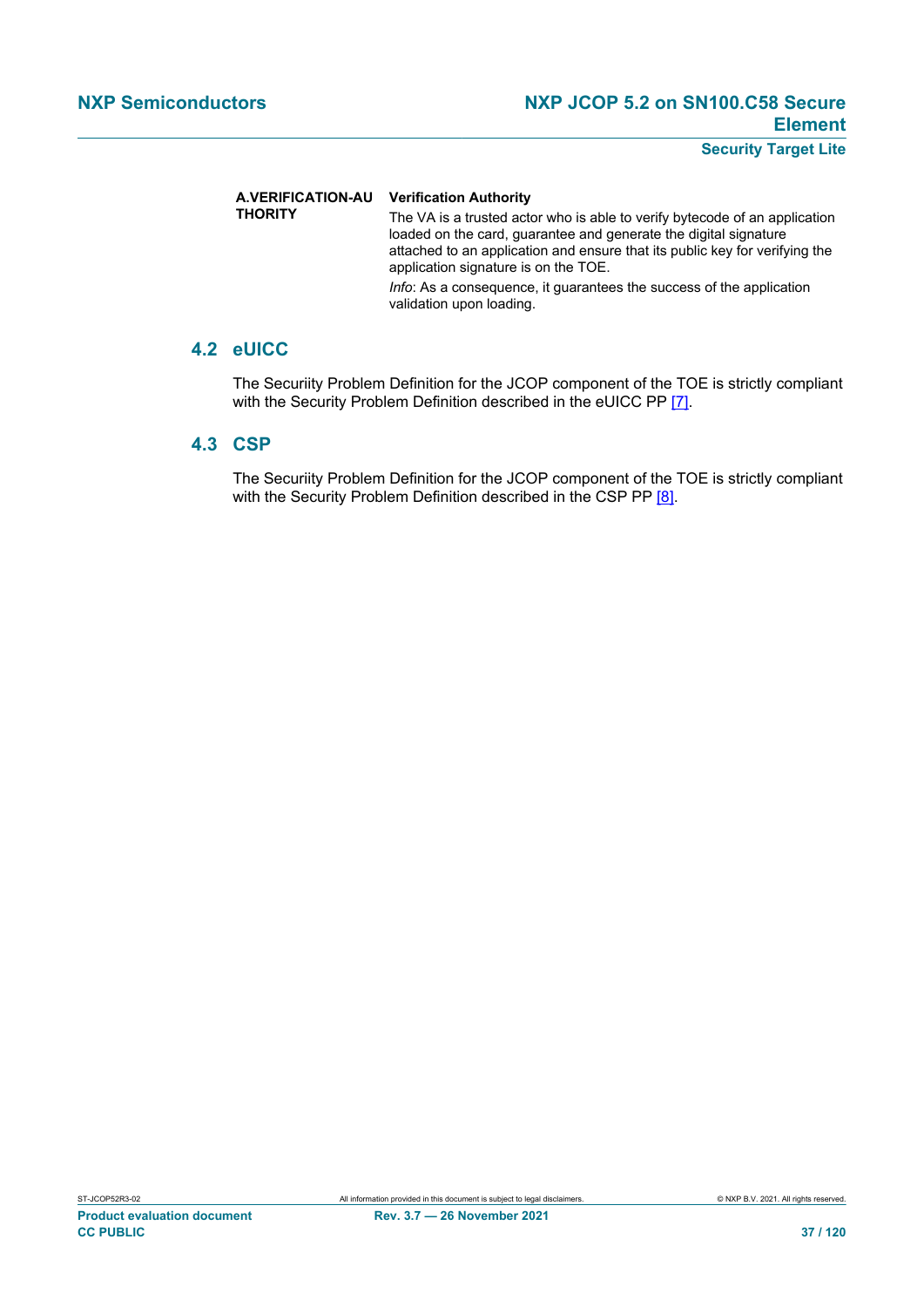# **5 Security objectives**

# **5.1 Security Objectives for the TOE**

# **5.1.1 JCOP**

The Security Objectives for the JCOP component of the TOE adds and refines items regarding the Security Objectives for the TOE described in the Java Card PP [\[6\]](#page-112-2).

The following sections described only additional and refined items.

## **5.1.1.1 Smart Card Platform**

| Table 32.                |                                                                                                                                                                                                                                                                                                                                                                                                                                                                                                                                                                                                                                                                                             |
|--------------------------|---------------------------------------------------------------------------------------------------------------------------------------------------------------------------------------------------------------------------------------------------------------------------------------------------------------------------------------------------------------------------------------------------------------------------------------------------------------------------------------------------------------------------------------------------------------------------------------------------------------------------------------------------------------------------------------------|
| OT.SCP.IC                | <b>IC Physical Protection</b><br>The SCP shall provide all IC security features against physical<br>attacks. This security objective for the environment refers to the<br>point (7) of the security aspect SA.SCP. AppNote: The Security<br>Objectives from [6] for the environment OE.SCP.RECOVERY,<br>OE.SCP.SUPPORT, and OE.SCP.IC are listed as TOE Security<br>Objectives (OT.SCP.RECOVERY, OT.SCP.SUPPORT, and OT.SCP.IC)<br>for the TOE in this section as the Smart Card Platform belongs to the<br>TOE for this evaluation.                                                                                                                                                        |
| OT.SCP.RECOVERY          | <b>SCP Recovery</b><br>If there is a loss of power, or if the smart card is withdrawn from the<br>CAD while an operation is in progress, the SCP must allow the TOE to<br>eventually complete the interrupted operation successfully, or recover to<br>a consistent and secure state. This security objective for the environment<br>refers to the security aspect SA.SCP<br>AppNote: The Security Objectives from [6] for the environment<br>OE.SCP.RECOVERY, OE.SCP.SUPPORT, and OE.SCP.IC are listed<br>as TOE Security Objectives (OT.SCP.RECOVERY, OT.SCP.SUPPORT,<br>and OT.SCP.IC) for the TOE in this section as the Smart Card Platform<br>belongs to the TOE for this evaluation. |
| OT.SCP.SUPPORT           | <b>SCP Support</b><br>The SCP shall support the TSFs of the TOE. This security objective<br>refers to the security aspects 2, 3, 4 and 5 of SA.SCP<br>AppNote: The Security Objectives from [6] for the environment<br>OE.SCP.RECOVERY, OE.SCP.SUPPORT, and OE.SCP.IC are listed<br>as TOE Security Objectives (OT.SCP.RECOVERY, OT.SCP.SUPPORT,<br>and OT.SCP.IC) for the TOE in this section as the Smart Card Platform<br>belongs to the TOE for this evaluation.                                                                                                                                                                                                                        |
| <b>OT.IDENTIFICATION</b> | <b>TOE identification</b><br>The TOE must provide means to store Initialization Data and Pre-<br>personalization Data in its non-volatile memory. The Initialization Data<br>(or parts of them) are used for TOE identification.                                                                                                                                                                                                                                                                                                                                                                                                                                                            |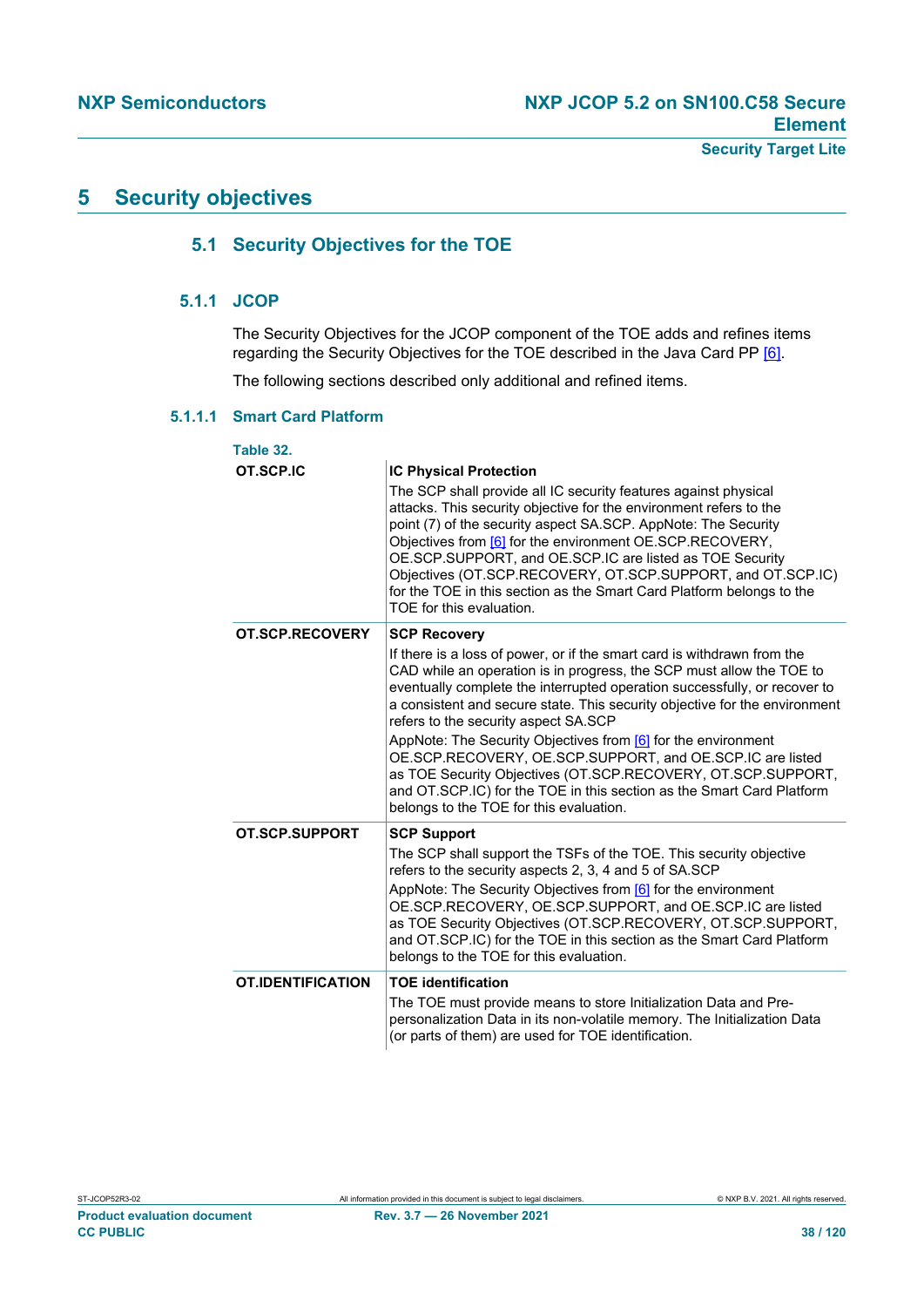# **5.1.1.2 Random Numbers**

| Table 33. |                                                                                                                                                                                                                                                                                                                                                            |
|-----------|------------------------------------------------------------------------------------------------------------------------------------------------------------------------------------------------------------------------------------------------------------------------------------------------------------------------------------------------------------|
| OT.RND    | <b>Quality of random numbers</b>                                                                                                                                                                                                                                                                                                                           |
|           | The TOE will ensure the cryptographic quality of random number<br>generation. For instance random numbers shall not be predictable and<br>shall have sufficient entropy. The TOE will ensure that no information<br>about the produced random numbers is available to an attacker since<br>they might be used for instance to generate cryptographic keys. |

#### **5.1.1.3 OS Update Mechanism**

| Table 34.                              |                                                                                                                                                                                                                                      |
|----------------------------------------|--------------------------------------------------------------------------------------------------------------------------------------------------------------------------------------------------------------------------------------|
| OT.CONFID-UPDATE-<br><b>IMAGE.LOAD</b> | Confidentiality of Update Image - Load<br>The TOE shall ensure that the encrypted image transferred to the device<br>is not disclosed during the installation. The keys used for decrypting the<br>image shall be kept confidential. |
| OT.AUTH-LOAD-UPD<br><b>ATE-IMAGE</b>   | <b>Authorization of Update Image - Load</b><br>The TOE shall ensure that it is only possible to load an authorized<br>image.                                                                                                         |

The following Security Objectives have been added to comply to JIL "Security requirements for post-delivery code loading" [\[9\]](#page-112-3).

| Table 35.                             |                                                                                                                                                                                                                                                                                                                                                                                                                                                                                                                                                                        |
|---------------------------------------|------------------------------------------------------------------------------------------------------------------------------------------------------------------------------------------------------------------------------------------------------------------------------------------------------------------------------------------------------------------------------------------------------------------------------------------------------------------------------------------------------------------------------------------------------------------------|
| <b>OT.SECURE LOAD</b><br><b>ACODE</b> | <b>Secure loading of the Additional Code</b><br>The Loader of the Initial TOE shall check an evidence of authenticity<br>and integrity of the loaded Additional Code. The Loader enforces that<br>only the allowed version of the Additional Code can be loaded on the<br>Initial TOE. The Loader shall forbid the loading of an Additional Code not<br>intended to be assembled with the Initial TOE. During the Load Phase of<br>an Additional Code, the TOE shall remain secure.                                                                                    |
| OT.SECURE_AC_<br><b>ACTIVATION</b>    | Secure activation of the Additional Code<br>Activation of the Additional Code and update of the Identification Data<br>shall be performed at the same time in an Atomic way. All the operations<br>needed for the code to be able to operate as in the Final TOE shall be<br>completed before activation. If the Atomic Activation is successful, then<br>the resulting product is the Final TOE, otherwise (in case of interruption<br>or incident which prevents the forming of the Final TOE), the Initial TOE<br>shall remain in its initial state or fail secure. |
| OT.TOE_<br><b>IDENTIFICATION</b>      | Secure identification of the TOE<br>The Identification Data identifies the Initial TOE and Additional Code.<br>The TOE provides means to store Identification Data in its non-volatile<br>memory and guarantees the integrity of these data. After Atomic<br>Activation of the Additional Code, the Identification Data of the Final TOE<br>allows identifications of Initial TOE and Additional Code. The user shall<br>be able to uniquely identify Initial TOE and Additional Code(s) which are<br>embedded in the Final TOE.                                       |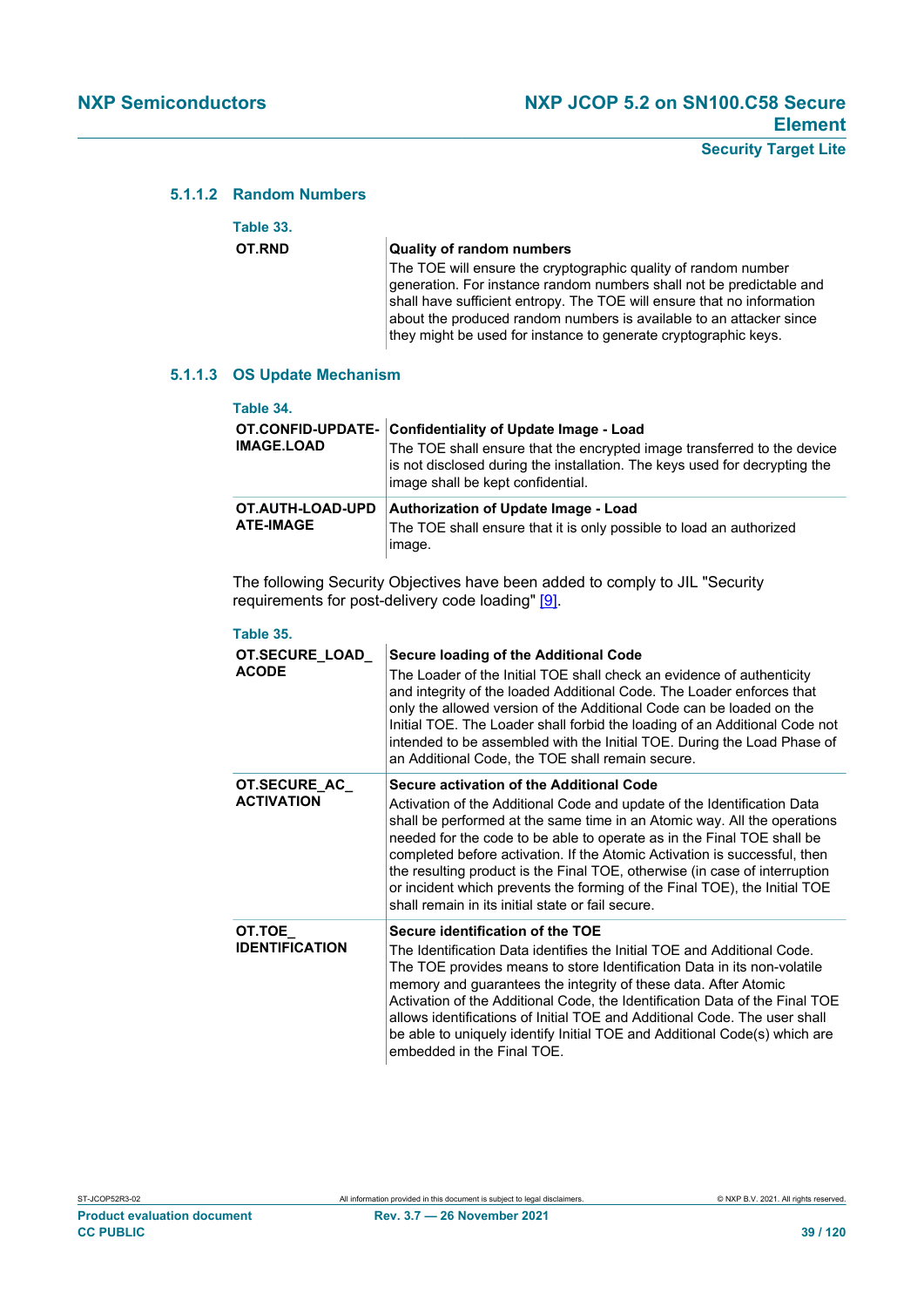# **5.1.1.4 Config Applet**

| Table 36.                           |                                                                                                                                                                                                                                                                                                |
|-------------------------------------|------------------------------------------------------------------------------------------------------------------------------------------------------------------------------------------------------------------------------------------------------------------------------------------------|
| OT.CARD-CONFIGUR Card Configuration |                                                                                                                                                                                                                                                                                                |
| <b>ATION</b>                        | The TOE shall ensure that the customer can only configure customer<br>configuration items and that NXP can configure customer and NXP<br>configuration items. Additionally, the customer can only disable the<br>customer configuration and NXP can disable customer and NXP<br>configuration. |

# **5.1.1.5 Restricted Mode**

| Table 37.                    |                                                                                                                                                                                                         |
|------------------------------|---------------------------------------------------------------------------------------------------------------------------------------------------------------------------------------------------------|
| <b>OT.ATTACK-COUNT</b><br>ER | <b>Attack Counter</b><br>The TOE shall ensure that the Attack Counter can only be reset by the<br>ISD or by application of an ECC signed token.                                                         |
| OT.RESTRICTED-MO<br>DE.      | <b>Restricted Mode</b><br>The TOE shall ensure that in Restricted Mode all operations return an<br>error except for the limited set of commands that are allowed by the TOE<br>when in Restricted Mode. |

## **5.1.1.6 Applet Management**

| Table 38.                                |                                                                                                                                                                                                                                                                                                                                                                                                                                                                                                                                                                                                                                                                                                         |
|------------------------------------------|---------------------------------------------------------------------------------------------------------------------------------------------------------------------------------------------------------------------------------------------------------------------------------------------------------------------------------------------------------------------------------------------------------------------------------------------------------------------------------------------------------------------------------------------------------------------------------------------------------------------------------------------------------------------------------------------------------|
| OT APPLI-AUTH                            | <b>Application Authentication</b><br>The card manager shall enforce the application security policies<br>established by the card issuer by requiring application authentication<br>during application loading on the card. This security objective is a<br>refinement of the Security Objective OT.LOAD from [6].<br>AppNote: Each application loaded onto the TOE has been signed by<br>a VA. The VA will guarantee that the security policies established by<br>the card issuer on applications are enforced. For example this authority<br>(DAP) or a third party (Mandated DAP) can be present on the TOE as<br>a Security Domain whose role is to verify each signature at application<br>loading. |
| <b>OT.DOMAIN-RIGHTS</b>                  | <b>Domain Rights</b><br>The Card issuer shall not get access or change personalized AP Security<br>Domain keys which belong to the AP. Modification of a Security Domain<br>keyset is restricted to the AP who owns the security domain.<br>AppNote: APs have a set of keys that allows them to establish a secure<br>channel between them and the platform. These keys sets are not known<br>by the TOE issuer. The security domain initial keys are changed before<br>any operation on the SD (OE.KEY-CHANGE).                                                                                                                                                                                        |
| <b>OT.COMM AUTH</b>                      | <b>Communication Mutual Authentication</b><br>The TOE shall authenticate the origin of the card management requests<br>that the card receives, and authenticate itself to the remote actor.                                                                                                                                                                                                                                                                                                                                                                                                                                                                                                             |
| <b>OT.COMM</b><br><b>INTEGRITY</b>       | <b>Communication Request Integrity</b><br>The TOE shall verify the integrity of the card management requests that<br>the card receives.                                                                                                                                                                                                                                                                                                                                                                                                                                                                                                                                                                 |
| <b>OT.COMM</b><br><b>CONFIDENTIALITY</b> | <b>Communication Request Confidentiality</b><br>The TOE shall be able to process card management requests containing<br>encrypted data.                                                                                                                                                                                                                                                                                                                                                                                                                                                                                                                                                                 |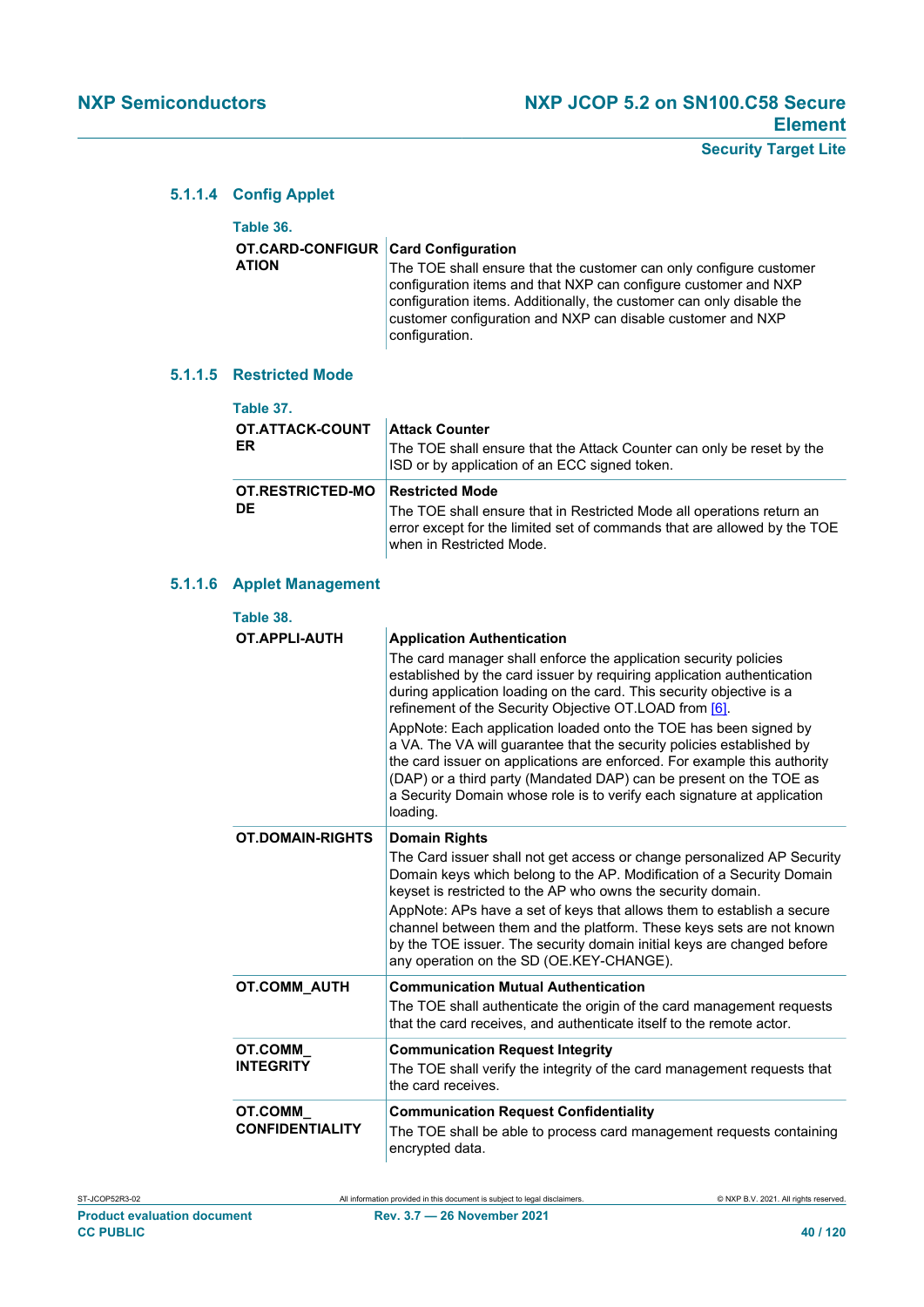# **5.1.2 eUICC**

The Security Objectives for the eUICC component of the TOE is strictly compliant with the Security Objectives for the TOE described in the eUICC PP [\[7\].](#page-112-0)

## **5.1.3 CSP**

The Security Objectives for the CSP component of the TOE is strictly compliant with the Security Objectives for the TOE described in the CSP PP [\[8\].](#page-112-1)

# **5.2 Security Objectives for the Environment**

## **5.2.1 JCOP**

The Security Objectives for the environment of the JCOP component of the TOE adds items regarding the Security Objectives for the Environment described in the Java Card PP [\[6\]](#page-112-2).

The following sections described only additional and refined items.

| <b>OE.APPS-PROVIDER</b>                     | <b>Application Provider</b><br>The AP shall be a trusted actor that provides applications. The<br>AP is responsible for its security domain keys.                                                                                                                                                                                                                                                                                               |
|---------------------------------------------|-------------------------------------------------------------------------------------------------------------------------------------------------------------------------------------------------------------------------------------------------------------------------------------------------------------------------------------------------------------------------------------------------------------------------------------------------|
| <b>OE.VERIFICATION-AUTHOR</b><br><b>ITY</b> | <b>Verification Authority</b><br>The VA should be a trusted actor who is able to verify bytecode<br>of an application loaded on the card, guarantee and generate the<br>digital signature attached to an application and ensure that its<br>public key for verifying the application signature is on the TOE.                                                                                                                                   |
| <b>OE.KEY-CHANGE</b>                        | <b>Security Domain Key Change</b><br>The AP must change its security domain initial keys before any<br>operation on it.                                                                                                                                                                                                                                                                                                                         |
| <b>OE.SECURITY-DOMAINS</b>                  | <b>Security Domains</b><br>Security domains can be dynamically created, deleted and<br>blocked during usage phase in post-issuance mode.                                                                                                                                                                                                                                                                                                        |
| <b>OE.USE DIAG</b>                          | <b>Secure TOE communication protocols</b><br>Secure TOE communication protocols Secure TOE<br>communication protocols shall be supported and used by the<br>environment.                                                                                                                                                                                                                                                                        |
| <b>OE.USE KEYS</b>                          | <b>Protection of OPE keys</b><br>During the TOE usage, the terminal or system in interaction with<br>the TOE, shall ensure the protection (integrity and confidentiality)<br>of their own keys by operational means and/or procedures.                                                                                                                                                                                                          |
| OE.PROCESS_SEC_IC                           | Protection during composite product manufacturing<br>Security procedures shall be used after TOE Delivery up to<br>delivery to the end-consumer to maintain confidentiality and<br>integrity of the TOE and of its manufacturing and test data<br>(to prevent any possible copy, modification, retention, theft or<br>unauthorised use). This means that Phases after TOE Delivery<br>up to the end of Phase 6 must be protected appropriately. |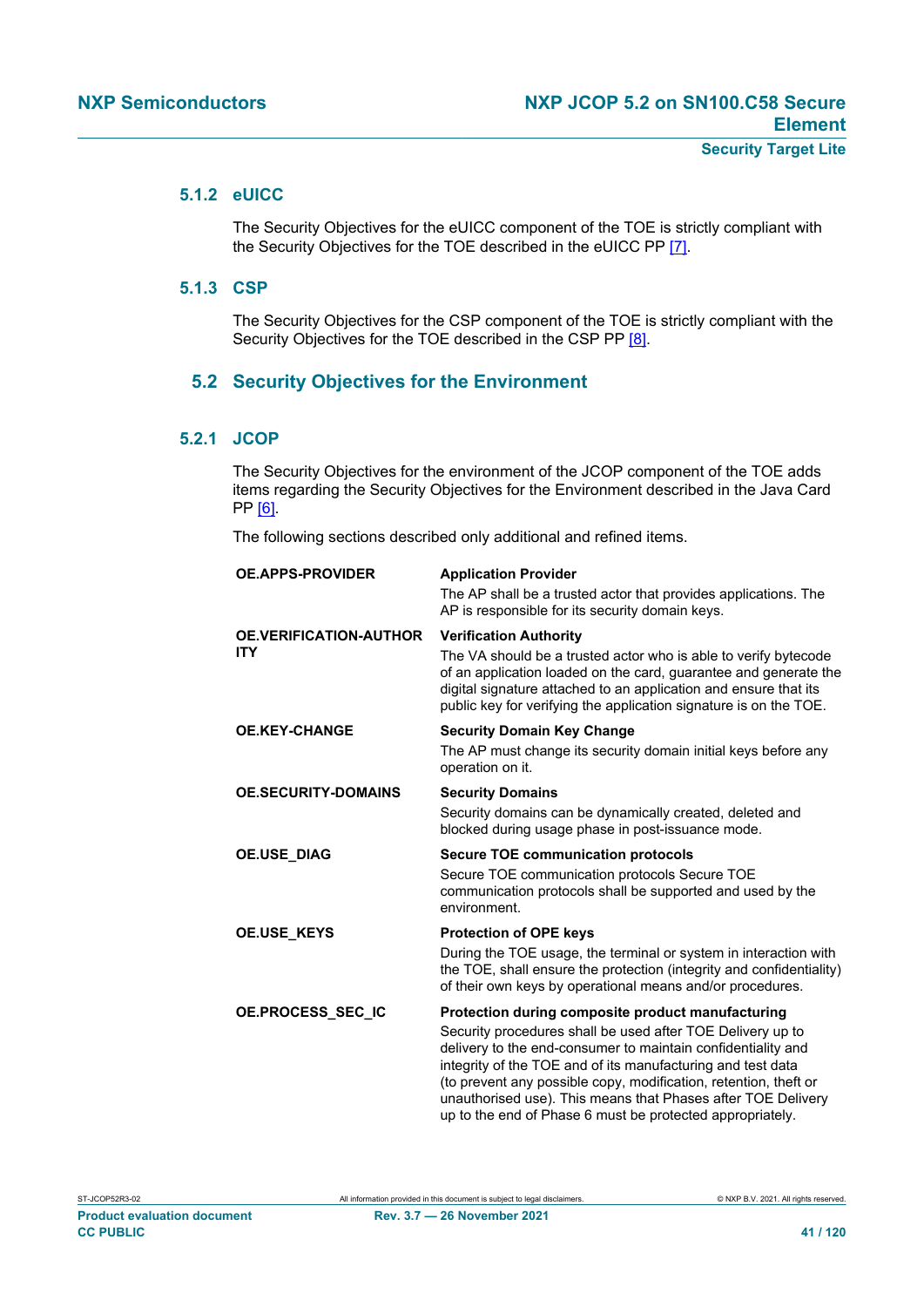# **.CREATE**

#### **OE.CONFID-UPDATE-IMAGE Confidentiality of Update Image - CREATE**

The off-card Update Image Creator ensures that the image is signed and transferred encrypted to the device and is not disclosed during the creation and transfer. The keys used for signing and encrypting the image are kept confidential.

# **5.2.2 eUICC**

The Security Objectives for the Environment of the eUICC component are the same as the Security Objectives for the Environment described in the eUICC PP [\[7\]](#page-112-0) with the exclusions justified in [Section 2.4.3.2](#page-28-0).

# **5.2.3 CSP**

The Security Objectives for the Environment of the CSP component are the same as Security Objectives for the Environment described in the CSP PP [\[8\]](#page-112-1) with the exclusion justified in [Section 2.4.3.3.](#page-28-1)

# **5.3 Security Objectives Rationales**

# **5.3.1 JCOP**

The following rationales of Security Objectives for the JCOP component only covers the modifications regarding the Java Card PP [\[6\]](#page-112-2) due to additions and refinements in Security Problem Definition and Security Objectives.

## **5.3.1.1 Threats**

5.3.1.1.1 Confidentiality

## 5.3.1.1.1.1 T.CONFID-UPDATE-IMAGE.LOAD

| Table 39.         |                                                                       |
|-------------------|-----------------------------------------------------------------------|
| <b>Objective</b>  | <b>Rationale</b>                                                      |
| OT.CONFID-UPDATE- | Counters the threat by ensuring the confidentiality of D.UPDATE IMAGE |
| <b>IMAGE.LOAD</b> | during installing it on the TOE.                                      |
| OE.CONFID-UPDATE- | Counters the threat by ensuring that the D.UPDATE IMAGE is not        |
| IMAGE.CREATE      | transfered in plain and that the keys are kept secret.                |

#### 5.3.1.1.2 Integrity

#### 5.3.1.1.2.1 T.INTEG-UPDATE-IMAGE.LOAD

| Table 40.                      |                                                                                                |
|--------------------------------|------------------------------------------------------------------------------------------------|
| <b>Objective</b>               | <b>Rationale</b>                                                                               |
| OT.SECURE LOAD<br><b>ACODE</b> | Counters the threat directly by ensuring the authenticity and integrity of<br>'D.UPDATE IMAGE. |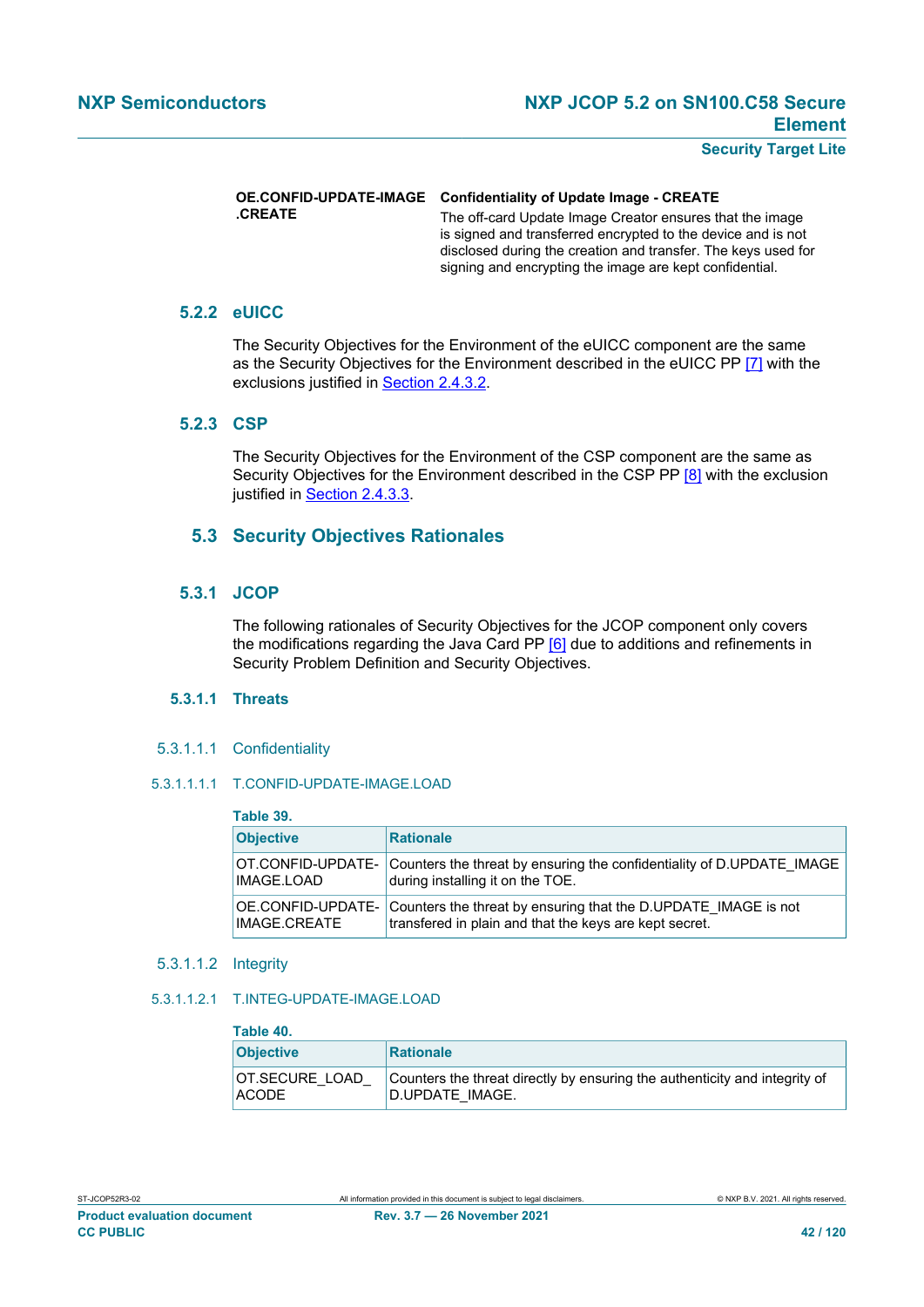# 5.3.1.1.2.2 T.INTEG-APPLI-DATA[REFINED]

| Table 41.                        |                                                                                                                                                                                                                                                                                         |  |
|----------------------------------|-----------------------------------------------------------------------------------------------------------------------------------------------------------------------------------------------------------------------------------------------------------------------------------------|--|
| <b>Objective</b>                 | <b>Rationale</b>                                                                                                                                                                                                                                                                        |  |
| OT.SID                           | Counters this threat by providing correct identification of applets.                                                                                                                                                                                                                    |  |
| OT.FIREWALL                      | Contributes to counter this threat by providing means of separating data.                                                                                                                                                                                                               |  |
| OT.GLOBAL<br><b>ARRAYS INTEG</b> | Counters this threat by ensuring the integrity of the information stored<br>in the APDU buffer. Application data that is sent to the applet as clear<br>text arrives in the APDU buffer, which is a resource shared by all<br>applications.                                             |  |
| OT.OPERATE                       | Counters the threat by ensuring that the firewall, which is dynamically<br>enforced, shall never stop operating.                                                                                                                                                                        |  |
| OT.REALLOCATION                  | Counters the threat by preventing any attempt to read a piece of<br>information that was previously used by an application but has been<br>logically deleted. It states that any information that was formerly stored in<br>a memory block shall be cleared before the block is reused. |  |
| OT.ALARM                         | Contributes to counter this threat by obtaining clear warning and error<br>messages from the firewall, which is a software tool automating critical<br>controls, so that the appropriate countermeasure can be taken.                                                                   |  |
| OT.CIPHER                        | Contributes to counter this threat by protecting the data shared or<br>information communicated between applets and the CAD using<br>cryptographic functions.                                                                                                                           |  |
| OT.KEY-MNGT                      | Counters this threat by providing appropriate management of keys, PINs<br>which are particular cases of an application's sensitive data.                                                                                                                                                |  |
| OT.PIN-MNGT                      | Counters this threat by providing appropriate management of keys, PINs<br>which are particular cases of an application's sensitive data.                                                                                                                                                |  |
| OT.TRANSACTION                   | Counters this threat by providing appropriate management of keys, PINs<br>which are particular cases of an application's sensitive data.                                                                                                                                                |  |
| OT.CARD-MANAGEM<br><b>ENT</b>    | Contributes to counter this threat by controlling the access to card<br>management functions.                                                                                                                                                                                           |  |
| OT.SCP.RECOVERY                  | Intended to support the OT.OPERATE and OT.ALARM objectives of the<br>TOE, thus indirectly related to the threats that these objectives contribute<br>to counter.                                                                                                                        |  |
| OT.SCP.SUPPORT                   | Intended to support the OT.OPERATE and OT.ALARM objectives of the<br>TOE, thus indirectly related to the threats that these objectives contribute<br>to counter.                                                                                                                        |  |
| OE.CODE-EVIDENCE                 | Contributes to counter this threat by ensuring that the application code<br>loaded into the platform has not been changed after code verification,<br>which ensures code integrity and authenticity.                                                                                    |  |
| OT.DOMAIN-RIGHTS                 | Contributes to counter this threat by ensuring that personalization of the<br>application by its associated security domain is only performed by the<br>authorized AP.                                                                                                                  |  |
| OE.VERIFICATION                  | Contributes to counter the threat by checking the bytecode.                                                                                                                                                                                                                             |  |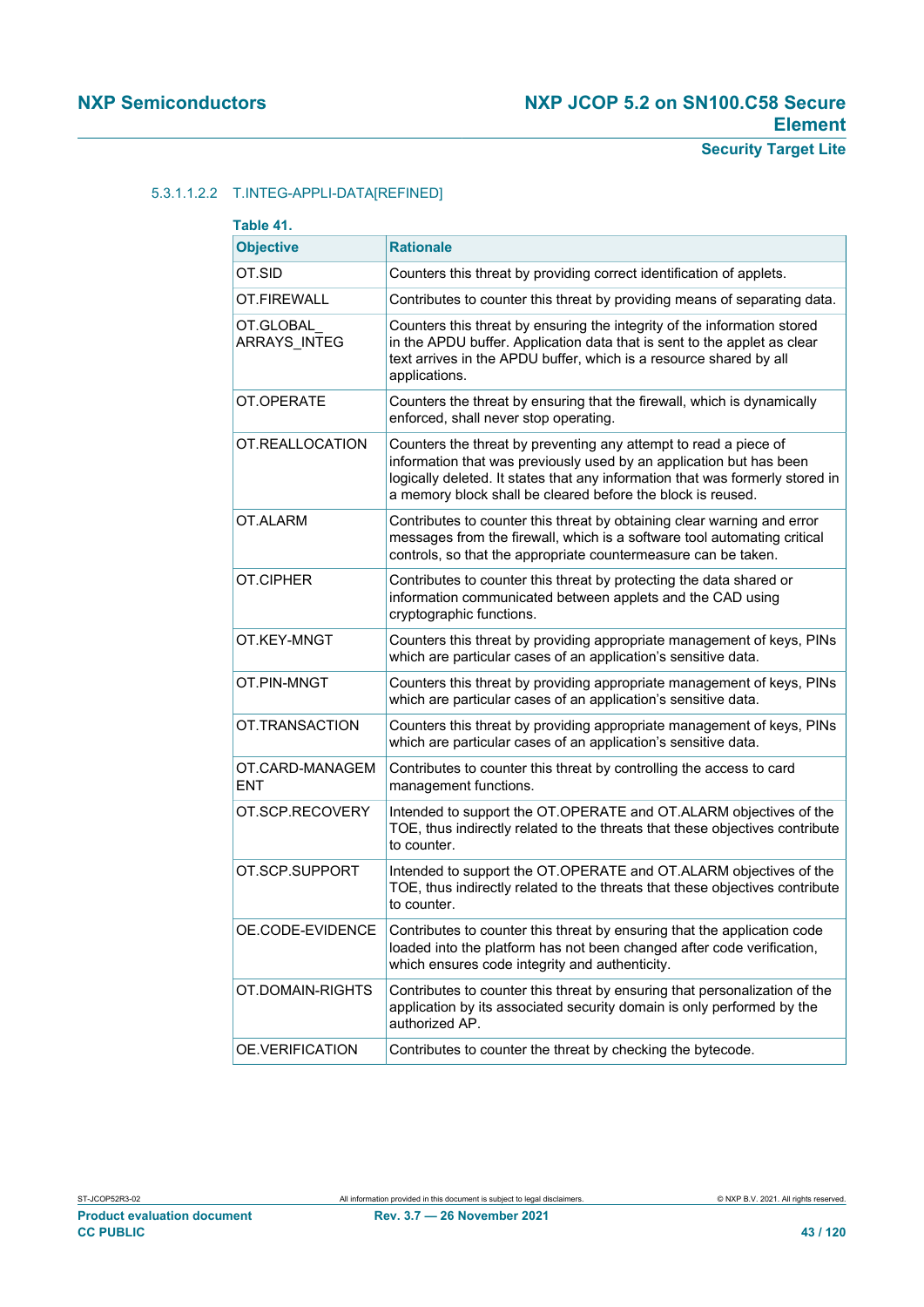#### 5.3.1.1.3 Card Management

## 5.3.1.1.3.1 T.UNAUTHORIZED\_CARD\_MNGT

| Table 42.                     |                                                                                                                                                                        |
|-------------------------------|------------------------------------------------------------------------------------------------------------------------------------------------------------------------|
| <b>Objective</b>              | <b>Rationale</b>                                                                                                                                                       |
| OT.CARD-MANAGEM<br><b>FNT</b> | Contributes to counter this threat by controlling the access to card<br>management functions such as the loading, installation, extradition or<br>deletion of applets. |
| OT.DOMAIN-RIGHTS              | Contributes to counter this threat by restricting the modification of an AP<br>security domain keyset to the AP who owns it.                                           |
| OT.COMM AUTH                  | Contributes to counter this threat by preventing unauthorized users from<br>initiating a malicious card management operation.                                          |
| OT.COMM<br><b>INTEGRITY</b>   | Contributes to counter this threat by protecting the integrity of the card<br>management data while it is in transit to the TOE.                                       |
| OT.APPLI-AUTH                 | Counters this threat by ensuring that the loading of a package is safe.                                                                                                |

#### 5.3.1.1.3.2 T.COM\_EXPLOIT

| Table 43.                         |                                                                                                                                  |
|-----------------------------------|----------------------------------------------------------------------------------------------------------------------------------|
| <b>Objective</b>                  | <b>Rationale</b>                                                                                                                 |
| OT.COMM AUTH                      | Contributes to counter this threat by preventing unauthorized users from<br>initiating a malicious card management operation.    |
| OT.COMM<br><b>INTEGRITY</b>       | Contributes to counter this threat by protecting the integrity of the card<br>management data while it is in transit to the TOE. |
| OT.COMM<br><b>CONFIDENTIALITY</b> | Contributes to counter this threat by preventing from disclosing<br>encrypted data transiting to the TOE.                        |

# 5.3.1.1.3.3 T.LIFE\_CYCLE

| Table 44.                     |                                                                                                                                                                                          |  |
|-------------------------------|------------------------------------------------------------------------------------------------------------------------------------------------------------------------------------------|--|
| <b>Objective</b>              | <b>Rationale</b>                                                                                                                                                                         |  |
| OT.CARD-MANAGEM<br><b>ENT</b> | Contributes to counter this threat by controlling the access to card<br>management functions such as the loading, installation, extradition or<br>deletion of applets.                   |  |
| OT.DOMAIN-RIGHTS              | Contributes to counter this threat by restricting the use of an AP security<br>domain keysets, and thus the management of the applications related to<br>this SD, to the AP who owns it. |  |

#### 5.3.1.1.4 Random Numbers

5.3.1.1.4.1 T.RND

| Table 45.        |                                                                                                                                                                                                                                                                                                            |
|------------------|------------------------------------------------------------------------------------------------------------------------------------------------------------------------------------------------------------------------------------------------------------------------------------------------------------|
| <b>Objective</b> | <b>Rationale</b>                                                                                                                                                                                                                                                                                           |
| OT.RND           | Counters the threat by ensuring the cryptographic quality of random<br>number generation. For instance random numbers shall not be<br>predictable and shall have sufficient entropy. Furthermore, the TOE<br>ensures that no information about the produced random numbers is<br>available to an attacker. |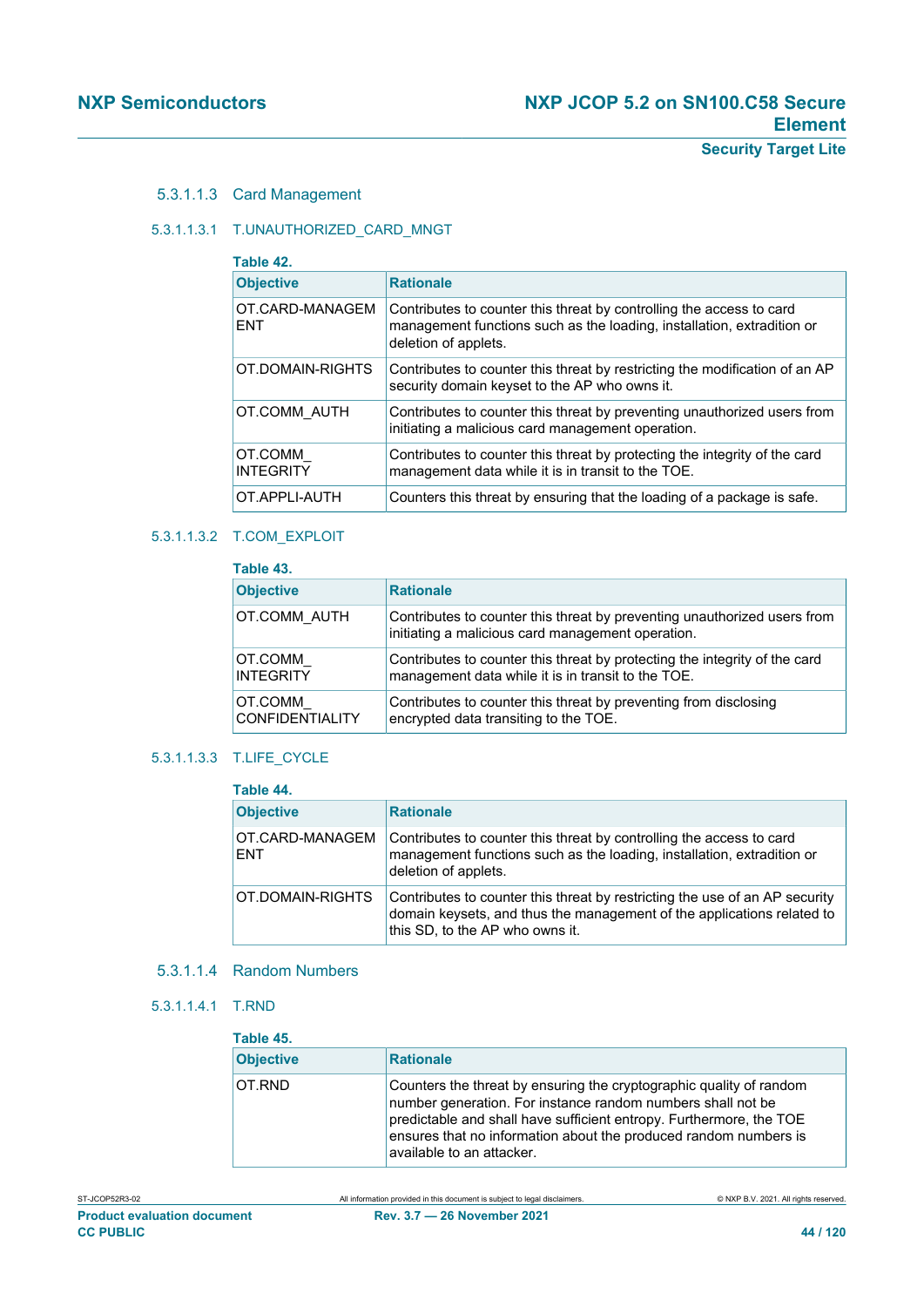## 5.3.1.1.5 Config Applet

#### 5.3.1.1.5.1 T.CONFIG

| Table 46.                        |                                                                                                                                                                                                                                                                                                                                  |  |
|----------------------------------|----------------------------------------------------------------------------------------------------------------------------------------------------------------------------------------------------------------------------------------------------------------------------------------------------------------------------------|--|
| <b>Objective</b>                 | <b>Rationale</b>                                                                                                                                                                                                                                                                                                                 |  |
| OT.CARD-CONFIGUR<br><b>ATION</b> | Counters the threat by ensuring that the customer can only read and<br>write customer configuration items using the Customer Configuration<br>Token and NXP can read and write configuration items using the NXP<br>Configuration Token generation key. If access is disabled configuration<br>items can not be read or written. |  |

#### 5.3.1.1.6 OS Update

#### 5.3.1.1.6.1 T.UNAUTH-LOAD-UPDATE-IMAGE

| Table 47.        |                                                                        |  |
|------------------|------------------------------------------------------------------------|--|
| <b>Objective</b> | <b>Rationale</b>                                                       |  |
| OT.SECURE LOAD   | Counters the threat directly by ensuring that only authorized (allowed |  |
| <b>ACODE</b>     | version) images can be installed.                                      |  |
| OT.AUTH-LOAD-UPD | Counters the threat directly by ensuring that only authorized (allowed |  |
| ATE-IMAGE        | version) images can be loaded.                                         |  |

#### 5.3.1.1.6.2 T.INTERRUPT-OSU

#### **Table 48.**

| 1 GUIG TU.            |                                                                          |  |
|-----------------------|--------------------------------------------------------------------------|--|
| <b>Objective</b>      | <b>Rationale</b>                                                         |  |
| OT.SECURE LOAD        | Counters the threat directly by ensuring that the TOE remains in a       |  |
| <b>ACODE</b>          | secure state after interruption of the OS Update procedure (Load Phase). |  |
| OT.TOE                | Counters the threat directly by ensuring that D.TOE_IDENTIFICATION is    |  |
| <b>IDENTIFICATION</b> | only updated after successful OS Update procedure.                       |  |
| OT.SECURE AC          | Counters the threat directly by ensuring that the update OS is only      |  |
| <b>ACTIVATION</b>     | activated after successful (atomic) OS Update procedure.                 |  |

#### 5.3.1.1.7 Restricted Mode

#### 5.3.1.1.7.1 T.ATTACK-COUNTER

#### **Table 49.  Objective Rationale** OT.ATTACK-COUNTE R Counters the threat by ensuring that only the ISD can reset the Attack Counter. OT.RESTRICTED-MO DE Counters the threat by ensuring that only the ISD can reset the Attack Counter.

# 5.3.1.1.8 Miscellaneous

#### 5.3.1.1.8.1 T.PHYSICAL

The threat T.PHYSICAL is replicated from the Java Card PP [\[6\]](#page-112-2), it is further mitigated by the additional security objective OT.RESTRICTED-MODE.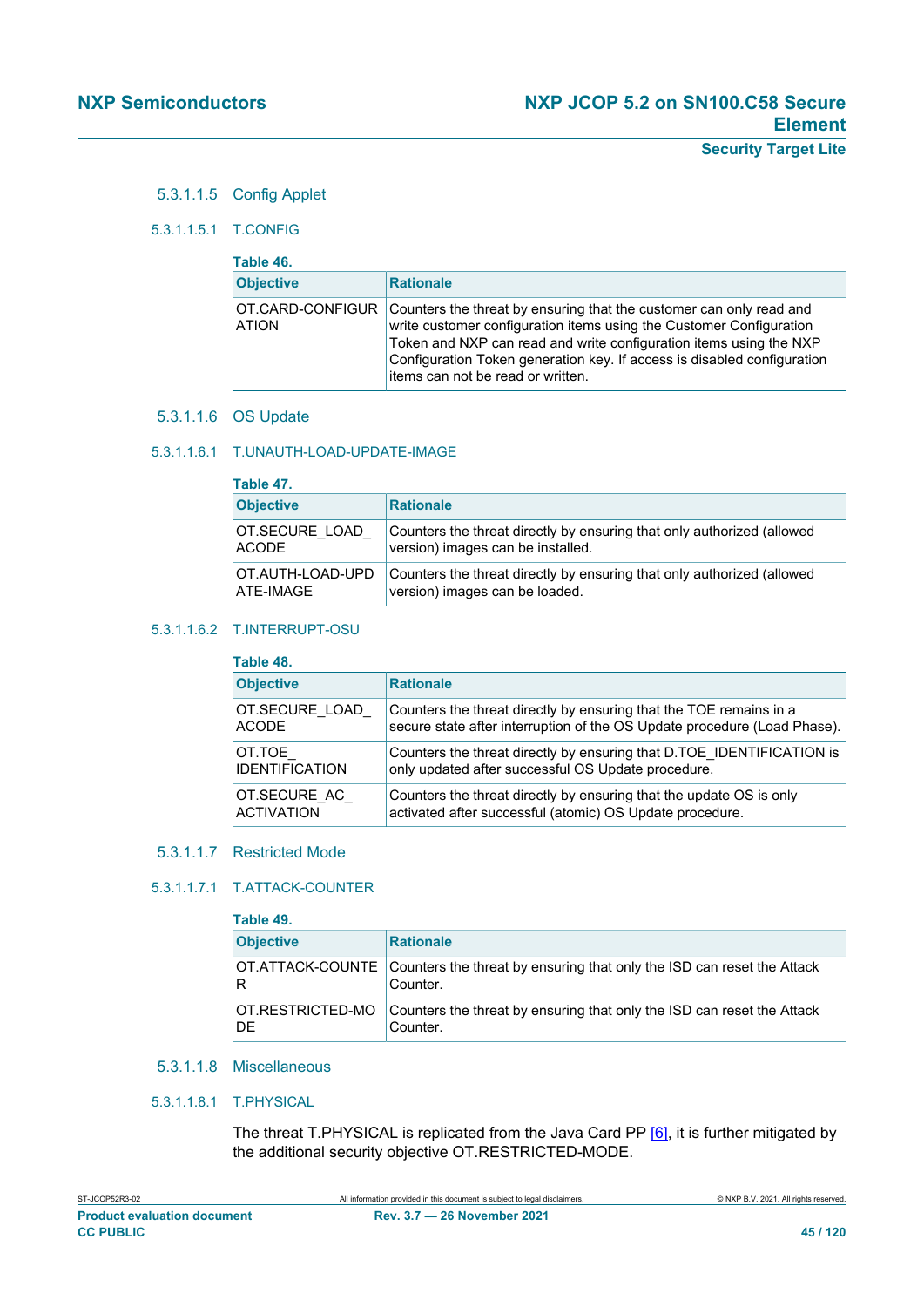| Table 50.               |                                                                                                                                              |
|-------------------------|----------------------------------------------------------------------------------------------------------------------------------------------|
| <b>Objective</b>        | <b>Rationale</b>                                                                                                                             |
| <b>OT.SCP.IC</b>        | Counters phyiscal attacks. Physical protections rely on the underlying<br>platform and are therefore an environmental issue.                 |
| OT.RESTRICTED-MO<br>DE. | Contributes to counter the threat by ensuring that if the limit of the Attack<br>Counter is reached only limited functionality is available. |

## **5.3.1.2 Assumptions**

#### 5.3.1.2.1 A.USE\_DIAG

| Table 51.        |                                   |
|------------------|-----------------------------------|
| <b>Objective</b> | Rationale                         |
| OE.USE DIAG      | Directly upholds this assumption. |

#### 5.3.1.2.2 A.USE\_KEYS

| Table 52.        |                                   |  |
|------------------|-----------------------------------|--|
| <b>Objective</b> | <b>Rationale</b>                  |  |
| OE.USE KEYS      | Directly upholds this assumption. |  |

## 5.3.1.2.3 A.PROCESS-SEC-IC

| .                    |                                   |  |
|----------------------|-----------------------------------|--|
| <b>Objective</b>     | Rationale                         |  |
| OE.PROCESS SEC<br>IC | Directly upholds this assumption. |  |

## 5.3.1.2.4 A.APPS-PROVIDER

## **Table 54.**

| .                |                                                    |  |
|------------------|----------------------------------------------------|--|
| <b>Objective</b> | Rationale                                          |  |
|                  | OE.APPS-PROVIDER Directly upholds this assumption. |  |

# 5.3.1.2.5 A.VERIFICATION-AUTHORITY

| Table 55.                            |                                   |  |
|--------------------------------------|-----------------------------------|--|
| <b>Objective</b>                     | <b>Rationale</b>                  |  |
| OE.VERIFICATION-A<br><b>UTHORITY</b> | Directly upholds this assumption. |  |

## **5.3.1.3 Organizational Security Policies**

# 5.3.1.3.1 OSP.PROCESS-TOE

| Table 56.         |                                                                                                      |
|-------------------|------------------------------------------------------------------------------------------------------|
| <b>Objective</b>  | <b>Rationale</b>                                                                                     |
| OT.IDENTIFICATION | Enforces this organisational security policy by ensuring that the TOE can<br>be uniquely identified. |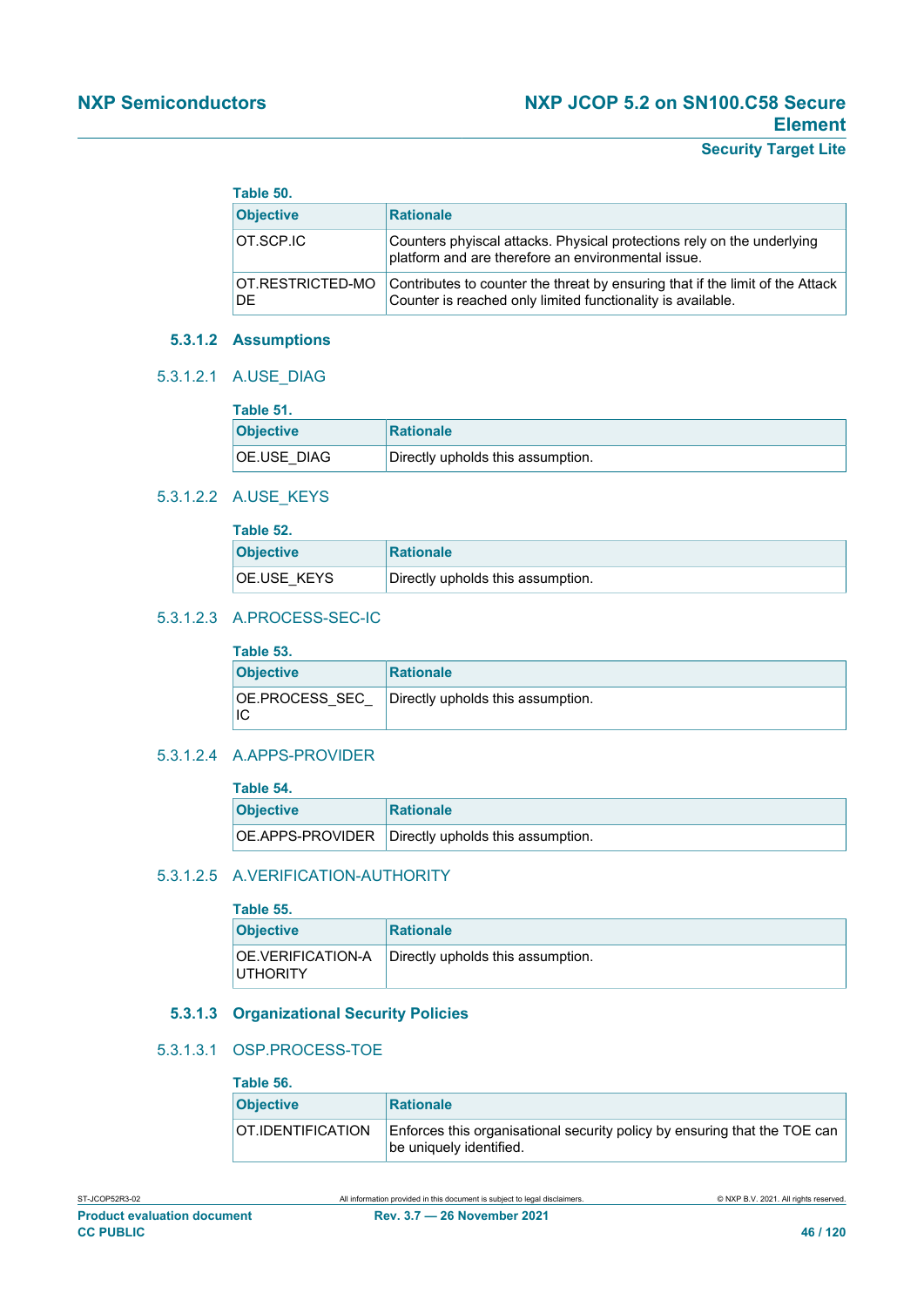## 5.3.1.3.2 OSP.KEY-CHANGE

| Table 57.        |                                                                                                                                      |  |
|------------------|--------------------------------------------------------------------------------------------------------------------------------------|--|
| <b>Objective</b> | <b>Rationale</b>                                                                                                                     |  |
| OE.KEY-CHANGE    | Enforces the OSP by ensuring that the initial keys of the security domain<br>are changed before any operation on them are performed. |  |

## 5.3.1.3.3 OSP.SECURITY-DOMAINS

| Table 58.                      |                                                                                                                            |  |
|--------------------------------|----------------------------------------------------------------------------------------------------------------------------|--|
| <b>Objective</b>               | <b>Rationale</b>                                                                                                           |  |
| OE.SECURITY-DOMA<br><b>INS</b> | Enforces the OSP by dynamically create, delete, and block the security<br>domain during usage phase in post-issuance mode. |  |

## **5.3.2 eUICC**

The rationales of applicable Security Objectives for the eUICC component and for its Environment are strictly the same in the eUICC PP [\[7\]](#page-112-0).

# **5.3.3 CSP**

The rationales of applicable Security Objectives for the CSP component and its environment are strictly the same in the CSP PP [\[8\].](#page-112-1)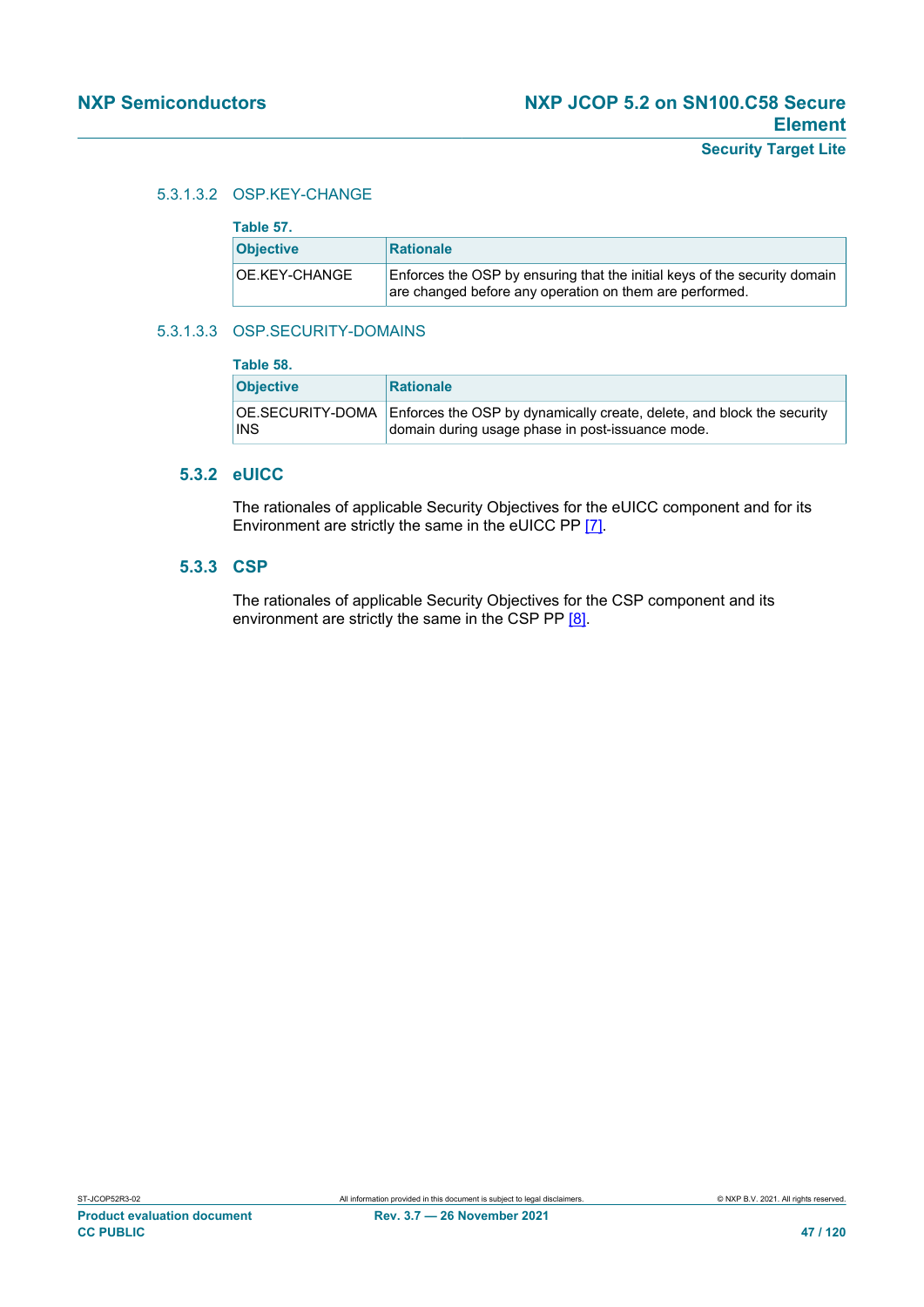# **6 Extended Components Definition**

# **6.1 JCOP**

Following extended components have been taken with no modification from the claimed Java Card PP [\[6\]:](#page-112-2)

**•** FCS\_RNG.

Additionally, the following extended components have been taken with no modification from the Smartcard IC Platform PP [\[5\]](#page-112-4):

**•** FAU\_SAS.1

# **6.2 eUICC**

Following extended components have been taken with no modification from the claimed eUICC PP [\[7\]:](#page-112-0)

**•** FIA\_API, FPT\_EMS (renamed FPT\_EMSEC) and FCS\_RNG.

# **6.3 CSP**

Following extended components have been taken with no modification from the claimed CSP PP [\[8\]](#page-112-1):

**•** FCS\_RNG, FCS\_CKM.5, FIA\_API, FPT\_TCT, FPT\_TIT, FPT\_ISA, FPT\_ESA, FDP\_SDC.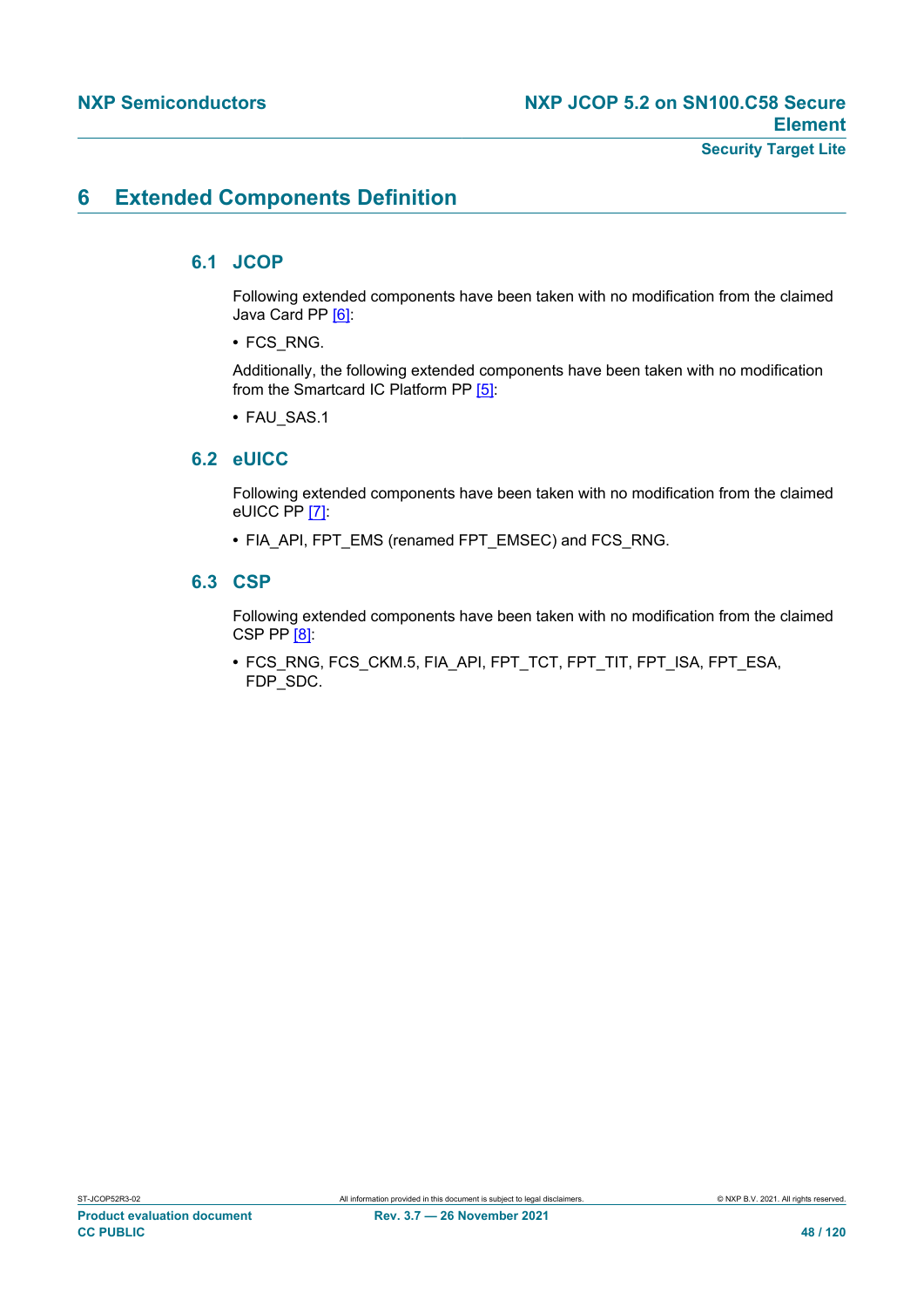# **7 Security Requirements (ASE\_REQ)**

# **7.1 Security Functional Requirements**

# **7.1.1 JCOP**

The Security Functional Requirements for the JCOP component of the TOE implements all SFRs of the the Java Card PP  $[6]$ ; however some are refined and some are added (see Conformance Claim Rationale).

In the following, only modified or added items regarding the Java Card PP [\[6\]](#page-112-2) are described.

## **7.1.1.1 SFRs content items definitions**

Additional groups used for readability purposes are defined:

|  | <b>Table 59. Requirement Groups</b> |  |
|--|-------------------------------------|--|
|  |                                     |  |

| rapic op. Twyanchicht Oroups |                                                                |  |
|------------------------------|----------------------------------------------------------------|--|
| <b>Group</b>                 | <b>Description</b>                                             |  |
| Configuration                | SFRs related to NXP Proprietary product configuration feature. |  |
| OS UPdate                    | SFRs related to NXP Proprietary OS Update feature              |  |
| <b>Restricted Mode</b>       | SFRs related to NXP Proprietary Restricted Mode.               |  |

Additional subjects acting on behalf of TOE users are defined:

# **Table 60. Java Card Subject Descriptions**

| <b>Subjects</b>              | <b>Descriptions</b>                                                                                                                                                                                                                                  |
|------------------------------|------------------------------------------------------------------------------------------------------------------------------------------------------------------------------------------------------------------------------------------------------|
| S.SD                         | A GlobalPlatform Security Domain representing on the card a off-<br>card entity. This entity can be the Issuer, an Application Provider, the<br>Controlling Authority or the Verification Authority.                                                 |
| S.OSU                        | OSU provides secure functionality to update the TOE operating<br>system with an image created by a trusted off-card entity<br>(S.UpdateImageCreator)                                                                                                 |
| S.UpdateImageCreator         | The off-card Update Image Creator ensures that the image is signed<br>and transferred encrypted to the device and is not disclosed during the<br>creation and transfer. The keys used for signing and encrypting the<br>image are kept confidential. |
| S.Customer                   | The subject that has the Customer Configuration Token.                                                                                                                                                                                               |
| S.NXP                        | The subject that has the NXP Configuration Token generation key.                                                                                                                                                                                     |
| S.ConfigurationMecha<br>nism | On card entity which can read and write configuration items.                                                                                                                                                                                         |

No additional objects are defined.

Additional security attributes linked to subjects, objects and information are defined:

| <b>Table 61. Security attribute description</b> |                    |  |
|-------------------------------------------------|--------------------|--|
| <b>Security attributes</b>                      | <b>Description</b> |  |
| Attack Counter                                  | Attack Counter     |  |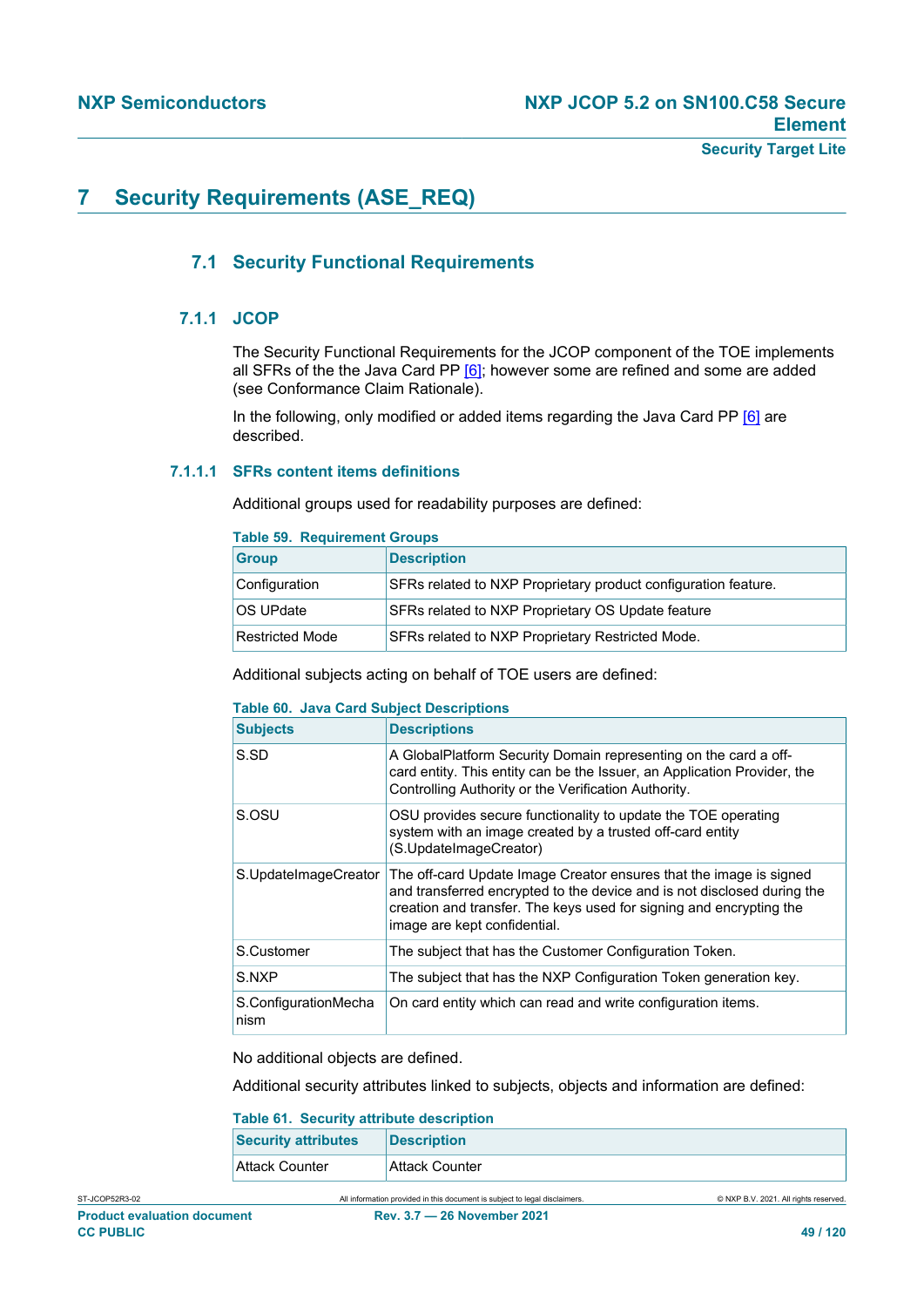| <b>Security attributes</b>                               | <b>Description</b>                                                                                                                                                                                                                       |  |
|----------------------------------------------------------|------------------------------------------------------------------------------------------------------------------------------------------------------------------------------------------------------------------------------------------|--|
| <b>Current Sequence</b><br>Number                        | The current number of a valid OS installed on the TOE or current number<br>of a OS update step during update process.                                                                                                                    |  |
| <b>Final Sequence</b><br>Number                          | The sequence number which is reached after completing the update<br>process. This is uniquely linked to the JCOP version of the final TOE.                                                                                               |  |
| Image Type                                               | Type of D.UPDATE_IMAGE. Can be either Upgrade, Self Update or<br>Downgrade.                                                                                                                                                              |  |
| Reference Sequence<br>Number                             | Is the sequence number which the TOE has before the update process is<br>started. This is uniquely linked to the JCOP version of the initial TOE.                                                                                        |  |
| <b>Address Space</b>                                     | Accessible memory portion.                                                                                                                                                                                                               |  |
| <b>Verification Key</b>                                  | Key to verify integrity of D.UPDATE_IMAGE.                                                                                                                                                                                               |  |
| Decryption Key                                           | Key for decrypting D.UPDATE_IMAGE.                                                                                                                                                                                                       |  |
| Customer<br><b>Configuration Token</b><br>generation key | The customer key to generate tokens for product configuration.                                                                                                                                                                           |  |
| <b>NXP Configuration</b><br>Token generation key         | The NXP key to generate tokens for product configuration.                                                                                                                                                                                |  |
| <b>Attack Counter Token</b><br>Key                       | The key to generate tokens for Attack Counter Reset.                                                                                                                                                                                     |  |
| <b>NXP Configuration</b><br>Access                       | The NXP Configuration Access can either be enabled or disabled.                                                                                                                                                                          |  |
| Customer<br><b>Configuration Access</b>                  | The Customer Configuration Access can either be enabled or disabled.                                                                                                                                                                     |  |
| Access privilege                                         | For each configuration item the access privilege attribute defines who<br>(Customer and/or NXP) is allowed to read/write the item.                                                                                                       |  |
| Key Set                                                  | Key Set for Secure Channel.                                                                                                                                                                                                              |  |
| <b>Received Sequence</b><br><b>Number</b>                | Sequence number of the uploaded D.UPDATE_IMAGE.                                                                                                                                                                                          |  |
| <b>Security Level</b>                                    | Secure Communication Security Level defined in Section 10.6 of [32].                                                                                                                                                                     |  |
| Secure Channel<br>Protocol                               | Secure Channel Protocol version used.                                                                                                                                                                                                    |  |
| Session Key                                              | Secure Channel's session key.                                                                                                                                                                                                            |  |
| Sequence Counter                                         | Secure Channel Session's Sequence Counter.                                                                                                                                                                                               |  |
| <b>ICV</b>                                               | Secure Channel Session's ICV.                                                                                                                                                                                                            |  |
| CPU Mode                                                 | The execution mode of the CPU. Can be either Application Privileged<br>Mode, Application Unprivileged Mode and Shared Mode. The modes<br>Service Privileged and Service Unprivileged are reserved to the Security<br>Software execution. |  |
| <b>MMU Segment Table</b>                                 | Defines the memory areas which can be accessed for read/write/<br>execute.                                                                                                                                                               |  |
| <b>Special Function</b><br>Registers                     | Special Function Registers allow to set operation modes of functional<br>blocks of the hardware.                                                                                                                                         |  |
| Card Life Cycle                                          | Defined in Section 5.1.1 of [32].                                                                                                                                                                                                        |  |
| Privileges                                               | Defined in Section 6.6.1 of [32].                                                                                                                                                                                                        |  |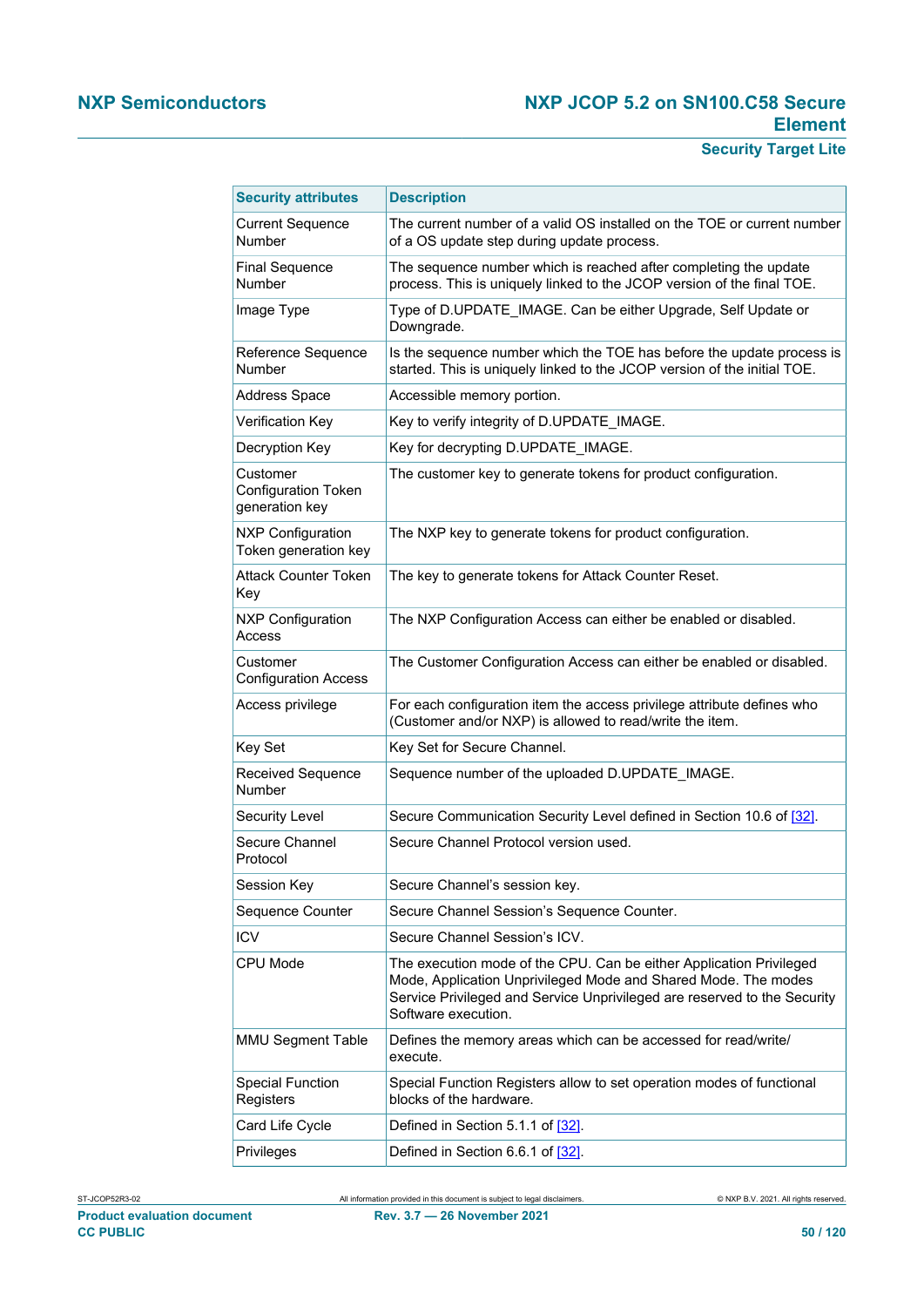| <b>Security attributes</b> | <b>Description</b>             |
|----------------------------|--------------------------------|
| Life-cycle Status          | Defined in Section 5.3.2 of v. |

Additional operations are defined:

| <b>Table 62. Operation Description</b>                                              |                                                               |  |
|-------------------------------------------------------------------------------------|---------------------------------------------------------------|--|
| <b>Operations</b>                                                                   | <b>Description</b>                                            |  |
| OP.READ CONFIG<br>Reading a Config Item from the configuration area.<br><b>ITFM</b> |                                                               |  |
| OP.MODIFY<br><b>CONFIG ITEM</b>                                                     | Writing of a Config Item.                                     |  |
| OP.USE CONFIG<br><b>ITFM</b>                                                        | Operational usage of Config Items by subjects inside the TOE. |  |
| OP.TRIGGER<br><b>UPDATE</b>                                                         | APDU Command that initializes the OS Update procedure.        |  |

#### **7.1.1.2 COREG\_LC Security Functional Requirements**

The list of SFRs of this category are taken from [\[6\].](#page-112-2)

# 7.1.1.2.1 Firewall policy

The following table provides the assignments and/or selections of related SFRs taken from the Java Card PP [\[6\]:](#page-112-2)

| Table 63.                          |                                                                                                         |                                                  |
|------------------------------------|---------------------------------------------------------------------------------------------------------|--------------------------------------------------|
| <b>SFR ID</b>                      | <b>Selection / Assignment text</b>                                                                      | <b>Selection / Assignment value</b>              |
| <b>FDP IFF.1.3/</b><br><b>JCVM</b> | (assignment: additional)<br>information flow control SFP<br>rules]                                      | no additional information flow control SFP rules |
| FDP IFF.1.4/<br><b>JCVM</b>        | [assignment: rules, based<br>on security attributes, that<br>explicitly authorise information<br>flows] | none                                             |
| <b>FDP IFF.1.5/</b><br><b>JCVM</b> | fassignment: rules, based<br>on security attributes, that<br>explicitly authorise information<br>flows] | none                                             |

#### 7.1.1.2.2 Application Programming Interface

The following table provides the assignments and/or selections of related SFRs taken from the Java Card PP [\[6\]:](#page-112-2)

| Table 64.     |                                                                              |                                     |
|---------------|------------------------------------------------------------------------------|-------------------------------------|
| <b>SFR ID</b> | <b>Selection / Assignment text</b>                                           | <b>Selection / Assignment value</b> |
|               | FCS CKM.1.1/ [assignment: cryptographic key JCOP RNG<br>generation algorithm |                                     |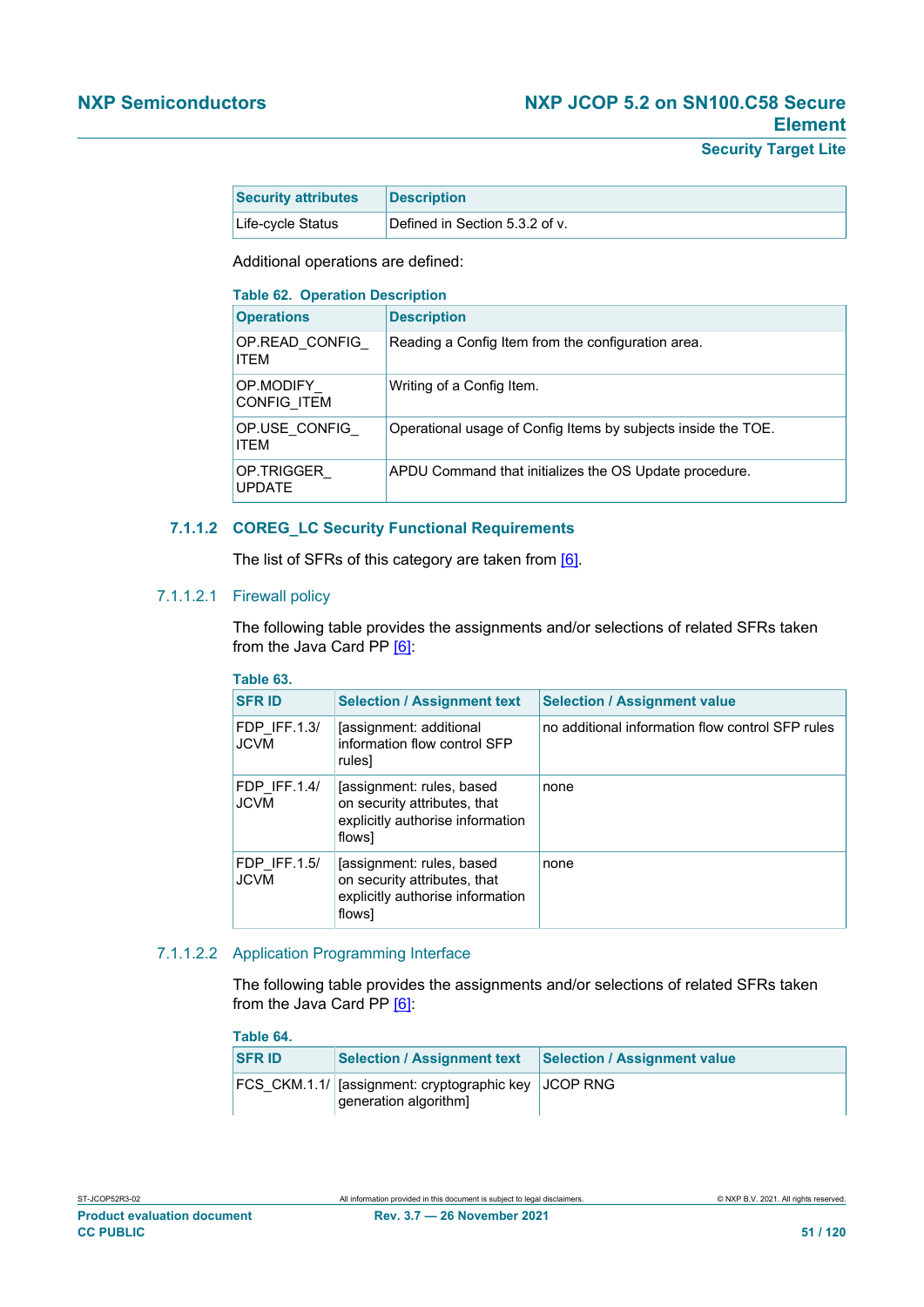| <b>SFR ID</b>               | <b>Selection / Assignment text</b>                    | <b>Selection / Assignment value</b>                                                                                                                                                                                                                                               |
|-----------------------------|-------------------------------------------------------|-----------------------------------------------------------------------------------------------------------------------------------------------------------------------------------------------------------------------------------------------------------------------------------|
|                             | [assignment: cryptographic key<br>sizes]              | DES: Key lengths - LENGTH DES3 2KEY,<br>LENGTH_DES3_3KEY bit, AES: Key lengths<br>- LENGTH_AES_128, LENGTH_AES_192,<br>LENGTH AES 256 bit RSA-CRT and RSA:<br>Any length that is a multiple of 32 from 512 to<br>2048 bits, ECC: Key lengths - Any length from<br>128 to 528 bits |
|                             | [assignment: list of standards]                       | [51]                                                                                                                                                                                                                                                                              |
| <b>FCS CKM.4.1/</b>         | [assignment: cryptographic key<br>destruction method] | physically overwriting the keys in a randomized<br>manner]                                                                                                                                                                                                                        |
|                             | [assignment: list of standards]                       | none                                                                                                                                                                                                                                                                              |
| FCS COP.1.1<br>[GCM]        | [assignment: list of<br>cryptographic operations]     | decryption and encryption                                                                                                                                                                                                                                                         |
|                             | [assignment: cryptographic<br>algorithm]              | AES in GCM mode                                                                                                                                                                                                                                                                   |
|                             | [assignment: cryptographic key<br>sizes]              | 128 bits                                                                                                                                                                                                                                                                          |
|                             | [assignment: list of standards]                       | FIPS 197 [53], Recommendation for<br>BlockCipher [59]                                                                                                                                                                                                                             |
| FCS COP.1.1<br>[TriplerDES] | [assignment: list of<br>cryptographic operations]     | decryption and encryption                                                                                                                                                                                                                                                         |
|                             | [assignment: cryptographic<br>algorithm]              | • ALG_DES_CBC_ISO9797_M1<br>• ALG_DES_CBC_ISO9797_M2<br>• ALG DES CBC NOPAD<br>• ALG_DES_ECB_ISO9797_M1<br>• ALG DES ECB ISO9797 M2<br>• ALG DES ECB NOPAD<br>• ALG DES CBC PKCS5<br>• ALG DES ECB PKCS5                                                                          |
|                             | [assignment: cryptographic key<br>sizes]              | LENGTH DES3 2KEY, LENGTH DES3<br>3KEY]                                                                                                                                                                                                                                            |
|                             | [assignment: list of standards]                       | for ALG_DES_ECB_ISO9797_M2 see Java<br>Card API Spec [29], for the rest see both [29]<br>and JCOPX API [10]                                                                                                                                                                       |
| FCS COP.1.1<br>[AES]        | [assignment: list of<br>cryptographic operations]     | decryption and encryption                                                                                                                                                                                                                                                         |
|                             | [assignment: cryptographic<br>algorithm]              | • ALG AES BLOCK 128 CBC NOPAD<br>• ALG_AES_BLOCK_128_CBC_NOPAD<br><b>STANDARD</b><br>• ALG AES BLOCK 128 ECB NOPAD<br>• ALG_AES_CBC_ISO9797_M2<br>• ALG AES_CBC_ISO9797_M2_STANDARD<br>• ALG AES_ECB_ISO9797_M2<br>• ALG AES_CBC_PKCS5<br>• ALG AES ECB PKCS5                     |
|                             | [assignment: cryptographic key<br>sizes]              | LENGTH_AES_128, LENGTH_AES_192 and<br>LENGTH AES 256                                                                                                                                                                                                                              |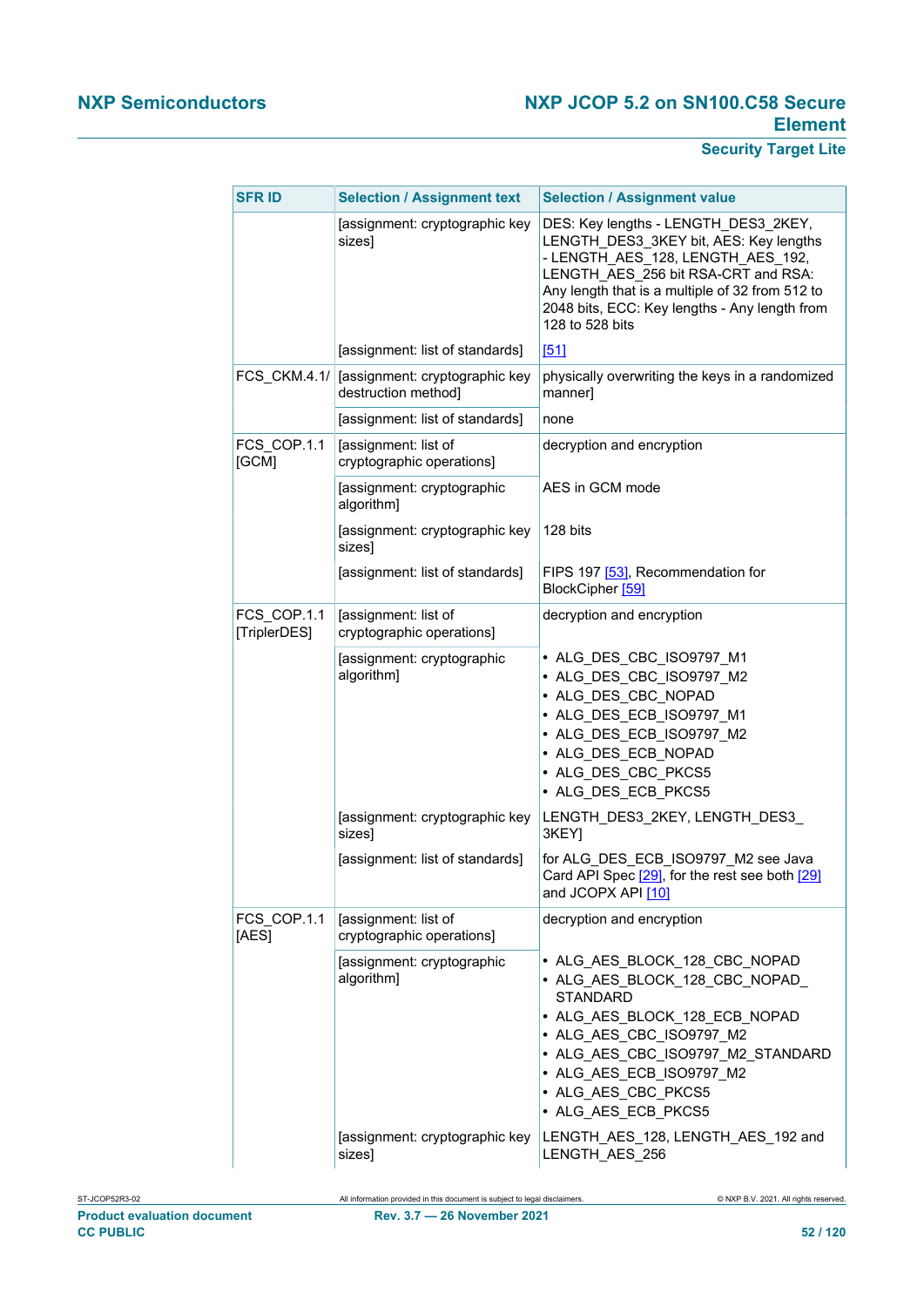| <b>SFR ID</b>              | <b>Selection / Assignment text</b>                | <b>Selection / Assignment value</b>                                                                                                                                                                                                                                                                                                                                           |
|----------------------------|---------------------------------------------------|-------------------------------------------------------------------------------------------------------------------------------------------------------------------------------------------------------------------------------------------------------------------------------------------------------------------------------------------------------------------------------|
|                            | [assignment: list of standards]                   | for ALG AES BLOCK 128 CBC NOPAD see<br>API specified in JCOPX [10], for the rest see<br>Java Card API Spec [29]                                                                                                                                                                                                                                                               |
| FCS COP.1.1<br>[RSACipher] | [assignment: list of<br>cryptographic operations] | decryption and encryption                                                                                                                                                                                                                                                                                                                                                     |
|                            | [assignment: cryptographic<br>algorithm]          | • ALG_RSA_NOPAD<br>· ALG RSA PKCS1<br>· ALG_RSA_PKCS1_OAEP                                                                                                                                                                                                                                                                                                                    |
|                            | [assignment: cryptographic key<br>sizes]          | any key length that is amultiple of 32 between<br>512 and 2048 bits                                                                                                                                                                                                                                                                                                           |
|                            | [assignment: list of standards]                   | Java Card API Spec [29] and for the 32 bit step<br>range see API specified in JCOPX [10]                                                                                                                                                                                                                                                                                      |
| FCS COP.1.1<br>[ECDH_      | [assignment: list of<br>cryptographic operations] | Diffie-Hellman Key Agreement                                                                                                                                                                                                                                                                                                                                                  |
| P1363]                     | [assignment: cryptographic<br>algorithm]          | • ALG_EC_SVDP_DH<br>• ALG_EC_SVDP_DH_KDF<br>• ALG_EC_SVDP_DH_PLAIN<br>• ALG EC SVDP DHC<br>• ALG EC SVDP DHC KDF<br>• ALG EC SVDP DHC PLAIN<br>• ALG EC SVDP DH PLAIN XY                                                                                                                                                                                                      |
|                            | [assignment: cryptographic key<br>sizes]          | LENGTH_EC_FP_224,LENGTH_EC_FP_<br>256, LENGTH_EC_FP_384, LENGTH_EC_FP_<br>521 and from 224 bit to 528 bit in 1 bit steps]                                                                                                                                                                                                                                                     |
|                            | [assignment: list of standards]                   | Java Card API Spec [29] and for<br>ALG_EC_SVDP_DH_PLAIN_or 1 bit step range<br>key size see API specified in JCOPX [10]                                                                                                                                                                                                                                                       |
| FCS COP.1.1<br>[DESMAC]    | [assignment: list of<br>cryptographic operations] | MAC generation and verification                                                                                                                                                                                                                                                                                                                                               |
|                            | [assignment: cryptographic<br>algorithm]          | Triple-DES in outer CBC for Mode:<br>• ALG DES MAC4 ISO9797 1 M1 ALG3<br>• ALG_DES_MAC4_ISO9797_1_M2_ALG3<br>• ALG_DES_MAC4_ISO9797_M1<br>• ALG_DES_MAC4_ISO9797_M2<br>• ALG_DES_MAC8_ISO9797_1_M1_ALG3<br>• ALG_DES_MAC8_ISO9797_1_M2_ALG3<br>• ALG_DES_MAC8_ISO9797_M1<br>• ALG_DES_MAC8_ISO9797_M2<br>• ALG_DES_MAC8_NOPAD<br>• ALG_DES_MAC4_PKCS5<br>• ALG_DES_MAC8_PKCS5 |
|                            | [assignment: cryptographic key<br>sizes]          | LENGTH_DES3_2KEY, LENGTH_DES3_3KEY                                                                                                                                                                                                                                                                                                                                            |
|                            | [assignment: list of standards]                   | Java Card API Spec [29] and JCOPX API [10]                                                                                                                                                                                                                                                                                                                                    |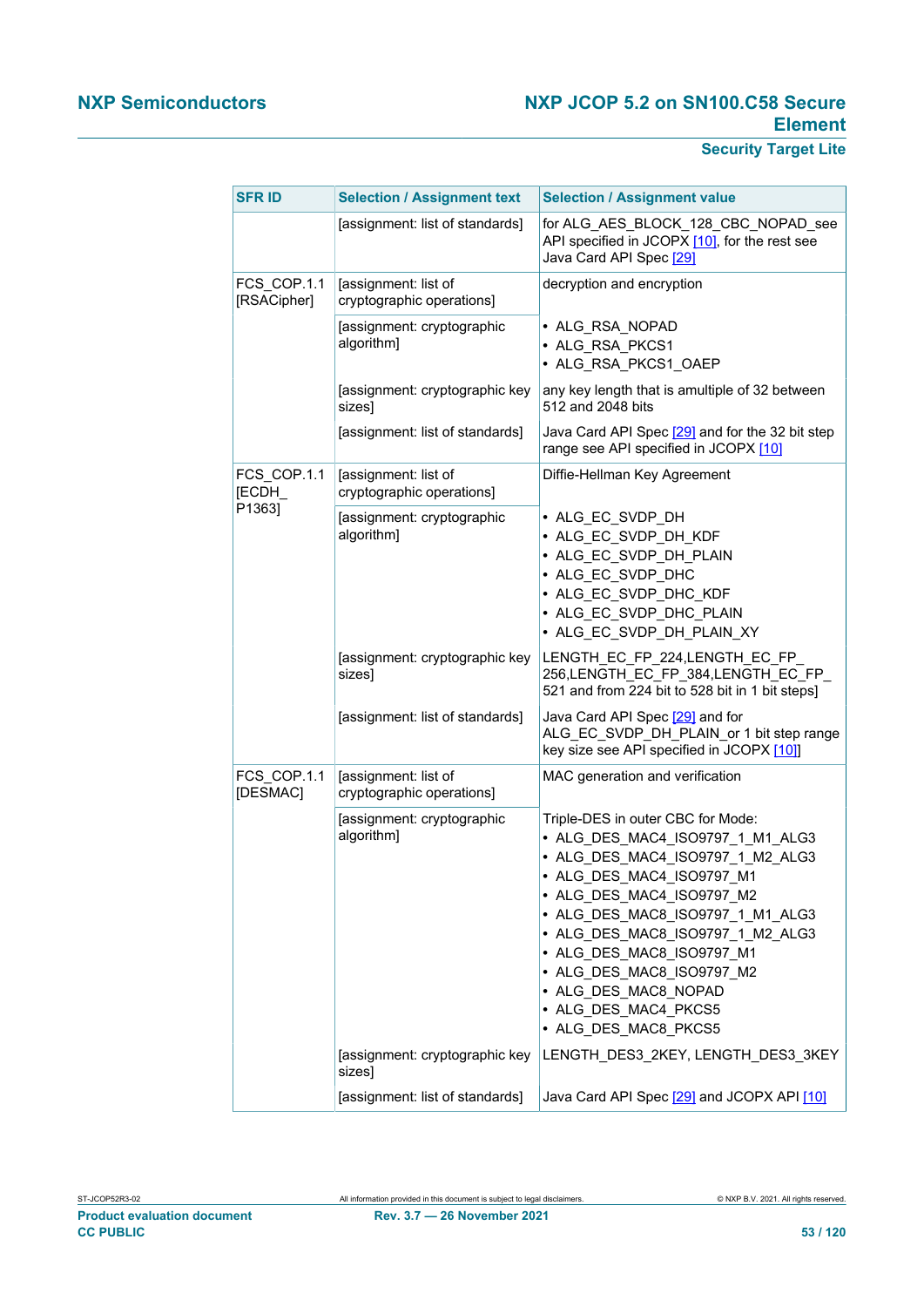| <b>SFR ID</b>                | <b>Selection / Assignment text</b>                               | <b>Selection / Assignment value</b>                                                                                                                                                                                                                                                                                                                                                                        |
|------------------------------|------------------------------------------------------------------|------------------------------------------------------------------------------------------------------------------------------------------------------------------------------------------------------------------------------------------------------------------------------------------------------------------------------------------------------------------------------------------------------------|
| FCS COP.1.1                  | [assignment: list of<br>[RSASignature- cryptographic operations] | digital signature generation and verification                                                                                                                                                                                                                                                                                                                                                              |
| PKCS1]                       | [assignment: cryptographic<br>algorithm]                         | • ALG_RSA_SHA_224_PKCS1<br>• ALG_RSA_SHA_224_PKCS1_PSS<br>· ALG_RSA_SHA_256_PKCS1<br>· ALG_RSA_SHA_256_PKCS1_PSS<br>• ALG RSA SHA 384 PKCS1<br>• ALG RSA SHA 384 PKCS1<br>• ALG RSA SHA 512 PKCS1<br>• ALG_RSA_SHA_512_PKCS1_PSS<br>• SIG CIPHER RSA in combination<br>with MessageDigest.ALG_SHA_256,<br>MessageDigest.ALG_MessageDigest.ALG_<br>SHA 512 and in combination with<br>Cipher.PAD_PKCS1_OAEP |
|                              | [assignment: cryptographic key<br>sizes]                         | any key length that is a multiple of 32 between<br>512 and 2048 bits                                                                                                                                                                                                                                                                                                                                       |
|                              | [assignment: list of standards]                                  | Java Card API Spec [29] and for the 32 bit step<br>range see API specified in JCOPX [10]                                                                                                                                                                                                                                                                                                                   |
| FCS COP.1.1<br>[ECSignature] | [assignment: list of<br>cryptographic operations]                | digital signature generation and verification                                                                                                                                                                                                                                                                                                                                                              |
|                              | [assignment: cryptographic<br>algorithm]                         | • ALG_ECDSA_SHA_224<br>• ALG_ECDSA_SHA_256<br>• ALG_ECDSA_SHA_384<br>• ALG_ECDSA_SHA_512<br>• SIG CIPHER ECDSA in combination<br>with MessageDigest.ALG_SHA_256<br>or MessageDigest.ALG_SHA_384 or<br>MessageDigest.ALG_SHA_512                                                                                                                                                                            |
|                              | [assignment: cryptographic key<br>sizes]                         | LENGTH EC FP 128, LENGTH EC FP 160,<br>LENGTH_EC_FP_192, LENGTH_EC_FP_224,<br>LENGTH_EC_FP_256, LENGTH_EC_FP_384,<br>LENGTH_EC_FP_521 and from 128 bit to 528<br>bit in 1 bit steps                                                                                                                                                                                                                        |
|                              | [assignment: list of standards]                                  | Java Card API Spec [29] and for 1 bit step<br>range key size see API specified in JCOPX [10]                                                                                                                                                                                                                                                                                                               |
| FCS COP.1.1<br>[SHA]         | [assignment: list of<br>cryptographic operations]                | secure hash computation                                                                                                                                                                                                                                                                                                                                                                                    |
|                              | [assignment: cryptographic<br>algorithm]                         | • ALG SHA <sup>[1]</sup><br>• ALG_SHA_224<br>• ALG SHA 256<br>• ALG SHA 384<br>• ALG SHA 512                                                                                                                                                                                                                                                                                                               |
|                              | [assignment: cryptographic key<br>sizes]                         | LENGTH SHA,LENGTH SHA 224, LENGTH<br>SHA_256, LENGTH_SHA_384, LENGTH_<br>SHA_512                                                                                                                                                                                                                                                                                                                           |
|                              | [assignment: list of standards]                                  | FIPS 180-4 [54]                                                                                                                                                                                                                                                                                                                                                                                            |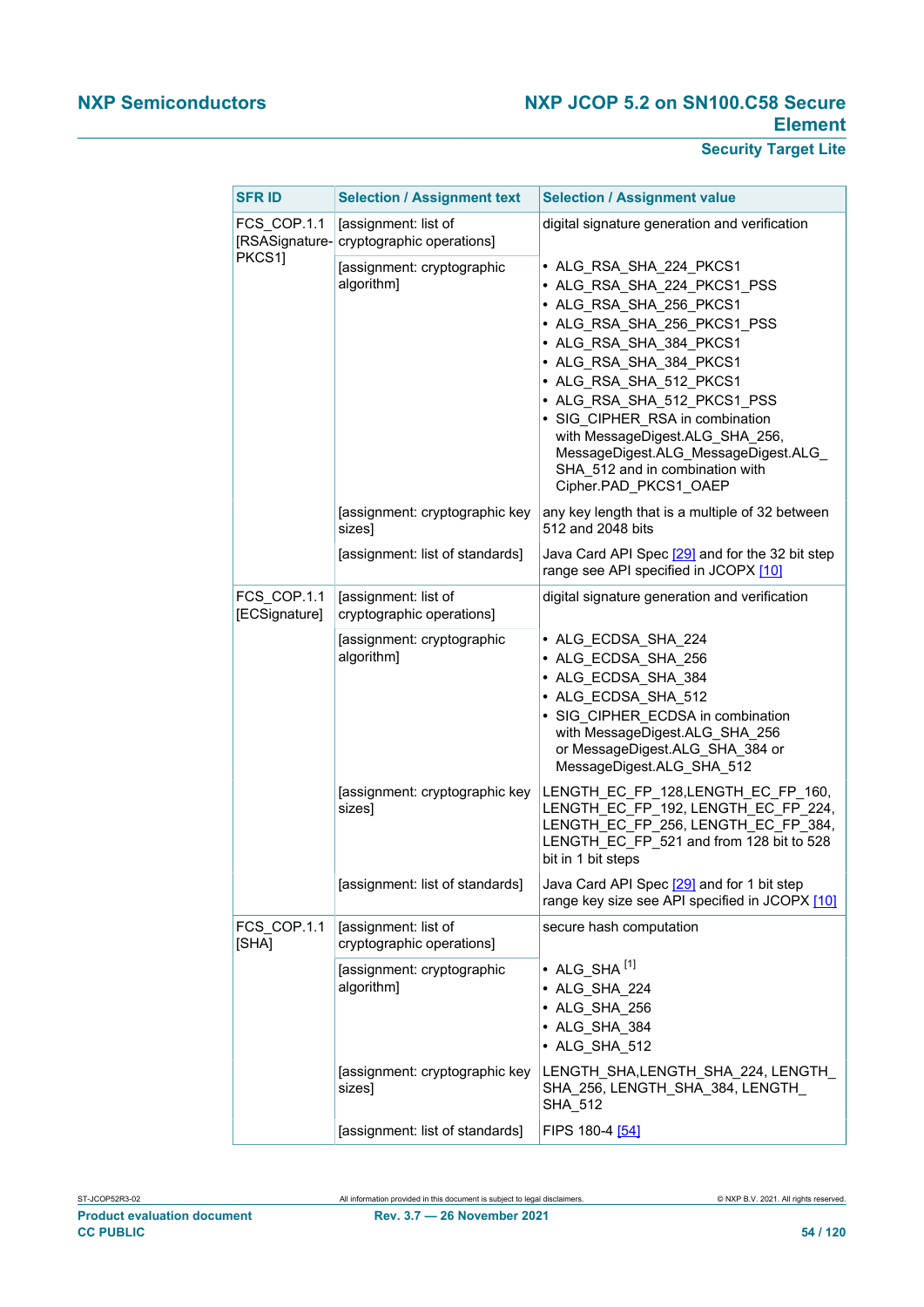# **Security Target Lite**

<span id="page-54-0"></span>

| <b>SFR ID</b>              | <b>Selection / Assignment text</b>                | <b>Selection / Assignment value</b>                                                  |
|----------------------------|---------------------------------------------------|--------------------------------------------------------------------------------------|
| FCS COP.1.1<br>[AES CMAC]  | [assignment: list of<br>cryptographic operations] | CMAC generation and verification                                                     |
|                            | [assignment: cryptographic<br>algorithm]          | • ALG AES CMAC16<br>· SIG CIPHER_AES_CMAC16<br>• ALG AES CMAC16 STANDARD             |
|                            | [assignment: cryptographic key<br>sizes]          | LENGTH_AES_128, LENGTH_AES_192 and<br>LENGTH AES 256 bit                             |
|                            | [assignment: list of standards]                   | assignment: see Java Card API Spec [29] and<br>the JCOPX API specified in [10]       |
| FCS COP.1.1<br>[HMAC]      | [assignment: list of<br>cryptographic operations] | HMAC generation and verification                                                     |
|                            | [assignment: cryptographic<br>algorithm]          | • ALG HMAC SHA 256<br>• ALG HMAC SHA 384<br>• ALG HMAC SHA 512                       |
|                            | [assignment: cryptographic key<br>sizes]          | LENGTH_SHA_256,LENGTH_SHA_384 and<br>LENGTH SHA 512 bit                              |
|                            | [assignment: list of standards]                   | Java Card specification [29] and JCOPX API<br>1101                                   |
| FCS COP.1.1<br>[TDES CMAC] | [assignment: list of<br>cryptographic operations] | message authentication and verification                                              |
|                            | [assignment: cryptographic<br>algorithm]          | • ALG DES CMAC8<br>· SIG CIPHER DES CMAC8                                            |
|                            | [assignment: cryptographic key<br>sizes]          | LENGTH_DES3_2KEY and LENGTH_DES3_<br>3KEY bit                                        |
|                            | [assignment: list of standards]                   | see API specified in JCOPX [10]                                                      |
| FCS COP.1.1<br>[DAP]       | [assignment: list of<br>cryptographic operations] | verification of the DAP signature attached to<br><b>Executable Load Applications</b> |
|                            | [assignment: cryptographic<br>algorithm]          | • ALG RSA SHA PKCS1<br>• ALG_ECDSA_SHA_256                                           |
|                            | [assignment: cryptographic key<br>sizes]          | LENGTH RSA 1024, LENGTH EC FP 256                                                    |
|                            | [assignment: list of standards]                   | GP Spec [39] and JCOPX API [10]                                                      |

[1] Due to mathematical weakness only resistant against AVA\_VAN.5 for temporary data (e.g. as used for generating session keys), but not if repeatedly applied to the same input data.

#### 7.1.1.2.3 Card\_security\_management

The following table provides the assignments and/or selections of related SFRs taken from the Java Card PP [\[6\]:](#page-112-2)

| Table 65.            |                                               |                                     |
|----------------------|-----------------------------------------------|-------------------------------------|
| <b>SFR ID</b>        | <b>Selection / Assignment text</b>            | <b>Selection / Assignment value</b> |
| FAU ARP.1.1          | [assignment: list of other<br>actions]        | response with error code to S.CAD   |
| Refinement in<br>[6] | [assignment: list of other<br>runtime errors] | none                                |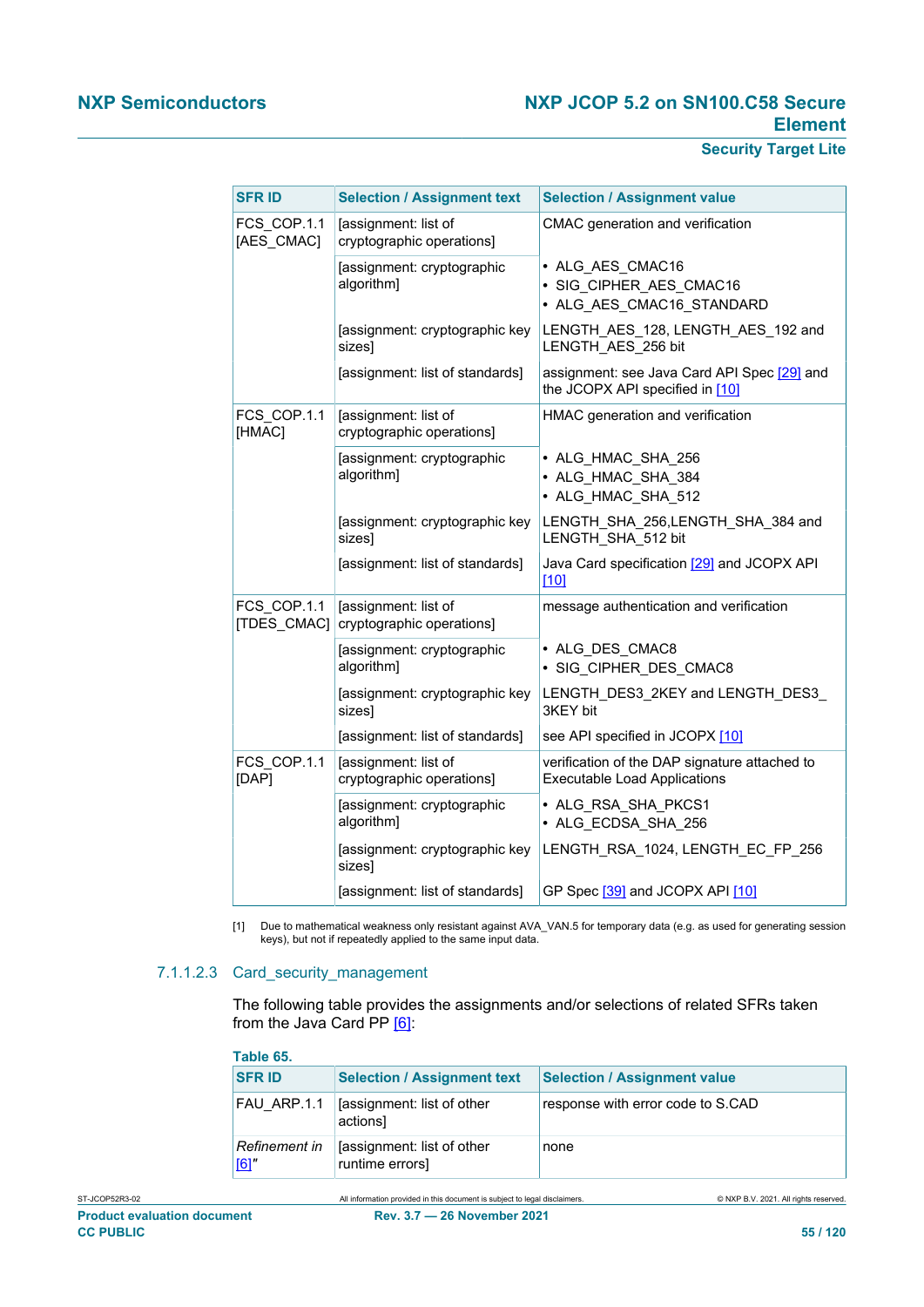## **Security Target Lite**

<span id="page-55-0"></span>

| <b>SFR ID</b>         | <b>Selection / Assignment text</b>                                        | <b>Selection / Assignment value</b>                                                                                                                                                              |
|-----------------------|---------------------------------------------------------------------------|--------------------------------------------------------------------------------------------------------------------------------------------------------------------------------------------------|
| FDP SDI.2.1           | [assignment: integrity errors]                                            | integrity errors                                                                                                                                                                                 |
| [DATA]                | [assignment: user data<br>attributes]                                     | integrity protected data<br>Application Note - The following data elements<br>have the user data attribute "integrity protected<br>data":<br>• D.APP_KEYs<br>$\cdot$ D.PIN<br>• D.TOE IDENTIFIER |
| FDP SDI.2.2<br>[DATA] | [assignment: action to be<br>taken]                                       | reset the card session for integrity errors                                                                                                                                                      |
| FPR UNO.1.1           | [assignment: list of users and/<br>or subjects]                           | all users                                                                                                                                                                                        |
|                       | [assignment: list of operations]                                          | all operations                                                                                                                                                                                   |
|                       | [assignment: list of objects]                                             | D.APP KEYS, D.PIN                                                                                                                                                                                |
|                       | [assignment: list of protected<br>users and/or subjects].                 | another user                                                                                                                                                                                     |
| FPT TDC.1.2           | [assignment: list of<br>interpretation rules to be<br>applied by the TSF] | none                                                                                                                                                                                             |

#### 7.1.1.2.4 AID Management

No assignments nor selections are needed for this group of SFRs defined the Java Card PP [\[6\]](#page-112-2).

The following table provides the assignments and/or selections of related SFRs taken from the Java Card PP [\[6\]:](#page-112-2)

| Table 66.                  |                                                                   |                                                                   |
|----------------------------|-------------------------------------------------------------------|-------------------------------------------------------------------|
| <b>SFRID</b>               | <b>Selection / Assignment text</b>                                | <b>Selection / Assignment value</b>                               |
| FIA<br>USB.1.1[AID]        | assignment: rules for the initial<br>association of attributes]   | Package AID <sup>[1]</sup>                                        |
| <b>FIA</b><br>USB.1.2[AID] | [assignment: rules for the initial]<br>association of attributes] | each uploaded package is associated with an<br>unique Package AID |
| FIA<br>USB.1.3[AID]        | [assignment: rules for the<br>changing of attributes]             | the initially assigned Package AID is<br>unchangeable             |

[1] assignment defined by Java Card PP, no further refinement made

## **7.1.1.3 INSTG Security Functional Requirements**

The following table provides the assignments and/or selections of related SFRs taken from the Java Card PP [\[6\]:](#page-112-2)

Note that the SFR FDP\_ITC.2[INSTALLER] has been refined and is now part of the card management SFRs (FDP\_ITC.2[CCM]).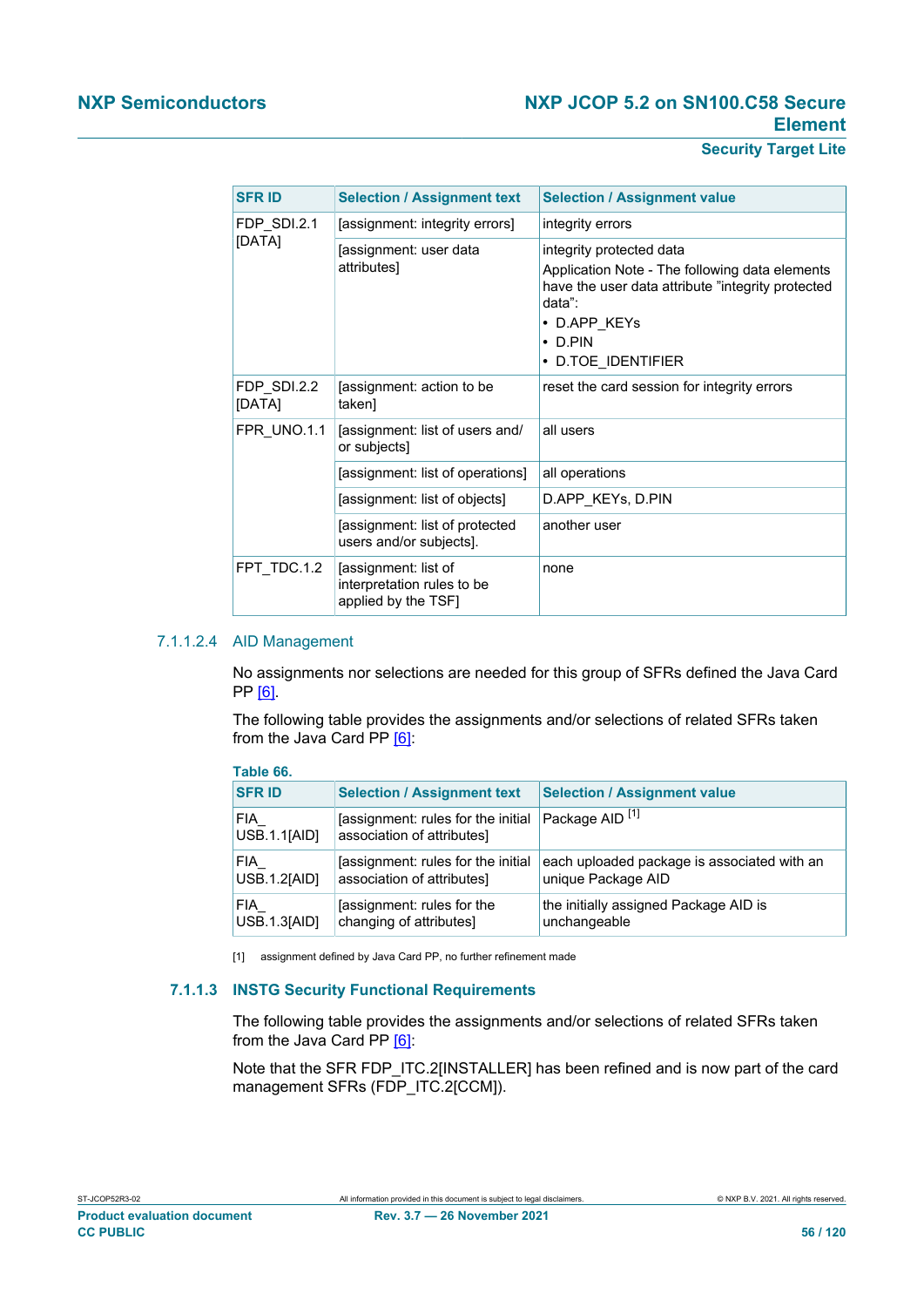## **Table 67.**

| <b>SFR ID</b>              | <b>Selection / Assignment text</b>                         | <b>Selection / Assignment value</b>                                                                |
|----------------------------|------------------------------------------------------------|----------------------------------------------------------------------------------------------------|
| FPT RCV.3.1<br>[Installer] | [assignment: list of failures/<br>service discontinuities] | none                                                                                               |
| FPT RCV.3.2<br>[Installer] | [assignment: list of failures/<br>service discontinuities] | a failure during load/installation of a package/<br>applet and deletion of a package/applet/object |
| FPT RCV.3.3<br>[Installer] | [assignment: quantification]                               | $0\%$                                                                                              |

#### **7.1.1.4 ADELG Security Functional Requirements**

No assignments nor selections are needed for this group of SFRs defined the Java Card PP [\[6\]](#page-112-2).

#### **7.1.1.5 RMIG Security Functional Requirements**

Not used in this ST because RMI is optional in PP [\[6\]](#page-112-2) and the TOE does not support RMI.

#### **7.1.1.6 ODELG Security Functional Requirements**

No assignments nor selections are needed for this group of SFRs defined the Java Card PP [\[6\]](#page-112-2).

#### **7.1.1.7 CarG Security Functional Requirements**

The card management SFRs from the PP [\[6\]](#page-112-2) are refined by, replaced by and/or completed with the following SFRs.

#### **FDP\_UIT.1 [CCM] Data exchange integrity (CCM)**

(refines FDP\_UIT.1/ CM)

Hierarchical to: No other components.

- Dependencies: [FDP\_ACC.1 Subset access control, or FDP\_IFC.1 Subset information flow control] [FTP\_ITC.1 Inter-TSF trusted channel, or FTP\_TRP.1 Trusted path].
- FDP\_UIT.1.1 [CCM] The TSF shall enforce the **[assignment: Secure Channel Protocol information flow control policy and the Security Domain access control policy]** to **[selection:receive]** user data in a manner protected from **[selection:modification, deletion, insertion and replay]** errors.
- FDP UIT.1.2 [CCM] The TSF shall be able to determine on receipt of user data, whether **[selection: modification, deletion, insertion, replay]** has occurred.

## **FDP\_ROL.1 [CCM] Basic rollback (CCM)**

(added)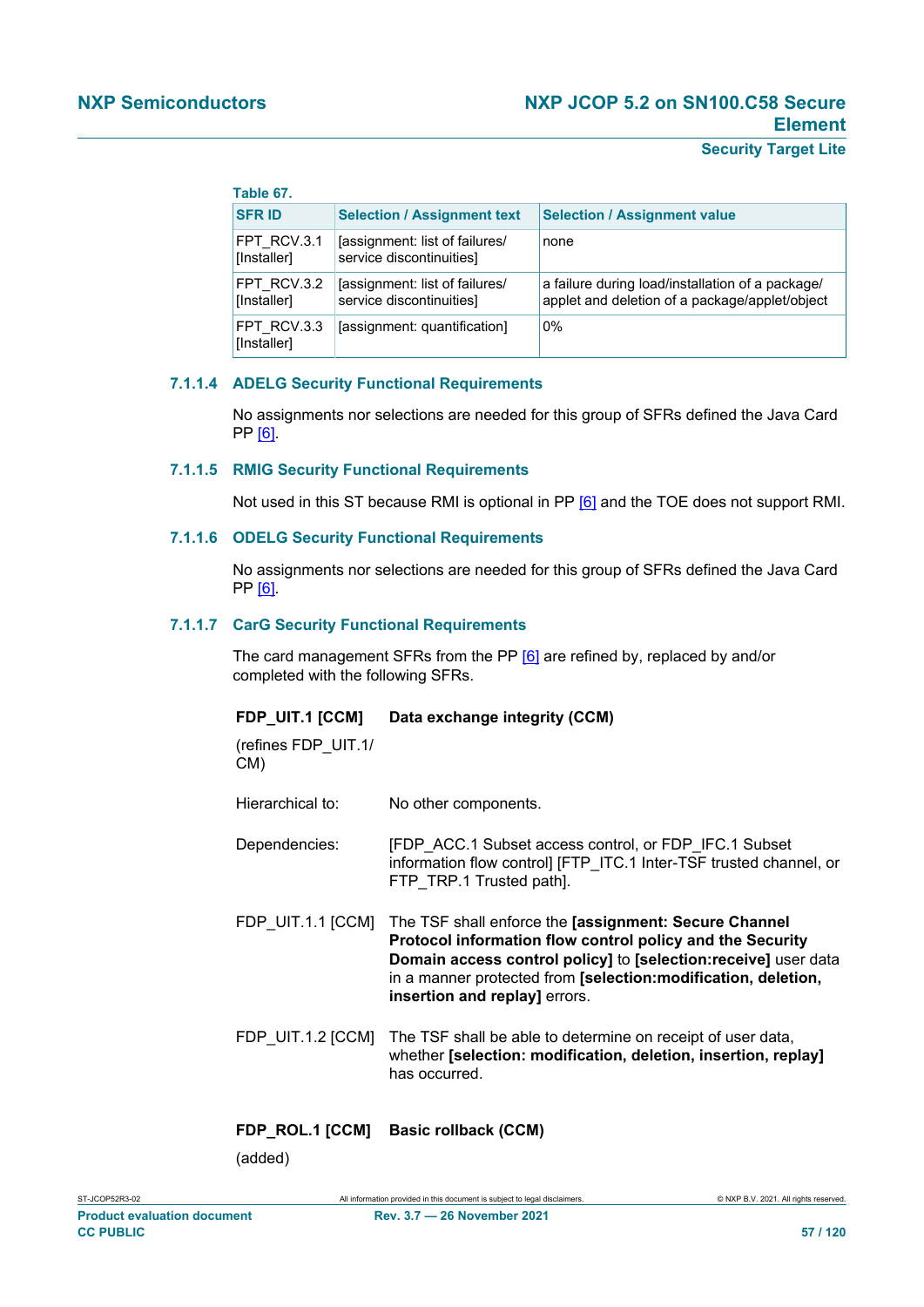| Hierarchical to:                      | No other components.                                                                                                                                                                                                                                                                                                                                                         |
|---------------------------------------|------------------------------------------------------------------------------------------------------------------------------------------------------------------------------------------------------------------------------------------------------------------------------------------------------------------------------------------------------------------------------|
| Dependencies:                         | [FDP_ACC.1 Subset access control, or FDP_IFC.1 Subset<br>information flow control]                                                                                                                                                                                                                                                                                           |
| FDP ROL.1.1<br>[CCM]                  | The TSF shall enforce [assignment: Security Domain access<br>control policy] to permit the rollback of the [assignment:<br>installation operation] on the [assignment: executable files<br>and application instances].                                                                                                                                                       |
| FDP ROL.1.2<br>[CCM]                  | The TSF shall permit operations to be rolled back within the<br>[assignment: boundaries of available memory before the<br>card content management function started].                                                                                                                                                                                                         |
| <b>FDP_ITC.2 [CCM]</b>                | Import of user data with security attributes (CCM)                                                                                                                                                                                                                                                                                                                           |
| (replaces<br>FDP ITC.2/<br>INSTALLER) |                                                                                                                                                                                                                                                                                                                                                                              |
| Hierarchical to:                      | No other components.                                                                                                                                                                                                                                                                                                                                                         |
| Dependencies:                         | [FDP_ACC.1 Subset access control, or FDP_IFC.1 Subset<br>information flow control] [FTP_ITC.1 Inter-TSF trusted channel, or<br>FTP_TRP.1 Trusted path] FPT_TDC.1 Inter-TSF basic TSF data<br>consistency                                                                                                                                                                     |
| FDP_ITC.2.1 [CCM]                     | The TSF shall enforce the [assignment: Security Domain<br>access control policy and the Secure Channel Protocol<br>information flow policy] when importing user data, controlled<br>under the SFP, from outside of the TOE.                                                                                                                                                  |
| FDP ITC.2.2 [CCM]                     | The TSF shall ignore any security attributes associated with the<br>imported user data.                                                                                                                                                                                                                                                                                      |
| FDP_ITC.2.3 [CCM]                     | The TSF shall ensure that the protocol used provides for the<br>unambiguous association between the security attributes and the<br>user data received.                                                                                                                                                                                                                       |
| FDP_ITC.2.4 [CCM]                     | The TSF shall ensure that interpretation of the security attributes<br>of the imported user data is as intended by the source of the user<br>data.                                                                                                                                                                                                                           |
| FDP_ITC.2.5 [CCM]                     | The TSF shall enforce the following rules when importing<br>user data controlled under the SFP from outside the TOE:<br>[assignment:Package loading is allowed only if, for each<br>dependent package, its AID attribute is equal to a resident<br>package AID attribute, the major (minor) Version attribute<br>associated to the dependent package is lesser than or equal |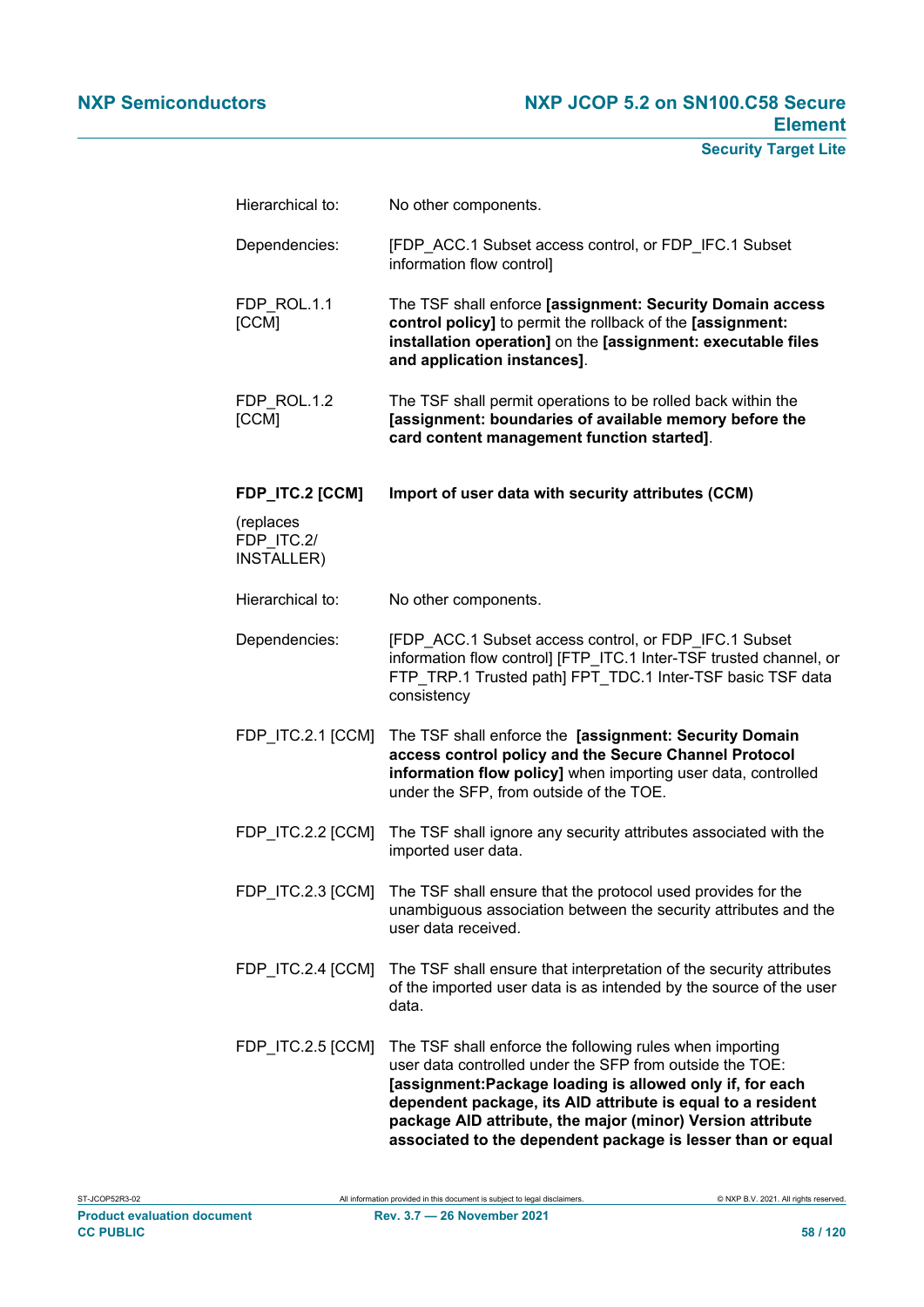# **to the major (minor) Version attribute associated to the resident package (**[\[30\]](#page-113-3)**, §4.5.2).]**.

- Application Note This SFR also covers security functionality required by Amendment A of the GP specification [\[33\]](#page-113-4), i.e. personalizing SDs and loading ciphered load files.
- **FPT\_FLS.1 [CCM] Failure with preservation of secure state (CCM)**

(added)

- Hierarchical to: No other components.
- Dependencies: No dependencies.
- FPT\_FLS.1.1 [CCM] The TSF shall preserve a secure state when the following types of failures occur: **[assignment: the Security Domain fails to load/install an Executable File/application instance as described in** [\[31\]](#page-113-5)**, Section 11.1.5]**.
- **FDP\_ACC.1 [SD] Subset access control (SD)**

(added)

- Hierarchical to: No other components.
- Dependencies: FDP\_ACF.1 Security attribute based access control.
- FDP\_ACC.1.1 [SD] The TSF shall enforce the **[assignment: Security Domain access control policy]** on **[assignment:**
	- **•** Subjects: S.INSTALLER, S.ADEL, S.CAD (from [\[6\]](#page-112-2)) and S.SD
	- **•** Objects: Delegation Token, DAP Block and Load File
	- **•** Operations: GlobalPlatform's card content management APDU commands and API methods
	- **]**.
- **FDP\_ACF.1 [SD]** (added) **Security attribute based access control (SD)** Hierarchical to: No other components. Dependencies: FDP\_ACC.1 Subset access control FMT\_MSA.3 Static attribute initialisation FDP\_ACF.1.1 [SD] The TSF shall enforce the **[assignment: Security Domain**
	- **access control policy]** to objects based on the following **[assignment:**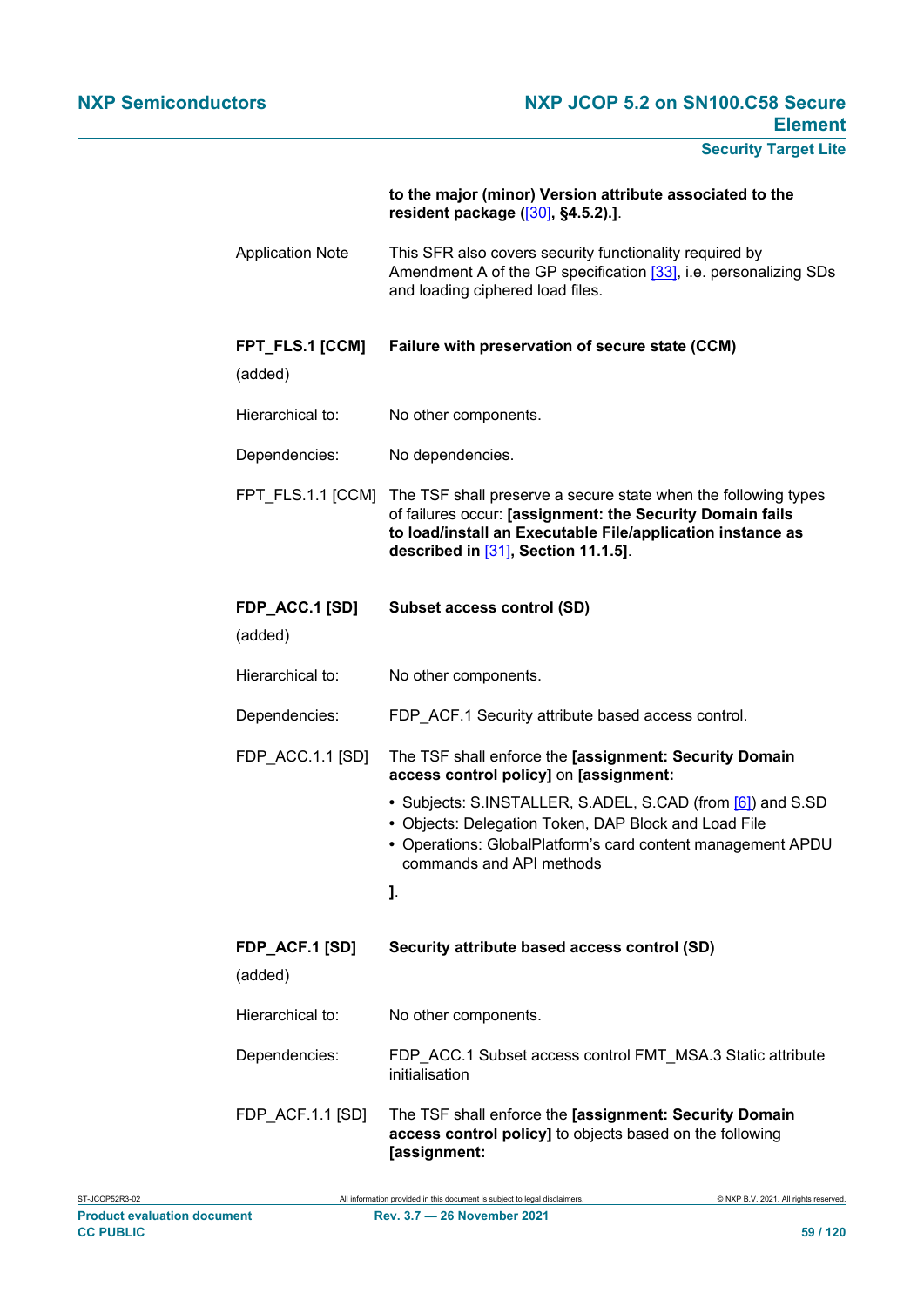- **• Subjects:**
	- **– S.INSTALLER, defined in** [\[6\]](#page-112-2) **and represented by the GlobalPlatform Environment (OPEN) on the card, the Card Life Cycle attributes (defined in Section 5.1.1 of** [\[32\]](#page-113-0)**)**
	- **– S.ADEL, also defined in** [\[6\]](#page-112-2) **and represented by the GlobalPlatform Environment (OPEN) on the card**
	- **– S.SD receiving the Card Content Management commands (through APDUs or APIs) with a set of Privileges (defined in Section 6.6.1 of** [\[32\]](#page-113-0)**), a Life-cycle Status (defined in Section 5.3.2 of** [\[32\]](#page-113-0)**) and a Secure Communication Security Level (defined in Section 10.6 of** [\[32\]](#page-113-0)**)**
	- **– S.CAD, defined in** [\[6\]](#page-112-2)**, the off-card entity that communicates with the S.INSTALLER and S.ADEL through S.SD**
- **• Objects:**
- **– The Delegation Token, in case of Delegated Management operations, with the attributes Present or Not Present**
- **– The DAP Block, in case of application loading, with the attributes Present or Not Present**
- **– The Load File or Executable File, in case of application loading, installation, extradition or registry update, with a set of intended privileges and its targeted associated SD AID.**
- **• Mapping subjects/objects to security attributes:**
	- **– S.INSTALLER: Security Level, Card Life Cycle, Lifecycle Status, Privileges, Resident Packages, Registered Applets**
	- **– S.ADEL: Active Applets, Static References, Card Life Cycle, Life-cycle Status, Privileges, Applet Selection Status, Security Level**
	- **– S.SD: Privileges, Life-cycle Status, Security Level**
	- **– S.CAD: Security Level**

# **]**

- FDP ACF.1.2 [SD] The TSF shall enforce the following rules to determine if an operation among controlled subjects and controlled objects is allowed: **[assignment: Runtime behavior rules defined by GlobalPlatform for:**
	- **•** l**oading (Section 9.3.5 of** [\[32\]](#page-113-0)**)**
	- **• installation (Section 9.3.6 of** [\[32\]](#page-113-0)**)**
	- **• extradition (Section 9.4.1 of** [\[32\]](#page-113-0)**)**
	- **• registry update (Section 9.4.2 of** [\[32\]](#page-113-0)**)**
	- **• content removal (Section 9.5 of** [\[32\]](#page-113-0)**)**
	- **]**
- FDP ACF.1.3 [SD] The TSF shall explicitly authorise access of subjects to objects based on the following additional rules: **[assignment: none]**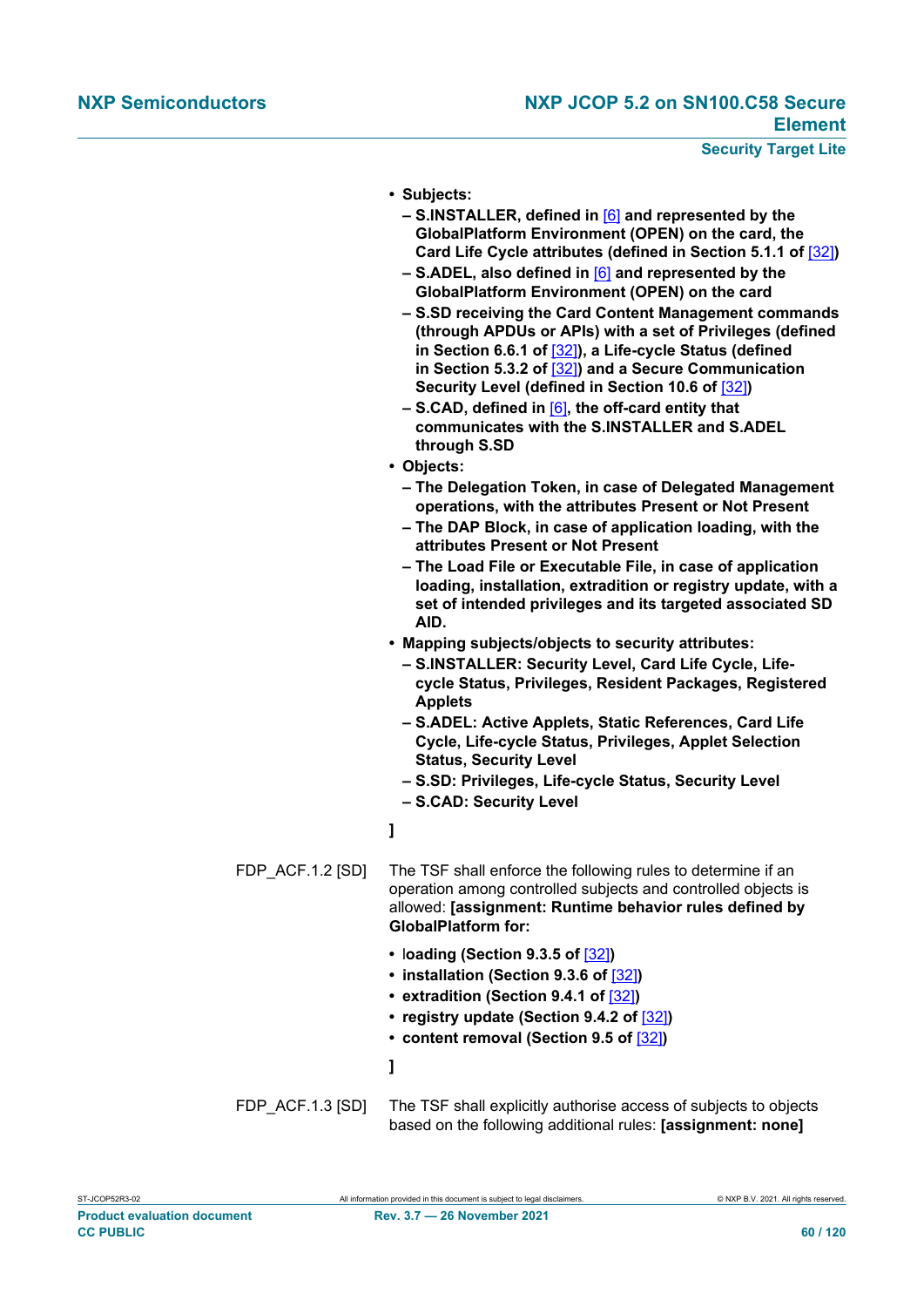| FDP_ACF.1.4 [SD]                 | The TSF shall explicitly deny access of subjects to objects based<br>on the following additional rules:[assignment: when at least one<br>of the rules defined by GlobalPlatform does not hold]                                                                                                                                                                                                                                                                        |
|----------------------------------|-----------------------------------------------------------------------------------------------------------------------------------------------------------------------------------------------------------------------------------------------------------------------------------------------------------------------------------------------------------------------------------------------------------------------------------------------------------------------|
| <b>Application Note</b>          | FDP_ACF.1.2                                                                                                                                                                                                                                                                                                                                                                                                                                                           |
|                                  | [SD]                                                                                                                                                                                                                                                                                                                                                                                                                                                                  |
|                                  | • This policy introduces the notion of reachability, which provides<br>a general means to describe objects that are referenced from a<br>certain applet instance or package.<br>• S.ADEL calls the "uninstall" method of the applet instance to be<br>deleted, if implemented by the applet, to inform it of the deletion<br>request. The order in which these calls and the dependencies<br>checks are performed are out of the scope of this protection<br>profile. |
| <b>FMT_MSA.1 [SD]</b><br>(added) | <b>Management of security attributes (SD)</b>                                                                                                                                                                                                                                                                                                                                                                                                                         |
| Hierarchical to:                 | No other components.                                                                                                                                                                                                                                                                                                                                                                                                                                                  |
| Dependencies:                    | [FDP ACC.1 Subset access control, or FDP IFC.1 Subset<br>information flow control], FMT_SMR.1 Security roles,<br>FMT_SMF.1 Specification of Management Functions                                                                                                                                                                                                                                                                                                      |
| <b>FMT_MSA.1.1 [SD]</b>          | The TSF shall enforce the [assignment: Security Domain<br>access control policy] to restrict the ability to [selection:<br>modify] the security attributes [assignment:                                                                                                                                                                                                                                                                                               |
|                                  | • Card Life Cycle,<br>• Privileges,<br>• Life-cycle Status,<br>• Security Level.                                                                                                                                                                                                                                                                                                                                                                                      |
|                                  | I to [assignment: the Security Domain and the application<br>instance itself].                                                                                                                                                                                                                                                                                                                                                                                        |
| <b>FMT_MSA.3 [SD]</b><br>(added) | Static attribute initialisation (SD)                                                                                                                                                                                                                                                                                                                                                                                                                                  |
| Hierarchical to:                 | No other components.                                                                                                                                                                                                                                                                                                                                                                                                                                                  |
| Dependencies:                    | FMT_MSA.1 Management of security attributes FMT_SMR.1<br>Security roles                                                                                                                                                                                                                                                                                                                                                                                               |
| <b>FMT_MSA.3.1 [SD]</b>          | The TSF shall enforce the [assignment: Security Domain<br>access control policy] to provide [restrictive] default values for<br>security attributes that are used to enforce the SFP.                                                                                                                                                                                                                                                                                 |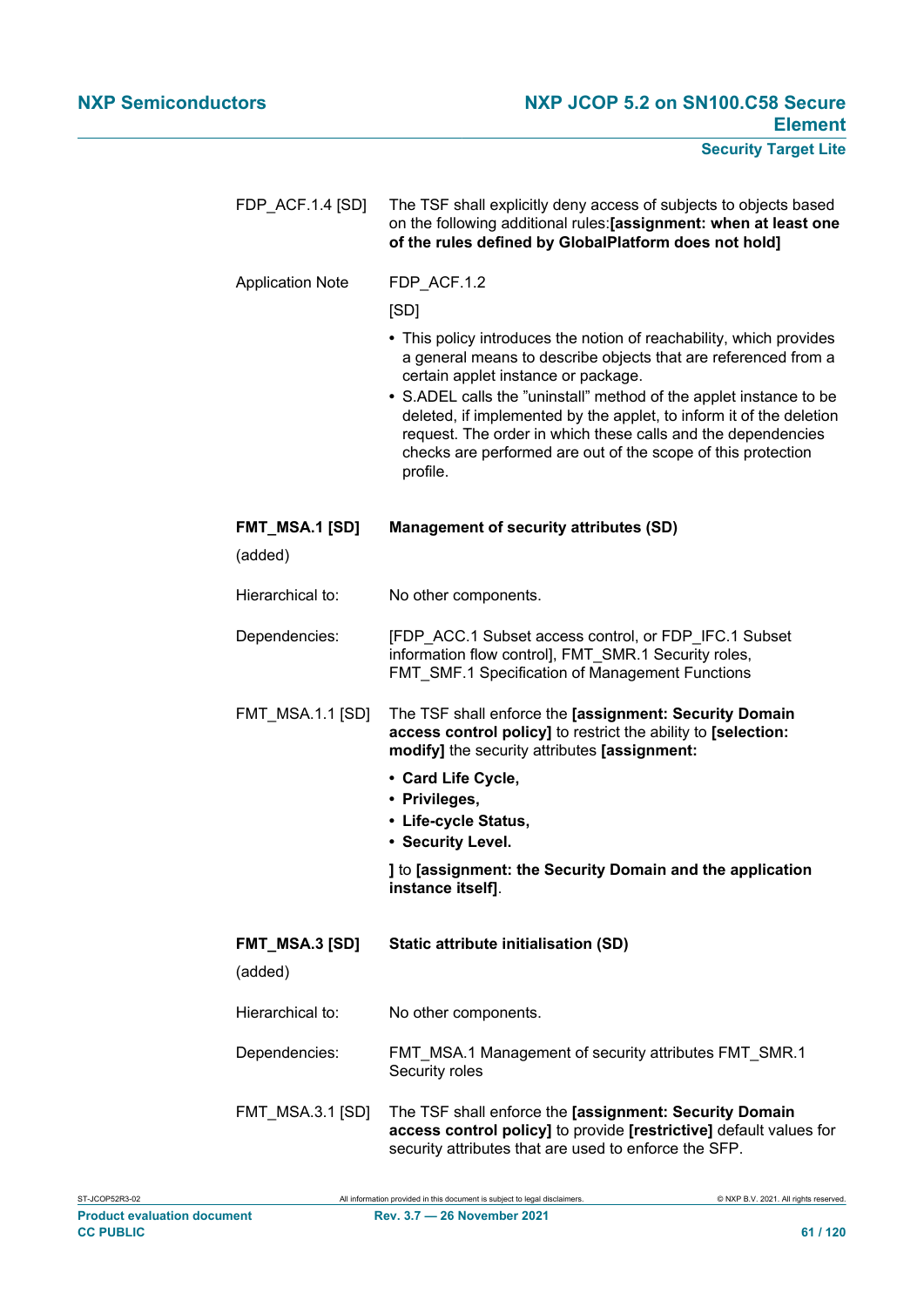FMT\_MSA.3.2 [SD] The TSF shall allow the **[assignment: Card Issuer or the Application Provider]** to specify alternative initial values to override the default values when an object or information is created. **FMT\_SMF.1 [SD]** (refines FMT\_SMF.1/CM) **Specification of Management Functions (SD)** Hierarchical to: No other components. Dependencies: No dependencies. FMT\_SMF.1.1 [SD] The TSF shall be capable of performing the following management functions: **[assignment: • Management functions specified in GlobalPlatform specifications [GP]: – card locking (Section 9.6.3 of** [\[32\]](#page-113-0)**) – application locking and unlocking (Section 9.6.2 of** [\[32\]](#page-113-0)**) – card termination (Section 9.6.4 of** [\[32\]](#page-113-0)**) – card status interrogation (Section 9.6.6 of** [\[32\]](#page-113-0)**) – application status interrogation (Section 9.6.5 of** [\[32\]](#page-113-0)**) ]**. **FMT\_SMR.1 [SD]** (refines FMT\_SMR.1/CM) **Security roles (SD)** Hierarchical to: No other components. Dependencies: FIA\_UID.1 Timing of identification FMT\_SMR.1.1 [SD] The TSF shall maintain the roles **[assignment: ISD, SSD]**. FMT SMR.1.2 [SD] The TSF shall be able to associate users with roles. **FCO\_NRO.2 [SC]** (refines FCO\_NRO.2/CM) **Enforced proof of origin (SC)** Hierarchical to: FCO\_NRO.1 Selective proof of origin. Dependencies: FIA\_UID.1 Timing of identification.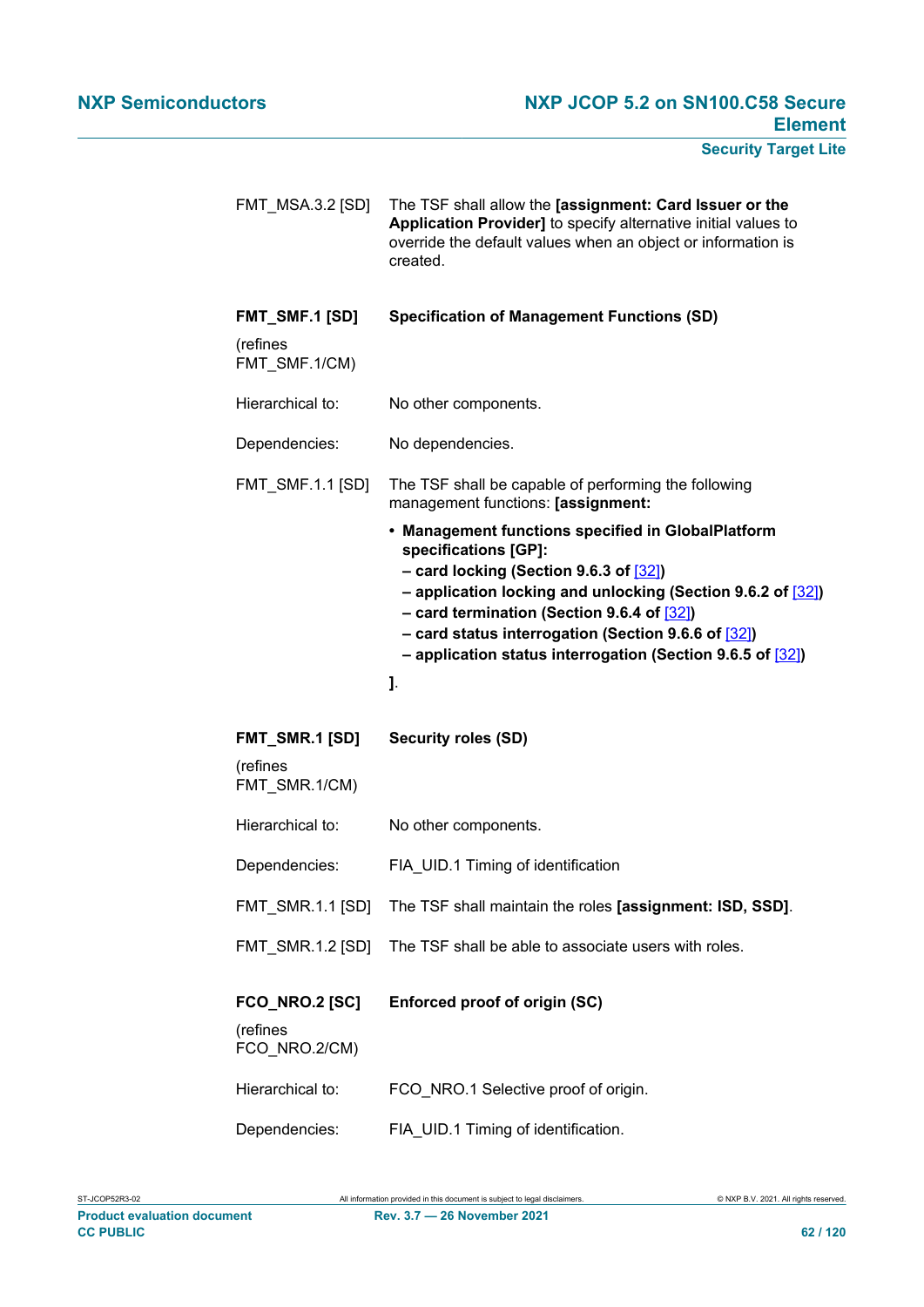| FCO_NRO.2.1 [SC]                                | The TSF shall enforce the generation of evidence of origin for<br>transmitted [assignment: Executable load files] at all times.                                                                                                                                                                                                                                                                                                                                                  |
|-------------------------------------------------|----------------------------------------------------------------------------------------------------------------------------------------------------------------------------------------------------------------------------------------------------------------------------------------------------------------------------------------------------------------------------------------------------------------------------------------------------------------------------------|
| FCO_NRO.2.2 [SC]                                | The TSF shall be able to relate the [assignment: DAP Block] of<br>the originator of the information, and the [assignment: identity]<br>of the information to which the evidence applies.                                                                                                                                                                                                                                                                                         |
| FCO_NRO.2.3 [SC]                                | The TSF shall provide a capability to verify the evidence of origin<br>of information to [selection: originator] given [assignment:<br>at the time the Executable load files are received as no<br>evidence is kept on the card for future verification].                                                                                                                                                                                                                        |
| <b>Application Note</b>                         | FCO_NRO.2.1[                                                                                                                                                                                                                                                                                                                                                                                                                                                                     |
|                                                 | [SC]                                                                                                                                                                                                                                                                                                                                                                                                                                                                             |
|                                                 | • Upon reception of a new application package for installation,<br>the card manager shall first check that it actually comes from<br>the verification authority. The verification authority is the entity<br>responsible for bytecode verification.                                                                                                                                                                                                                              |
|                                                 | FCO_NRO.2.3[SC]:                                                                                                                                                                                                                                                                                                                                                                                                                                                                 |
|                                                 | • The exact limitations on the evidence of origin are<br>implementation dependent. In most of the implementations, the<br>card manager performs an immediate verification of the origin<br>of the package using an electronic signature mechanism, and                                                                                                                                                                                                                           |
|                                                 | no evidence is kept on the card for future verifications.                                                                                                                                                                                                                                                                                                                                                                                                                        |
| FDP_IFC.2 [SC]<br>(refines FDP_IFC.2/<br>$CM$ ) | Complete information flow control (SC)                                                                                                                                                                                                                                                                                                                                                                                                                                           |
| Hierarchical to:                                | FDP IFC.1 Subset information flow control.                                                                                                                                                                                                                                                                                                                                                                                                                                       |
| Dependencies:                                   | FDP_IFF.1 Simple security attributes                                                                                                                                                                                                                                                                                                                                                                                                                                             |
| <b>FDP IFC.2.1 [SC]</b>                         | The TSF shall enforce the [assignment: Secure Channel<br>Protocol information flow control policy] on [assignment:                                                                                                                                                                                                                                                                                                                                                               |
|                                                 | • the subjects S.CAD and S.SD, involved in the exchange<br>of messages between the TOE and the CAD through a<br>potentially unsafe communication channel,<br>• the information controlled by this policy are the card<br>content management commands, including personalization<br>commands, in the APDUs sent to the card and their<br>associated responses returned to the CAD<br>· [assignment: none]<br>I and all energtians that cause that information to flow to and from |

**]** and all operations that cause that information to flow to and from subjects covered by the SFP.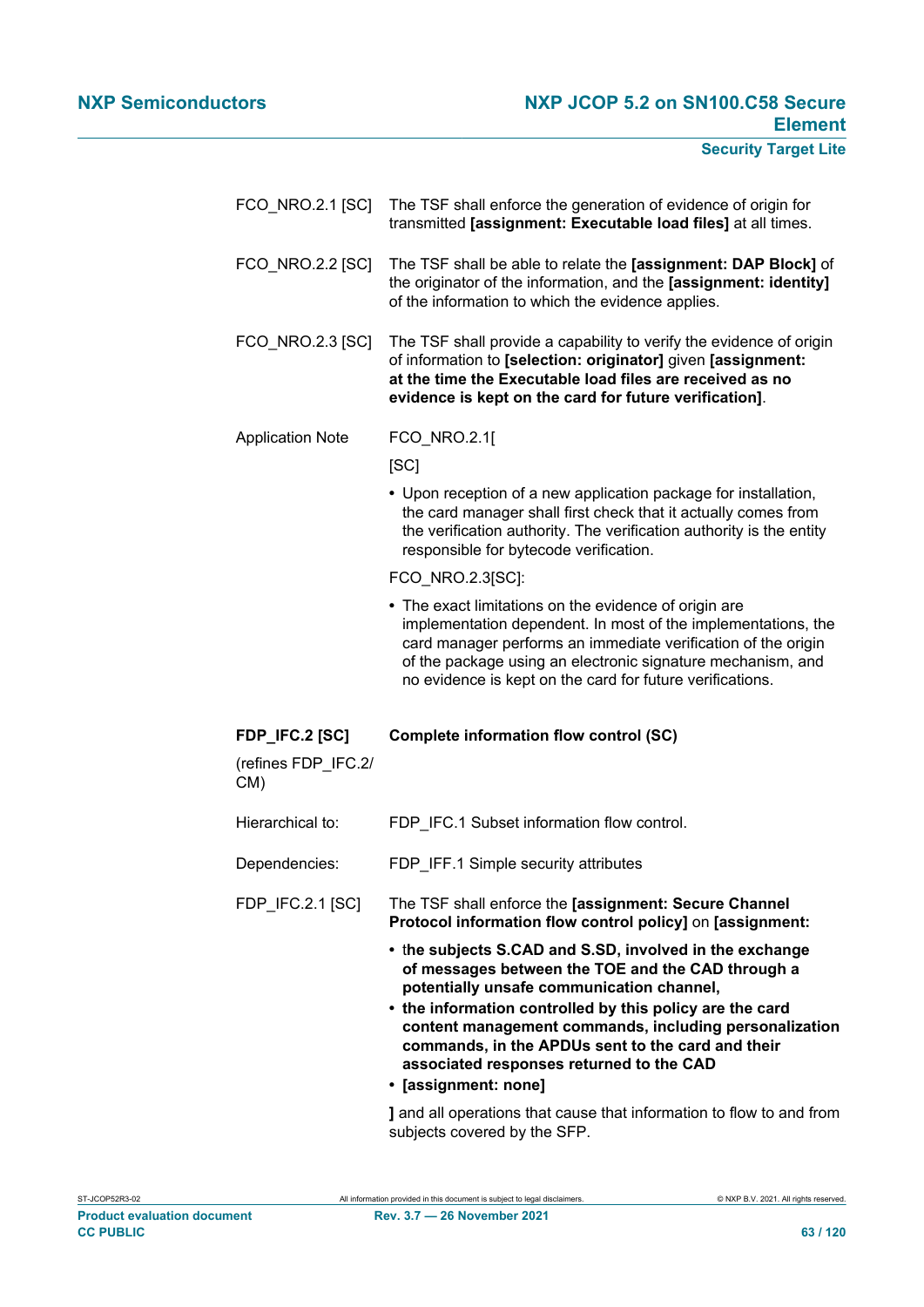| FDP_IFC.2.2 [SC]                             | The TSF shall ensure that all operations that cause any<br>information in the TOE to flow to and from any subject in the TOE<br>are covered by an information flow control SFP.                                                                                                                                                                                                                                                                                              |
|----------------------------------------------|------------------------------------------------------------------------------------------------------------------------------------------------------------------------------------------------------------------------------------------------------------------------------------------------------------------------------------------------------------------------------------------------------------------------------------------------------------------------------|
| FDP_IFF.1 [SC]<br>(refines FDP IFF.1/<br>CM) | Simple security attributes (SC)                                                                                                                                                                                                                                                                                                                                                                                                                                              |
| Hierarchical to:                             | No other components.                                                                                                                                                                                                                                                                                                                                                                                                                                                         |
| Dependencies:                                | FDP IFC.1 Subset information flow control FMT MSA.3 Static<br>attribute initialisation                                                                                                                                                                                                                                                                                                                                                                                       |
| FDP_IFF.1.1 [SC]                             | The TSF shall enforce the [assignment: Secure Channel<br>Protocol information flow control policy] based on the<br>following types of subject and information security attributes<br>[assignment: :                                                                                                                                                                                                                                                                          |
|                                              | • Subjects:<br>- S.SD receiving the Card Content Management commands<br>(through APDUs or APIs).<br>- S.CAD the off-card entity that communicates with the<br>S.SD.<br>• Information:<br>- executable load file, in case of application loading;<br>- applications or SD privileges, in case of application<br>installation or registry update;<br>- personalization keys and/or certificates, in case of<br>application or SD personalization.<br>· [assignment: none]<br>1 |
| FDP_IFF.1.2 [SC]                             | The TSF shall permit an information flow between a controlled<br>subject and controlled information via a controlled operation if the<br>following rules hold: [assignment:                                                                                                                                                                                                                                                                                                  |
|                                              | • Runtime behavior rules defined by GlobalPlatform for:<br>- loading (Section 9.3.5 of [32]);<br>- installation (Section 9.3.6 of $[32]$ );<br>$-$ extradition (Section 9.4.1 of $[32]$ );<br>- registry update (Section 9.4.2 of $[32]$ );<br>- content removal (Section 9.5 of [32])<br>1                                                                                                                                                                                  |
| FDP_IFF.1.3 [SC]                             | The TSF shall enforce the [assignment: none]                                                                                                                                                                                                                                                                                                                                                                                                                                 |
| FDP_IFF.1.4 [SC]                             | The TSF shall explicitly authorise an information flow based on<br>the following rules: [assignment:none]                                                                                                                                                                                                                                                                                                                                                                    |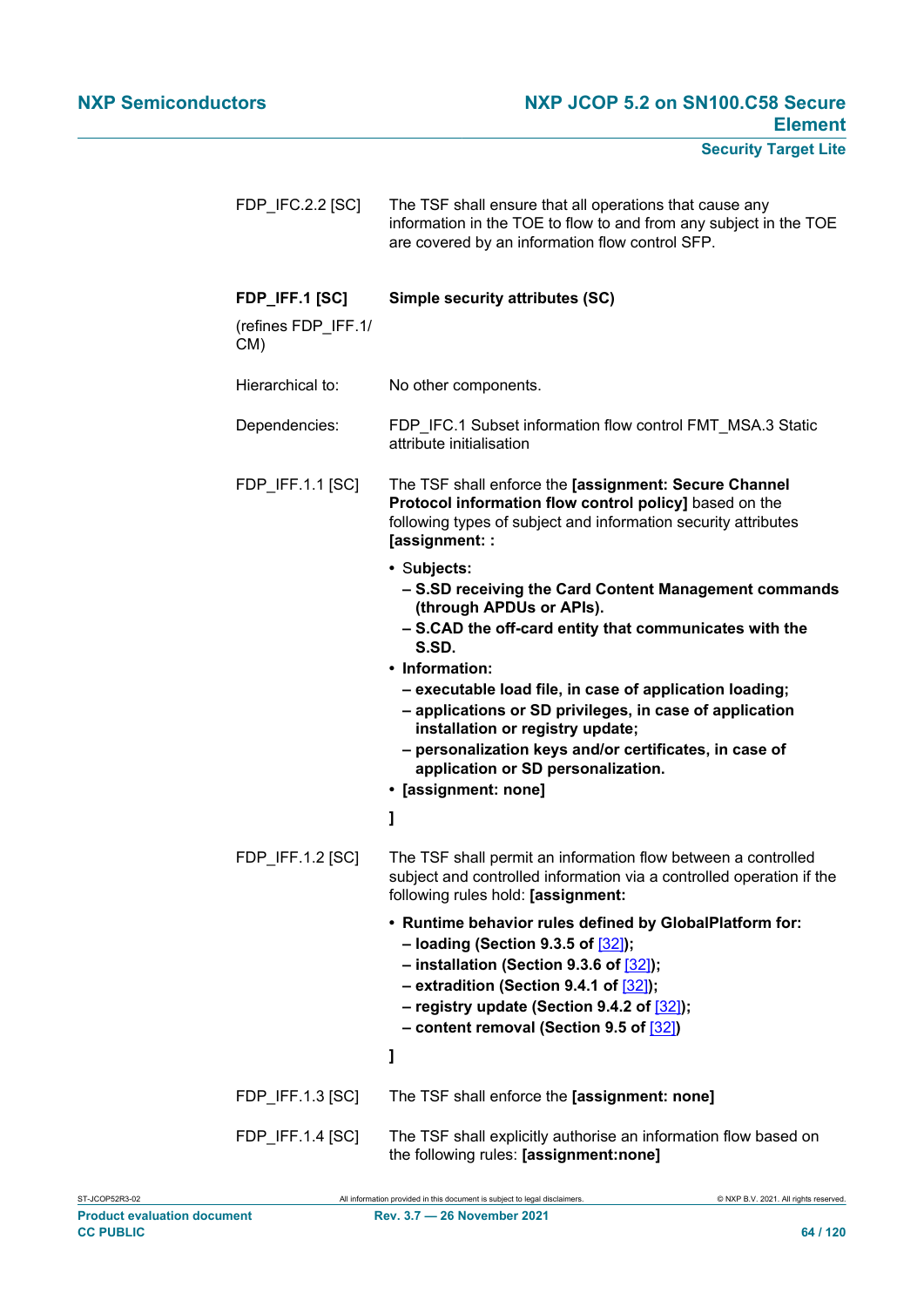| FDP IFF.1.5 $[SC]$        | The TSF shall explicitly deny an information flow based on the<br>following rules: [assignment:                                                                                            |
|---------------------------|--------------------------------------------------------------------------------------------------------------------------------------------------------------------------------------------|
|                           | • When none of the conditions listed in the element<br>FDP_IFF.1.4 of this component hold and at least one of<br>those listed in the element FDP_IFF.1.2 does not hold                     |
|                           | J.                                                                                                                                                                                         |
| Application note          | The subject S.SD can be the ISD or APSD.                                                                                                                                                   |
| Application note          | The on-card and the off-card subjects have security attributes<br>such as MAC, Cryptogram, Challenge, Key Set, Static Keys, etc.                                                           |
| <b>FMT_MSA.1 [SC]</b>     | <b>Management of security attributes (SC)</b>                                                                                                                                              |
| (refines<br>FMT MSA.1/CM) |                                                                                                                                                                                            |
| Hierarchical to:          | No other components.                                                                                                                                                                       |
| Dependencies:             | [FDP ACC.1 Subset access control, or FDP IFC.1 Subset<br>information flow control], FMT_SMR.1 Security roles,<br><b>FMT_SMF.1 Specification of Management Functions</b>                    |
| <b>FMT_MSA.1.1 [SC]</b>   | The TSF shall enforce the [assignment: SSecure Channel<br>Protocol information flow control policy] to restrict the ability<br>to [selection: modify] the security attributes [assignment: |
|                           | • Key Set,<br>• Security Level,                                                                                                                                                            |
|                           | • Secure Channel Protocol,<br>• Session Keys,                                                                                                                                              |
|                           | · Sequence Counter,<br>$\cdot$ ICV.                                                                                                                                                        |
|                           | ] to [assignment: the actor associated with the according<br>security domain:                                                                                                              |
|                           | • The Card Issuer for ISD,<br>• The Application Provider for APSD                                                                                                                          |
|                           | J.                                                                                                                                                                                         |
| Application note          | The key data used for setting up a secure channel is according to<br>GP spec [32], Amendment D [38] and Amendmend F [40].                                                                  |
| FMT_MSA.3 [SC]            | Static attribute initialisation (SC)                                                                                                                                                       |
| (refines<br>FMT_MSA.3/CM) |                                                                                                                                                                                            |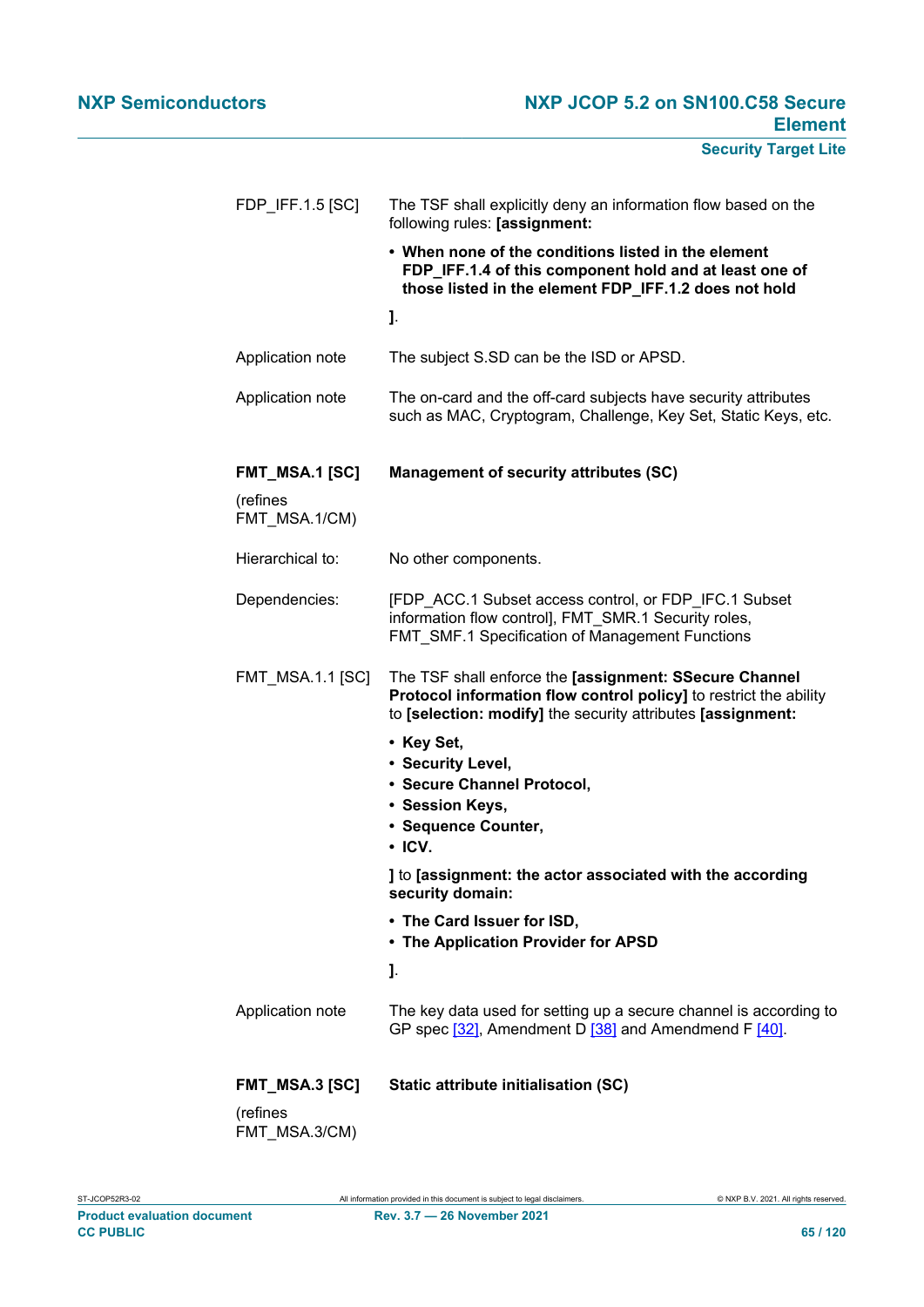| Hierarchical to:                                    | No other components.                                                                                                                                                                                                                                                                            |
|-----------------------------------------------------|-------------------------------------------------------------------------------------------------------------------------------------------------------------------------------------------------------------------------------------------------------------------------------------------------|
| Dependencies:                                       | FMT_MSA.1 Management of security attributes FMT_SMR.1<br>Security roles                                                                                                                                                                                                                         |
| <b>FMT_MSA.3.1 [SC]</b>                             | The TSF shall enforce the [assignment: Secure Channel<br>Protocol information flow control policy] to provide<br>[restrictive] default values for security attributes that are used to<br>enforce the SFP.                                                                                      |
| <b>FMT MSA.3.2 [SC]</b>                             | The TSF shall allow the [assignment: Card Issuer, Application<br><b>Provider]</b> to specify alternative initial values to override the<br>default values when an object or information is created.                                                                                             |
| FMT_SMF.1 [SC]                                      | <b>Specification of Management Functions (SC)</b>                                                                                                                                                                                                                                               |
| (refines<br>FMT SMF.1/CM)                           |                                                                                                                                                                                                                                                                                                 |
| Hierarchical to:                                    | No other components.                                                                                                                                                                                                                                                                            |
| Dependencies:                                       | No dependencies.                                                                                                                                                                                                                                                                                |
| <b>FMT_SMF.1.1 [SC]</b>                             | The TSF shall be capable of performing the following<br>management functions: [assignment:                                                                                                                                                                                                      |
|                                                     | • Management functions specified in GlobalPlatform<br>specifications [GP]:<br>$-$ loading (Section 9.3.5 of $[32]$ )<br>- installation (Section 9.3.6 of [32])<br>- extradition (Section 9.4.1 of [32])<br>- registry update (Section 9.4.2 of [32])<br>- content removal (Section 9.5 of [32]) |
|                                                     | J.                                                                                                                                                                                                                                                                                              |
| Application note                                    | All management functions related to secure channel protocols<br>shall be relevant.                                                                                                                                                                                                              |
| <b>FIA_UID.1 [SC]</b><br>(refines FIA_UID.1/<br>CM) | <b>Timing of Identification (SC)</b>                                                                                                                                                                                                                                                            |
| Hierarchical to:                                    | No other components.                                                                                                                                                                                                                                                                            |
| Dependencies:                                       | No dependencies.                                                                                                                                                                                                                                                                                |
| FIA_UID.1.1 [SC]                                    | The TSF shall allow [assignment:<br>• application selection                                                                                                                                                                                                                                     |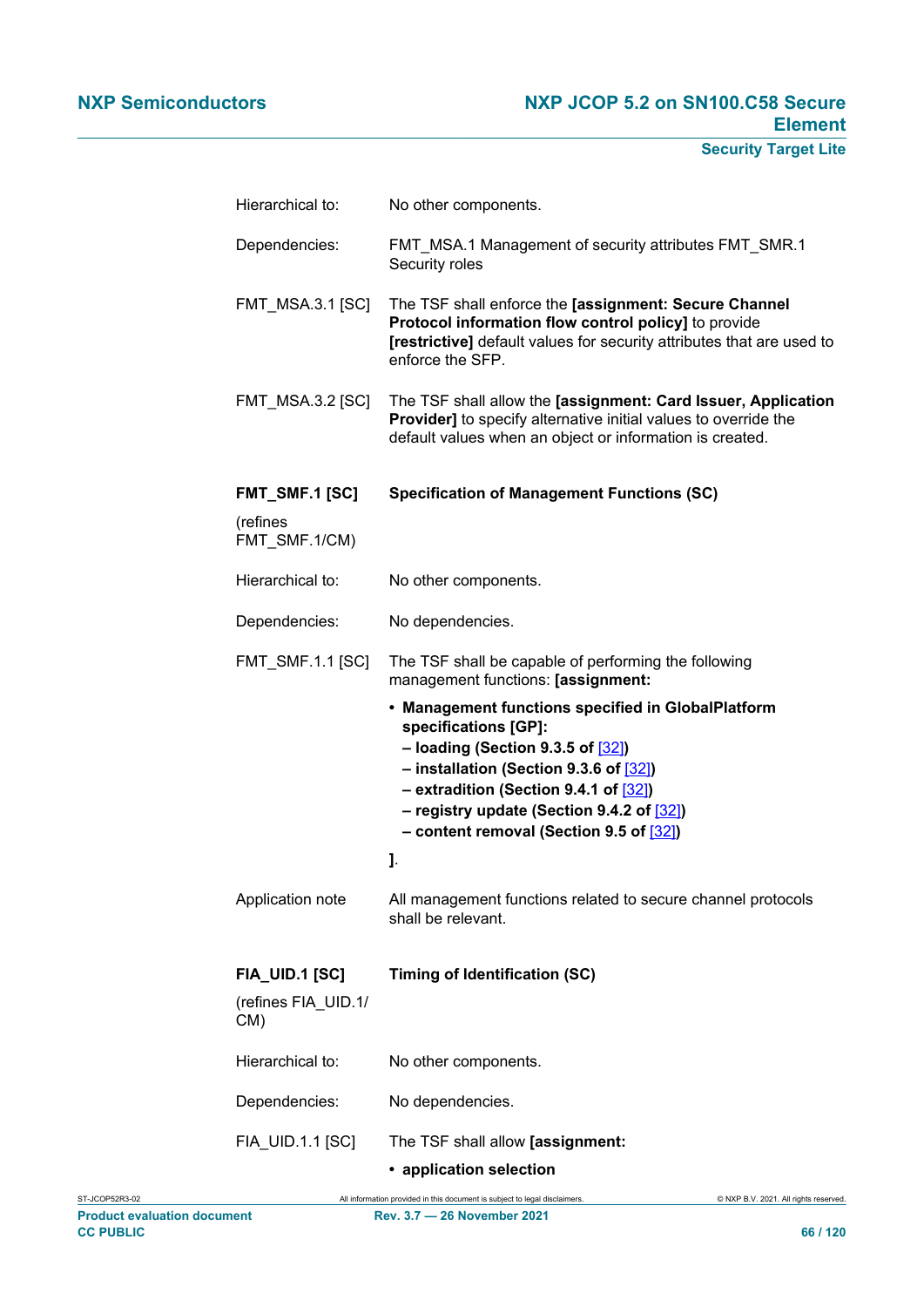|                                                     | • initializing a secure channel with the card<br>• requesting data that identifies the card or the Card Issuer                                                           |
|-----------------------------------------------------|--------------------------------------------------------------------------------------------------------------------------------------------------------------------------|
|                                                     | I on behalf of the user to be performed before the user is<br>identified.                                                                                                |
| FIA_UID.1.2 [SC]                                    | The TSF shall require each user to be successfully identified<br>before allowing any other TSF-mediated actions on behalf of that<br>user.                               |
| <b>Application Note</b>                             | The GlobalPlatform TSF mediated actions listed in [GP] such as<br>selecting an application, requesting data, initializing, etc.                                          |
| FIA_UAU.1 [SC]<br>(added)                           | Timing of authentication (SC)                                                                                                                                            |
| Hierarchical to:                                    | No other components.                                                                                                                                                     |
| Dependencies:                                       | FIA UID.1 Timing of identification.                                                                                                                                      |
| <b>FIA UAU.1.1 [SC]</b>                             | The TSF shall allow [assignment: the TSF mediated actions<br>listed in FIA_UID.1[SC]] on behalf of the user to be performed<br>before the user is authenticated.         |
| FIA_UAU.1.2 [SC]                                    | The TSF shall require each user to be successfully authenticated<br>before allowing any other TSF-mediated actions on behalf of that<br>user.                            |
| <b>FIA_UAU.4 [SC]</b><br>(added)                    | Single-use authentication mechanisms (SC)                                                                                                                                |
| Hierarchical to:                                    | No other components.                                                                                                                                                     |
| Dependencies:                                       | No dependencies.                                                                                                                                                         |
| FIA_UAU.4.1 [SC]                                    | The TSF shall prevent reuse of authentication data related to<br>[assignment: the authentication mechanism used to open a<br>secure communication channel with the card] |
| <b>FTP_ITC.1 [SC]</b><br>(refines FTP_ITC.1/<br>CM) | Inter-TSF trusted channel(SC)                                                                                                                                            |
| Hierarchical to:                                    | No other components.                                                                                                                                                     |
| Dependencies:                                       | No dependencies.                                                                                                                                                         |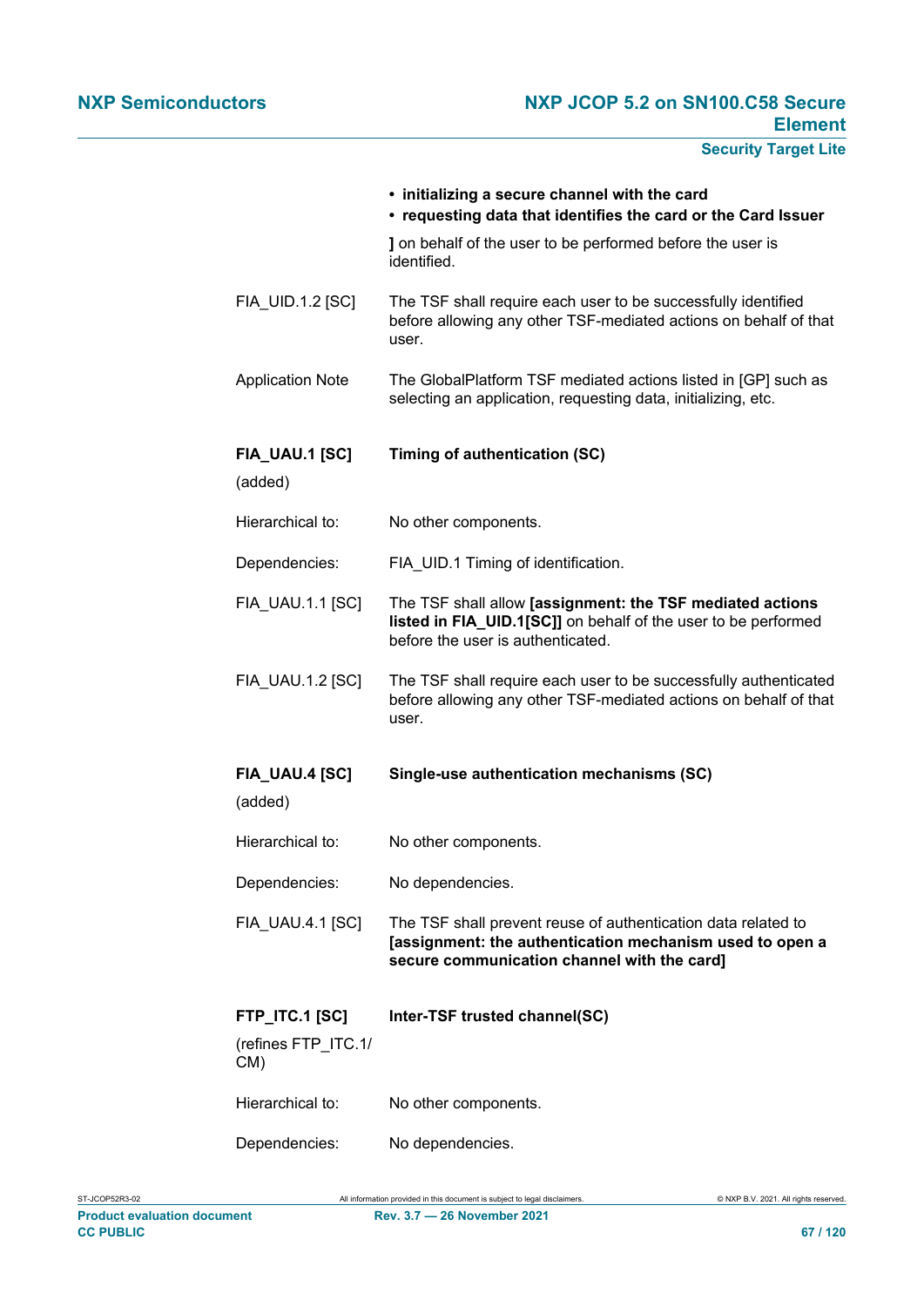- FTP\_ITC.1.1 [SC] The TSF shall provide a communication channel between itself and another trusted IT product that is logically distinct from other communication channels and provides assured identification of its end points and protection of the channel data from modification or disclosure.
- FTP\_ITC.1.2 [SC] The TSF shall permit **[selection: another trusted IT product]** to initiate communication via the trusted channel.
- FTP\_ITC.1.3 [SC] The TSF shall initiate communication via the trusted channel for **[assignment: all card management functions including:**
	- **• loading;**
	- **• installation;**
	- **• extradition;**
	- **• registry update;**
	- **• content removal;**
	- **• changing the Application Life Cycle or Card Life Cycle;**
	- **• SD personalization.**
	- **]**.

#### **7.1.1.8 EMG Security Functional Requirements**

Not used in this ST because EMG is optional in PP [\[6\]](#page-112-2) and the TOE does not support EMG.

#### **7.1.1.9 Further Security Functional Requirements**

The SFRs in this section provide JCOP additional proprietary features related SFRs.

| (added)                     | FAU SAS.1 [SCP] Audit Data Storage (SCP)                                                                                                                                                                                                                                              |
|-----------------------------|---------------------------------------------------------------------------------------------------------------------------------------------------------------------------------------------------------------------------------------------------------------------------------------|
| Hierarchical to:            | No other components.                                                                                                                                                                                                                                                                  |
| Dependencies:               | No other components.                                                                                                                                                                                                                                                                  |
| FAU SAS.1.1 [SCP]           | The TSF shall provide [assignment: test personnel before<br><b>TOE Delivery]</b> with the capability to store the [assignment:<br>Initialisation Data and/or Prepersonalisation Data and/or<br>supplements of the Smartcard Embedded Software] in the<br>[assignment: audit records]. |
| <b>FCS RNG.1</b><br>(added) | <b>Random Number Generation.</b>                                                                                                                                                                                                                                                      |
| Hierarchical to:            | No other components.                                                                                                                                                                                                                                                                  |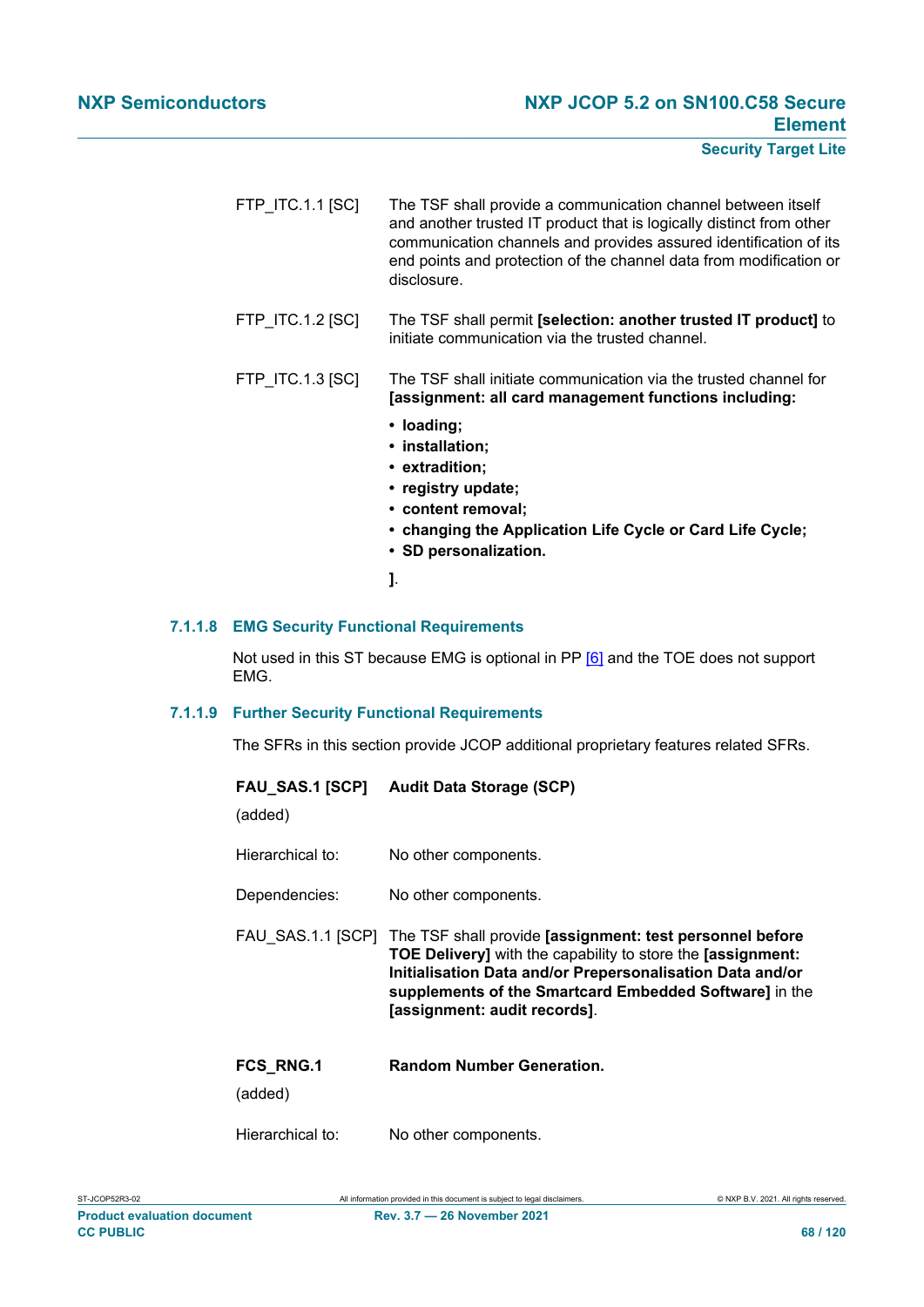| Dependencies:              | No dependencies.                                                                                                                                                                                                                                                                                                                                                                                                                                                                                     |
|----------------------------|------------------------------------------------------------------------------------------------------------------------------------------------------------------------------------------------------------------------------------------------------------------------------------------------------------------------------------------------------------------------------------------------------------------------------------------------------------------------------------------------------|
| FCS RNG.1.1                | The TSF shall provide a [selection: hybrid deterministic]<br>random number generator that implements: [assignment:                                                                                                                                                                                                                                                                                                                                                                                   |
|                            | • (DRG.3.1) If initialized with a random seed using a PTRNG<br>of class PTG.2 (as defined in [52]) as random source, the<br>internal state of the RNG shall have at least 256 bit of<br>entropy.                                                                                                                                                                                                                                                                                                     |
|                            | • (DRG.3.2) The RNG provides forward secrecy (as defined in                                                                                                                                                                                                                                                                                                                                                                                                                                          |
|                            | $[52]$ .<br>• (DRG.3.3) The RNG provides enhanced backward secrecy<br>even if the current internal state is known (as defined in<br>[52]                                                                                                                                                                                                                                                                                                                                                             |
|                            | 1.                                                                                                                                                                                                                                                                                                                                                                                                                                                                                                   |
| FCS_RNG.1.2                | The TSF shall provide [selection: random numbers] that meet<br>[assignment: a defined quality metric]                                                                                                                                                                                                                                                                                                                                                                                                |
|                            | • (DRG.3.4) The RNG, initialized with a random seed using<br>a PTRNG of class PTG.2 (as defined in [52]) as random<br>source, generates output for which for AES-mode 248 and<br>for TDEA-mode 235 strings of bit length 128 are mutually<br>different with probability at least 1-2^24<br>• (DRG.3.5) Statistical test suites cannot practically<br>distinguish the random numbers from output sequences<br>of an ideal RNG. The random numbers must pass test<br>procedure A (as defined in [52]). |
|                            | J.                                                                                                                                                                                                                                                                                                                                                                                                                                                                                                   |
| <b>Application Note</b>    | This functionality is provided by the certified Security Software,<br>see [28]                                                                                                                                                                                                                                                                                                                                                                                                                       |
| FIA_AFL.1 [PIN]<br>(added) | <b>Basic Authentication Failure Handling (PIN)</b>                                                                                                                                                                                                                                                                                                                                                                                                                                                   |
| Hierarchical to:           | No other components.                                                                                                                                                                                                                                                                                                                                                                                                                                                                                 |
| Dependencies:              | FIA UID.1 Timing of identification                                                                                                                                                                                                                                                                                                                                                                                                                                                                   |
| FIA AFL.1.1 [PIN]          | The TSF shall detect when [selection: an administrator<br>configurable positive integer within [1 and 127]] unsuccessful<br>authentication attempts occur related to [assignment: any user<br>authentication using D.PIN].                                                                                                                                                                                                                                                                           |
| FIA_AFL.1.2 [PIN]          | When the defined number of unsuccessful authentication<br>attempts has been [selection: surpassed], the TSF shall<br>[assignment: block the authentication with D.PIN].                                                                                                                                                                                                                                                                                                                              |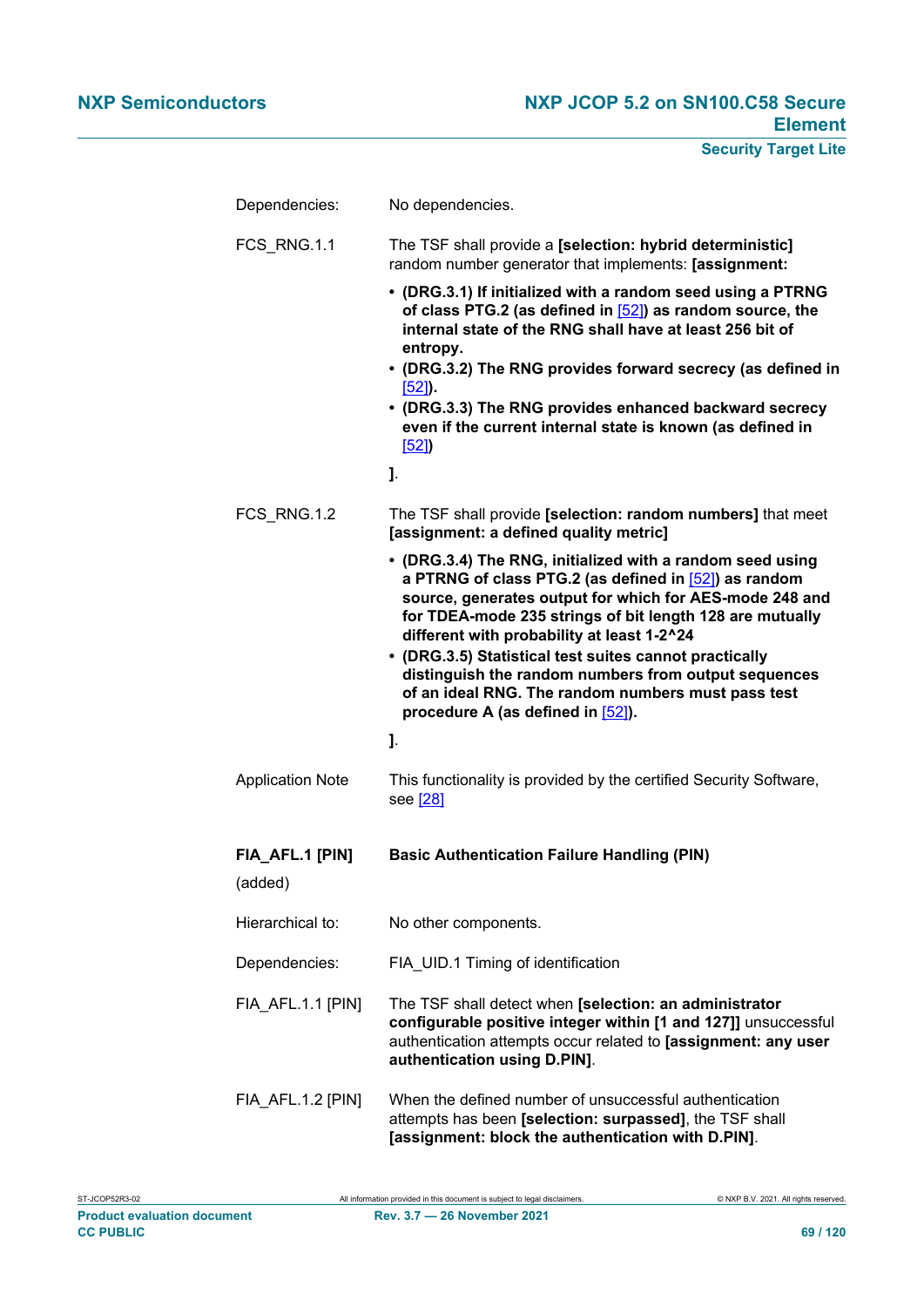| <b>Application Note</b> | The dependency with FIA_UAU.1 is not applicable. The TOE<br>implements the firewall access control SFP, based on which<br>access to the object implementing FIA AFL.1[PIN] is organized.                                                                                                                                                                                                                                                                                                                                                              |
|-------------------------|-------------------------------------------------------------------------------------------------------------------------------------------------------------------------------------------------------------------------------------------------------------------------------------------------------------------------------------------------------------------------------------------------------------------------------------------------------------------------------------------------------------------------------------------------------|
| FPT EMSEC.1             | <b>TOE Emanation</b>                                                                                                                                                                                                                                                                                                                                                                                                                                                                                                                                  |
| (added)                 |                                                                                                                                                                                                                                                                                                                                                                                                                                                                                                                                                       |
| Hierarchical to:        | No other components.                                                                                                                                                                                                                                                                                                                                                                                                                                                                                                                                  |
| Dependencies:           | No dependencies.                                                                                                                                                                                                                                                                                                                                                                                                                                                                                                                                      |
| FPT_EMSEC.1.1           | The TOE shall ensure [assignment: variations in power<br>consumption or timing during command execution] is<br>unable to use the following interface [assignment: non-<br>useful information] to gain access to [assignment: TSF<br>data: D.CRYPTO] and [assignment: User data: D.PIN,<br>D.APP_KEYs].                                                                                                                                                                                                                                                |
| FPT EMSEC.1.2           | The TOE shall ensure [assignment: that unauthorized<br>users] is unable to use the following interface [assignment:<br>electrical contacts or RF field] to gain access to [assignment:<br>TSF data D.CRYPTO] and [assignment: User data D.PIN,<br>D.APP_KEYS].                                                                                                                                                                                                                                                                                        |
|                         |                                                                                                                                                                                                                                                                                                                                                                                                                                                                                                                                                       |
| FPT_PHP.3<br>(added)    | <b>Resistance to physical attack</b>                                                                                                                                                                                                                                                                                                                                                                                                                                                                                                                  |
| Hierarchical to:        | No other components.                                                                                                                                                                                                                                                                                                                                                                                                                                                                                                                                  |
| Dependencies:           | No dependencies.                                                                                                                                                                                                                                                                                                                                                                                                                                                                                                                                      |
| FPT PHP.3.1             | The TSF shall resist [assignment: physical manipulation and<br>physical probing] to the [assignment: TSF] by responding<br>automatically such that the SFRs are always enforced.                                                                                                                                                                                                                                                                                                                                                                      |
| Refinement              | The TSF will implement appropriate mechanisms to continuously<br>counter physical manipulation and physical probing. Due to the<br>nature of these attacks (especially manipulation) the TSF can<br>by no means detect attacks on all of its elements. Therefore,<br>permanent protection against these attacks is required ensuring<br>that security functional requirements are enforced. Hence,<br>"automatic response" means here (i) assuming that there might<br>be an attack at any time and (ii) countermeasures are provided at<br>any time. |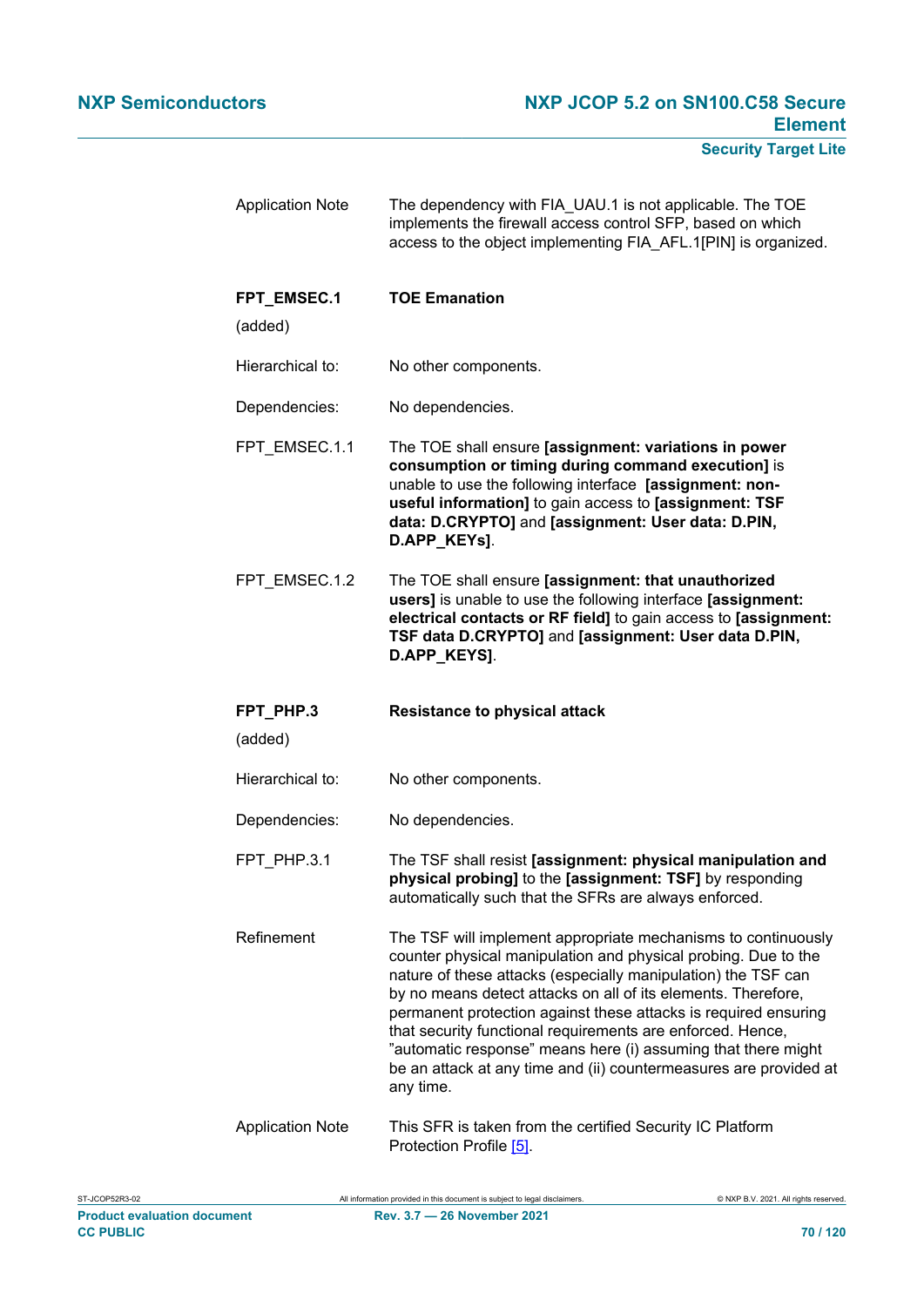# **7.1.1.10 Configuration Security Functional Requirements**

| FDP_IFC.2 [CFG]<br>(added) | <b>Complete information flow control (CFG)</b>                                                                                                                                                                                                                                                                                         |
|----------------------------|----------------------------------------------------------------------------------------------------------------------------------------------------------------------------------------------------------------------------------------------------------------------------------------------------------------------------------------|
| Hierarchical to:           | FDP_IFC.1 Subset information flow control.                                                                                                                                                                                                                                                                                             |
| Dependencies:              | FDP_IFF.1 Simple security attributes                                                                                                                                                                                                                                                                                                   |
| FDP_IFC.2.1 [CFG]          | The TSF shall enforce the [assignment: CONFIGURATION<br>information flow control SFP] on [assignment: S.Customer,<br>S.NXP, S.ConfigurationMechanism, and D.CONFIG_ITEM].                                                                                                                                                              |
| FDP_IFC.2.2 [CFG]          | The TSF shall ensure that all operations that cause any<br>information in the TOE to flow to and from any subject in the TOE<br>are covered by an information flow control SFP.                                                                                                                                                        |
| FDP_IFF.1 [CFG]<br>(added) | <b>Simple security attributes</b>                                                                                                                                                                                                                                                                                                      |
| Hierarchical to:           | No other components.                                                                                                                                                                                                                                                                                                                   |
| Dependencies:              | FDP_IFC.1 Subset information flow control FMT_MSA.3 Static<br>attribute initialisation                                                                                                                                                                                                                                                 |
| FDP_IFF.1.1 [CFG]          | The TSF shall enforce the [assignment: CONFIGURATION<br>information flow control SFP] based on the following types of<br>subject and information security attributes [assignment:                                                                                                                                                      |
|                            | • S.Customer: security attributes Customer Configuration<br><b>Token</b><br>• S.NXP: security attributes NXP Configuration Token<br>generation key<br>• S.ConfigurationMechanism: security attributes NXP<br><b>Configuration Access, Customer Configuration Access</b><br>• D.CONFIG_ITEM: security attributes access privilege<br>J. |
| FDP_IFF.1.2 [CFG]          | The TSF shall permit an information flow between a controlled<br>subject and controlled information via a controlled operation if the<br>following rules hold: [assignment:                                                                                                                                                            |
|                            | • Read and write operations of D.CONFIG_ITEM between<br>S.ConfigurationMechanism and S.NXP shall only be<br>possible when S.NXP is authenticated with its token using<br>the NXP Configuration Token generation key.<br>• Read and write operations of D.CONFIG_ITEM between<br>S.ConfigurationMechanism and S.Customer shall only be  |

**possible when S.Customer is authenticated with its token**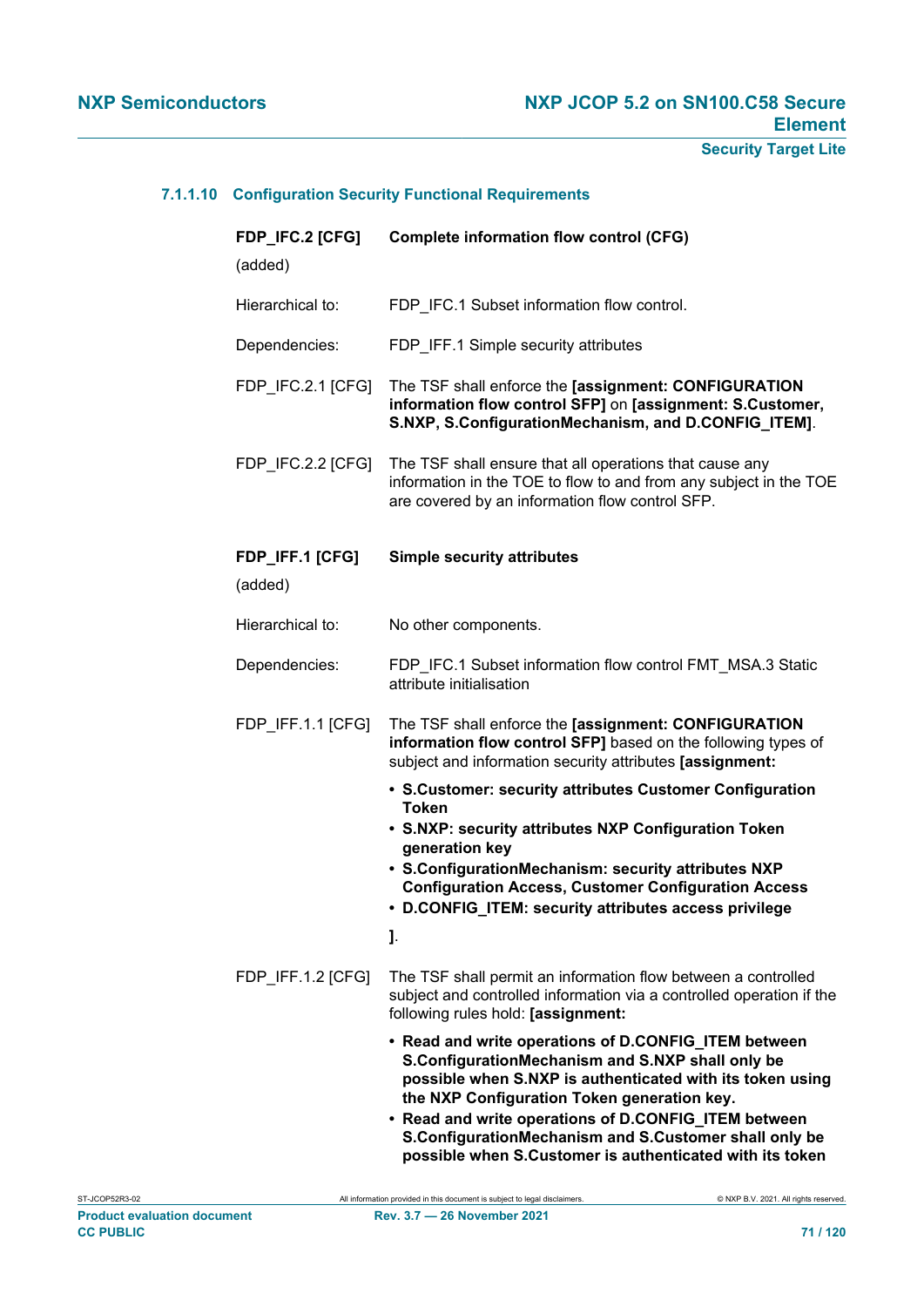|                            | using the Customer Configuration Token and if access<br>privilege allows it.<br>• Enabling or disabling of NXP Configuration Access<br>between S.ConfigurationMechanism and S.NXP shall only<br>be possible when S.NXP is authenticated with its token<br>using the NXP Configuration Token generation key. |
|----------------------------|-------------------------------------------------------------------------------------------------------------------------------------------------------------------------------------------------------------------------------------------------------------------------------------------------------------|
|                            | J.                                                                                                                                                                                                                                                                                                          |
| FDP_IFF.1.3 [CFG]          | The TSF shall enforce the additional information flow control SFP<br>rules [assignment: none]                                                                                                                                                                                                               |
| FDP_IFF.1.4 [CFG]          | The TSF shall explicitly authorise an information flow based on<br>the following rules: [assignment: none]                                                                                                                                                                                                  |
| FDP_IFF.1.5 [CFG]          | The TSF shall explicitly deny an information flow based on the<br>following rules: [assignment:                                                                                                                                                                                                             |
|                            | • If the NXP Configuration Access is disabled then nobody<br>can read or write D.CONFIG_ITEM.<br>• If the Customer Configuration Access is disabled then<br>S.Customer can not read or write D.CONFIG_ITEM.                                                                                                 |
|                            | J.                                                                                                                                                                                                                                                                                                          |
| Application note           | GlobalPlatform Framework authentication mechnism is used to<br>authenticate the tokens.                                                                                                                                                                                                                     |
| FIA_UID.1 [CFG]<br>(added) | <b>Timing of Identification (CFG)</b>                                                                                                                                                                                                                                                                       |
| Hierarchical to:           | No other components.                                                                                                                                                                                                                                                                                        |
| Dependencies:              | No dependencies.                                                                                                                                                                                                                                                                                            |
| <b>FIA_UID.1.1 [CFG]</b>   | The TSF shall allow [assignment: to select the configuration<br>applet] on behalf of the user to be performed before the user is<br>identified                                                                                                                                                              |
| FIA UID.1.2 [CFG]          | The TSF shall require each user to be successfully identified<br>before allowing any other TSF-mediated actions on behalf of that<br>user.                                                                                                                                                                  |
| FMT_MSA.1 [CFG]<br>(added) | <b>Management of security attributes (CFG)</b>                                                                                                                                                                                                                                                              |
| Hierarchical to:           | No other components.                                                                                                                                                                                                                                                                                        |

**Product evaluation document Rev. 3.7 — 26 November 2021 CC PUBLIC CC PUBLIC 72 / 120**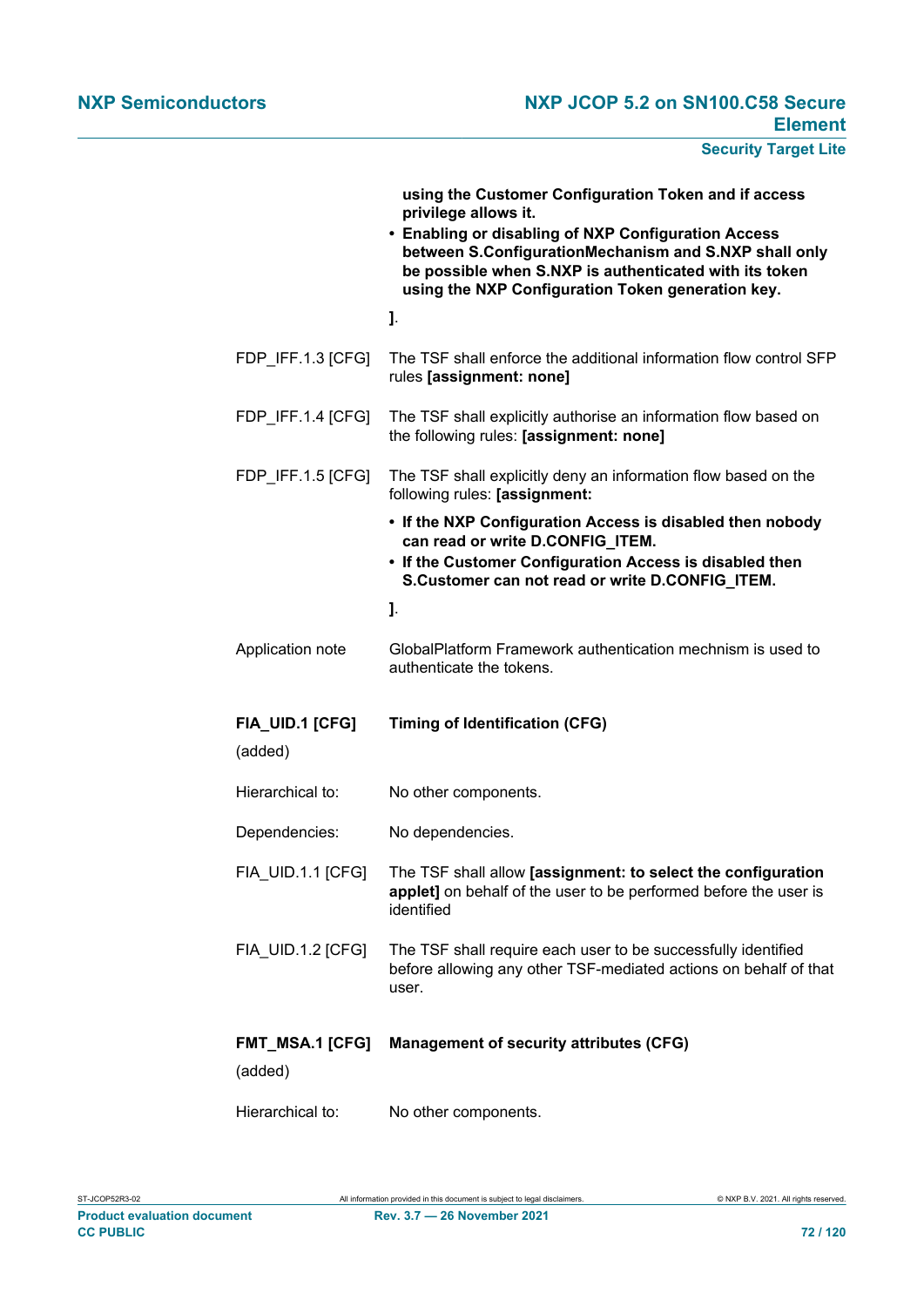| Dependencies:                     | [FDP_ACC.1 Subset access control, or FDP_IFC.1 Subset<br>information flow control], FMT_SMR.1 Security roles,<br>FMT SMF.1 Specification of Management Functions                                                                                                                                               |  |
|-----------------------------------|----------------------------------------------------------------------------------------------------------------------------------------------------------------------------------------------------------------------------------------------------------------------------------------------------------------|--|
|                                   | FMT MSA.1.1 [CFG] The TSF shall enforce the [assignment: CONFIGURATION<br>information flow control SFP] to restrict the ability to<br>[selection: modify] the security attributes [assignment: NXP<br><b>Configuration Access and Customer Configuration Access]</b><br>to [assignment: S.NXP and S.Customer]. |  |
| <b>FMT_MSA.3 [CFG]</b><br>(added) | <b>Static attribute initialisation (CFG)</b>                                                                                                                                                                                                                                                                   |  |
| Hierarchical to:                  | No other components.                                                                                                                                                                                                                                                                                           |  |
| Dependencies:                     | FMT MSA.1 Management of security attributes FMT SMR.1<br>Security roles                                                                                                                                                                                                                                        |  |
|                                   | FMT_MSA.3.1 [CFG] The TSF shall enforce the [assignment: CONFIGURATION<br>information flow control SFP] to provide [restrictive] default<br>values for security attributes that are used to enforce the SFP.                                                                                                   |  |
|                                   | FMT_MSA.3.2 [CFG] The TSF shall allow the [assignment: nobody] to specify<br>alternative initial values to override the default values when an<br>object or information is created.                                                                                                                            |  |
| <b>FMT_SMF.1 [CFG]</b><br>(added) | <b>Specification of Management Functions (CFG)</b>                                                                                                                                                                                                                                                             |  |
| Hierarchical to:                  | No other components.                                                                                                                                                                                                                                                                                           |  |
| Dependencies:                     | No dependencies.                                                                                                                                                                                                                                                                                               |  |
|                                   | FMT_SMF.1.1 [CFG] The TSF shall be capable of performing the following<br>management functions: [assignment: disable the NXP<br><b>Configuration Access, disable the Customer Configuration</b><br>Access]                                                                                                     |  |
| FMT_SMR.1 [CFG]<br>(added)        | <b>Security roles (CFG)</b>                                                                                                                                                                                                                                                                                    |  |
| Hierarchical to:                  | No other components.                                                                                                                                                                                                                                                                                           |  |
| Dependencies:                     | FIA_UID.1 Timing of identification                                                                                                                                                                                                                                                                             |  |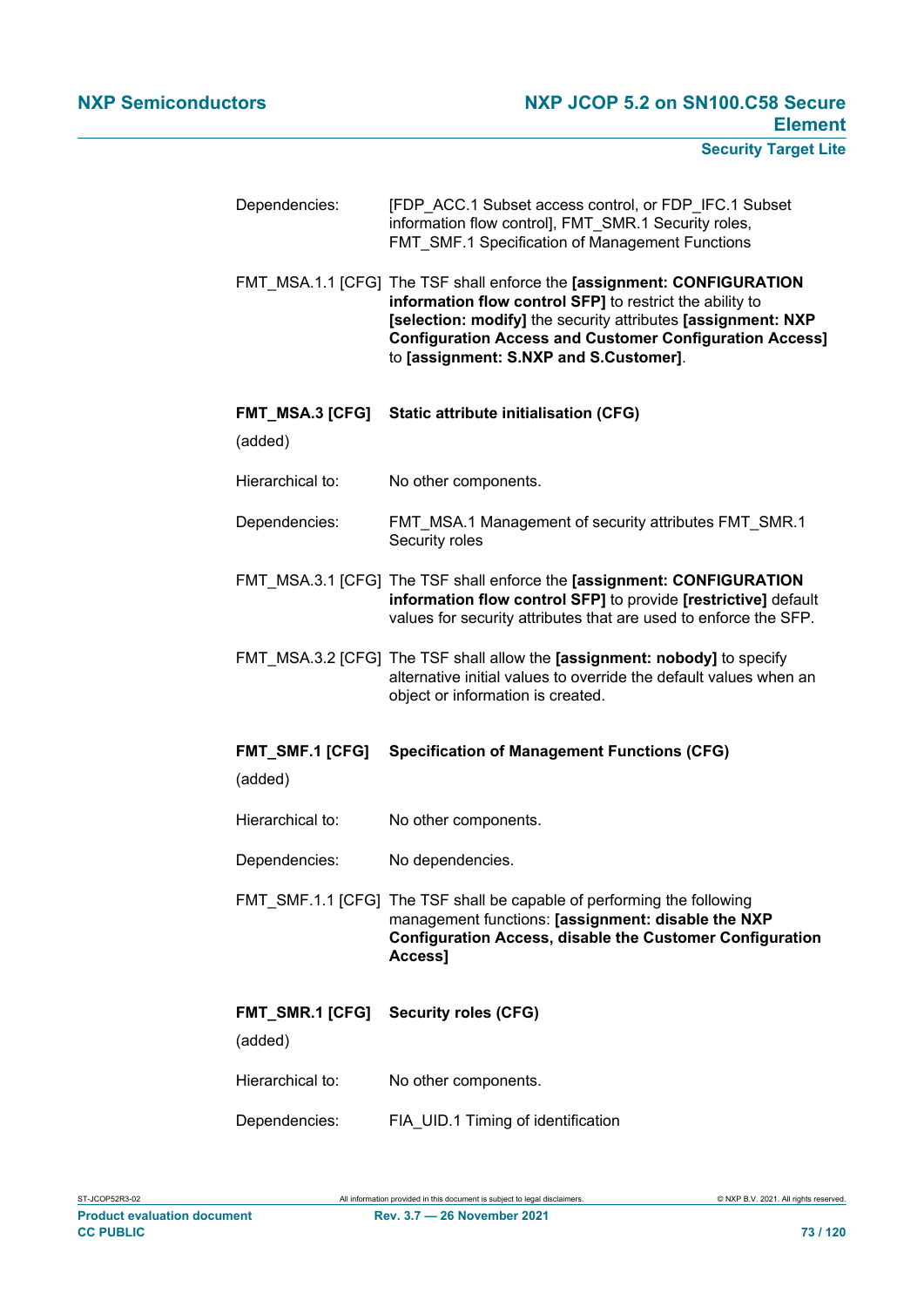| FMT_SMR.1.1<br>[CFG] | The TSF shall maintain the roles [assignment: S.NXP and<br>S.Customer].                                                                                           |  |
|----------------------|-------------------------------------------------------------------------------------------------------------------------------------------------------------------|--|
| FMT SMR.1.2<br>[CFG] | The TSF shall be able to associate users with roles.                                                                                                              |  |
| Application note     | The roles of the CONFIGURATION information flow control SFP<br>are defined by the NXP Configuration Token generation key and<br>the Customer Configuration Token. |  |

## **7.1.1.11 OS update Security Functional Requirements**

The SFRs in this section provide JCOP OS Update proprietary features related SFRs.

| FDP_IFC.2 [OSU]<br>(added) | <b>Complete information flow control (OSU)</b>                                                                                                                                     |  |
|----------------------------|------------------------------------------------------------------------------------------------------------------------------------------------------------------------------------|--|
| Hierarchical to:           | FDP IFC.1 Subset information flow control.                                                                                                                                         |  |
| Dependencies:              | FDP_IFF.1 Simple security attributes                                                                                                                                               |  |
| FDP IFC.2.1 [OSU]          | The TSF shall enforce the [assignment: OS Update<br>information flow control SFP] on [assignment: S.OSU and<br>D.UPDATE_IMAGE].                                                    |  |
| FDP IFC.2.2 [OSU]          | The TSF shall ensure that all operations that cause any<br>information in the TOE to flow to and from any subject in the TOE<br>are covered by an information flow control SFP.    |  |
| FDP_IFF.1 [OSU]<br>(added) | <b>Simple security attributes</b>                                                                                                                                                  |  |
| Hierarchical to:           | No other components.                                                                                                                                                               |  |
| Dependencies:              | FDP IFC.1 Subset information flow control FMT MSA.3 Static<br>attribute initialisation                                                                                             |  |
| FDP_IFF.1.1 [OSU]          | The TSF shall enforce the [assignment: OS Update<br>information flow control SFP] based on the following types of<br>subject and information security attributes [assignment:      |  |
|                            | • S.OSU: security attributes Current Sequence Number,<br>Verification Key, Package Decryption Key<br>• D.UPDATE_IMAGE: security attributes Received Sequence<br>Number, Image Type |  |
|                            | J.                                                                                                                                                                                 |  |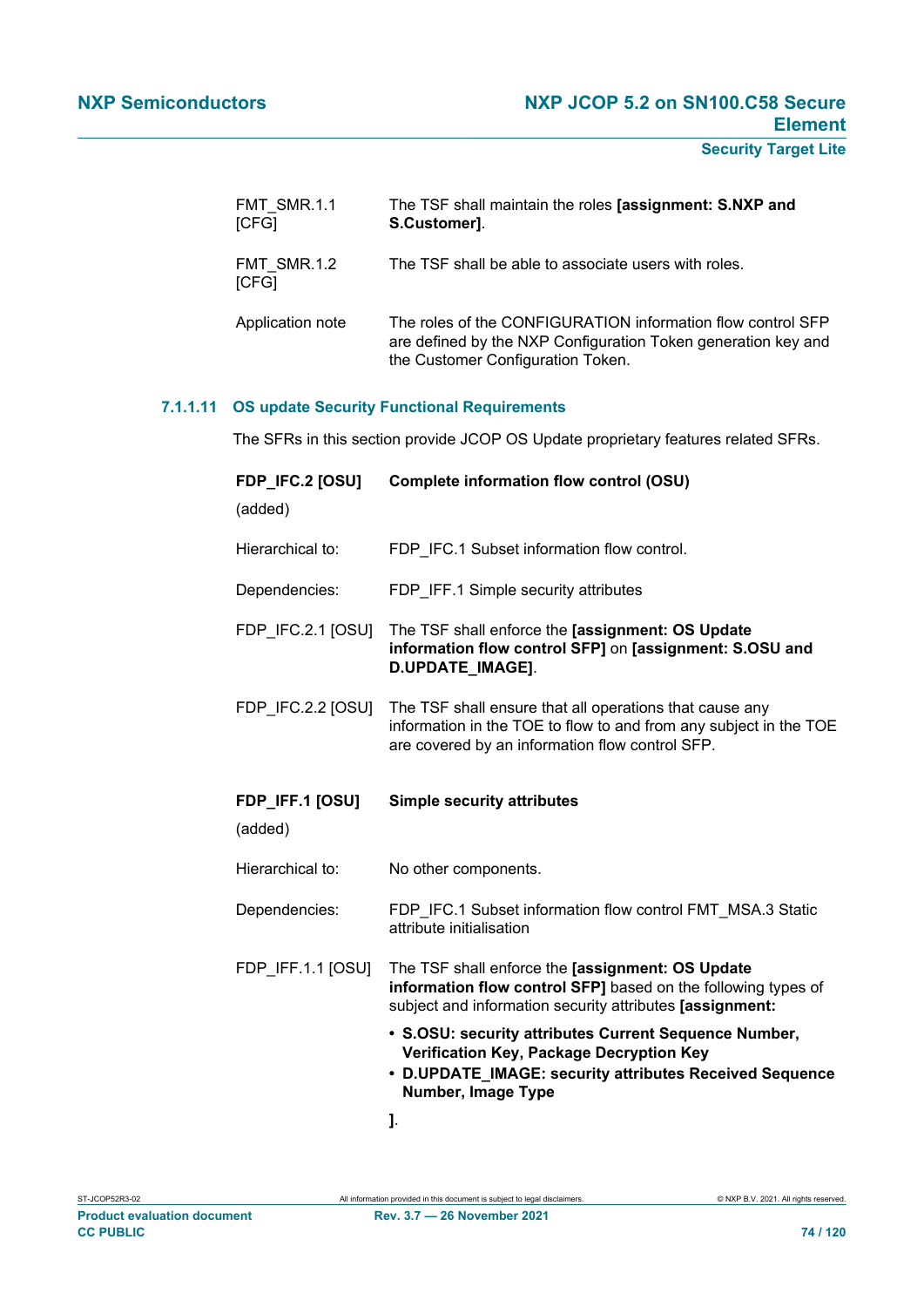| FDP_IFF.1.2[OSU]                  | The TSF shall permit an information flow between a controlled<br>subject and controlled information via a controlled operation if the<br>following rules hold: [assignment:                                                                                                                                                           |
|-----------------------------------|---------------------------------------------------------------------------------------------------------------------------------------------------------------------------------------------------------------------------------------------------------------------------------------------------------------------------------------|
|                                   | • S.OSU shall only accept D.UPDATE_IMAGE which<br>signature can be verified with Verification Key.<br>• S.OSU shall only accept D.UPDATE_IMAGE for the update<br>process that can be decrypted with Package Decryption<br>Key.                                                                                                        |
|                                   | J.                                                                                                                                                                                                                                                                                                                                    |
| FDP IFF.1.3 [OSU]                 | The TSF shall enforce the additional information flow control<br>SFP rules [assignment: S.OSU shall only authorize<br>D.UPDATE_IMAGE for the update process if the following<br>rules apply:                                                                                                                                          |
|                                   | • If Image Type equals Reset then Received Sequence<br>Number shall equal Current Sequence Number.<br>• If Image Type equals Upgrade then Received Sequence<br>Number shall be higher than Current Sequence Number.<br>• If Image Type equals Downgrade then Received Sequence<br>Number shall be lower than Current Sequence Number. |
|                                   | J.                                                                                                                                                                                                                                                                                                                                    |
| FDP_IFF.1.4 [OSU]                 | The TSF shall explicitly authorise an information flow based on<br>the following rules: [assignment: none]                                                                                                                                                                                                                            |
| FDP_IFF.1.5[OSU]                  | The TSF shall explicitly deny an information flow based on the<br>following rules: [assignment: D.Update_image which is not<br>included in the pre-loaded OS Update plan]                                                                                                                                                             |
| Application note                  | The on-card S.OSU role interacts with the off-card<br>S.UpdateImageCreator via OSU commands. The<br>D.UPDATE_IMAGE is split up into smaller chunks and<br>transmitted as payload within the OSU Commands to the TOE.                                                                                                                  |
| Application note                  | Decrypting the D.UPDATE_IMAGE with the Package Decryption<br>Key prevents the authorization of the D.UPDATE IMAGE for<br>the update process on a not certified system. The Package<br>Decryption Key is only available on a certified TOE.                                                                                            |
| <b>FMT_MSA.3 [OSU]</b><br>(added) | Static attribute initialisation (OSU)                                                                                                                                                                                                                                                                                                 |
| Hierarchical to:                  | No other components.                                                                                                                                                                                                                                                                                                                  |
|                                   |                                                                                                                                                                                                                                                                                                                                       |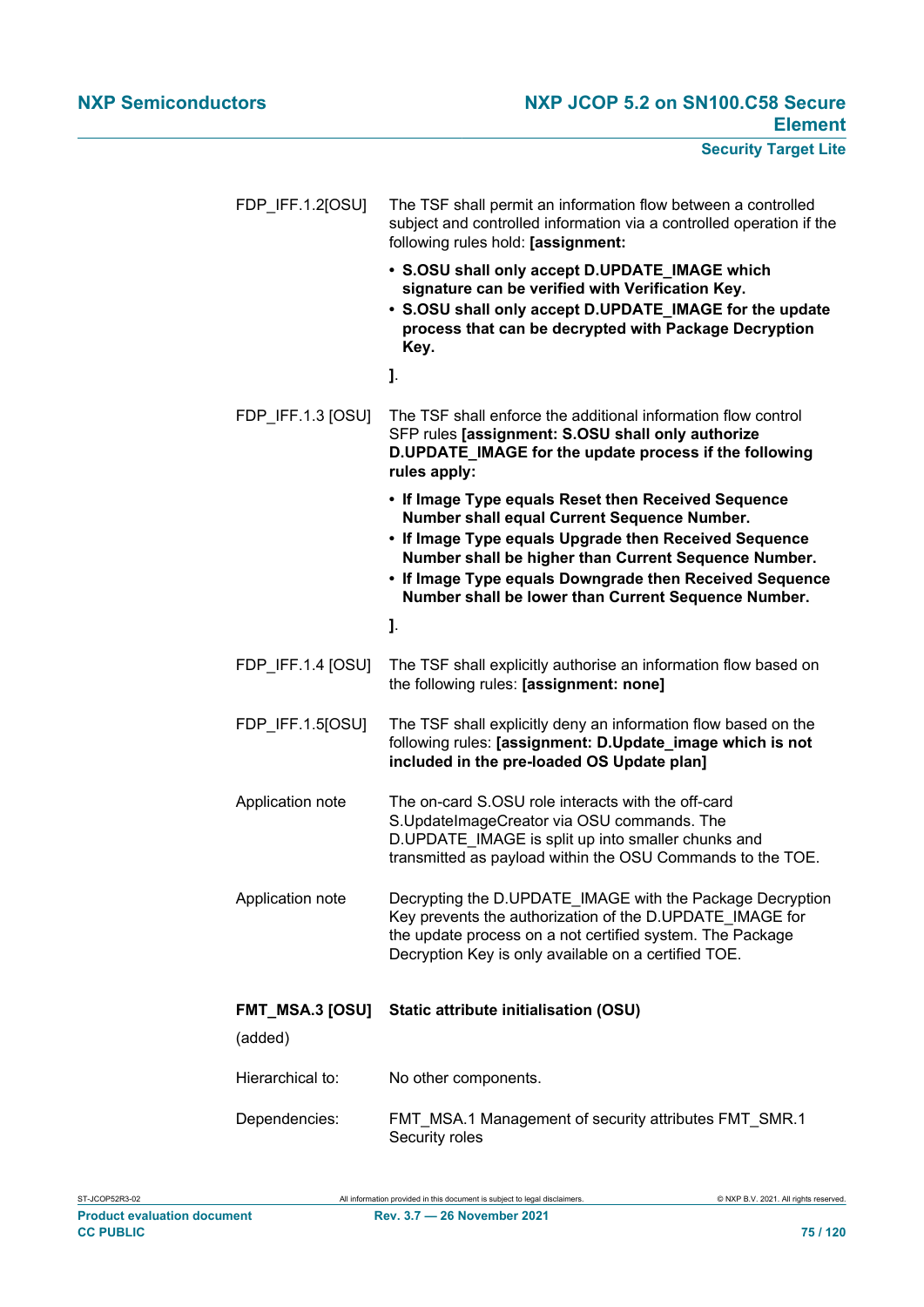| FMT MSA.3.1<br>[OSU]              | The TSF shall enforce the [assignment: OS Update<br>information flow control SFP] to provide [restrictive] default<br>values for security attributes that are used to enforce the SFP.                                       |  |
|-----------------------------------|------------------------------------------------------------------------------------------------------------------------------------------------------------------------------------------------------------------------------|--|
| FMT_MSA.3.2<br><b>[OSU]</b>       | The TSF shall allow the [assignment: S.OSU] to specify<br>alternative initial values to override the default values when an<br>object or information is created.                                                             |  |
| <b>FMT_MSA.1 [OSU]</b><br>(added) | <b>Management of security attributes (OSU)</b>                                                                                                                                                                               |  |
| Hierarchical to:                  | No other components.                                                                                                                                                                                                         |  |
| Dependencies:                     | [FDP_ACC.1 Subset access control, or FDP_IFC.1 Subset<br>information flow control], FMT_SMR.1 Security roles,<br>FMT_SMF.1 Specification of Management Functions                                                             |  |
| FMT_MSA.1.1<br><b>[OSU]</b>       | The TSF shall enforce the [assignment: OS Update<br>information flow control SFP] to restrict the ability to<br>[selection: modify] the security attributes [assignment: Current<br>Sequence Number] to [assignment: S.OSU]. |  |
| (added)                           | FMT_SMR.1 [OSU] Security roles (OSU)                                                                                                                                                                                         |  |
| Hierarchical to:                  | No other components.                                                                                                                                                                                                         |  |
| Dependencies:                     | FIA UID.1 Timing of identification                                                                                                                                                                                           |  |
| FMT SMR.1.1<br>[OSU]              | The TSF shall maintain the roles [assignment: S.OSU].                                                                                                                                                                        |  |
| FMT SMR.1.2<br><b>[OSU]</b>       | The TSF shall be able to associate users with roles.                                                                                                                                                                         |  |
| <b>FMT_SMF.1 [OSU]</b><br>(added) | <b>Specification of Management Functions (OSU)</b>                                                                                                                                                                           |  |
| Hierarchical to:                  | No other components.                                                                                                                                                                                                         |  |
| Dependencies:                     | No dependencies.                                                                                                                                                                                                             |  |
|                                   | FMT_SMF.1.1 [OSU] The TSF shall be capable of performing the following<br>management functions: [assignment:                                                                                                                 |  |
|                                   | • query Current Sequence Number<br>· query Reference Sequence Number                                                                                                                                                         |  |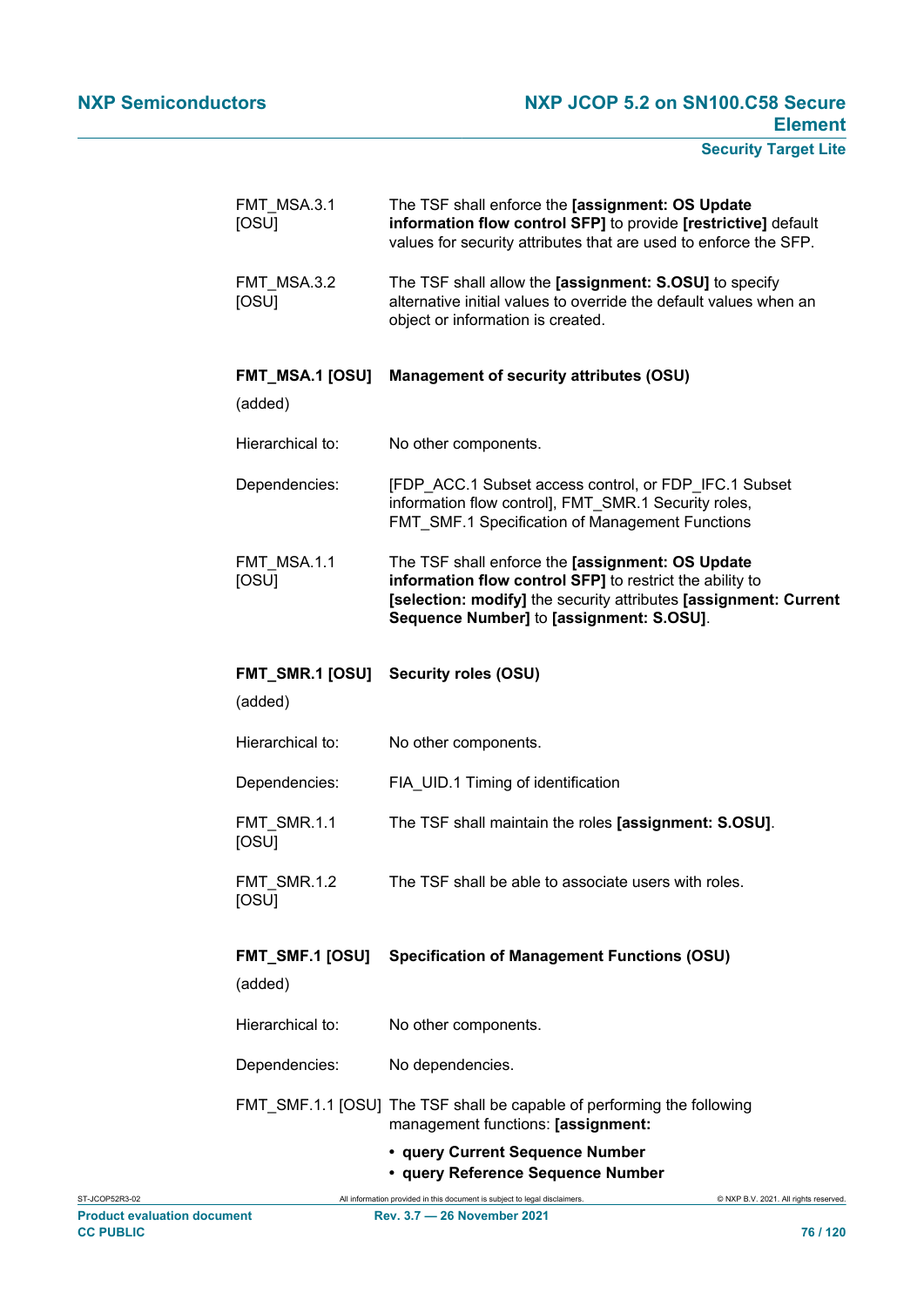|                            | J.                                                                                                                                                              |  |
|----------------------------|-----------------------------------------------------------------------------------------------------------------------------------------------------------------|--|
| Application note           | After the atomic activation of the additional code the Final<br>Sequence Number is returned on querying the Current Sequence<br>Number.                         |  |
| FIA_UID.1 [OSU]<br>(added) | <b>Timing of Identification (OSU)</b>                                                                                                                           |  |
| Hierarchical to:           | No other components.                                                                                                                                            |  |
| Dependencies:              | No dependencies.                                                                                                                                                |  |
| FIA_UID.1.1 [OSU]          | The TSF shall allow [assignment: OP.TRIGGER_UPDATE] on<br>behalf of the user to be performed before the user is identified                                      |  |
| <b>FIA UID.1.2 [OSU]</b>   | The TSF shall require each user to be successfully identified<br>before allowing any other TSF-mediated actions on behalf of that<br>user.                      |  |
| FIA_UAU.1 [OSU]<br>(added) | <b>Timing of authentication (OSU)</b>                                                                                                                           |  |
| Hierarchical to:           | No other components.                                                                                                                                            |  |
| Dependencies:              | FIA_UID.1 Timing of identification.                                                                                                                             |  |
| FIA_UAU.1.1 [OSU]          | The TSF shall allow [assignment: OP.TRIGGER_UPDATE]<br>on behalf of the user to be performed before the user is<br>authenticated.                               |  |
|                            | FIA_UAU.1.2 [OSU] The TSF shall require each user to be successfully authenticated<br>before allowing any other TSF-mediated actions on behalf of that<br>user. |  |
| FIA_UAU.4 [OSU]<br>(added) | Single-use authentication mechanisms (OSU)                                                                                                                      |  |
| Hierarchical to:           | No other components.                                                                                                                                            |  |
| Dependencies:              | No dependencies.                                                                                                                                                |  |
|                            |                                                                                                                                                                 |  |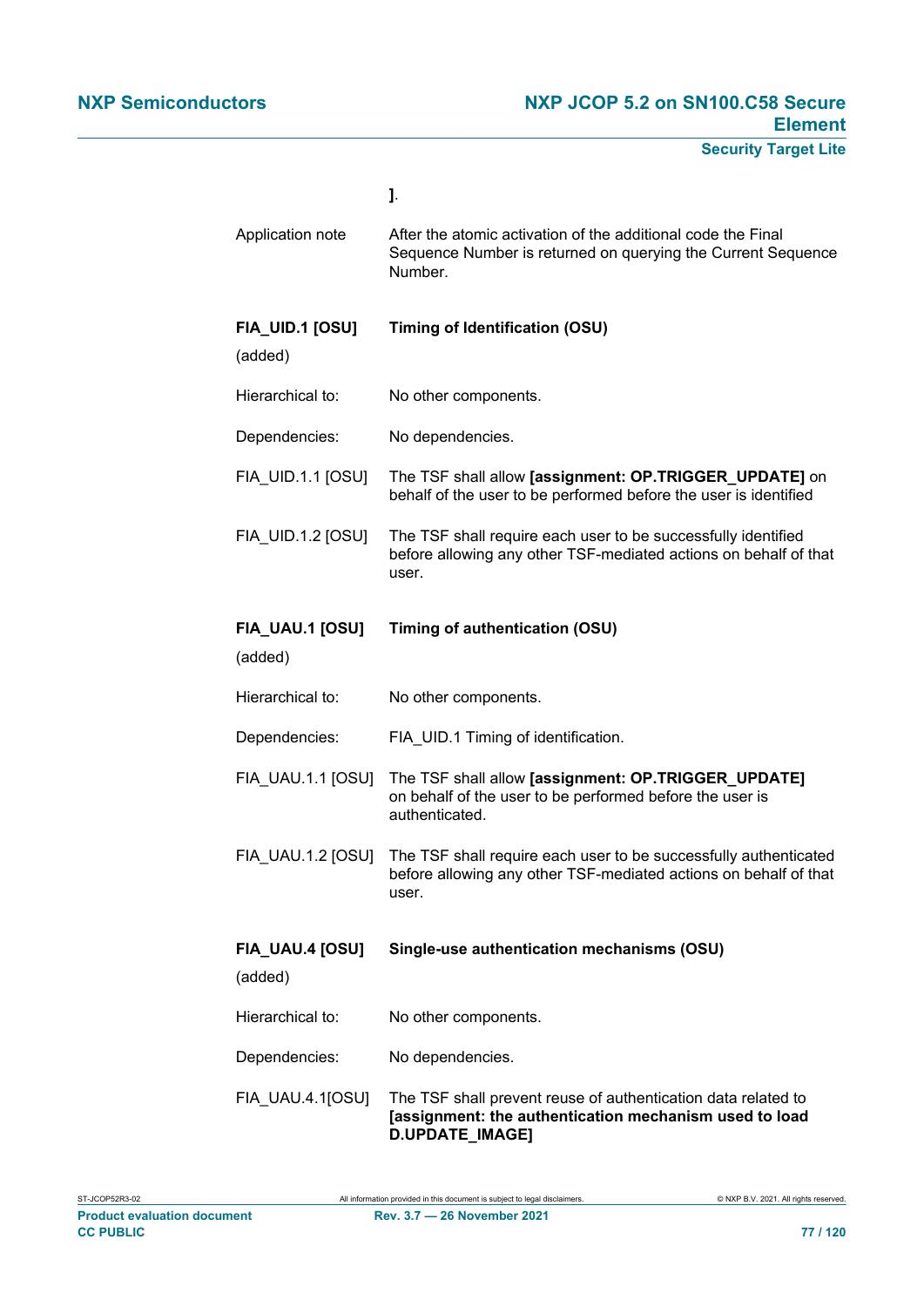| FPT FLS.1 [OSU]<br>(added) | Failure with preservation of secure state (OSU)                                                                                                                                     |  |
|----------------------------|-------------------------------------------------------------------------------------------------------------------------------------------------------------------------------------|--|
| Hierarchical to:           | No other components.                                                                                                                                                                |  |
| Dependencies:              | No dependencies.                                                                                                                                                                    |  |
| FPT FLS.1.1 [OSU]          | The TSF shall preserve a secure state when the following types<br>of failures occur: [assignment:                                                                                   |  |
|                            | • Corrupted D.UPDATE_IMAGE is received.<br>• Unauthorized D.UPDATE_IMAGE is received.<br>• The OS Update Process is interrupted.<br>• The activation of the additional code failed. |  |
|                            | J.                                                                                                                                                                                  |  |

#### **7.1.1.12 Restricted Mode Security Functional Requirements**

The SFRs in this section provide JCOP Restricted Mode proprietary features related SFRs.

| FDP_ACC.2 [RM]<br>(added) | <b>Complete access control (RM)</b>                                                                                                                                                 |  |
|---------------------------|-------------------------------------------------------------------------------------------------------------------------------------------------------------------------------------|--|
| Hierarchical to:          | FDP ACC.1 Subset access control                                                                                                                                                     |  |
| Dependencies:             | FDP_ACF.1 Security attribute based access control                                                                                                                                   |  |
| FDP_ACC.2.1 [RM]          | The TSF shall enforce the [assignment: Restricted Mode<br>access control SFP] on [assignment: S.SD, S.ACAdmin] and<br>all operations among subjects and objects covered by the SFP. |  |
| FDP_ACC.2.2 [RM]          | The TSF shall ensure that all operations between any subject<br>controlled by the TSF and any object controlled by the TSF are<br>covered by an access control SFP.                 |  |
| FDP_ACF.1 [RM]<br>(added) | Security attribute based access control (RM)                                                                                                                                        |  |
| Hierarchical to:          | No other components.                                                                                                                                                                |  |
| Dependencies:             | FDP_ACC.1 Subset access control FMT_MSA.3 Static attribute<br>initialisation                                                                                                        |  |
| FDP_ACF.1.1 [RM]          | The TSF shall enforce the [assignment: Restricted Mode<br>access control SFP] to objects based on the following<br>[assignment:                                                     |  |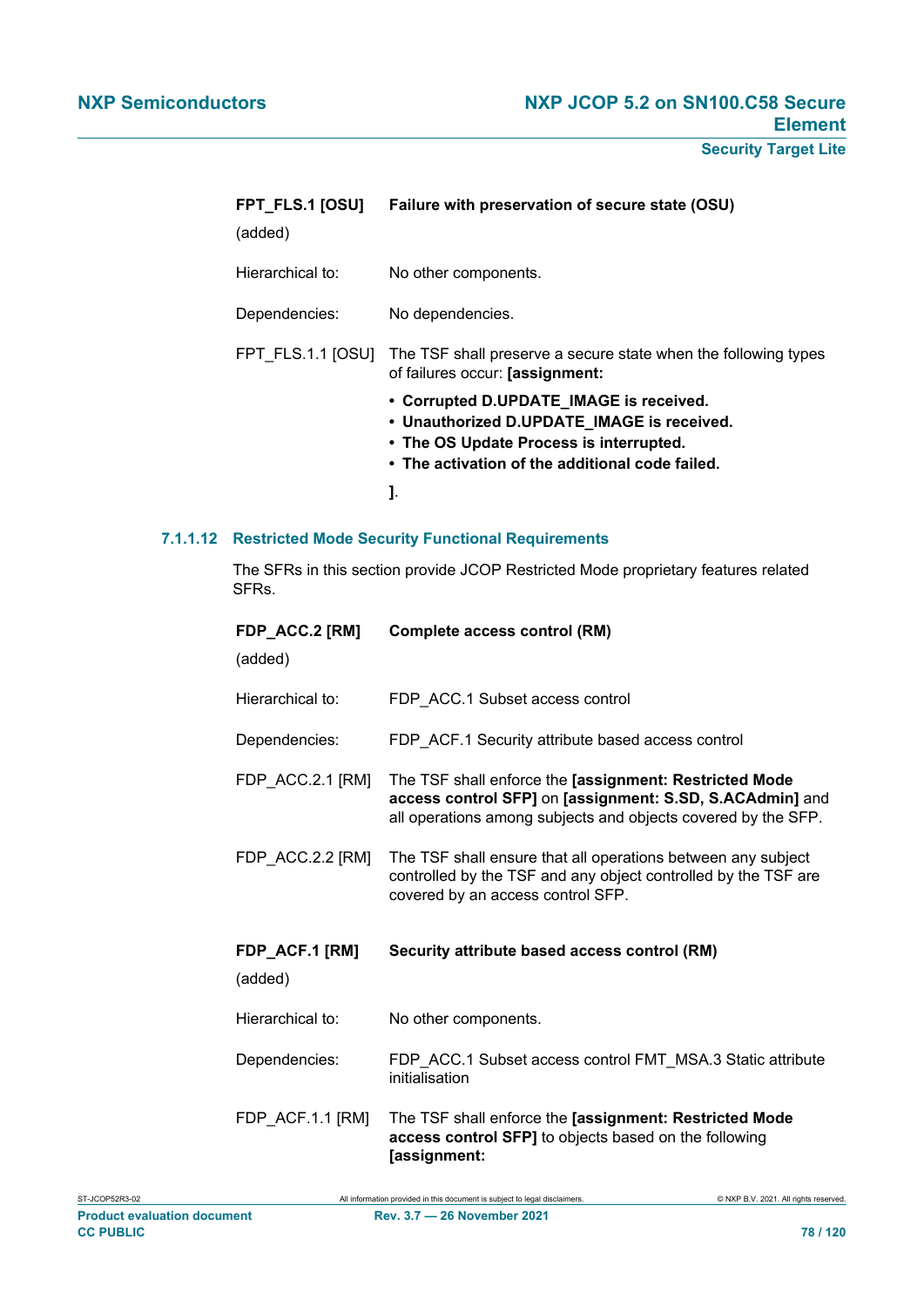|                                  | • S.SD: security attributes D.ATTACK_COUNTER<br>· S.ACAdmin: security attributes D.ATTACK_COUNTER                                                                                                                                                                                                                                                                                                                                                                   |  |
|----------------------------------|---------------------------------------------------------------------------------------------------------------------------------------------------------------------------------------------------------------------------------------------------------------------------------------------------------------------------------------------------------------------------------------------------------------------------------------------------------------------|--|
|                                  | ı                                                                                                                                                                                                                                                                                                                                                                                                                                                                   |  |
| FDP_ACF.1.2 [RM]                 | The TSF shall enforce the following rules to determine if an<br>operation among controlled subjects and controlled objects is<br>allowed: [assignment:The D.ATTACK_COUNTER can be reset<br>by S.ACAdmin or by the ISD]                                                                                                                                                                                                                                              |  |
| FDP ACF.1.3 [RM]                 | The TSF shall explicitly authorise access of subjects to objects<br>based on the following additional rules: [assignment: none].                                                                                                                                                                                                                                                                                                                                    |  |
| FDP_ACF.1.4 [RM]                 | The TSF shall explicitly deny access of subjects to objects<br>based on the following additional rules: [assignment: Deny all<br>operations on all objects if the D.ATTACK_COUNTER has<br>reached its limit (restricted mode), except for operations<br>listed in FMT_SMF.1[RM]].                                                                                                                                                                                   |  |
| <b>Application Note</b>          | FDP ACF.1.2[RM]:                                                                                                                                                                                                                                                                                                                                                                                                                                                    |  |
|                                  | • This policy introduces the notion of reachability, which provides<br>a general means to describe objects that are referenced from a<br>certain applet instance or package.<br>• S.RM calls the "uninstall" method of the applet instance to be<br>deleted, if implemented by the applet, to inform it of the deletion<br>request. The order in which these calls and the dependencies<br>checks are performed are out of the scope of this protection<br>profile. |  |
| FMT_MSA.3 [RM]                   | <b>Static attribute initialisation (RM)</b>                                                                                                                                                                                                                                                                                                                                                                                                                         |  |
| (added)                          |                                                                                                                                                                                                                                                                                                                                                                                                                                                                     |  |
| Hierarchical to:                 | No other components.                                                                                                                                                                                                                                                                                                                                                                                                                                                |  |
| Dependencies:                    | FMT_MSA.1 Management of security attributes FMT_SMR.1<br>Security roles                                                                                                                                                                                                                                                                                                                                                                                             |  |
| <b>FMT MSA.3.1 [RM]</b>          | The TSF shall enforce the [assignment: Restricted Mode<br>access control SFP] to provide [restrictive] default values for<br>security attributes that are used to enforce the SFP.                                                                                                                                                                                                                                                                                  |  |
| FMT_MSA.3.2 [RM]                 | The TSF shall allow the [assignment: nobody] to specify<br>alternative initial values to override the default values when an<br>object or information is created.                                                                                                                                                                                                                                                                                                   |  |
| <b>FMT_MSA.1 [RM]</b><br>(hahha) | <b>Management of security attributes (RM)</b>                                                                                                                                                                                                                                                                                                                                                                                                                       |  |

(added)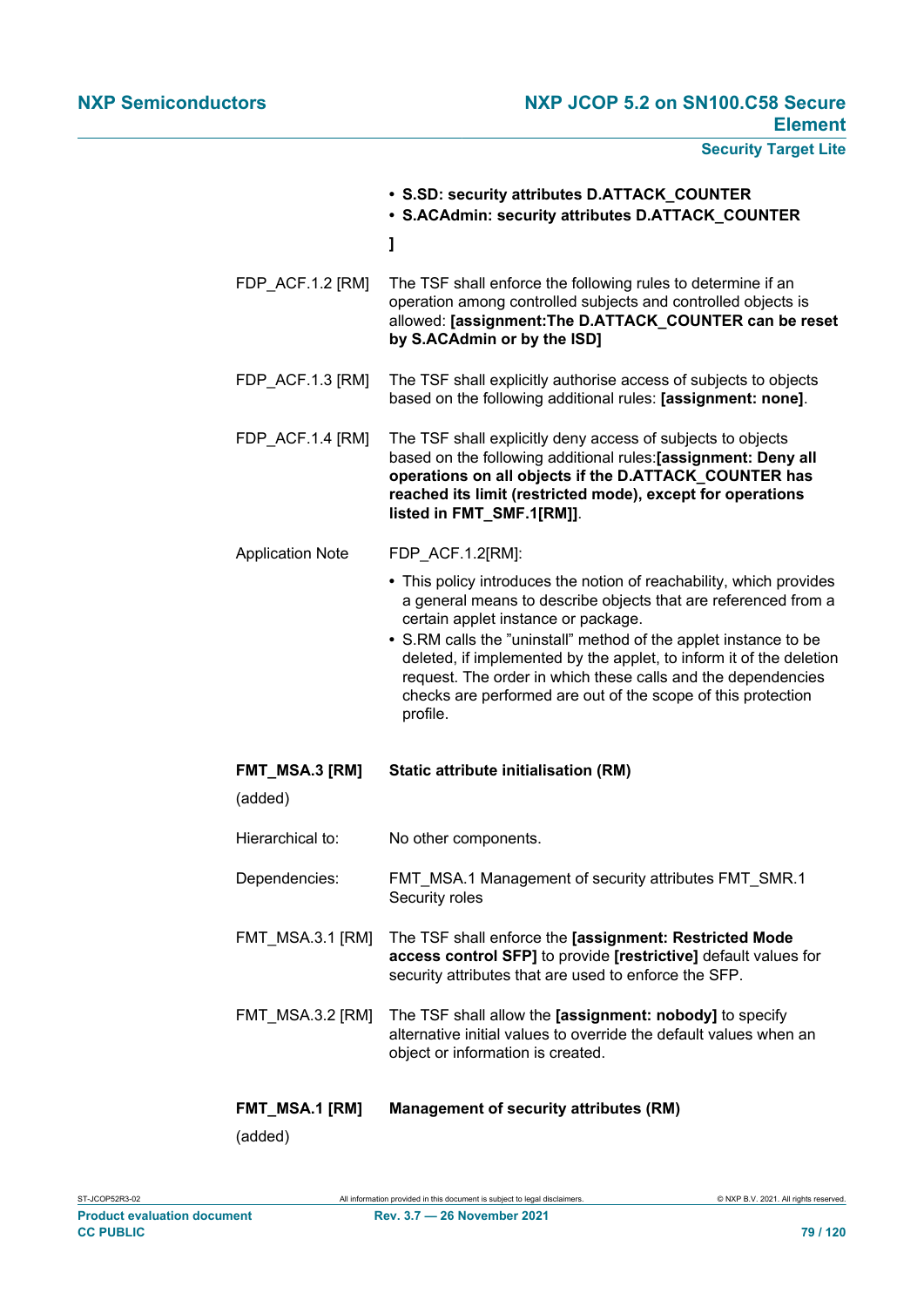| Hierarchical to:                     | No other components.                                                                                                                                                                                                                                                                                                                                                                                                                                                                                                                                                    |  |
|--------------------------------------|-------------------------------------------------------------------------------------------------------------------------------------------------------------------------------------------------------------------------------------------------------------------------------------------------------------------------------------------------------------------------------------------------------------------------------------------------------------------------------------------------------------------------------------------------------------------------|--|
| Dependencies:                        | [FDP_ACC.1 Subset access control, or FDP_IFC.1 Subset<br>information flow control], FMT_SMR.1 Security roles,<br>FMT_SMF.1 Specification of Management Functions                                                                                                                                                                                                                                                                                                                                                                                                        |  |
| <b>FMT_MSA.1.1 [RM]</b>              | The TSF shall enforce the [assignment: Restricted Mode<br>access control] to restrict the ability to [selection: modify] the<br>security attributes [assignment: D.ATTACK_COUNTER] to<br>[assignment: ISD, S.ACAdmin].                                                                                                                                                                                                                                                                                                                                                  |  |
| FMT_SMF.1 [RM]<br>(added)            | <b>Specification of Management Functions (RM)</b>                                                                                                                                                                                                                                                                                                                                                                                                                                                                                                                       |  |
| Hierarchical to:                     | No other components.                                                                                                                                                                                                                                                                                                                                                                                                                                                                                                                                                    |  |
| Dependencies:                        | No dependencies.                                                                                                                                                                                                                                                                                                                                                                                                                                                                                                                                                        |  |
| FMT_SMF.1.1 [RM]<br>Application note | The TSF shall be capable of performing the following<br>management functions: [assignment:<br>• reset D.ATTACK_COUNTER.<br>• select ISD.<br>• authentication against the ISD.<br>• initialize a Secure Channel with the card.<br>• query the Serial Number (Unique ID for chip).<br>• read Platform Identifier.<br>• query the logging information.<br>• read Secure Channel Sequence Counter.<br>• read Current Sequence Number.<br>J.<br>After the atomic activation of the additional code the Final<br>Sequence Number is returned on querying the Current Sequence |  |
| FIA_UID.1 [RM]                       | Number.<br><b>Timing of Identification (RM)</b>                                                                                                                                                                                                                                                                                                                                                                                                                                                                                                                         |  |
| (added)                              |                                                                                                                                                                                                                                                                                                                                                                                                                                                                                                                                                                         |  |
| Hierarchical to:                     | No other components.                                                                                                                                                                                                                                                                                                                                                                                                                                                                                                                                                    |  |
| Dependencies:                        | No dependencies.                                                                                                                                                                                                                                                                                                                                                                                                                                                                                                                                                        |  |
| FIA_UID.1.1 [RM]                     | The TSF shall allow [assignment:<br>• authenticate to ISD<br>المعرض والمراف بالكاف                                                                                                                                                                                                                                                                                                                                                                                                                                                                                      |  |

**• identify the card**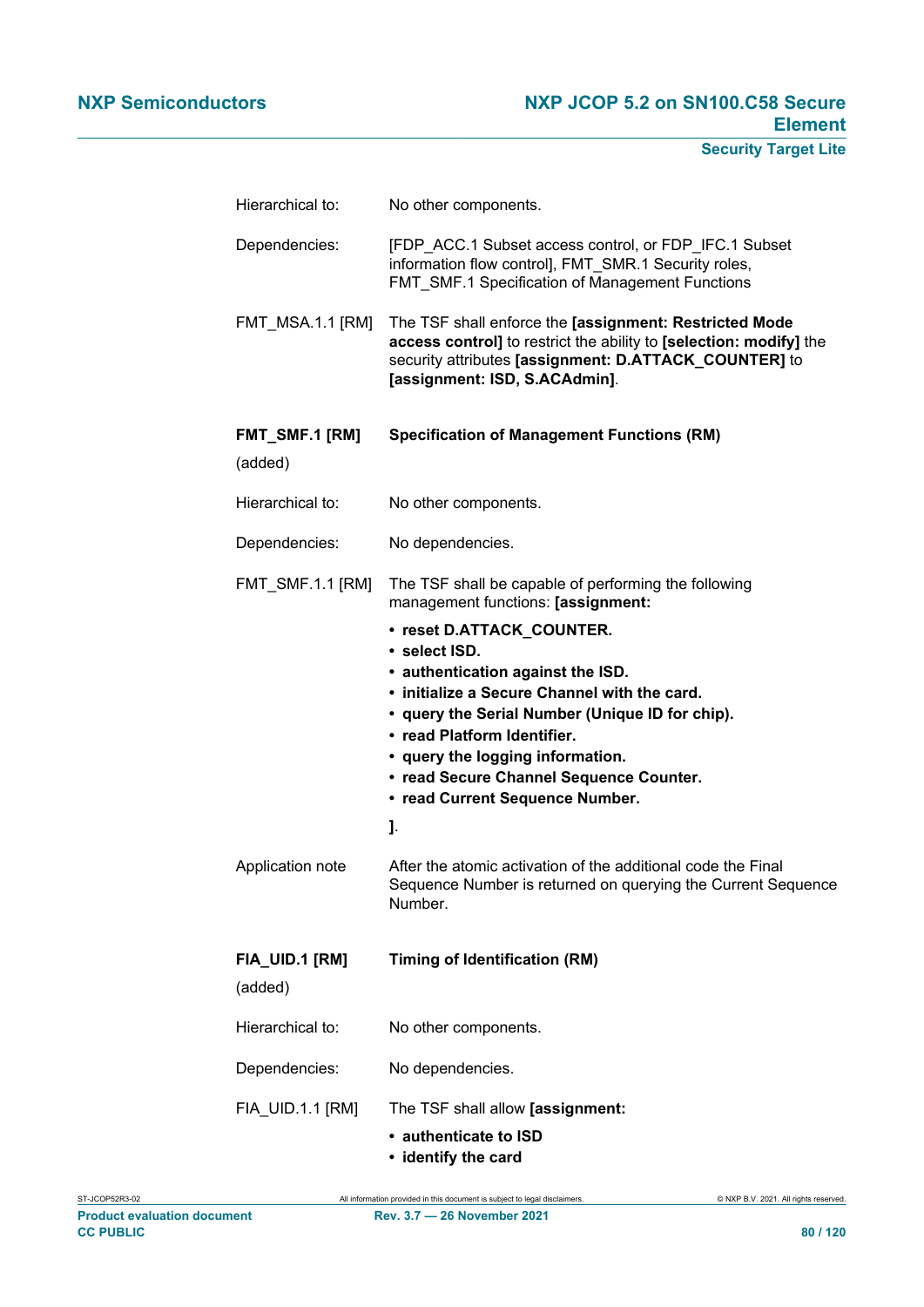**Security Target Lite**

|                           | • query the debug logging information<br>• send Restricted Mode Unlock Request<br>• read some of the sensitive data (see [10], section 4.1)<br>• store some of the sensitive data in eUICC domain (see [10],<br>section 4.1) |  |
|---------------------------|------------------------------------------------------------------------------------------------------------------------------------------------------------------------------------------------------------------------------|--|
|                           | I on behalf of the user to be performed before the user is<br>identified                                                                                                                                                     |  |
| FIA_UID.1.2 [RM]          | The TSF shall require each user to be successfully identified<br>before allowing any other TSF-mediated actions on behalf of that<br>user.                                                                                   |  |
| FIA_UAU.1 [RM]<br>(added) | <b>Timing of authentication (RM)</b>                                                                                                                                                                                         |  |
| Hierarchical to:          | No other components.                                                                                                                                                                                                         |  |
| Dependencies:             | FIA_UID.1 Timing of identification.                                                                                                                                                                                          |  |
| FIA UAU.1.1 [RM]          | The TSF shall allow [assignment:                                                                                                                                                                                             |  |
|                           | • authenticate to ISD<br>• identify the card                                                                                                                                                                                 |  |
|                           | • query the debug logging information<br>• send Restricted Mode Unlock Request                                                                                                                                               |  |
|                           | • read some of the sensitive data (see [10], section 4.1)<br>• store some of the sensitive data in eUICC domain (see [10],<br>section 4.1)                                                                                   |  |
|                           | I on behalf of the user to be performed before the user is<br>authenticated.                                                                                                                                                 |  |
| FIA_UAU.1.2 [RM]          | The TSF shall require each user to be successfully authenticated<br>before allowing any other TSF-mediated actions on behalf of that<br>user.                                                                                |  |

## **7.1.2 eUICC**

The Security Functional Requirements for the eUICC component of the TOE are defined in strict compliance with the Security Problem Definition described in the eUICC PP [\[7\].](#page-112-1)

The following table provides the selection and assignments for SFRs:

| Table 68.            |                                                          |                                     |
|----------------------|----------------------------------------------------------|-------------------------------------|
| <b>SFR ID</b>        | <b>Selection / Assignment text</b>                       | <b>Selection / Assignment value</b> |
| FIA UID.1.1<br>[EXT] | [assignment: list of additional<br>TSF mediated actions] | no additional TSF mediated actions  |
| FIA UAU.1.1<br>[EXT] | [assignment: list of additional<br>TSF mediated actions] | no additional TSF mediated actions  |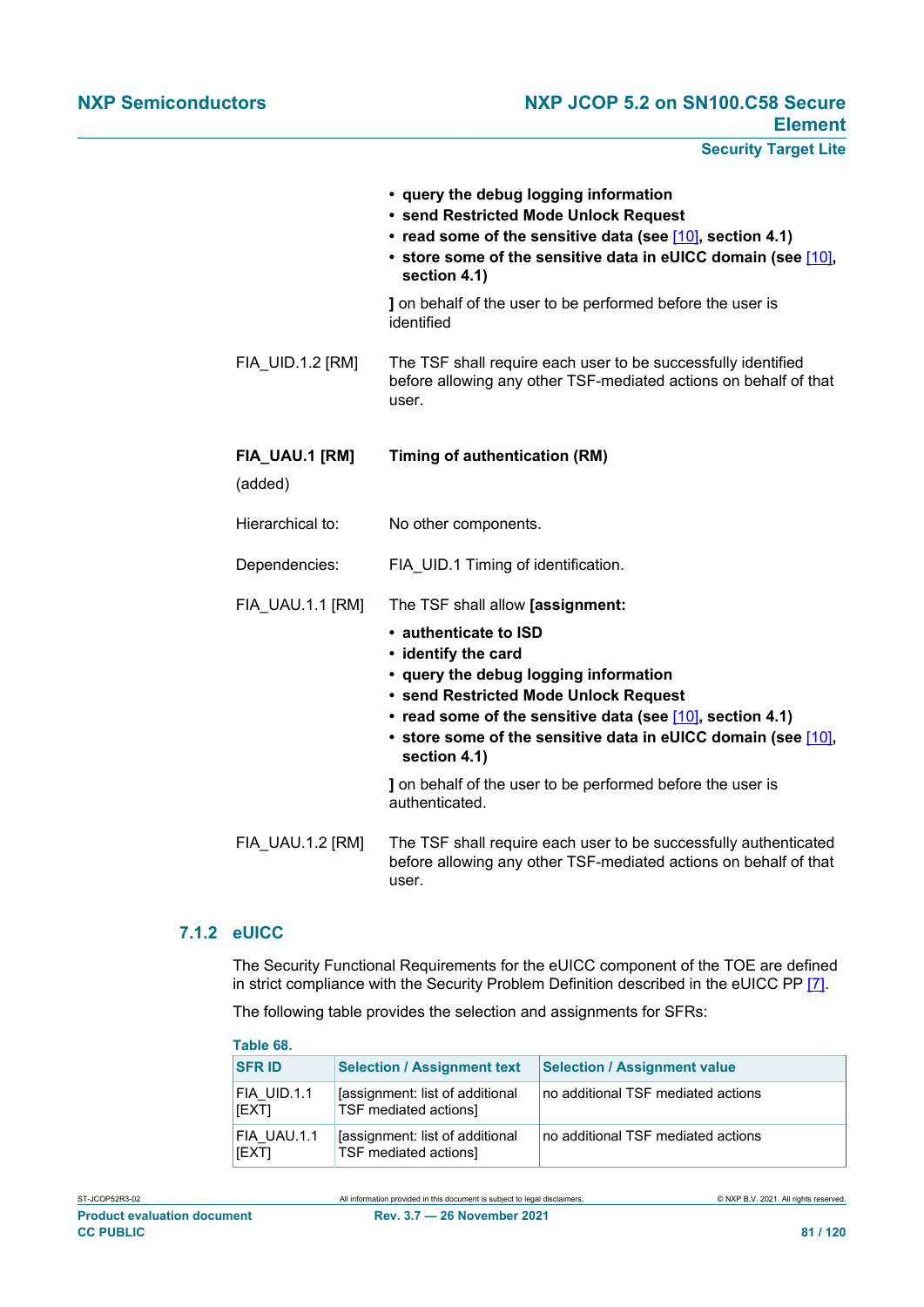| <b>SFR ID</b>            | <b>Selection / Assignment text</b>                                                                                  | <b>Selection / Assignment value</b>                                                                                                                                                                                                                                                                                                                                                                                   |
|--------------------------|---------------------------------------------------------------------------------------------------------------------|-----------------------------------------------------------------------------------------------------------------------------------------------------------------------------------------------------------------------------------------------------------------------------------------------------------------------------------------------------------------------------------------------------------------------|
| FIA UID.1.1<br>[MNO-SD]  | [assignment: list of TSF-<br>mediated actions]                                                                      | • application selection<br>• requesting data that identifies the eUICC                                                                                                                                                                                                                                                                                                                                                |
| FDP IFF.1.3<br>[SCP]     | [assignment: additional<br>information flow control SFP<br>rules]                                                   | no additional information flow control SFP rules                                                                                                                                                                                                                                                                                                                                                                      |
| FDP_IFF.1.4<br>[SCP]     | [assignment: rules, based<br>on security attributes, that<br>explicitly authorise information<br>flows]             | none                                                                                                                                                                                                                                                                                                                                                                                                                  |
| FTP ITC.1.3<br>[SCP]     | [assignment: list of functions<br>for which a trusted channel is<br>required]                                       | The TSF shall permit the SM-DP+ to open a<br>SCP-SGP22 secure channel to transmit the<br>following operations:<br>• ES8+.InitialiseSecureChannel<br>• ES8+.ConfigureISDP<br>• ES8+.StoreMetadata<br>• ES8+.ReplaceSessionKeys<br>• ES8+.LoadProfileElements<br>The TSF shall permit the remote OTA<br>Platform to open a SCP80 or SCP81 secure<br>channel to transmit the following operation:<br>ES6.UpdateMetadata. |
| FDP ITC.2.5<br>[SCP]     | [assignment: additional<br>importation control rules]                                                               | none                                                                                                                                                                                                                                                                                                                                                                                                                  |
| FPT TDC.1.2<br>[SCP]     | [assignment: list of<br>interpretation rules to be<br>applied by the TSF]                                           | the rules defined in GSMA SGP.22<br>Specification [44], [45]                                                                                                                                                                                                                                                                                                                                                          |
| FCS CKM.2<br>[SCP-MNO]   | [assignment: cryptographic key<br>distribution method]                                                              | set keys and components of DES, AES, RSA,<br>RSA-CRT, EC, secure messaging and Network<br>Authentication Algorithms EC                                                                                                                                                                                                                                                                                                |
|                          | [assignment: list of standards]                                                                                     | $[29]$ , $[10]$ , $[11]$                                                                                                                                                                                                                                                                                                                                                                                              |
| FCS CKM.4.1<br>[SCP-SCM] | [assignment: cryptographic key<br>destruction method]                                                               | physically overwriting the keys in a randomized<br>manner                                                                                                                                                                                                                                                                                                                                                             |
|                          | [assignment: list of standards]                                                                                     | none                                                                                                                                                                                                                                                                                                                                                                                                                  |
| FCS CKM.4.1<br>[SCP-MNO] | [assignment: cryptographic key<br>destruction method]                                                               | physically overwriting the keys in a randomized<br>manner                                                                                                                                                                                                                                                                                                                                                             |
|                          | [assignment: list of standards]                                                                                     | none                                                                                                                                                                                                                                                                                                                                                                                                                  |
| FDP ACF.1.3<br>[ISDR]    | [assignment: rules, based<br>on security attributes, that<br>explicitly authorise access of<br>subjects to objects] | ISDR shall perform the following operations:<br>• ES8+.ConfigureISDP (Create and configure<br>profile)<br>• ES8+.StoreMetadata (Store profile metadata)<br>• ES10c.EnableProfile (Enable profile)<br>• ES10c.DisableProfile (Disable profile)<br>• ES10c.DeleteProfile (Delete profile)<br>• ES10c.eUICCMemoryReset (Perform a<br>Memory reset)<br>based on Profile "state" and profile policy rules<br>"PPR"         |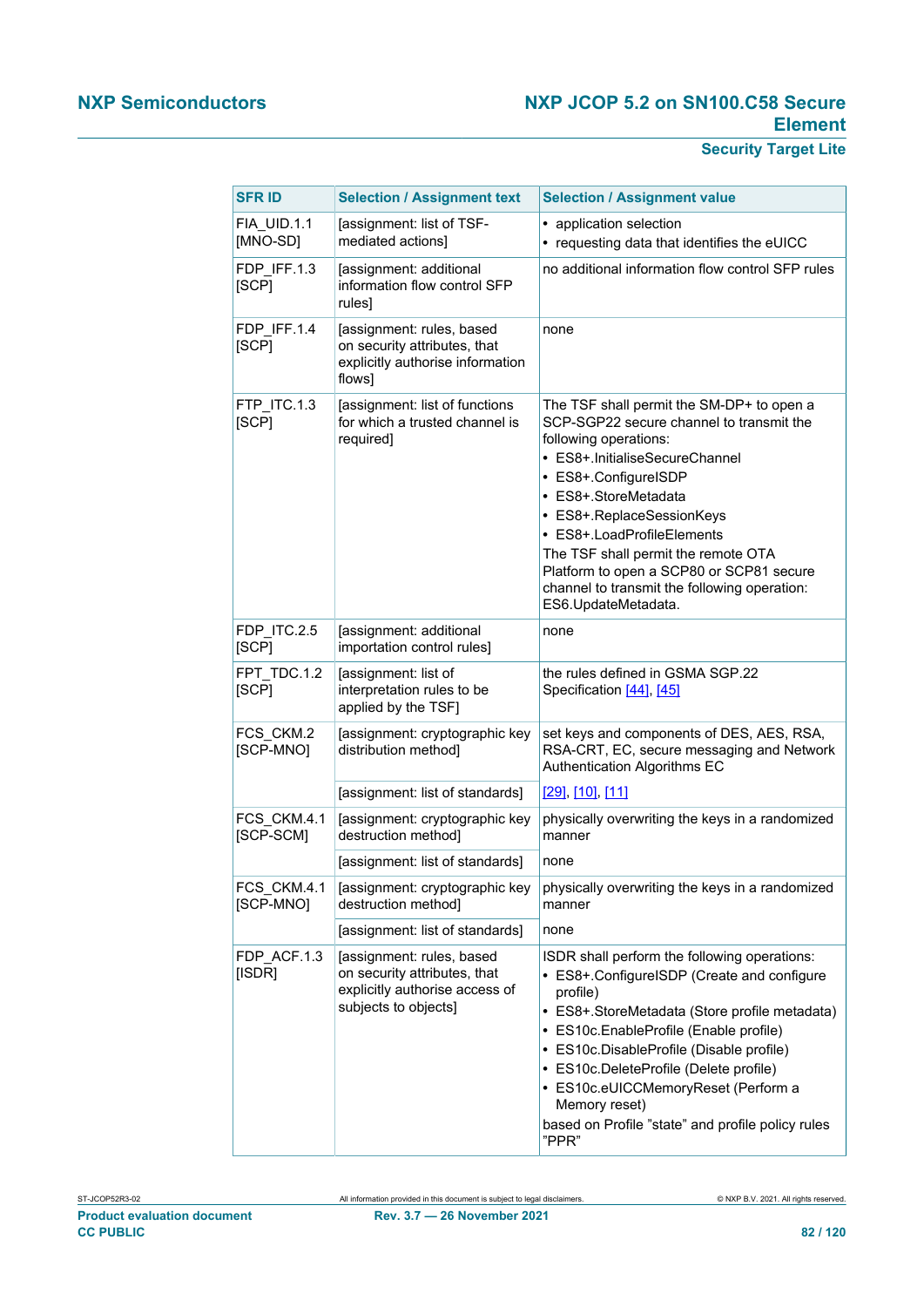| <b>SFR ID</b>                          | <b>Selection / Assignment text</b>                                                                                                                                                                                  | <b>Selection / Assignment value</b>                                                                                                                                            |
|----------------------------------------|---------------------------------------------------------------------------------------------------------------------------------------------------------------------------------------------------------------------|--------------------------------------------------------------------------------------------------------------------------------------------------------------------------------|
| FDP ACF.1.4<br>[ISDR]                  | [assignment: rules, based<br>on security attributes, that<br>explicitly deny access of<br>subjects to objects]                                                                                                      | when any of the defined rules by SGP.22<br>Specification [44], [45], related to Profile "state"<br>and profile policy rules "PPR" do not hold                                  |
| FDP_ACC.1.1<br>[ECASD]                 | [assignment: additional list<br>of subjects, objects, and<br>operations between subjects<br>and objects covered by the<br>SFP1                                                                                      | • additional operations defined by the interfaces<br>ES8+ (SM-DP+ - eUICC), and ES10x (LPA -<br>eUICC)<br>• creation of an eUICC signature on material<br>provided by an ISD-R |
| FDP ACF.1.1<br>[ECASD]                 | [assignment: additional list of<br>subjects and objects controlled<br>under the indicated SFP, and<br>for each, the SFP-relevant<br>security attributes, or named<br>groups of SFP-relevant security<br>attributes] | none                                                                                                                                                                           |
| FDP ACF.1.2<br>[ECASD]                 | [assignment: additional rules<br>governing access among<br>controlled subjects and<br>controlled objects using<br>controlled operations on<br>controlled objects]                                                   | Rules defined in section 2.4.of GSMA SGP.22<br>Specification [44], [45]                                                                                                        |
| FDP ACF.1.3<br>[ECASD]                 | [assignment: rules, based<br>on security attributes, that<br>explicitly authorise access of<br>subjects to objects]                                                                                                 | none                                                                                                                                                                           |
| FDP ACF.1.4<br>[ECASD]                 | [assignment: rules, based<br>on security attributes, that<br>explicitly deny access of<br>subjects to objects]                                                                                                      | none                                                                                                                                                                           |
| FDP_IFF.1.3<br>[Platform-<br>Services] | [assignment: additional<br>information flow control SFP<br>rules]                                                                                                                                                   | no additional information flow control SFP rules                                                                                                                               |
| FDP IFF.1.4<br>[Platform-<br>Services] | [assignment: rules, based<br>on security attributes, that<br>explicitly authorise information<br>flows]                                                                                                             | none                                                                                                                                                                           |
| FDP IFF.1.5<br>[Platform-<br>Services] | [assignment: rules, based<br>on security attributes, that<br>explicitly deny information<br>flows]                                                                                                                  | • when none of the conditions listed in the<br>element FDP_IFF.1.4 of this component.<br>• Hold and at least one of those listed in the<br>element FDP_IFF.1.2 does not hold.  |
| FPT FLS.1.1<br>[Platform-<br>Services] | [assignment: other type of<br>failure]                                                                                                                                                                              | none                                                                                                                                                                           |
| FPT<br>EMSEC.1.1<br>[eUICC]            | [assignment: types of<br>emissions]                                                                                                                                                                                 | variations in power consumption or timing<br>during command execution                                                                                                          |
|                                        | [assignment: specified limits]                                                                                                                                                                                      | non-useful information                                                                                                                                                         |
| <b>FPT</b><br>EMSEC.1.2                | [assignment: type of users]                                                                                                                                                                                         | that unauthorized users                                                                                                                                                        |
| [eUICC]                                | [assignment: type of<br>connection]                                                                                                                                                                                 | electrical contacts or RF field                                                                                                                                                |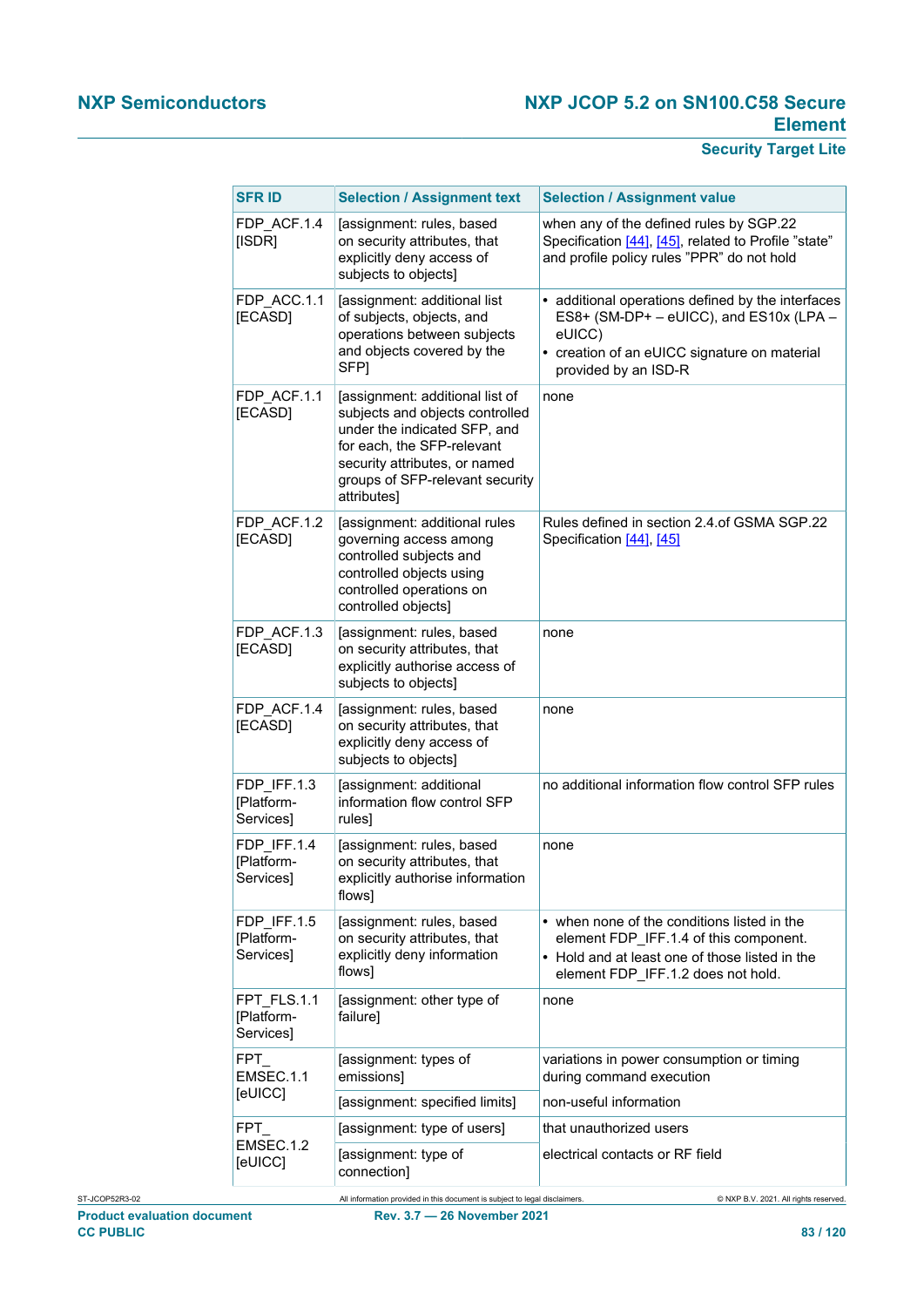## **Security Target Lite**

| <b>SFR ID</b>                      | <b>Selection / Assignment text</b>                                         | <b>Selection / Assignment value</b>                                                                                    |
|------------------------------------|----------------------------------------------------------------------------|------------------------------------------------------------------------------------------------------------------------|
| FMT SMF.1<br><b>[eUICC]</b>        | [assignment: list of<br>management functions to be<br>provided by the TSF1 | Profile Management functions specified in<br>GSMA SGP.22 [44], [45]                                                    |
| FCS CKM.2.1<br>[Mobile<br>network] | assignment: cryptographic key<br>distribution method]                      | set keys and components of DES, AES, RSA,<br>RSA-CRT, EC, secure messaging and Network<br>Authentication Algorithms EC |
|                                    | [assignment: list of standards]                                            | <u>[29], [10], [11]</u>                                                                                                |
| FCS COP.1.1<br>[Mobile<br>network] | [selection: other algorithm, no<br>other algorithm]                        | other algorithms (USIM TEST and CDMA)                                                                                  |
| FCS CKM.4.1<br>[Mobile             | [assignment: cryptographic key<br>destruction method                       | physically overwriting the keys in a randomized<br>manner                                                              |
| network]                           | [assignment: list of standards]                                            | none                                                                                                                   |

## **7.1.3 CSP**

The Security Functional Requirements for the CSP component of the TOE are defined in strict compliance with the Security Problem Definition described in the CSP PP [\[8\].](#page-112-3)

The following table provides the selection and assignments for SFRs:

| Table 69.            |                                                                                                                                                                                                                                                    |                                                                                                   |  |
|----------------------|----------------------------------------------------------------------------------------------------------------------------------------------------------------------------------------------------------------------------------------------------|---------------------------------------------------------------------------------------------------|--|
| <b>SFR ID</b>        | <b>Selection / Assignment text</b>                                                                                                                                                                                                                 | <b>Selection / Assignment value</b>                                                               |  |
| FDP ACC.1.1<br>[KM]  | (1) [selection: Administrator,<br>Crypto-Officer]                                                                                                                                                                                                  | Administrator                                                                                     |  |
| FMT MSA.1.1<br>[KM]  | (1) [selection: Administrator,<br>Crypto-Officer]<br>(4) [selection: Administrator,<br>Crypto-Officer]<br>(5) [selection: Administrator,<br>Crypto-Officer, Key Owner]                                                                             | Administrator<br>Administrator<br>Administrator, Key Owner                                        |  |
| FMT MSA.3.2<br>[KM]  | [selection: Administrator,<br>Crypto-Officer]                                                                                                                                                                                                      | Administrator                                                                                     |  |
| FMT MTD.1.1<br>[KM]  | (1) [selection: Administrator,<br>Crypto-Officer, Key Owner]]<br>(2) [selection: Administrator,<br>Crypto-Officer]<br>(3) [selection: Administrator,<br>Crypto-Officer, Key Owner]<br>(4) [selection: Administrator,<br>Crypto-Officer, Key Owner] | Administrator, Key Owner<br>Administrator<br>Administrator, Key Owner<br>Administrator, Key Owner |  |
| FMT MTD.1.1<br>[RK]  | (1) [selection: Administrator,<br>Crypto-Officer]<br>(2) [selection: Administrator,<br>Crypto-Officer]                                                                                                                                             | Administrator<br>Administrator                                                                    |  |
| FCS CKM.1.1<br>[AES] | [selection: 256 bits, no other<br>key sizel                                                                                                                                                                                                        | 256 bits                                                                                          |  |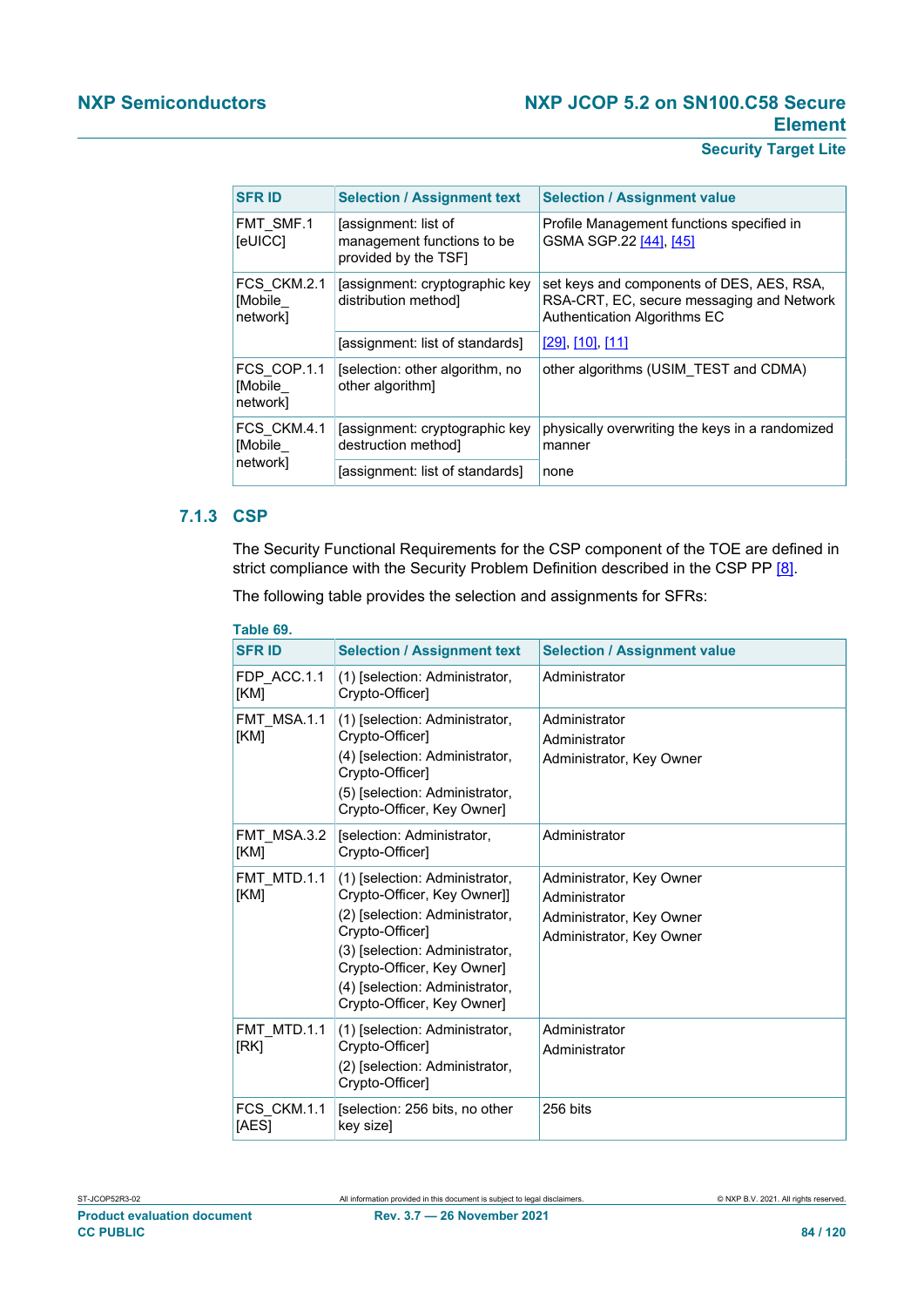| <b>SFR ID</b>        | <b>Selection / Assignment text</b>                   | <b>Selection / Assignment value</b>                                                                                                                                                                                                                                                                                                                            |
|----------------------|------------------------------------------------------|----------------------------------------------------------------------------------------------------------------------------------------------------------------------------------------------------------------------------------------------------------------------------------------------------------------------------------------------------------------|
| FCS_CKM.5.1          | [assignment: input parameters]                       | derivation data                                                                                                                                                                                                                                                                                                                                                |
| [AES]                | [selection: 256 bits, no other<br>key size]          | 256 bits                                                                                                                                                                                                                                                                                                                                                       |
| FCS CKM.1.1<br>[ECC] | [selection: elliptic curves in the<br>table $2([8])$ | • brainpoolP256r1<br>• brainpoolP384r1<br>• brainpoolP521r1<br>• Curve P-256<br>• Curve P-384<br>• Curve P-521                                                                                                                                                                                                                                                 |
|                      | [selection: key size in the table<br>2([8])          | $\cdot$ 256-bit<br>$• 384-bit$<br>$• 521-bit$<br>$\cdot$ 256-bit<br>$• 384-bit$<br>$• 521-bit$                                                                                                                                                                                                                                                                 |
|                      | [selection: standards in the<br>table $2$ ([8])]     | • RFC5639 [RFC5639], TR-03111, section<br>4.1.3 [TR-03111]<br>• RFC5639 [RFC5639], TR-03111, section<br>4.1.3 [TR-03111]<br>• RFC5639 [RFC5639], TR-03111, section<br>4.1.3 [TR-03111]<br>• FIPS PUB 186-4 B.4 and D.1.2.3 [FIPS PUB<br>186-4]<br>• FIPS PUB 186-4 B.4 and D.1.2.4 [FIPS PUB<br>186-41<br>• FIPS PUB 186-4 B.4 and D.1.2.5 [FIPS PUB<br>186-41 |
| FCS_CKM.5.1          | [assignment: input parameters]                       | derivation data                                                                                                                                                                                                                                                                                                                                                |
| [ECC]                | [selection: elliptic curves in<br>table $2([8])$     | • brainpoolP256r1<br>• brainpoolP384r1<br>• brainpoolP521r1<br>• Curve P-256<br>• Curve P-384<br>Curve P-521                                                                                                                                                                                                                                                   |
|                      | [assignment: KDF]                                    | <b>CSP KDF</b>                                                                                                                                                                                                                                                                                                                                                 |
|                      | [selection: key size in the table<br>2([8])          | $\cdot$ 256-bit<br>$• 384-bit$<br>$-521-bit$<br>$• 256-bit$<br>$• 384-bit$<br>$-521-bit$                                                                                                                                                                                                                                                                       |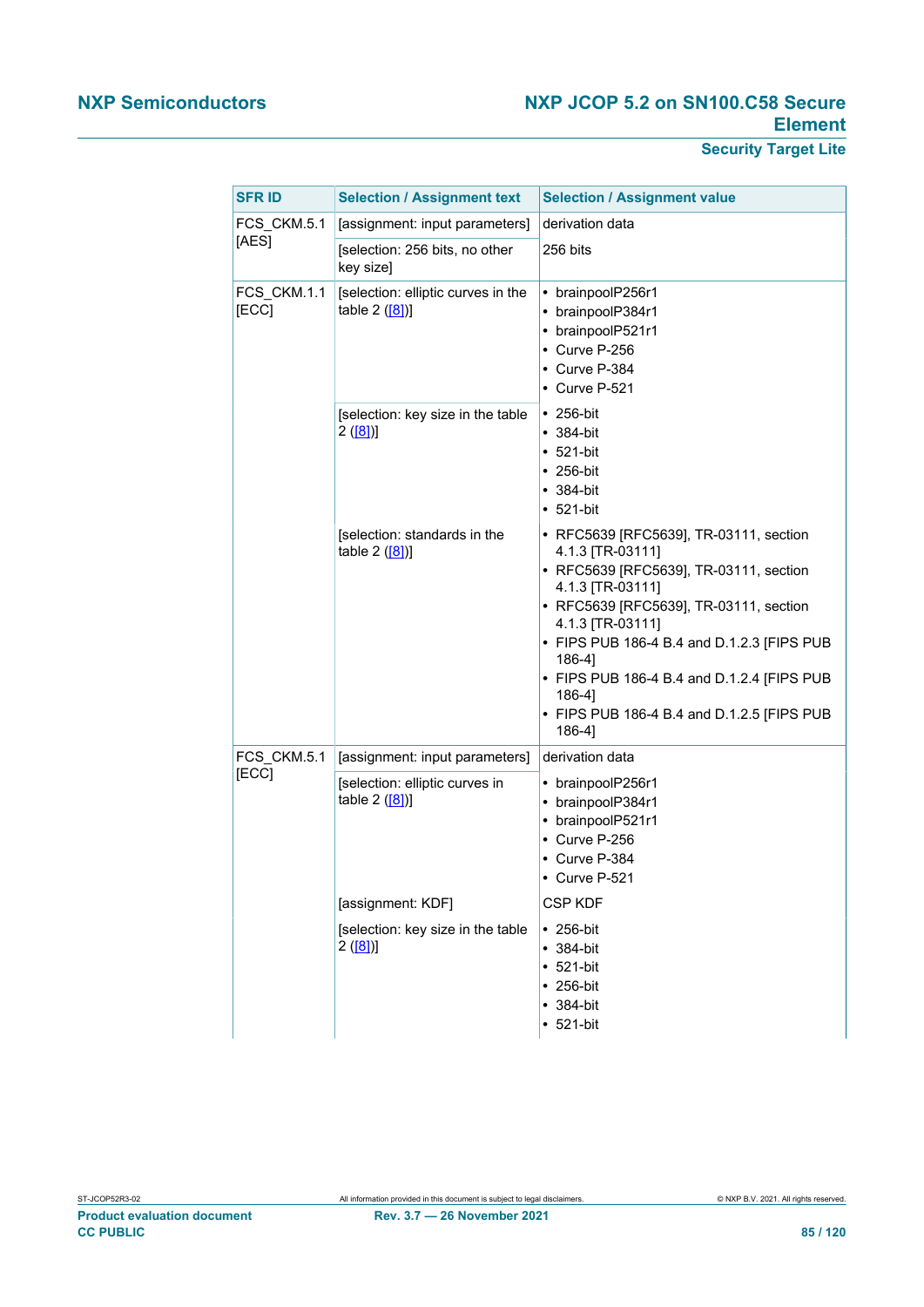| <b>SFR ID</b>            | <b>Selection / Assignment text</b>                 | <b>Selection / Assignment value</b>                                                                                                                                                                                                                                                                                                                            |
|--------------------------|----------------------------------------------------|----------------------------------------------------------------------------------------------------------------------------------------------------------------------------------------------------------------------------------------------------------------------------------------------------------------------------------------------------------------|
|                          | [selection: standards in the<br>table 2 ([8])]     | • RFC5639 [RFC5639], TR-03111, section<br>4.1.3 [TR-03111]<br>• RFC5639 [RFC5639], TR-03111, section<br>4.1.3 [TR-03111]<br>• RFC5639 [RFC5639], TR-03111, section<br>4.1.3 [TR-03111]<br>• FIPS PUB 186-4 B.4 and D.1.2.3 [FIPS PUB<br>186-41<br>• FIPS PUB 186-4 B.4 and D.1.2.4 [FIPS PUB<br>186-4]<br>• FIPS PUB 186-4 B.4 and D.1.2.5 [FIPS PUB<br>186-4] |
| FCS_CKM.1.1<br>[RSA]     | [assignment: cryptographic key<br>sizes]           | from 2000 bit, up to 4096 bit in 8 bit steps                                                                                                                                                                                                                                                                                                                   |
| FCS_CKM.5.1<br>[ECDHE]   | [selection: AES-256, none<br>other]                | AES-256                                                                                                                                                                                                                                                                                                                                                        |
|                          | [selection: elliptic curves in<br>table $2$ ([8])] | • brainpoolP256r1<br>• brainpoolP384r1<br>brainpoolP521r1<br>٠<br>• Curve P-256<br>• Curve P-384<br>$\cdot$ Curve P-521                                                                                                                                                                                                                                        |
|                          | [selection: DH group in table 3<br>([8])           | • 256-bit random ECP group<br>• 384-bit random ECP group<br>521-bit random ECP group<br>brainpoolP256r1<br>brainpoolP384r1<br>$\bullet$<br>• brainpoolP521r1                                                                                                                                                                                                   |
|                          | [assignment: key derivation<br>function]           | ANSI X9.63 key derivation function                                                                                                                                                                                                                                                                                                                             |
|                          | [selection:256 bits, none other]                   | 256-bit                                                                                                                                                                                                                                                                                                                                                        |
| FCS CKM.1.1<br>[ECKA-EG] | [selection: elliptic curves in<br>table 2 ([8])]   | • brainpoolP256r1<br>• brainpoolP384r1<br>brainpoolP521r1<br>Curve P-256<br>Curve P-384<br>$\cdot$ Curve P-521                                                                                                                                                                                                                                                 |
|                          | [selection: key size in the table<br>2([8])        | $\cdot$ 256-bit<br>$• 384-bit$<br>521-bit<br>$\bullet$<br>$\cdot$ 256-bit<br>$• 384-bit$<br>$• 521-bit$                                                                                                                                                                                                                                                        |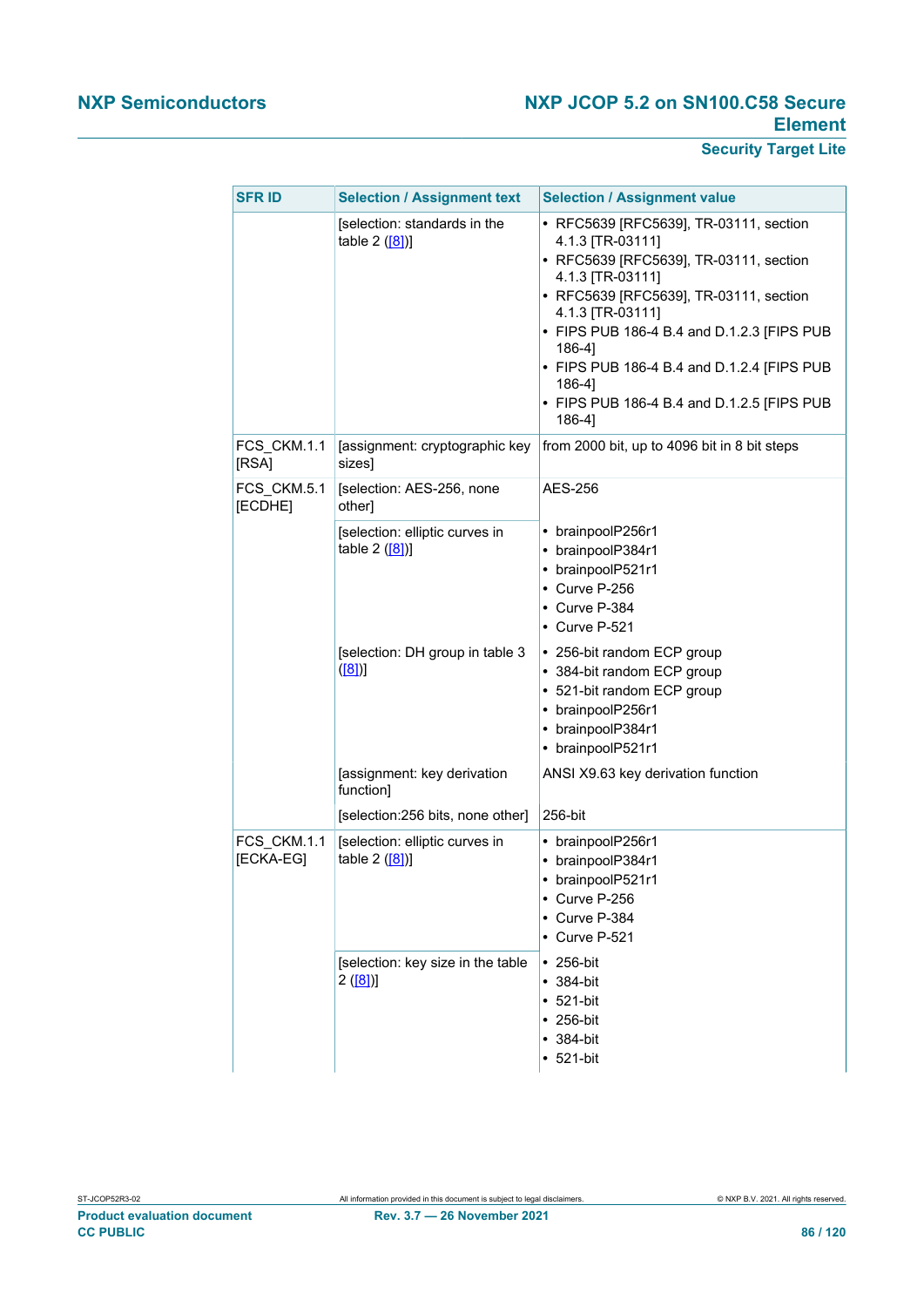|  | <b>SFRID</b>             | <b>Selection / Assignment text</b>                                         | <b>Selection / Assignment value</b>                                                                                                                                                                                                                                                                                                                                  |
|--|--------------------------|----------------------------------------------------------------------------|----------------------------------------------------------------------------------------------------------------------------------------------------------------------------------------------------------------------------------------------------------------------------------------------------------------------------------------------------------------------|
|  |                          | [selection: standards in the<br>table $2([8])$                             | • RFC5639 [RFC5639], TR-03111, section<br>4.1.3 [TR-03111]<br>• RFC5639 [RFC5639], TR-03111, section<br>4.1.3 [TR-03111]<br>• RFC5639 [RFC5639], TR-03111, section<br>4.1.3 [TR-03111]<br>• FIPS PUB 186-4 B.4 and D.1.2.3 [FIPS PUB<br>$186-4$ ]<br>• FIPS PUB 186-4 B.4 and D.1.2.4 [FIPS PUB<br>$186-4$ ]<br>• FIPS PUB 186-4 B.4 and D.1.2.5 [FIPS PUB<br>186-4] |
|  | FCS CKM.5.1<br>[ECKA-EG] | [selection: AES-256, none<br>other]                                        | AES-256                                                                                                                                                                                                                                                                                                                                                              |
|  |                          | [selection: elliptic curves in<br>table $2([8])$                           | • brainpoolP256r1<br>• brainpoolP384r1<br>• brainpoolP521r1<br>• Curve P-256<br>• Curve P-384<br>• Curve P-521                                                                                                                                                                                                                                                       |
|  |                          | [selection:256 bits, none other]                                           | 256 bits                                                                                                                                                                                                                                                                                                                                                             |
|  | FCS CKM.1.1<br>[AES_RSA] | [selection: AES-256, none<br>other]                                        | AES-256                                                                                                                                                                                                                                                                                                                                                              |
|  |                          | [selection:256 bits, none other]                                           | 256 bits                                                                                                                                                                                                                                                                                                                                                             |
|  | FCS CKM.5.1<br>[AES_RSA] | [selection: AES-256, none<br>other]                                        | AES-256                                                                                                                                                                                                                                                                                                                                                              |
|  |                          | [selection:256 bits, none other]                                           | 256 bits                                                                                                                                                                                                                                                                                                                                                             |
|  | FCS_COP.1.1<br>[KW]      | [selection: KW, KWP]                                                       | <b>KWP</b>                                                                                                                                                                                                                                                                                                                                                           |
|  |                          | [selection:256 bits, none other]                                           | 256 bits                                                                                                                                                                                                                                                                                                                                                             |
|  | FCS_COP.1.1<br>[KU]      | [selection: KW, KWP]                                                       | <b>KWP</b>                                                                                                                                                                                                                                                                                                                                                           |
|  |                          | [selection:256 bits, none other]                                           | 256 bits                                                                                                                                                                                                                                                                                                                                                             |
|  | FPT_ISA.1.5<br>[CK]      | (2) [assignment: additional<br>importation control rules]                  | none                                                                                                                                                                                                                                                                                                                                                                 |
|  | FPT ESA.1.4<br>[CK]      | [assignment: additional<br>exportation control rules]                      | none                                                                                                                                                                                                                                                                                                                                                                 |
|  | FCS_COP.1.1<br>[ED]      | [selection: AES-256, no other<br>algorithm]                                | <b>AES-256</b>                                                                                                                                                                                                                                                                                                                                                       |
|  |                          | [selection: CRT, OFB, CFB, no<br>other]                                    | CRT, OFB, CFB                                                                                                                                                                                                                                                                                                                                                        |
|  |                          | [selection: 256 bits, no other<br>key size]                                | 256 bits                                                                                                                                                                                                                                                                                                                                                             |
|  | FCS_COP.1.1<br>[HEM]     | [selection: FCS_CKM.1/ECKA-<br>EG, FCS_CKM.1/AES_RSA,<br>FCS CKM.5/ECDHE]  | FCS_CKM.1/ECKA-EG, FCS_CKM.1/AES_<br><b>RSA</b>                                                                                                                                                                                                                                                                                                                      |
|  |                          | [selection: AES-256, none<br>other]                                        | <b>AES-256</b>                                                                                                                                                                                                                                                                                                                                                       |
|  |                          | All information provided in this document is subject to legal disclaimers. | © NXP B.V. 2021. All rights reserved.                                                                                                                                                                                                                                                                                                                                |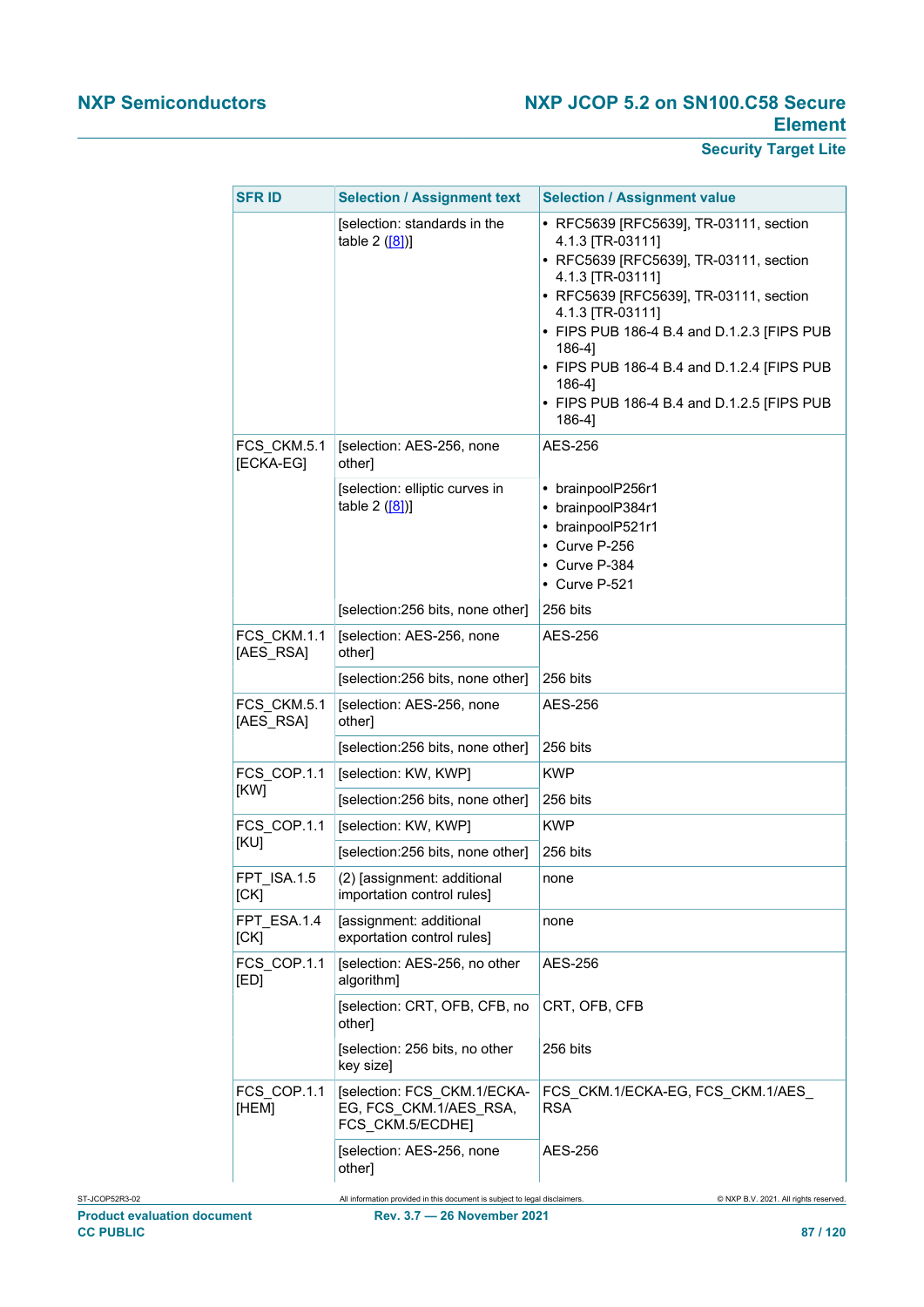| <b>SFR ID</b>              | <b>Selection / Assignment text</b>                                         | <b>Selection / Assignment value</b>                                                                            |
|----------------------------|----------------------------------------------------------------------------|----------------------------------------------------------------------------------------------------------------|
|                            | [selection: CBC [56], CCM [58],<br>GCM [59]]                               | CBC [56], CCM [58], GCM [59]                                                                                   |
|                            | [selection: CMAC [57], GMAC<br>[59], HMAC [60]]                            | CMAC [57], GMAC [59], HMAC [60]                                                                                |
|                            | [selection: 256 bits, no other<br>key size]                                | 256 bits                                                                                                       |
| FCS COP.1.1<br>[HDM]       | [selection: FCS CKM.5/<br>ECDHE, FCS CKM.5/ECKA-<br>EG, FCS CKM.5/AES RSA] | FCS_CKM.5/ECKA-EG, FCS_CKM.5/AES_<br><b>RSA</b>                                                                |
|                            | [selection: CMAC [57], GCM<br>[59], HMAC [60]]                             | CMAC [57], GCM [59], HMAC [60]                                                                                 |
|                            | [selection: AES-256, none<br>other]                                        | AES-256                                                                                                        |
|                            | [selection: CBC [56], CCM [58],<br>GMAC [59]]                              | CBC [56], CCM [58], GMAC [59]                                                                                  |
|                            | [assignment: cryptographic key<br>sizes]                                   | 256 bits                                                                                                       |
| FCS COP.1.1<br>[MAC]       | [selection: AES-256, none<br>other]                                        | AES-256                                                                                                        |
|                            | [selection: GMAC [59], no<br>other]                                        | <b>GMAC</b> [59]                                                                                               |
|                            | [selection: 256 bits, no other<br>key size]                                | 256 bits                                                                                                       |
| FCS COP.1.1<br>[HMAC]      | [selection: HMAC-SHA-1,<br>HMAC-SHA384, no other]                          | HMAC-SHA-1, HMAC-SHA384                                                                                        |
|                            | [assignment: cryptographic key<br>sizes]                                   | from 128 bit to 896 bit in 8 bit steps                                                                         |
| FCS COP.1.1<br>[CDS-ECDSA] | [selection: elliptic curves in the<br>table $2$ ([8])]                     | • brainpoolP256r1<br>• brainpoolP384r1<br>• brainpoolP521r1<br>• Curve P-256<br>• Curve P-384<br>• Curve P-521 |
|                            | [selection: key size in the table<br>2([8])                                | $\cdot$ 256-bit<br>$• 384-bit$<br>$• 521-bit$<br>$\cdot$ 256-bit<br>$• 384-bit$<br>$• 521-bit$                 |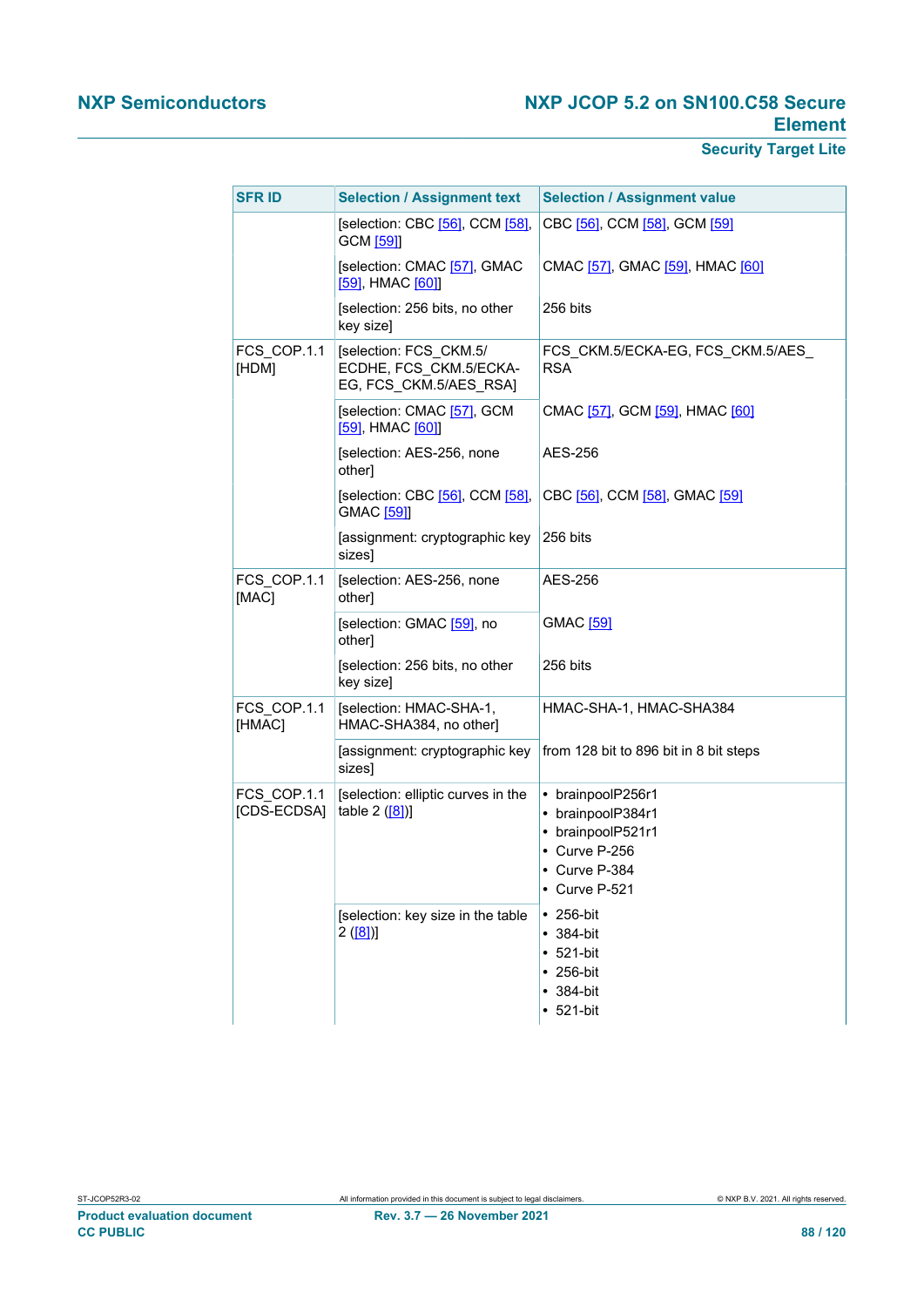| <b>SFR ID</b>              | <b>Selection / Assignment text</b>                                                                                                                                              | <b>Selection / Assignment value</b>                                                                                                                                                                                                                                                                                                                                     |  |
|----------------------------|---------------------------------------------------------------------------------------------------------------------------------------------------------------------------------|-------------------------------------------------------------------------------------------------------------------------------------------------------------------------------------------------------------------------------------------------------------------------------------------------------------------------------------------------------------------------|--|
|                            | [selection: standards in the<br>table $2([8])$                                                                                                                                  | • RFC5639 [RFC5639], TR-03111, section<br>4.1.3 [TR-03111]<br>• RFC5639 [RFC5639], TR-03111, section<br>4.1.3 [TR-03111]<br>• RFC5639 [RFC5639], TR-03111, section<br>4.1.3 [TR-03111]<br>• FIPS PUB 186-4 B.4 and D.1.2.3 [FIPS PUB<br>$186-4$ ]<br>• FIPS PUB 186-4 B.4 and D.1.2.4 [FIPS PUB<br>$186-4$ ]<br>• FIPS PUB 186-4 B.4 and D.1.2.5 [FIPS PUB<br>$186-4$ ] |  |
| FCS COP.1.1<br>[VDS-ECDSA] | [selection: elliptic curves in the<br>table $2$ ([8])]                                                                                                                          | • brainpoolP256r1<br>• brainpoolP384r1<br>• brainpoolP521r1<br>• Curve P-256<br>• Curve P-384<br>• Curve P-521                                                                                                                                                                                                                                                          |  |
|                            | [selection: key size in the table<br>2([8])                                                                                                                                     | $\cdot$ 256-bit<br>$• 384-bit$<br>$• 521-bit$<br>$\cdot$ 256-bit<br>$\cdot$ 384-bit<br>$• 521-bit$                                                                                                                                                                                                                                                                      |  |
|                            | [selection: standards in the<br>table $2$ ([8])]                                                                                                                                | • RFC5639 [RFC5639], TR-03111, section<br>4.1.3 [TR-03111]<br>• RFC5639 [RFC5639], TR-03111, section<br>4.1.3 [TR-03111]<br>• RFC5639 [RFC5639], TR-03111, section<br>4.1.3 [TR-03111]<br>• FIPS PUB 186-4 B.4 and D.1.2.3 [FIPS PUB<br>$186-4$ ]<br>• FIPS PUB 186-4 B.4 and D.1.2.4 [FIPS PUB<br>$186-4$ ]<br>• FIPS PUB 186-4 B.4 and D.1.2.5 [FIPS PUB<br>186-4]    |  |
| FCS COP.1.1<br>[CDS-RSA]   | [assignment: cryptographic key<br>sizes]                                                                                                                                        | 2000 bit up to 4096 bit in 8 bit steps                                                                                                                                                                                                                                                                                                                                  |  |
| FCS COP.1.1<br>[VDS-RSA]   | [assignment: cryptographic key<br>sizes]                                                                                                                                        | 2000 bit up to 4096 bit in 8 bit steps                                                                                                                                                                                                                                                                                                                                  |  |
| FDP DAU.2.1<br>[Sig]       | [selection: FCS COP.1/CDS-<br>RSA, FCS_COP.1/CDS-<br>ECDSA]                                                                                                                     | FCS COP.1/CDS-RSA, FCS COP.1/CDS-<br><b>ECDSA</b>                                                                                                                                                                                                                                                                                                                       |  |
| FDP_DAU.2.1<br>[Att]       | [selection: FCS_COP.1/<br>CDS-RSA, FCS COP.1/<br>CDS-ECDSA, ECDAA<br>according to [selection:<br>$[61][62]$ , [assignment: other<br>cryptographic authentication<br>mechanism]] | FCS_COP.1/CDS-RSA, FCS_COP.1/CDS-<br>ECDSA according to respectively RSA and<br>ECDSA digital signature mechanisms                                                                                                                                                                                                                                                      |  |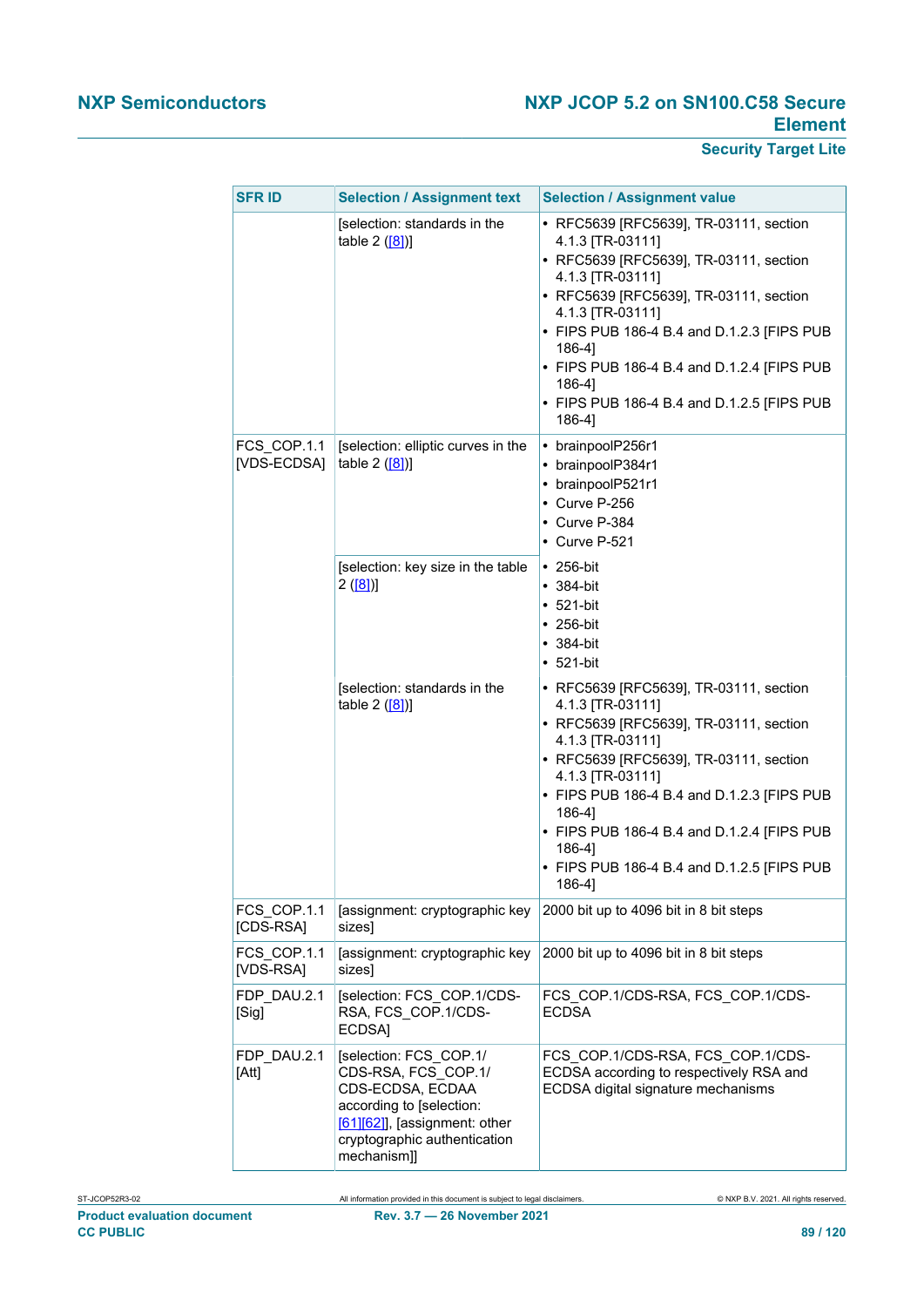| <b>SFR ID</b>         | <b>Selection / Assignment text</b>                                                                          | <b>Selection / Assignment value</b>                                                                                  |
|-----------------------|-------------------------------------------------------------------------------------------------------------|----------------------------------------------------------------------------------------------------------------------|
| FTP ITC.1.1<br>[CSP]  | [selection: logically separated<br>from other communication<br>channels, using physical<br>separated ports] | logically separated from other communication<br>channels                                                             |
|                       | [selection: Authentication<br>of TOE and remote entity<br>according to the case in table<br>4] ([8])        | • FIA_API.1/PACE, FIA_UAU.5.1 (2)<br>• FIA_API.1/CA, FIA_UAU.5.1 (4) or (5), and<br>(6)                              |
|                       | [assignment: according to the<br>case in table 4] ([8])                                                     | • modfication, disclosure<br>• modfication, disclosure                                                               |
|                       | [selection: cryptographic<br>operation according to the case<br>in table 4] ([8])                           | • FCS COP.1/TCM<br>• FCS COP.1/TCE                                                                                   |
| FCS CKM.1.1<br>[PACE] | [selection: elliptic curves in the<br>table $2([8])$ ]                                                      | • brainpoolP256r1<br>• brainpoolP384r1<br>• brainpoolP521r1<br>• Curve P-256<br>• Curve P-384<br>$\cdot$ Curve P-521 |
|                       | [selection: 128 bits, 192 bits,<br>256 bits]                                                                | 128 bits, 192 bits, 256 bits                                                                                         |
| FCS CKM.1.1<br>[TCAP] | [selection: 128 bits, 192 bits,<br>256 bits]                                                                | 128 bits, 192 bits, 256 bits                                                                                         |
| FCS_COP.1.1<br>[TCE]  | [selection: CBC [56], CCM [58],<br>GCM [59]]                                                                | CBC [56], CCM [58], GCM [59]                                                                                         |
|                       | [selection: 128 bits, 192 bits,<br>256 bits]                                                                | 128 bits, 192 bits, 256 bits                                                                                         |
| FCS COP.1.1<br>[TCM]  | [selection: CMAC [57], GMAC<br>[59]                                                                         | CMAC [57], GMAC [59]                                                                                                 |
|                       | [selection: 128 bits, 192 bits,<br>256 bits]                                                                | 128 bits, 192 bits, 256 bits                                                                                         |
| FMT_MTD.1.1<br>[RAD]  | (1) [selection: Administrator,<br>User Administrator]                                                       | <b>User Administrator</b>                                                                                            |
|                       | (2) [selection: Administrator,<br>User Administrator]                                                       | <b>User Administrator</b>                                                                                            |
|                       | (4) [selection: Administrator,<br>User Administrator]                                                       | <b>User Administrator</b>                                                                                            |
|                       | (5) [assignment: time frame]                                                                                | time frame chosen by the User Administrator                                                                          |
|                       | (5) [selection: Administrator,<br>User Administrator]                                                       | <b>User Administrator</b>                                                                                            |
|                       | (6) [selection: Unidentified<br>user, Unauthenticated user]                                                 | Unauthenticated user                                                                                                 |
|                       | (6) [selection: Administrator,<br>User Administrator]                                                       | User Administrator                                                                                                   |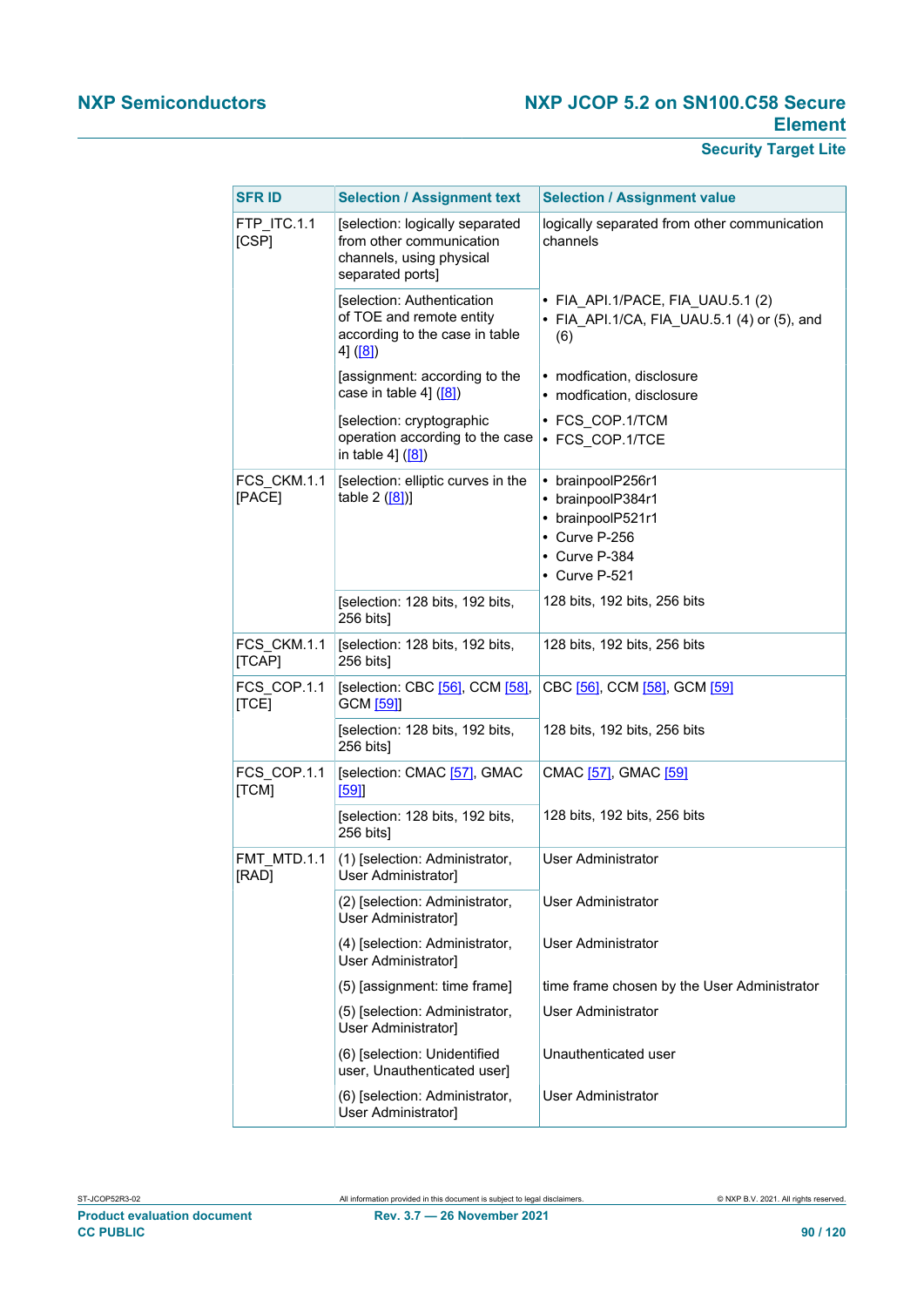| <b>SFR ID</b>         | <b>Selection / Assignment text</b>                                                                                                                                                                              | <b>Selection / Assignment value</b>                                                                         |
|-----------------------|-----------------------------------------------------------------------------------------------------------------------------------------------------------------------------------------------------------------|-------------------------------------------------------------------------------------------------------------|
| FIA AFL.1.1<br>[CSP]  | [selection: [assignment:<br>positive integer<br>number]number], an<br>[selection: Administrator, User<br>Administrator] configurable<br>positive integer within<br>[assignment: range of<br>acceptable values]] | Administrator configurable positive integer<br>within a range of values determined by this<br>administrator |
|                       | [assignment: list of<br>authentication events]                                                                                                                                                                  | consecutive failed authentication attempt                                                                   |
| FIA AFL.1.2           | [assignment: met, surpassed]                                                                                                                                                                                    | met                                                                                                         |
| [CSP]                 | [assignment: list of actions]                                                                                                                                                                                   | explicitly delete the password                                                                              |
| FMT SAE.1.1<br>[CSP]  | [selection: Administrator, User<br>Administrator]                                                                                                                                                               | User Administrator                                                                                          |
| FIA UID.1.1<br>[CSP]  | (3) [assignment: list of other<br>TSF-mediated actions]                                                                                                                                                         | none                                                                                                        |
| FIA UAU.1.1<br>[CSP]  | (3) [selection: a role, a set of<br>role]                                                                                                                                                                       | a role                                                                                                      |
|                       | (4) [assignment: list of other<br>TSF-mediated actions]                                                                                                                                                         | none                                                                                                        |
| FIA UAU.5.2<br>[CSP]  | (7) [assignment: additional<br>rules]                                                                                                                                                                           | none                                                                                                        |
| FIA UAU.6.1<br>[CSP]  | (4) [assignment: list of other<br>conditions under which re-<br>authentication is required]                                                                                                                     | none                                                                                                        |
| FDP ACC.1.1<br>[Oper] | (1) [selection: Administrator,<br>Crypto-Officer]                                                                                                                                                               | Administrator                                                                                               |
|                       | (1) [assignment: other roles]                                                                                                                                                                                   | none                                                                                                        |
| FDP ACF.1.1<br>[Oper] | (1) [selection: Administrator,<br>Crypto-Officer]                                                                                                                                                               | Administrator                                                                                               |
|                       | (1) [assignment: other roles]                                                                                                                                                                                   | None                                                                                                        |
| FDP_ACF.1.2<br>[Oper] | (1) [selection: Administrator,<br>Crypto-Officer]                                                                                                                                                               | Administrator                                                                                               |
|                       | (3) [assignment: other rules<br>governing access among<br>controlled subjects and<br>controlled objects using<br>controlled operations on<br>controlled objects]                                                | none                                                                                                        |
| FDP ACF.1.3<br>[Oper] | (1 - Table 5) [selection:<br>Administrator, Crypto-Officer,<br>Key Owner]                                                                                                                                       | Administrator, Key Owner                                                                                    |
|                       | (1 - Table 5) [selection:<br>Administrator, Crypto-Officer,<br>Key Owner]                                                                                                                                       | Administrator, Key Owner                                                                                    |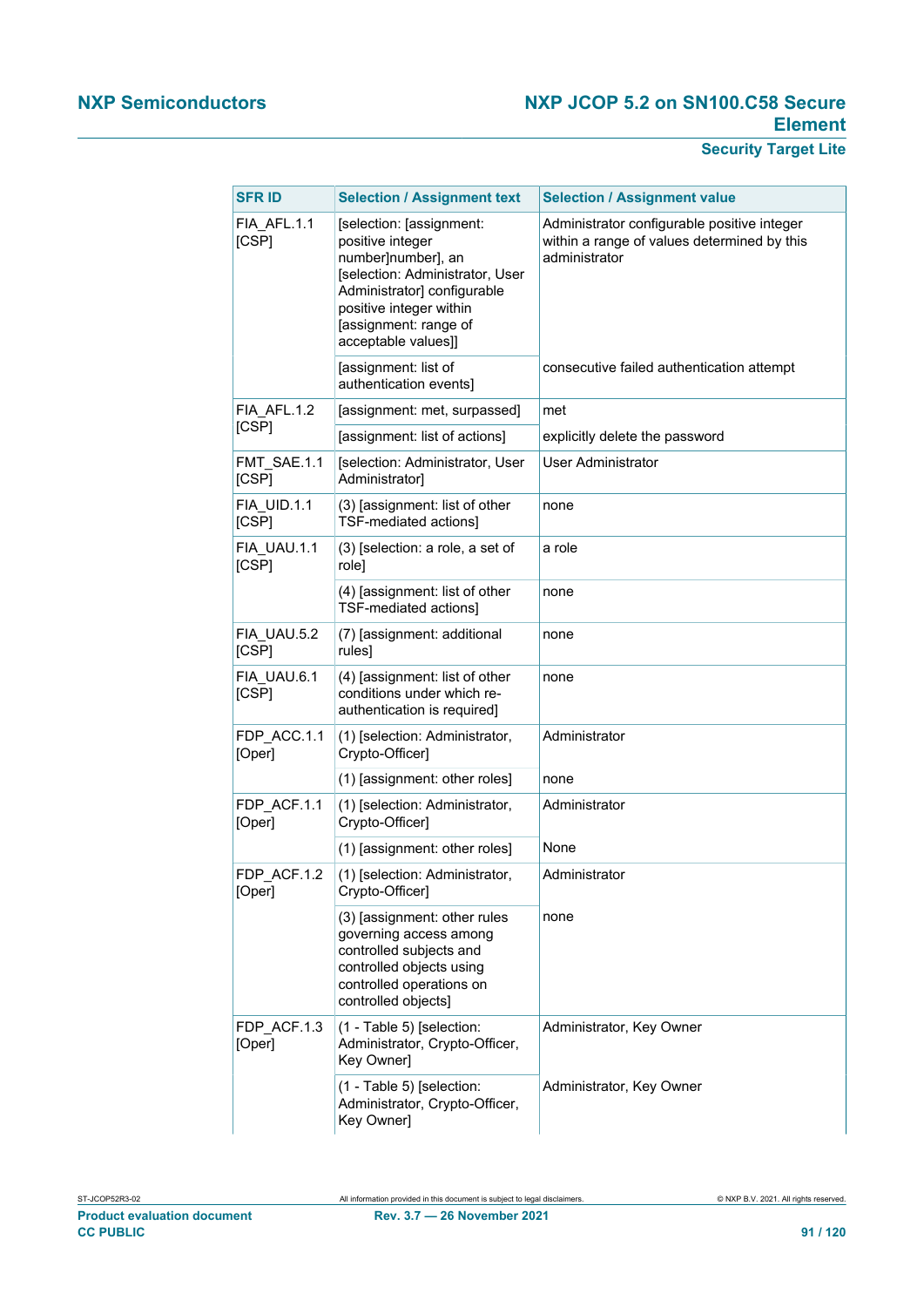| <b>SFR ID</b>           | <b>Selection / Assignment text</b>                                                                                                    | <b>Selection / Assignment value</b>                |
|-------------------------|---------------------------------------------------------------------------------------------------------------------------------------|----------------------------------------------------|
|                         | (2) [assignment: additional<br>rules, based on security<br>attributes, that explicitly<br>authorise access of subjects to<br>objects] | none                                               |
| FDP ACF.1.4<br>[Oper]   | (3) [assignment: additional<br>rules, based on security<br>attributes, that explicitly deny<br>access of subjects to objects]         | none                                               |
| FMT_SMF.1.1<br>[CSP]    | (4) [assignment: additional<br>list of security management<br>functions to be provided by the<br>TSF1                                 | none                                               |
| FMT SMR.1.1<br>[CSP]    | [selection: Administrator,<br>Crypto-Officer, User<br>Administrator, Update Agent]                                                    | Administrator, User Administrator, Update<br>Agent |
|                         | [selection: [assignment: other<br>roles], no other roles]                                                                             | no other roles                                     |
| FMT MSA.2.1<br>[CSP]    | (4) [assignment: additional<br>security attributes]                                                                                   | none                                               |
| FMT MOF.1.1<br>[CSP]    | (1) [selection: Administrator,<br>User Administrator]                                                                                 | <b>User Administrator</b>                          |
|                         | (2) [selection: Administrator,<br>User Administrator]                                                                                 | User Administrator                                 |
|                         | (3) [selection: Administrator,<br>User Administrator]                                                                                 | User Administrator                                 |
|                         | (4) [selection: Administrator,<br>User Administrator]                                                                                 | <b>User Administrator</b>                          |
| FDP SDC.1.1<br>[CSP]    | [assignment: memory area]                                                                                                             | <b>NVM</b>                                         |
| FPT TST.1.1<br>[CSP]    | [assignment: parts of TSF]                                                                                                            | the TSF                                            |
| FCS COP.1.1<br>[VDSUCP] | [assignment: cryptographic<br>algorithm]                                                                                              | ECDSA with NIST P-256, Brainpool P256r1            |
|                         | [assignment: cryptographic key<br>sizes]                                                                                              | 256 bits                                           |
|                         | [assignment: list of standards]                                                                                                       | FIPS 186-4 [55]                                    |
| FCS COP.1.1<br>[DecUCP] | [assignment: cryptographic<br>algorithm]                                                                                              | AES-128 in CBC mode                                |
|                         | [assignment: cryptographic key<br>sizes]                                                                                              | 128 bits                                           |
|                         | [assignment: list of standards]                                                                                                       | [56]                                               |
| FDP ACC.1.1<br>[UCP]    | [selection: Administrator,<br>Update Agent]                                                                                           | <b>Update Agent</b>                                |
| FDP ACF.1.1<br>[UCP]    | [selection: Administrator,<br>Update Agent]                                                                                           | <b>Update Agent</b>                                |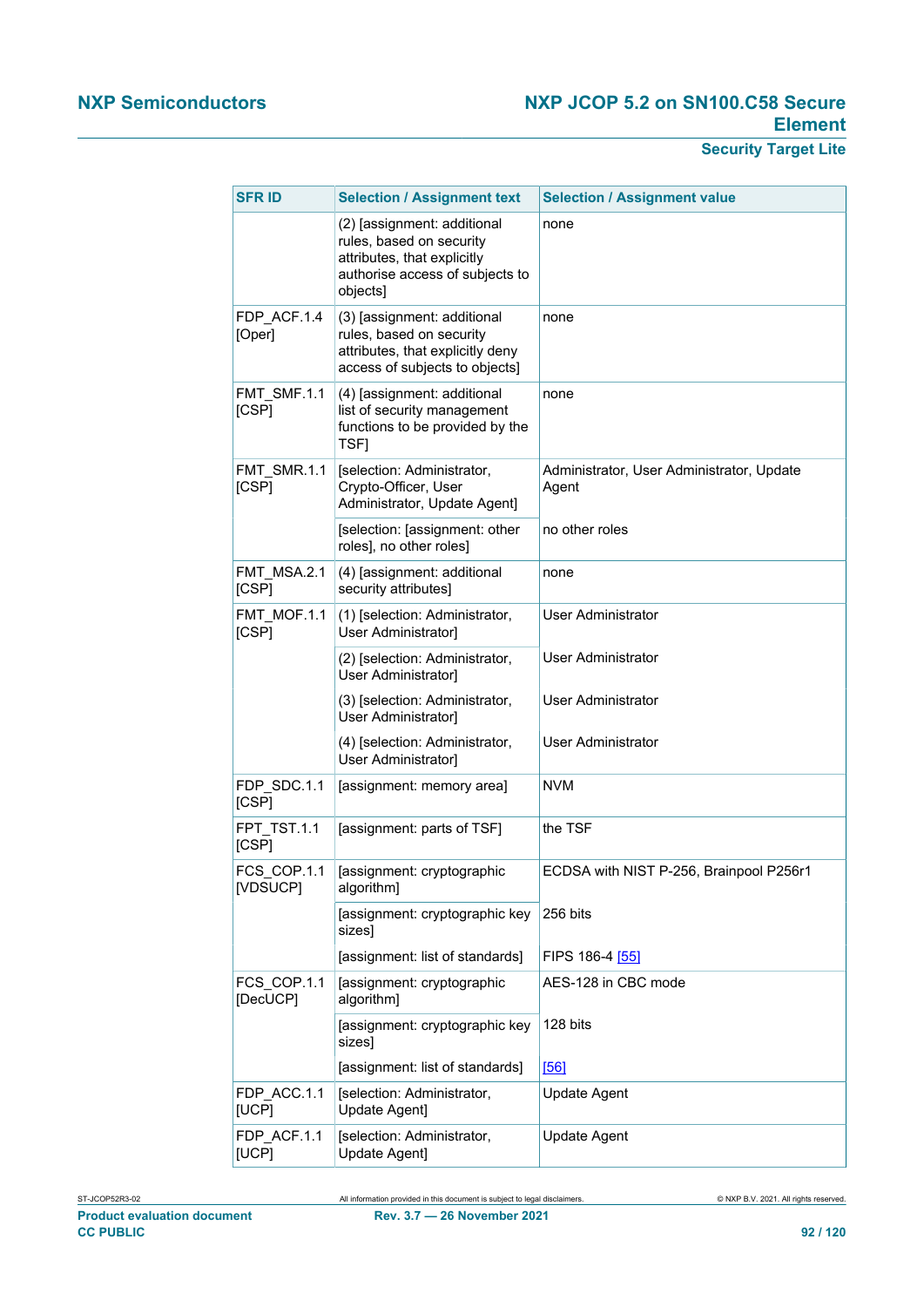| <b>SFR ID</b>        | <b>Selection / Assignment text</b>                                                                                   | <b>Selection / Assignment value</b>                             |
|----------------------|----------------------------------------------------------------------------------------------------------------------|-----------------------------------------------------------------|
| FDP ACF.1.2<br>[UCP] | (1) [selection: Administrator,<br>Update Agent]                                                                      | Update Agent                                                    |
|                      | (2) [selection: Administrator,<br>Update Agent1                                                                      | Update Agent                                                    |
|                      | (2) (b) the Version Number<br>of the Update Code Package<br>is equal or higher than the<br>Version Number of the TSF | This statement is covered by a requirement into<br>the UGM [12] |
| FDP ACF.1.3<br>[UCP] | [assignment: rules, based<br>on security attributes, that<br>explicitly authorise access of<br>subjects to objects]  | None                                                            |
| FDP ACF.1.4<br>[UCP] | [assignment: rules, based<br>on security attributes, that<br>explicitly deny access of<br>subjects to objects]       | None                                                            |

## **7.2 Security Assurance Requirements**

The assurance requirements of this evaluation are EAL5 augmented by AVA\_VAN.5, ALC\_DVS.2, ASE\_TSS.2, and ALC\_FLR.1. This applies to all PP claimed in [Section 2.3](#page-23-0).

The assurance requirements ensure, among others, the security of the TOE during its development and production.

## **7.3 Security Functional Requirements Dependencies**

## **7.3.1 JCOP**

| Table 70.           |                                                                                              |                                  |
|---------------------|----------------------------------------------------------------------------------------------|----------------------------------|
| <b>Requirements</b> | <b>CC Dependencies</b>                                                                       | <b>Satisfied dependencies</b>    |
| FCS RNG.1           | No dependencies                                                                              |                                  |
| FDP ACC.1[SD]       | FDP ACF.1 Security attribute<br>based access control                                         | FDP ACF.1[SD]                    |
| FDP_ACC.2[RM]       | FDP_ACF.1 Security attribute<br>based access control                                         | FDP ACF.1[RM]                    |
| FDP ACF.1[SD]       | FDP ACC.1 Subset access<br>control FMT MSA.3 Static<br>attribute initialisation              | FDP ACC.1[SD]<br>FMT MSA.3[SD]   |
| FDP ACF.1[RM]       | FDP ACC.1 Subset access<br>control FMT MSA.3 Static<br>attribute initialisation              | FDP ACC.2[RM]<br>FMT MSA.3[RM]   |
| FDP ROL.1[CCM]      | <b>[FDP ACC.1 Subset access</b><br>control, or FDP_IFC.1 Subset<br>information flow control] | FDP ACC.1[SD]                    |
| FIA AFL.1[PIN]      | FIA UAU.1 Timing of<br>authentication                                                        | see AppNote in FIA<br>AFL.1[PIN] |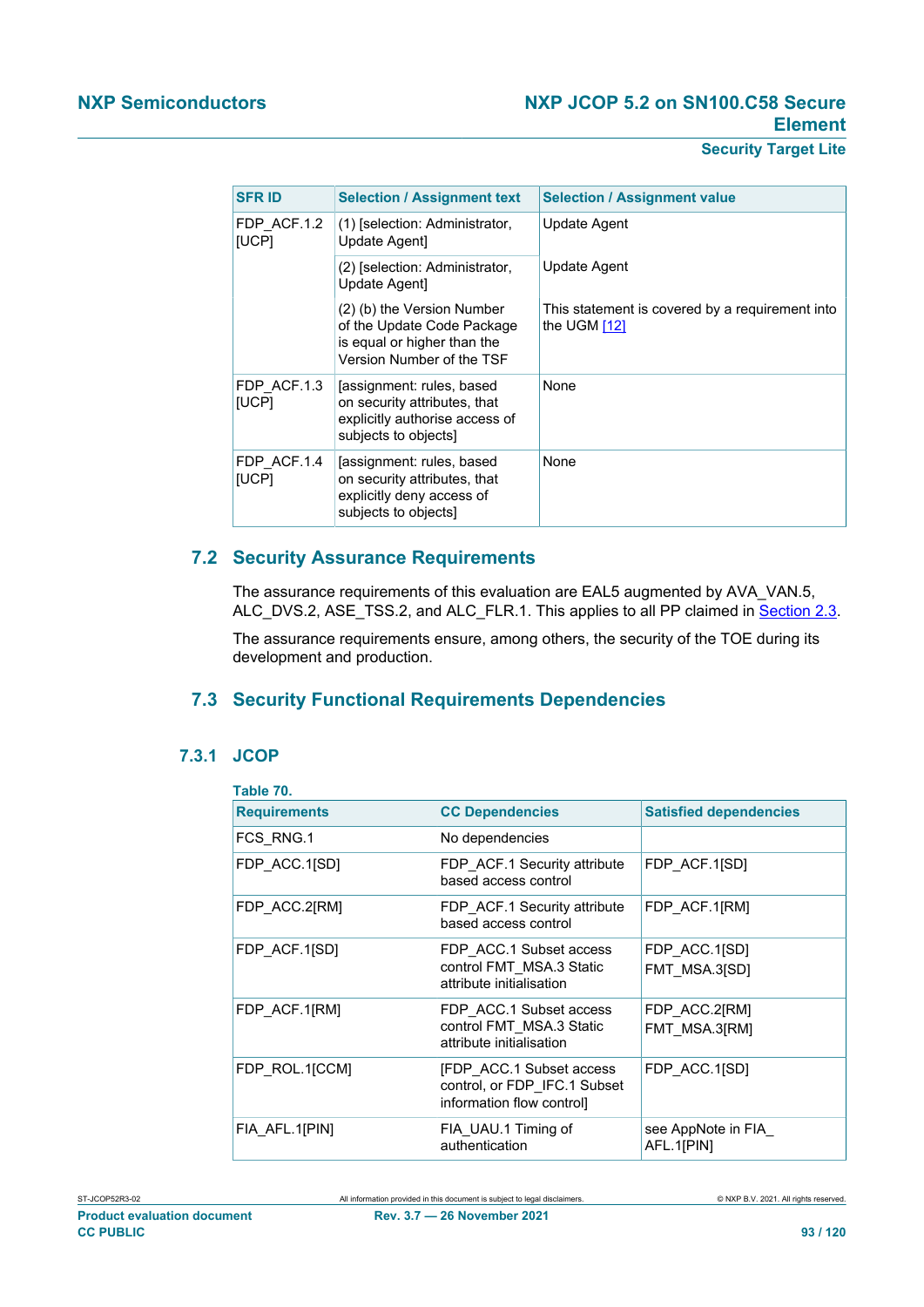| <b>Requirements</b> | <b>CC Dependencies</b>                                                                                                                                                         | <b>Satisfied dependencies</b>                      |
|---------------------|--------------------------------------------------------------------------------------------------------------------------------------------------------------------------------|----------------------------------------------------|
| FIA UID.1[OSU]      | No dependencies                                                                                                                                                                |                                                    |
| FIA_UID.1[CFG]      | No dependencies                                                                                                                                                                |                                                    |
| FIA_UID.1[RM]       | No dependencies                                                                                                                                                                |                                                    |
| FIA_UAU.1[SC]       | A UID.1 Timing of identification FIA UID.1[SC]                                                                                                                                 |                                                    |
| FIA UAU.1[RM]       | FIA UID.1 Timing of<br>identification                                                                                                                                          | FIA UID.1[RM]                                      |
| FIA UAU.1[OSU]      | FIA UID.1 Timing of<br>identification                                                                                                                                          | FIA UID.1[OSU]                                     |
| FIA_UAU.4[SC]       | No dependencies                                                                                                                                                                |                                                    |
| FIA_UAU.4[OSU]      | No dependencies                                                                                                                                                                |                                                    |
| FMT_MSA.1[OSU]      | [FDP ACC.1 Subset access<br>control, or FDP IFC.1 Subset<br>information flow control]<br>FMT SMR.1 Security roles<br>FMT_SMF.1 Specification of<br><b>Management Functions</b> | FDP_IFC.2[OSU]<br>FMT_SMR.1[OSU]<br>FMT SMF.1[OSU] |
| FMT_MSA.1[CFG]      | [FDP ACC.1 Subset access<br>control, or FDP_IFC.1 Subset<br>information flow control]<br>FMT SMR.1 Security roles<br>FMT_SMF.1 Specification of<br><b>Management Functions</b> | FDP IFC.2[CFG]<br>FMT SMR.1[CFG]<br>FMT_SMF.1[CFG] |
| FMT_MSA.1[SD]       | [FDP ACC.1 Subset access<br>control, or FDP_IFC.1 Subset<br>information flow control]<br>FMT SMR.1 Security roles<br>FMT SMF.1 Specification of<br><b>Management Functions</b> | FDP ACC.1[SD]<br>FMT SMR.1[SD]<br>FMT_SMF.1[SD]    |
| FMT_MSA.1[RM]       | [FDP_ACC.1 Subset access<br>control, or FDP IFC.1 Subset<br>information flow control]<br>FMT SMR.1 Security roles<br>FMT SMF.1 Specification of<br>Management Functions        | FDP_ACC.2[RM]<br>FMT_SMR.1[SD]<br>FMT_SMF.1[RM]    |
| FMT MSA.3[OSU]      | FMT MSA.1 Management of<br>security attributes FMT SMR.1<br>Security roles                                                                                                     | FMT_MSA.1[OSU]<br>FMT SMR.1[OSU]                   |
| FMT_MSA.3[CFG]      | FMT_MSA.1 Management of<br>security attributes FMT SMR.1<br>Security roles                                                                                                     | FMT MSA.1[OSU]<br>FMT_SMR.1[OSU]                   |
| FMT MSA.3[SD]       | FMT_MSA.1 Management of<br>security attributes FMT SMR.1<br>Security roles                                                                                                     | FMT_MSA.1[OSU]<br>FMT SMR.1[OSU]                   |
| FMT_MSA.3[RM]       | FMT MSA.1 Management of<br>security attributes FMT_SMR.1<br>Security roles                                                                                                     | FMT_MSA.1[OSU]<br>FMT SMR.1[OSU]                   |
| FMT_SMF.1[OSU]      | No dependencies                                                                                                                                                                |                                                    |
| FMT_SMF.1[CFG]      | No dependencies                                                                                                                                                                |                                                    |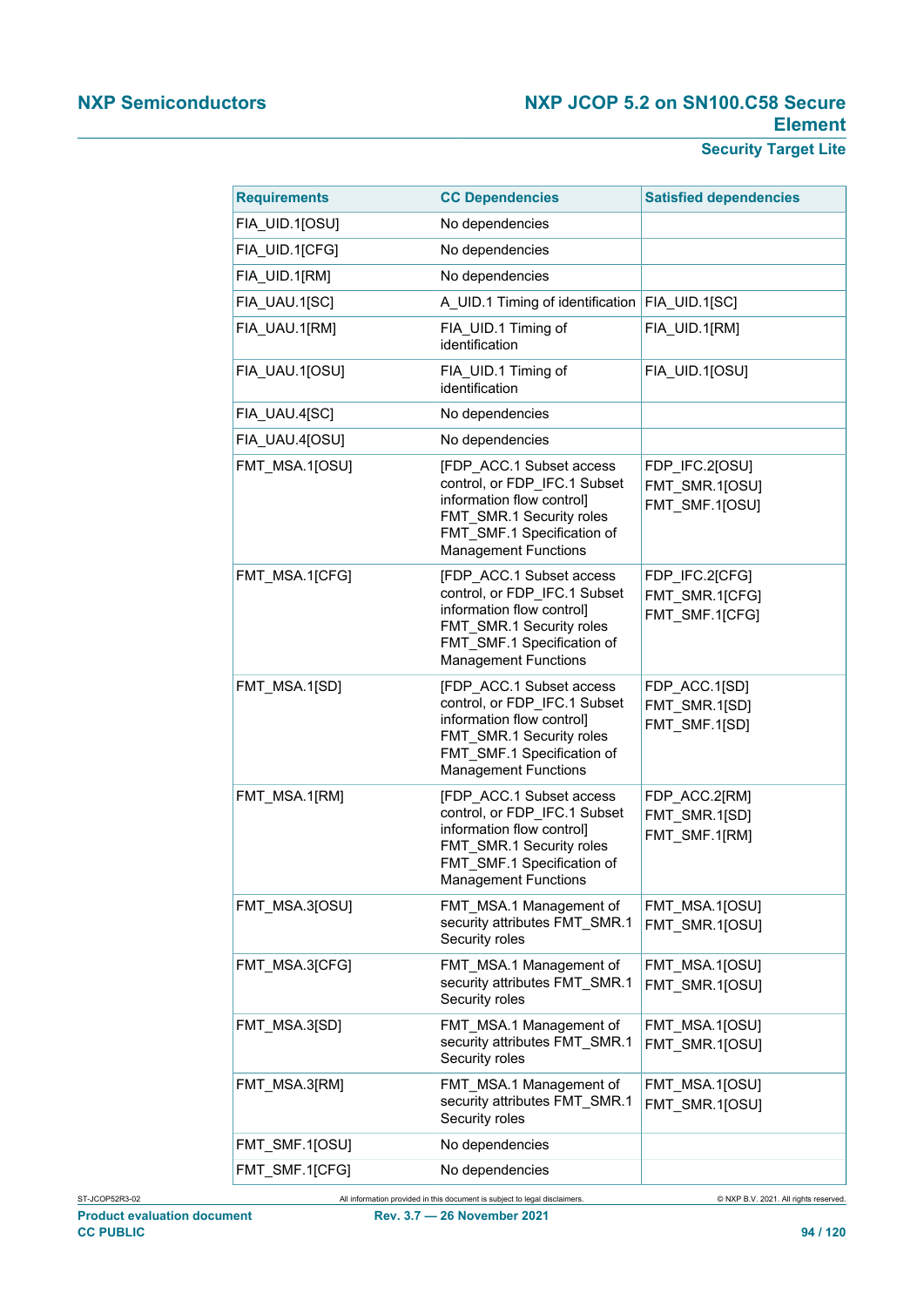| <b>Requirements</b> | <b>CC Dependencies</b>                | <b>Satisfied dependencies</b> |
|---------------------|---------------------------------------|-------------------------------|
| FMT SMF.1[SD]       | No dependencies                       |                               |
| FMT SMF.1[RM]       | No dependencies                       |                               |
| FMT SMR.1[OSU]      | FIA UID.1 Timing of<br>identification | FIA UID.1[OSU]                |
| FMT SMR.1[CFG]      | FIA UID.1 Timing of<br>identification | FIA UID.1[CFG]                |
| FMT SMR.1[SD]       | FIA UID.1 Timing of<br>identification | FIA UID.1[SC]                 |
| FPT EMSEC.1         | No dependencies                       |                               |
| FPT FLS.1[OSU]      | No dependencies                       |                               |
| FPT FLS.1[CCM]      | No dependencies                       |                               |
| FPT PHP.3           | No dependencies                       |                               |

#### **7.3.1.1 JCOP Rationale for Exclusion of Dependencies**

**The dependency FIA\_UID.1 of FMT\_SMR.1[INSTALLER] is unsupported.** This ST does not require the identification of the "installer" since it can be considered as part of the TSF.

**The dependency FIA\_UID.1 of FMT\_SMR.1[ADEL] is unsupported.** This ST does not require the identification of the "deletion manager" since it can be considered as part of the TSF.

**The dependency FMT\_SMF.1 of FMT\_MSA.1[JCRE] is unsupported.** The dependency between FMT\_MSA.1[JCRE] and FMT\_SMF.1 is not satisfied because no management functions are required for the Java Card RE.

**The dependency FAU\_SAA.1 of FAU\_ARP.1 is unsupported.** The dependency of FAU\_ARP.1 on FAU\_SAA.1 assumes that a "potential security violation" generates an audit event. On the contrary, the events listed in FAU\_ARP.1 are self-contained (arithmetic exception, ill-formed bytecodes, access failure) and ask for a straightforward reaction of the TSFs on their occurrence at runtime. The JCVM or other components of the TOE detect these events during their usual working order. Thus, there is no mandatory audit recording in this ST.

**The dependency FIA\_UAU.1 of FIA\_AFL.1[PIN] is unsupported.** The TOE implements the firewall access control SFP, based on which access to the object Implementing FIA\_AFL.1[PIN] is organized.

## **7.3.2 eUICC**

The Security Functional Requirements dependencies for the eUICC component are strictly the same in the eUICC PP [\[7\]](#page-112-1).

## **7.3.3 CSP**

The Security Functional Requirements dependencies for the the CSP component are the same in the CSP PP [\[8\]](#page-112-3) with only the following differences:

**•** FCS\_COP.1[VDSUCP]: the import of UCP signature verification key is done during manufacturing.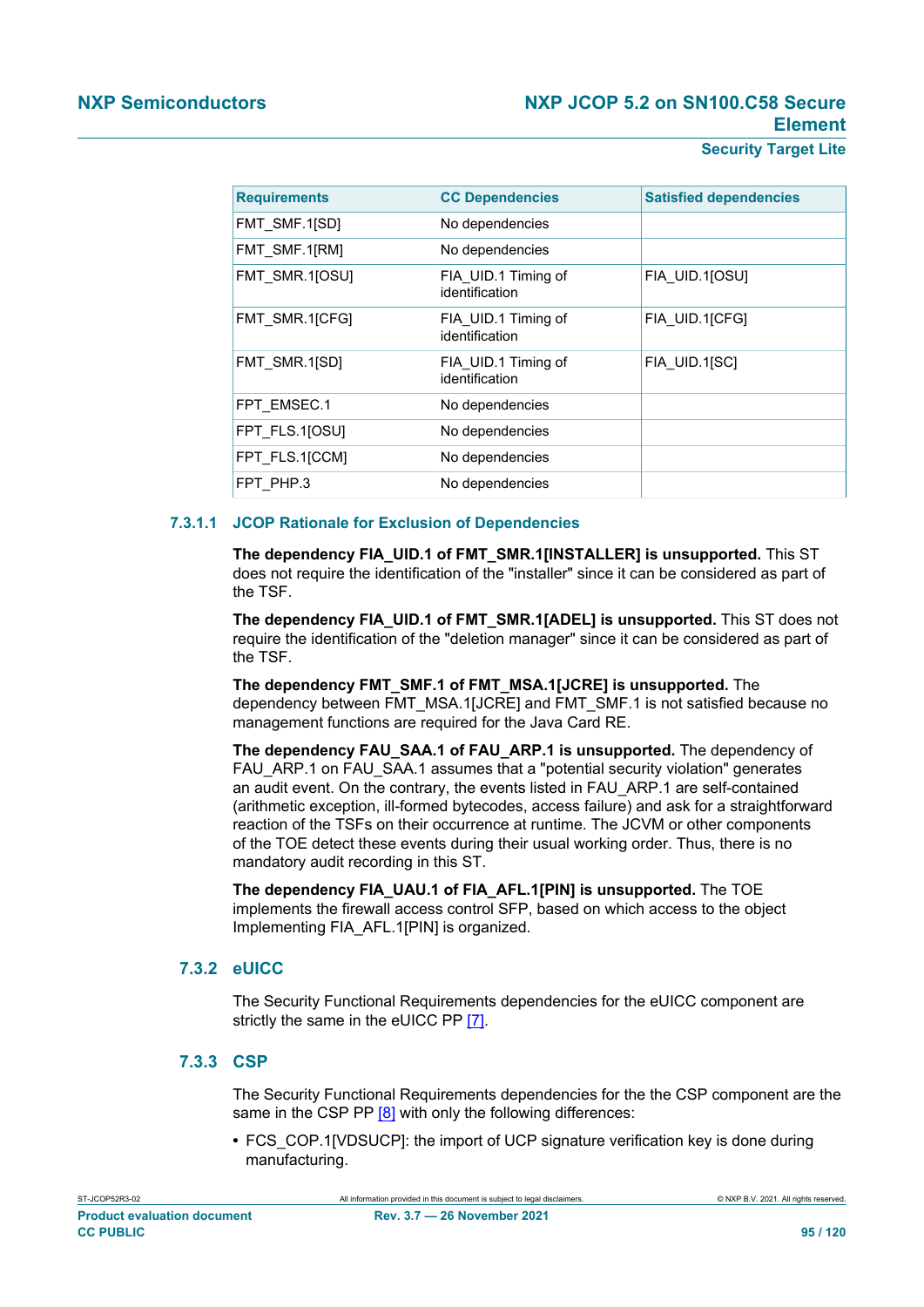**•** FCS\_COP.1.1[DecUCP]: the import of UCP decryption key is done during manufacturing.

## **7.4 Security Requirements Rationales**

## **7.4.1 Security Assurance Requirements Rationale**

The selection of assurance components is based on the following underlying PPs:

- **•** JavaCard [\[6\]](#page-112-5)
- **•** eUICC [\[7\]](#page-112-1)
- **•** CSP [\[8\]](#page-112-3)

The Security Target uses the augmentations from the PP, chooses EAL5 and adds the components AVA\_VAN.5 ALC\_DVS.2, ASE\_TSS.2 and ALC\_FLR.1

The rationale for the augmentations is the same as in the PP.

The assurance level EAL5 is an elaborated pre-defined level of the CC, part 3 [\[3\]](#page-112-6). The assurance components in an EAL level are chosen in a way that they build a mutually supportive and complete set of components. The additional requirements chosen for augmentation do not add any dependencies, which are not already fulfilled for the corresponding requirements contained in EAL5. Therefore, the components AVA\_VAN.5, ALC\_DVS.2, ASE\_TSS.2 and ALC\_FLR.1 and ALC\_FLR.1 add additional assurance to EAL5, but the mutual support of the requirements is still guaranteed.

#### **7.4.2 Security Functional Requirements Rationales**

#### **7.4.2.1 JCOP**

The following rationales of Security Functional Requirements for the JCOP component only covers the modifications regarding the Java Card PP [\[6\]](#page-112-5) due to additions and refinements in Security Functional Requirements and Security Objectives.

#### 7.4.2.1.1 Execution

#### 742111 OT OPERATE

## **Table 71.**

| <b>SFR</b>         | <b>Rationale</b>                                                    |
|--------------------|---------------------------------------------------------------------|
| $ FIA$ $AFL.1 PIN$ | Contributes to meet the objective by protecting the authentication. |

- 7.4.2.1.2 Applet Management
- 7.4.2.1.2.1 OT.APPLI-AUTH

#### **Table 72.**

| <b>SFR</b>       | Rationale                                                                                                                                                                                                                                                              |
|------------------|------------------------------------------------------------------------------------------------------------------------------------------------------------------------------------------------------------------------------------------------------------------------|
| <b>FCS COP.1</b> | Refinement: applies to FCS COP.1[DAP]. Contributes to meet the<br>security objective by ensuring that the loaded Executable Application is<br>legitimate by specifying the algorithm to be used in order to verify the<br>DAP signature of the Verification Authority. |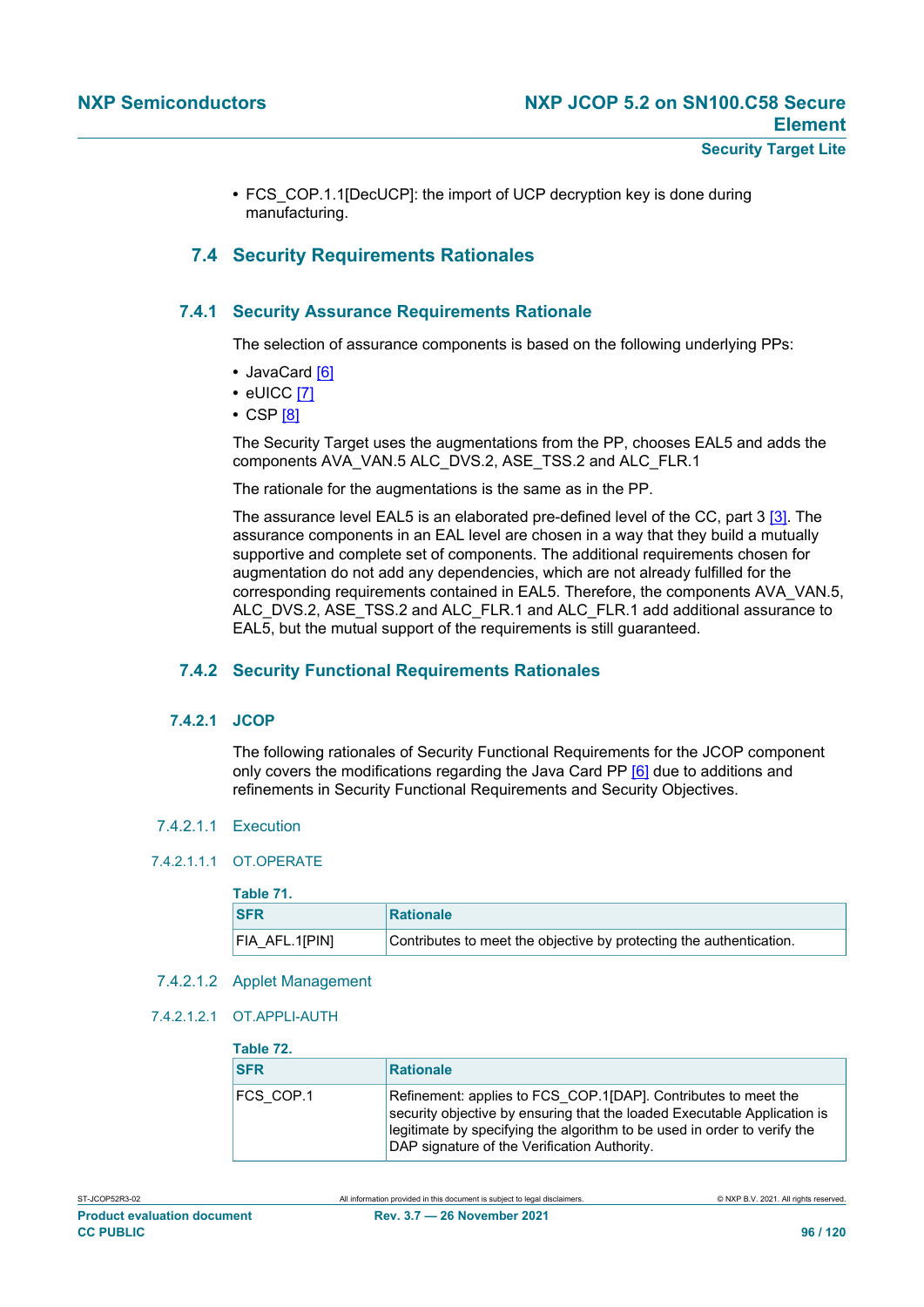## **Security Target Lite**

| <b>SFR</b>     | <b>Rationale</b>                                                                                                  |
|----------------|-------------------------------------------------------------------------------------------------------------------|
| FDP ROL.1[CCM] | Contributes to meet this security objective by ensures that card<br>management operations may be cleanly aborted. |
| FPT FLS.1[CCM] | Contributes to meet the security objective by preserving a secure state<br>when failures occur.                   |

#### 7.4.2.1.2.2 OT.DOMAIN-RIGHTS

| Table 73.     |                                                                                                                                                                                                        |
|---------------|--------------------------------------------------------------------------------------------------------------------------------------------------------------------------------------------------------|
| <b>SFR</b>    | <b>Rationale</b>                                                                                                                                                                                       |
| FDP_ACC.1[SD] | Contributes to cover this security objective by enforcing a Security<br>Domain access control policy (rules and restrictions) that ensures a<br>secure card content management.                        |
| FDP ACF.1[SD] | Contributes to cover this security objective by enforcing a Security<br>Domain access control policy (rules and restrictions) that ensures a<br>secure card content management.                        |
| FMT_MSA.1[SD] | Contributes to cover this security objective by enforcing a Security<br>Domain access control policy (rules and restrictions) that ensures a<br>secure card content management.                        |
| FMT_MSA.3[SD] | Contributes to cover this security objective by enforcing a Security<br>Domain access control policy (rules and restrictions) that ensures a<br>secure card content management.                        |
| FMT_SMF.1[SD] | Contributes to cover this security objective by enforcing a Security<br>Domain access control policy (rules and restrictions) that ensures a<br>secure card content management.                        |
| FMT_SMR.1[SD] | Contributes to cover this security objective by enforcing a Security<br>Domain access control policy (rules and restrictions) that ensures a<br>secure card content management.                        |
| FTP_ITC.1[SC] | Contributes to cover this security objective by enforcing Secure Channel<br>Protocol information flow control policy that ensures the integrity and the<br>authenticity of card management operations. |
| FCO_NRO.2[SC] | Contributes to cover this security objective by enforcing Secure Channel<br>Protocol information flow control policy that ensures the integrity and the<br>authenticity of card management operations. |
| FDP_IFC.2[SC] | Contributes to cover this security objective by enforcing Secure Channel<br>Protocol information flow control policy that ensures the integrity and the<br>authenticity of card management operations. |
| FDP_IFF.1[SC] | Contributes to cover this security objective by enforcing Secure Channel<br>Protocol information flow control policy that ensures the integrity and the<br>authenticity of card management operations. |
| FMT MSA.1[SC] | Contributes to cover this security objective by enforcing Secure Channel<br>Protocol information flow control policy that ensures the integrity and the<br>authenticity of card management operations. |
| FMT_MSA.3[SC] | Contributes to cover this security objective by enforcing Secure Channel<br>Protocol information flow control policy that ensures the integrity and the<br>authenticity of card management operations. |
| FMT_SMF.1[SC] | Contributes to cover this security objective by enforcing Secure Channel<br>Protocol information flow control policy that ensures the integrity and the<br>authenticity of card management operations. |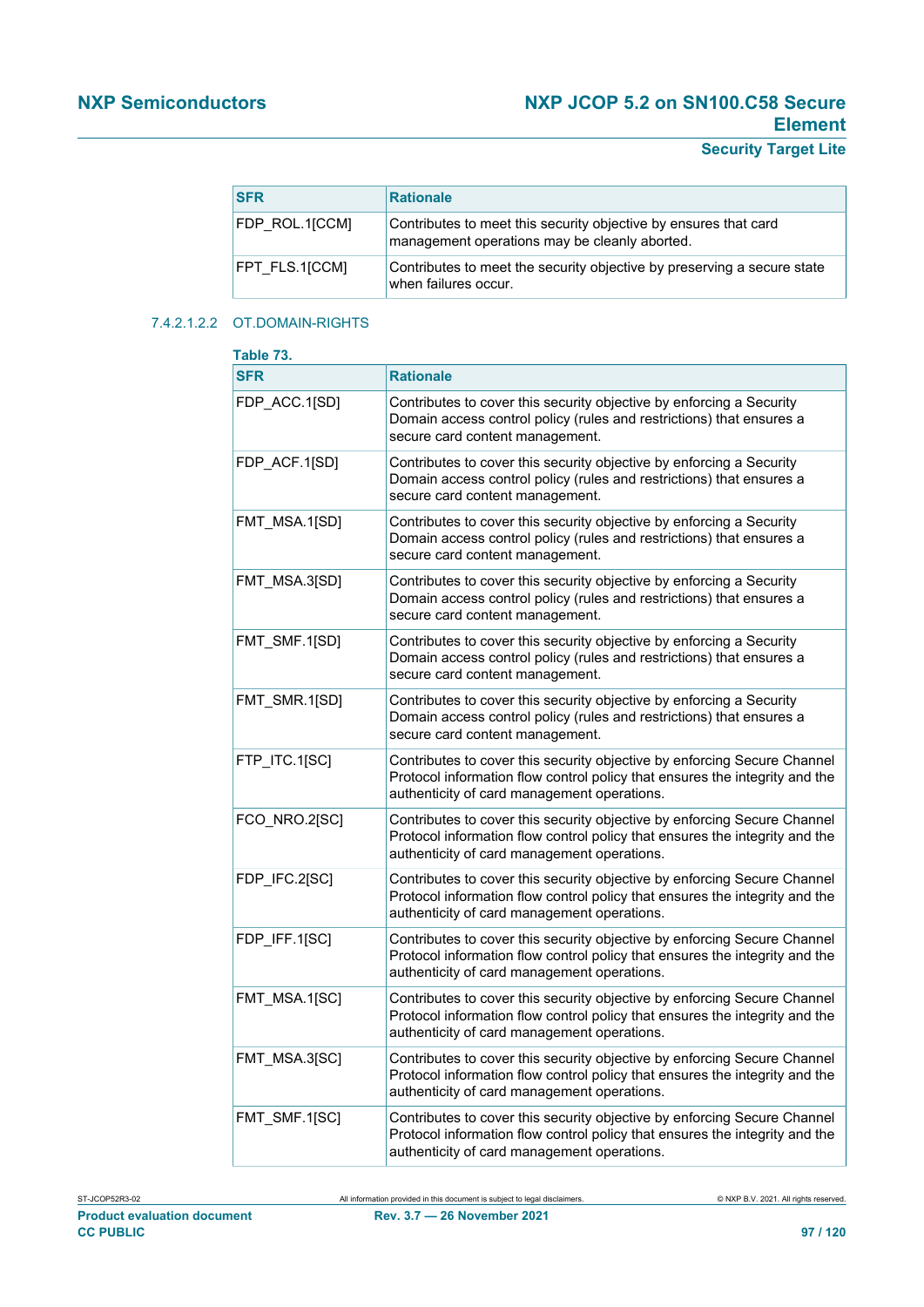# **Security Target Lite**

| <b>SFR</b>    | <b>Rationale</b>                                                                                                                                                                                       |
|---------------|--------------------------------------------------------------------------------------------------------------------------------------------------------------------------------------------------------|
| FIA UID.1[SC] | Contributes to cover this security objective by enforcing Secure Channel<br>Protocol information flow control policy that ensures the integrity and the<br>authenticity of card management operations. |
| FIA UAU.1[SC] | Contributes to cover this security objective by enforcing Secure Channel<br>Protocol information flow control policy that ensures the integrity and the<br>authenticity of card management operations. |
| FIA UAU.4[SC] | Contributes to cover this security objective by enforcing Secure Channel<br>Protocol information flow control policy that ensures the integrity and the<br>authenticity of card management operations. |

#### 7.4.2.1.2.3 OT.COMM\_AUTH

| Table 74.     |                                                                                                                                                                               |
|---------------|-------------------------------------------------------------------------------------------------------------------------------------------------------------------------------|
| <b>SFR</b>    | <b>Rationale</b>                                                                                                                                                              |
| FCS_COP.1     | Contributes to meet the security objective by specifying secure<br>cryptographic algorithm that shall be used to determine the origin of the<br>card management commands.     |
| FMT SMR.1[SD] | Contributes to meet the security objective by specifying the authorized<br>identified roles enabling to send and authenticate card management<br>commands.                    |
| FTP ITC.1[SC] | Contributes to meet the security objective by ensuring the origin of card<br>administration commands.                                                                         |
| FDP IFC.2[SC] | Contributes to meet the security objective by specifying the authorized<br>identified roles enabling to send and authenticate card management<br>commands.                    |
| FDP IFF.1[SC] | Contributes to meet the security objective by specifying the authorized<br>identified roles enabling to send and authenticate card management<br>commands.                    |
| FMT MSA.1[SC] | Contributes to meet the security objective by specifying security<br>attributes enabling to authenticate card management requests.                                            |
| FMT MSA.3[SC] | Contributes to meet the security objective by specifying security<br>attributes enabling to authenticate card management requests.                                            |
| FIA UID.1[SC] | Contributes to meet the security objective by specifying the actions<br>that can be performed before authenticating the origin of the APDU<br>commands that the TOF receives. |
| FIA UAU.1[SC] | Contributes to meet the security objective by specifying the actions<br>that can be performed before authenticating the origin of the APDU<br>commands that the TOE receives. |

## 7.4.2.1.2.4 OT.COMM\_INTEGRITY

| Table 75.     |                                                                                                                                                                                    |
|---------------|------------------------------------------------------------------------------------------------------------------------------------------------------------------------------------|
| <b>SFR</b>    | <b>Rationale</b>                                                                                                                                                                   |
| FCS COP.1     | Contributes to meet the security objective by by specifying secure<br>cryptographic algorithm that shall be used to ensure the integrity of the<br>card management commands.       |
| FMT SMR.1[SD] | Contributes to cover this security objective by defining the roles enabling<br>to send and authenticate the card management requests for which the<br>integrity has to be ensured. |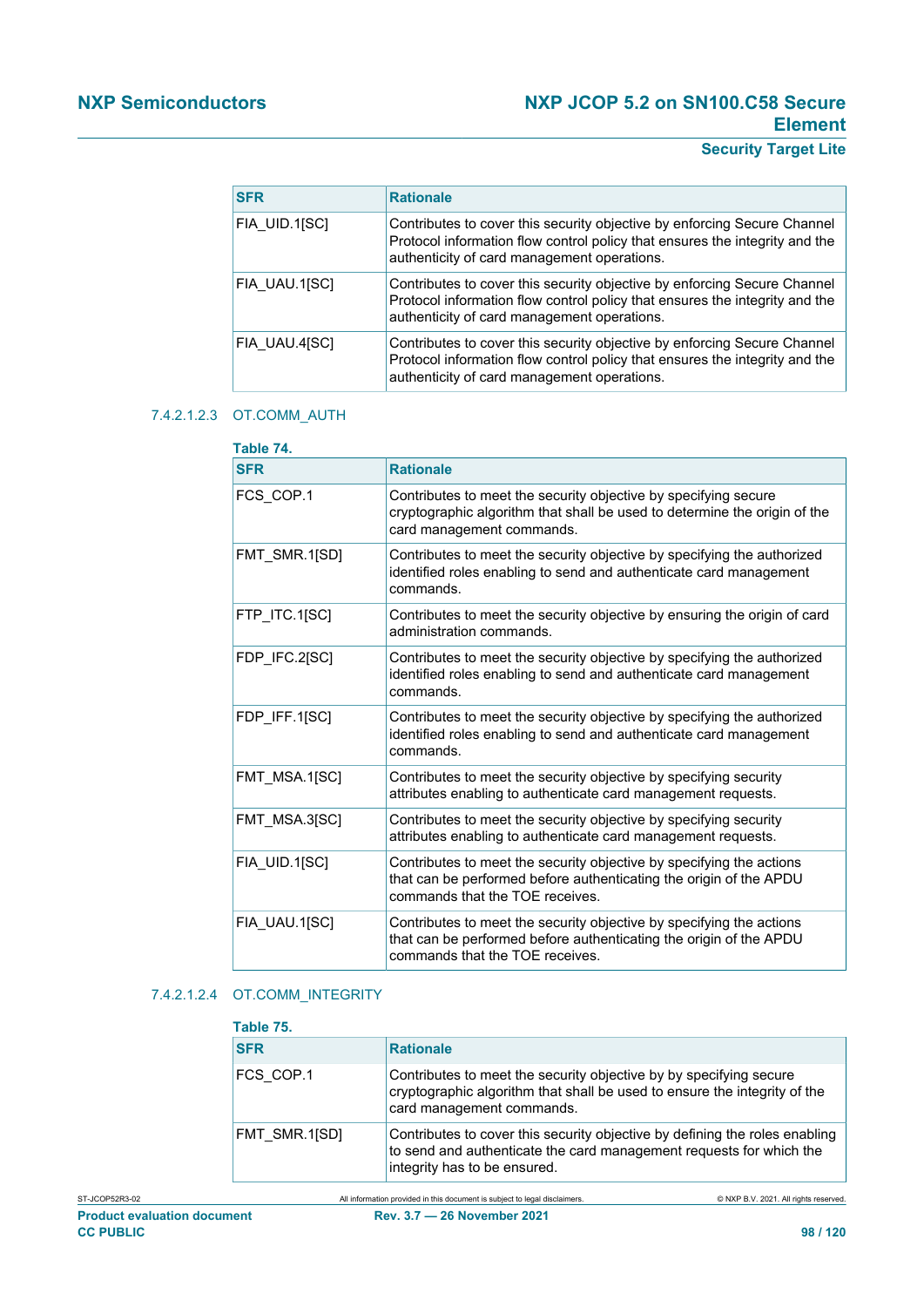# **Security Target Lite**

| <b>SFR</b>    | <b>Rationale</b>                                                                                                                                                                  |
|---------------|-----------------------------------------------------------------------------------------------------------------------------------------------------------------------------------|
| FTP ITC.1[SC] | Contributes to meet the security objective by ensuring the integrity of<br>card management commands.                                                                              |
| FDP_IFC.2[SC] | Contributes to cover the security objective by enforcing the Secure<br>Channel Protocol information flow control policy to guarantee the<br>integrity of administration requests. |
| FDP IFF.1[SC] | Contributes to cover the security objective by enforcing the Secure<br>Channel Protocol information flow control policy to guarantee the<br>integrity of administration requests. |
| FMT MSA.1[SC] | Contributes to cover the security objective by specifying security<br>attributes enabling to quarantee the integrity of card management<br>requests.                              |
| FMT MSA.3[SC] | Contributes to cover the security objective by specifying security<br>attributes enabling to guarantee the integrity of card management<br>requests.                              |
| FMT SMF.1[SC] | Contributes to meet the security objective by specifying the actions<br>activating the integrity check on the card management commands.                                           |

## 7.4.2.1.2.5 OT.COMM\_CONFIDENTIALITY

| Table 76.     |                                                                                                                                                                                                                                                  |
|---------------|--------------------------------------------------------------------------------------------------------------------------------------------------------------------------------------------------------------------------------------------------|
| <b>SFR</b>    | <b>Rationale</b>                                                                                                                                                                                                                                 |
| FCS_COP.1     | Contributes to meet this objective by specifying secure cryptographic<br>algorithm that shall be used to ensure the confidentiality of the card<br>management commands.                                                                          |
| FMT SMR.1[SD] | Contributes to cover the security objective by defining the roles enabling<br>to send and authenticate the card management requests for which the<br>confidentiality has to be ensured.                                                          |
| FTP ITC.1[SC] | Contributes to cover the security objective by ensuring the confidentiality<br>of card management commands.                                                                                                                                      |
| FDP IFC.2[SC] | Contributes to cover the security objective by enforcing the Secure<br>Channel Protocol information flow control policy to guarantee the<br>confidentiality of administration requests.                                                          |
| FDP IFF.1[SC] | Contributes to cover the security objective by enforcing the Secure<br>Channel Protocol information flow control policy to guarantee the<br>confidentiality of administration requests.                                                          |
| FMT MSA.1[SC] | Contributes to cover the security objective by specifying security<br>attributes enabling to guarantee the confidentiality of card management<br>requests by decrypting those requests and imposing management<br>conditions on that attributes. |
| FMT_MSA.3[SC] | Contributes to cover the security objective by specifying security<br>attributes enabling to guarantee the confidentiality of card management<br>requests by decrypting those requests and imposing management<br>conditions on that attributes. |
| FMT SMF.1[SC] | Contributes to cover the security objective by specifying the actions<br>ensuring the confidentiality of the card management commands.                                                                                                           |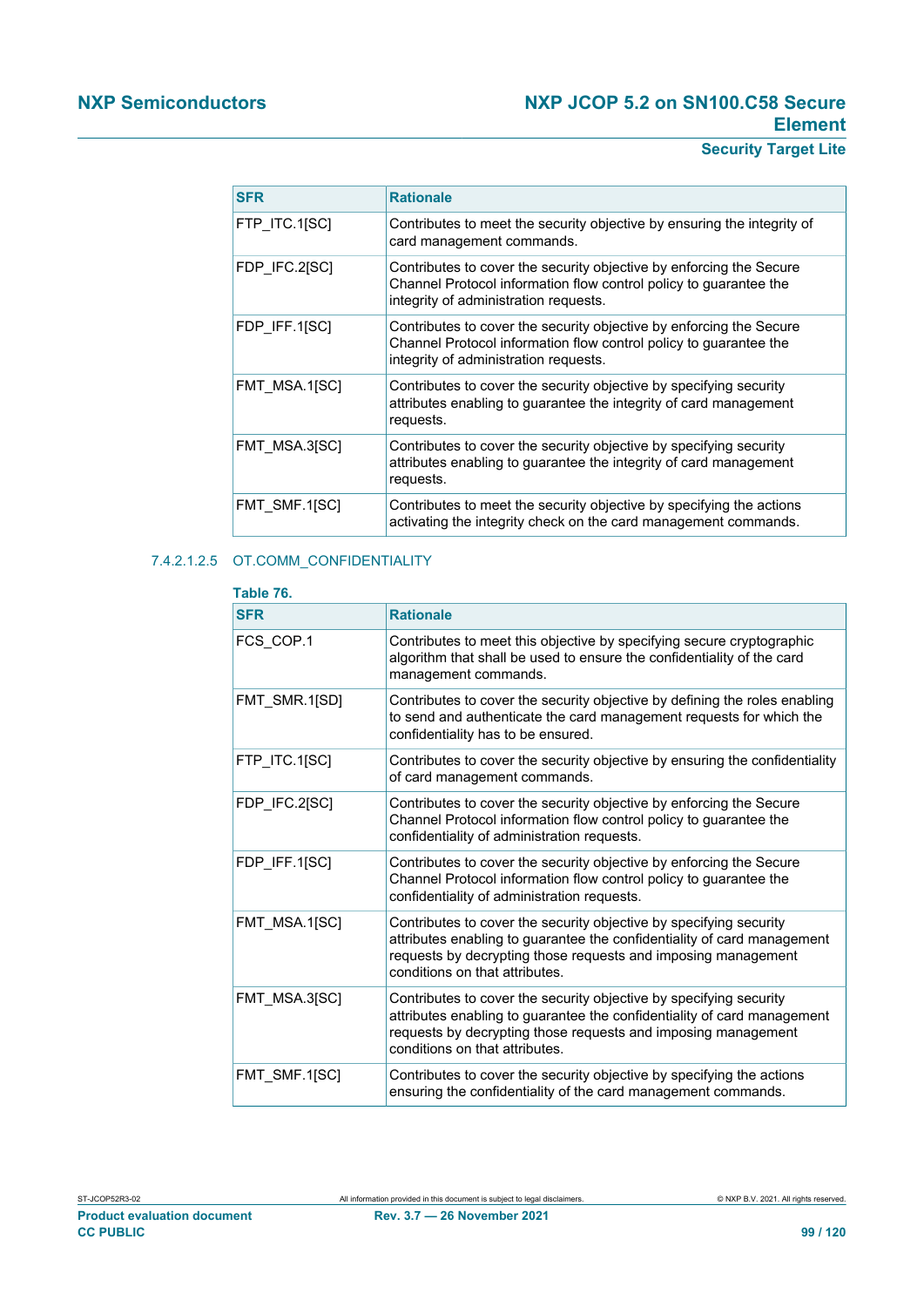### 7.4.2.1.3 Card Management

#### 7.4.2.1.3.1 OT.CARD-MANAGEMENT

| Table 77.                      |                                                                                                                                                                                                                                                                            |  |
|--------------------------------|----------------------------------------------------------------------------------------------------------------------------------------------------------------------------------------------------------------------------------------------------------------------------|--|
| <b>SFR</b>                     | <b>Rationale</b>                                                                                                                                                                                                                                                           |  |
| FDP ACC.2[ADEL]                | Contributes to meet the objective by the ADEL access control policy<br>which ensures the non-introduction of security holes. The integrity and<br>confidentiality of data that does not belong to the deleted applet or<br>package is a by-product of this policy as well. |  |
| FDP_ACF.1[ADEL]                | Contributes to meet the objective by the ADEL access control policy<br>which ensures the non-introduction of security holes. The integrity and<br>confidentiality of data that does not belong to the deleted applet or<br>package is a by-product of this policy as well. |  |
| FDP_RIP.1[ADEL]                | Contributes to meet the objective by ensuring the non-accessibility of<br>deleted data.                                                                                                                                                                                    |  |
| FMT_MSA.1[ADEL]                | Contributes to meet the objective by enforcing the ADEL access control<br>SFP.                                                                                                                                                                                             |  |
| FMT_MSA.3[ADEL]                | Contributes to meet the objective by enforcing the ADEL access control<br>SFP.                                                                                                                                                                                             |  |
| FMT_SMR.1[ADEL]                | Contributes to meet the objective by maintaing the role applet deletion<br>manager.                                                                                                                                                                                        |  |
| FPT.<br>RCV.3[INSTALLER]       | Contributes to meet the objective by protecting the TSFs against<br>possible failures of the deletion procedures.                                                                                                                                                          |  |
| <b>FPT</b><br>FLS.1[INSTALLER] | Contributes to meet the objective by protecting the TSFs against<br>possible failures of the installer.                                                                                                                                                                    |  |
| FPT_FLS.1[ADEL]                | Contributes to meet the objective by protecting the TSFs against<br>possible failures of the deletion procedures.                                                                                                                                                          |  |
| FDP_UIT.1[CCM]                 | Contributes to meet the objective by enforcing the Secure Channel<br>Protocol information flow control policy and the Security Domain access<br>control policy which controls the integrity of the corresponding data.                                                     |  |
| FDP_ROL.1[CCM]                 | Contributes to meet this security objective by ensures that card<br>management operations may be cleanly aborted.                                                                                                                                                          |  |
| FDP_ITC.2[CCM]                 | Contributes to meet the security objective by enforcing the Firewall<br>access control policy and the Secure Channel Protocol information flow<br>policy when importing card management data.                                                                              |  |
| FPT_FLS.1[CCM]                 | Contributes to meet the security objective by preserving a secure state<br>when failures occur.                                                                                                                                                                            |  |
| FDP ACC.1[SD]                  | Contributes to cover this security objective by enforcing a Security<br>Domain access control policy (rules and restrictions) that ensures a<br>secure card content management.                                                                                            |  |
| FDP_ACF.1[SD]                  | Contributes to cover this security objective by enforcing a Security<br>Domain access control policy (rules and restrictions) that ensures a<br>secure card content management.                                                                                            |  |
| FMT_MSA.1[SD]                  | Contributes to cover this security objective by enforcing a Security<br>Domain access control policy (rules and restrictions) that ensures a<br>secure card content management.                                                                                            |  |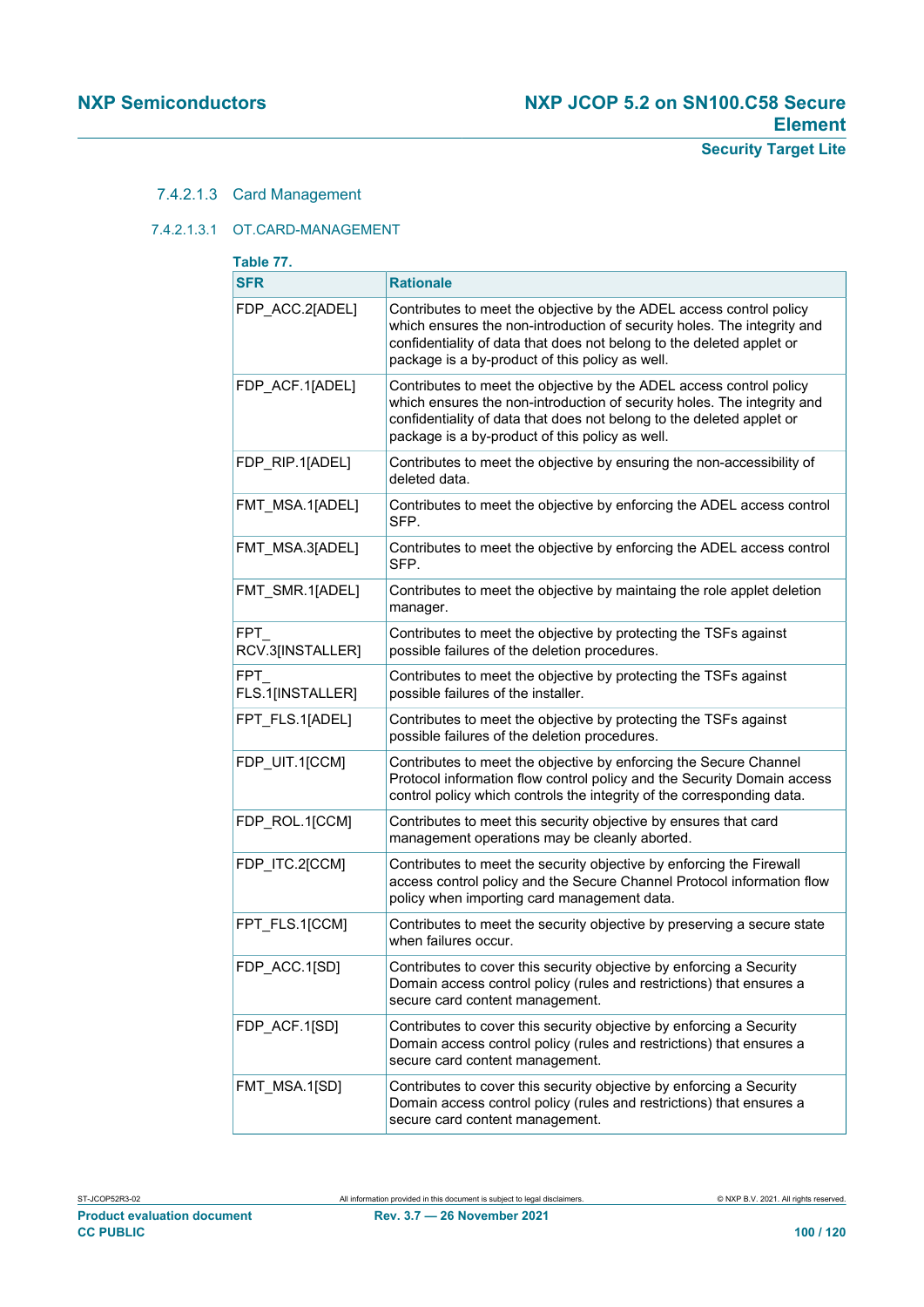# **Security Target Lite**

| <b>SFR</b>    | <b>Rationale</b>                                                                                                                                                                                      |
|---------------|-------------------------------------------------------------------------------------------------------------------------------------------------------------------------------------------------------|
| FMT_MSA.3[SD] | Contributes to cover this security objective by enforcing a Security<br>Domain access control policy (rules and restrictions) that ensures a<br>secure card content management.                       |
| FMT_SMF.1[SD] | Contributes to cover this security objective by enforcing a Security<br>Domain access control policy (rules and restrictions) that ensures a<br>secure card content management.                       |
| FMT_SMR.1[SD] | Contributes to cover this security objective by enforcing a Security<br>Domain access control policy (rules and restrictions) that ensures a<br>secure card content management.                       |
| FTP_ITC.1[SC] | Contributes to meet this security objective by enforcing Secure Channel<br>Protocol information flow control policy that ensures the integrity and the<br>authenticity of card management operations. |
| FCO_NRO.2[SC] | Contributes to meet this security objective by enforcing Secure Channel<br>Protocol information flow control policy that ensures the integrity and the<br>authenticity of card management operations. |
| FDP_IFC.2[SC] | Contributes to meet this security objective by enforcing Secure Channel<br>Protocol information flow control policy that ensures the integrity and the<br>authenticity of card management operations. |
| FDP_IFF.1[SC] | Contributes to meet this security objective by enforcing Secure Channel<br>Protocol information flow control policy that ensures the integrity and the<br>authenticity of card management operations. |
| FMT_MSA.1[SC] | Contributes to meet this security objective by enforcing Secure Channel<br>Protocol information flow control policy that ensures the integrity and the<br>authenticity of card management operations. |
| FMT_MSA.3[SC] | Contributes to meet this security objective by enforcing Secure Channel<br>Protocol information flow control policy that ensures the integrity and the<br>authenticity of card management operations. |
| FMT_SMF.1[SC] | Contributes to meet this security objective by enforcing Secure Channel<br>Protocol information flow control policy that ensures the integrity and the<br>authenticity of card management operations. |
| FIA_UID.1[SC] | Contributes to meet this security objective by enforcing Secure Channel<br>Protocol information flow control policy that ensures the integrity and the<br>authenticity of card management operations. |
| FIA_UAU.1[SC] | Contributes to meet this security objective by enforcing Secure Channel<br>Protocol information flow control policy that ensures the integrity and the<br>authenticity of card management operations. |
| FIA UAU.4[SC] | Contributes to meet this security objective by enforcing Secure Channel<br>Protocol information flow control policy that ensures the integrity and the<br>authenticity of card management operations. |
|               |                                                                                                                                                                                                       |

## 7.4.2.1.4 Smart Card Platform

#### 7.4.2.1.4.1 OT.SCP.IC

| <b>SFR</b> | <b>Rationale</b>                                                                                                                     |
|------------|--------------------------------------------------------------------------------------------------------------------------------------|
| FAU ARP.1  | Contributes to the coverage of the objective by resetting the card session<br>or terminating the card in case of physical tampering. |
| FPR UNO.1  | Contributes to the coverage of the objective by ensuring leakage<br>resistant implementations of the unobservable operations.        |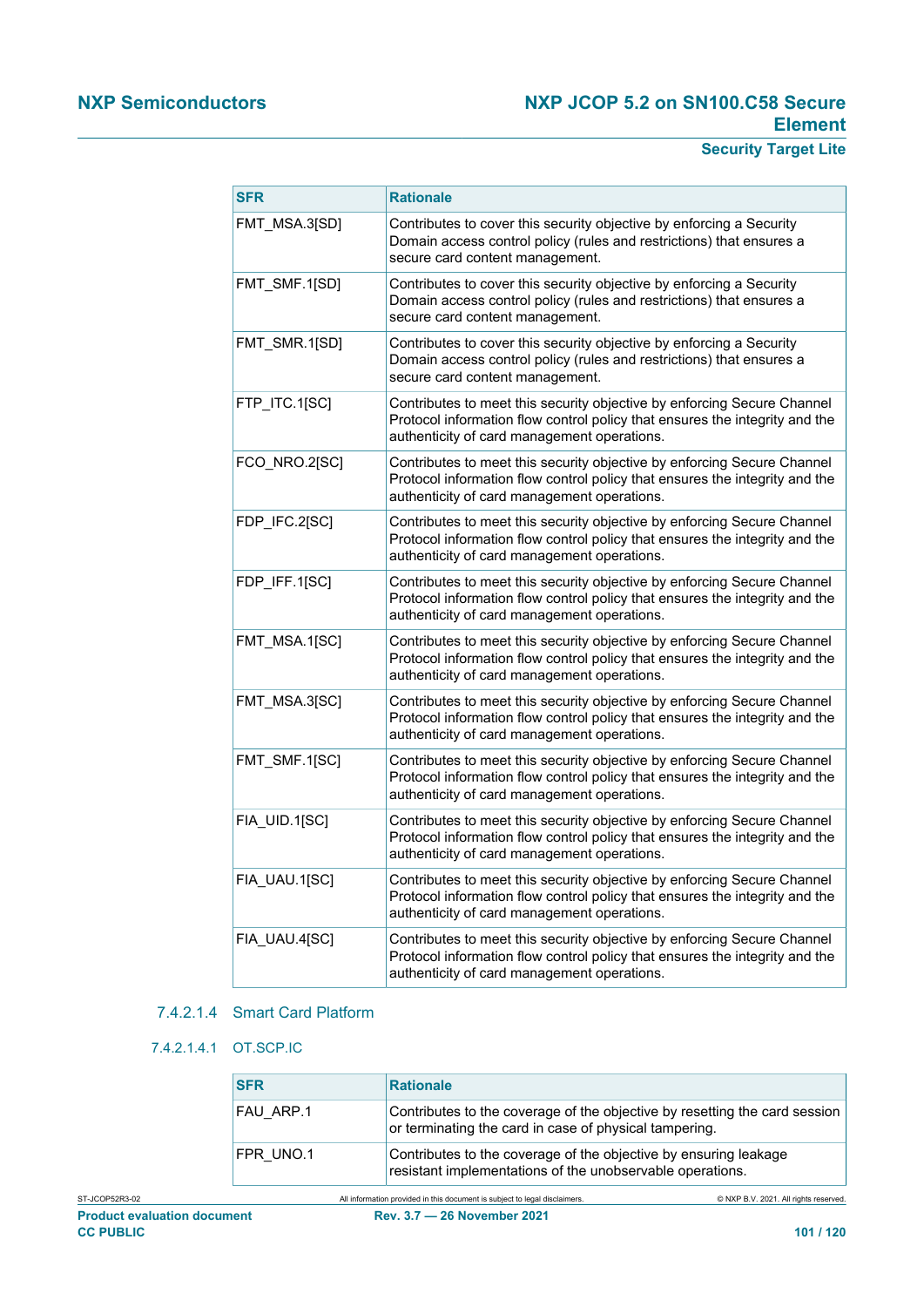## **Security Target Lite**

| <b>SFR</b>  | <b>Rationale</b>                                                                                                              |
|-------------|-------------------------------------------------------------------------------------------------------------------------------|
| FPT EMSEC.1 | Contributes to meet the objective.                                                                                            |
| FPT PHP.3   | Contributes to the coverage of the objective by preventing bypassing,<br>deactivation or changing of other security features. |

#### 7.4.2.1.4.2 OT.SCP.RECOVERY

| <b>SFR</b>       | <b>Rationale</b>                                                                                                                                        |
|------------------|---------------------------------------------------------------------------------------------------------------------------------------------------------|
| FAU ARP.1        | Contributes to the coverage of the objective by ensuring reinitialization of<br>the Java Card System and its data after card tearing and power failure. |
| <b>FPT FLS.1</b> | Contributes to the coverage of the objective by preserving a secure state<br>after failure.                                                             |

#### 7.4.2.1.4.3 OT.SCP.SUPPORT

| <b>SFR</b>                    | <b>Rationale</b>                   |
|-------------------------------|------------------------------------|
| FCS CKM.1                     | Contributes to meet the objective. |
| FCS CKM.4                     | Contributes to meet the objective. |
| FCS COP.1                     | Contributes to meet the objective. |
| <b>FDP</b><br>ROL.1[FIREWALL] | Contributes to meet the objective. |

#### 7.4.2.1.4.4 OT.IDENTIFICATION

| <b>SFR</b>     | <b>Rationale</b>                                                                                    |
|----------------|-----------------------------------------------------------------------------------------------------|
| FAU SAS.1[SCP] | Covers the objective. The Initialisation Data (or parts of them) are used<br>for TOE identification |

## 7.4.2.1.5 Random Numbers

#### 7.4.2.1.5.1 OT.RND

# **Table 78.**

| $1$ apic $10.$ |                                                                                                                                                                                                                                                                                                                                                                                                                                                                                                                                                                         |
|----------------|-------------------------------------------------------------------------------------------------------------------------------------------------------------------------------------------------------------------------------------------------------------------------------------------------------------------------------------------------------------------------------------------------------------------------------------------------------------------------------------------------------------------------------------------------------------------------|
| <b>SFR</b>     | <b>Rationale</b>                                                                                                                                                                                                                                                                                                                                                                                                                                                                                                                                                        |
| FCS RNG.1      | Covers the objective by providing random numbers of good quality by<br>specifying class DRG.3 of AIS 20. It was chosen to define FCS RNG.1<br>explicitly, because Part 2 of the Common Criteria does not contain<br>generic security functional requirements for Random Number generation.<br>(Note that there are security functional requirements in Part 2 of the<br>Common Criteria, which refer to random numbers. However, they define<br>requirements only for the authentication context, which is only one of the<br>possible applications of random numbers). |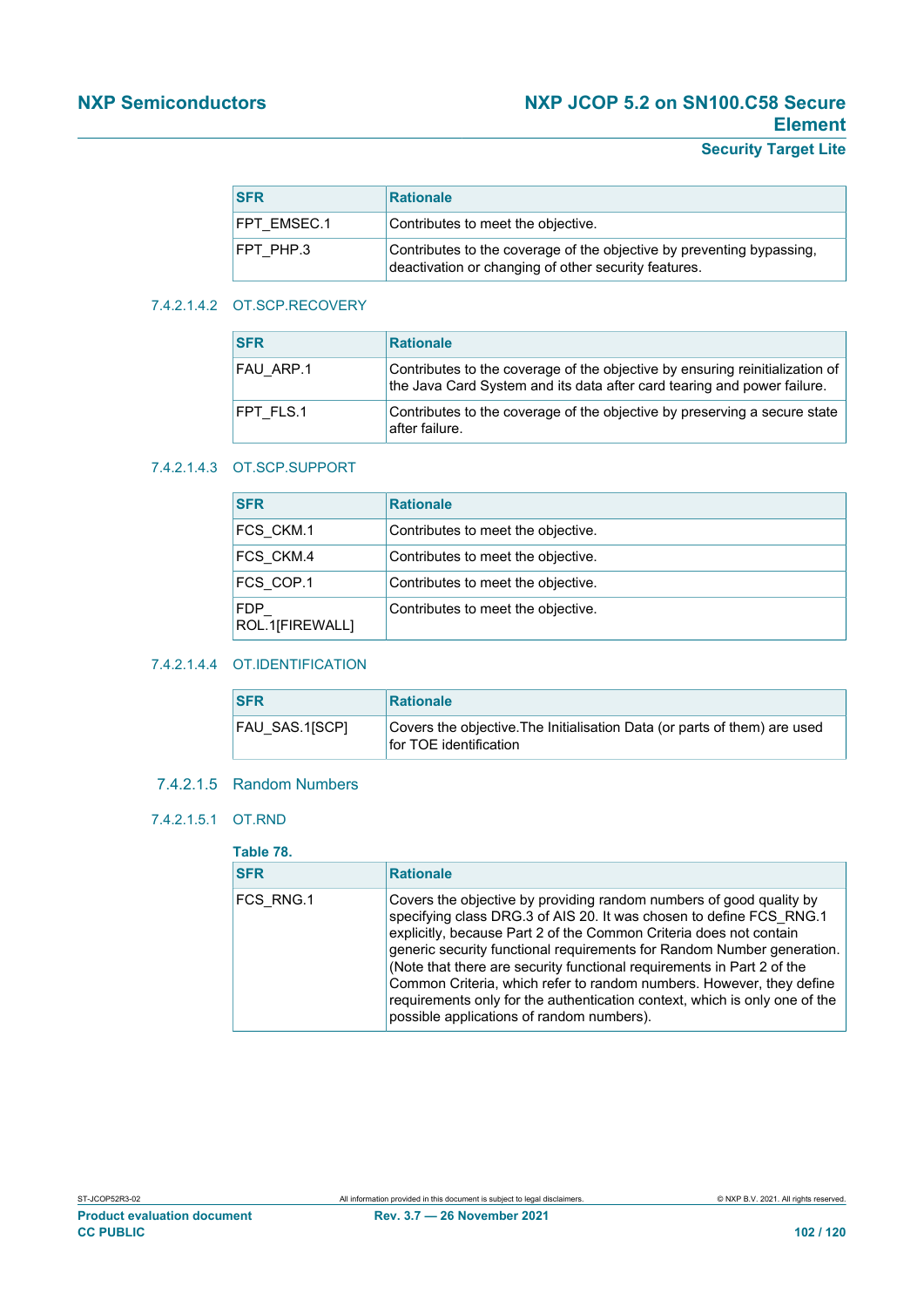7.4.2.1.6 Config Applet

#### 7.4.2.1.6.1 OT.CARD-CONFIGURATION

| Table 79.      |                                                                                                        |  |
|----------------|--------------------------------------------------------------------------------------------------------|--|
| <b>SFR</b>     | <b>Rationale</b>                                                                                       |  |
| FDP_IFC.2[CFG] | Contributes to meet the objective by controlling the ability to modify<br>configuration items.         |  |
| FDP IFF.1[CFG] | Contributes to meet the objective by controlling the ability to modify<br>configuration items.         |  |
| FMT MSA.3[CFG] | Contributes to meet the objective by controlling the ability to modify<br>configuration items.         |  |
| FMT MSA.1[CFG] | Contributes to meet the objective by controlling the ability to modify<br>configuration items.         |  |
| FMT SMR.1[CFG] | Contributes to meet the objective by controlling the ability to modify<br>configuration items.         |  |
| FMT SMF.1[CFG] | Contributes to meet the objective by controlling the ability to modify<br>configuration items.         |  |
| FIA UID.1[CFG] | Contributes to meet the objective by requiring identification before<br>modifying configuration items. |  |

## 7.4.2.1.7 OS Update

#### 7.4.2.1.7.1 OT.CONFID-UPDATE-IMAGE.LOAD

| Table 80.      |                                                                                                              |
|----------------|--------------------------------------------------------------------------------------------------------------|
| <b>SFR</b>     | <b>Rationale</b>                                                                                             |
| FPR UNO.1      | Contributes to the coverage of the objective by ensuring the<br>unobservability of the S.OSU decryption key. |
| FIA UID.1[OSU] | Contributes to the coverage of the objective by requiring identification.                                    |
| FIA UAU.1[OSU] | Contributes to the coverage of the objective by requiring authentication.                                    |

### 7.4.2.1.7.2 OT.AUTH-LOAD-UPDATE-IMAGE

#### **Table 81.**

| .              |                                                                                                                                                              |
|----------------|--------------------------------------------------------------------------------------------------------------------------------------------------------------|
| <b>SFR</b>     | <b>Rationale</b>                                                                                                                                             |
| FDP IFC.2[OSU] | Contributes to the coverage of the objective by applying the rules of the<br>Information Flow Control policy.                                                |
| FDP IFF.1[OSU] | Contributes to the coverage of the objective by applying the rules of the<br>Information Flow Control policy.                                                |
| FMT MSA.3[OSU] | Contributes to the coverage of the objective by enforcing restrictive<br>default values for the attributes of the OS Update information flow control<br>SFP. |
| FMT SMR.1[OSU] | Contributes to the coverage of the objective by letting S.OSU handle the<br>OS Update procedure.                                                             |
| FIA UID.1[OSU] | Contributes to the objective by requiring identification of the authorized<br>images.                                                                        |

**Product evaluation document Rev. 3.7 — 26 November 2021 CC PUBLIC CC PUBLIC 103 / 120**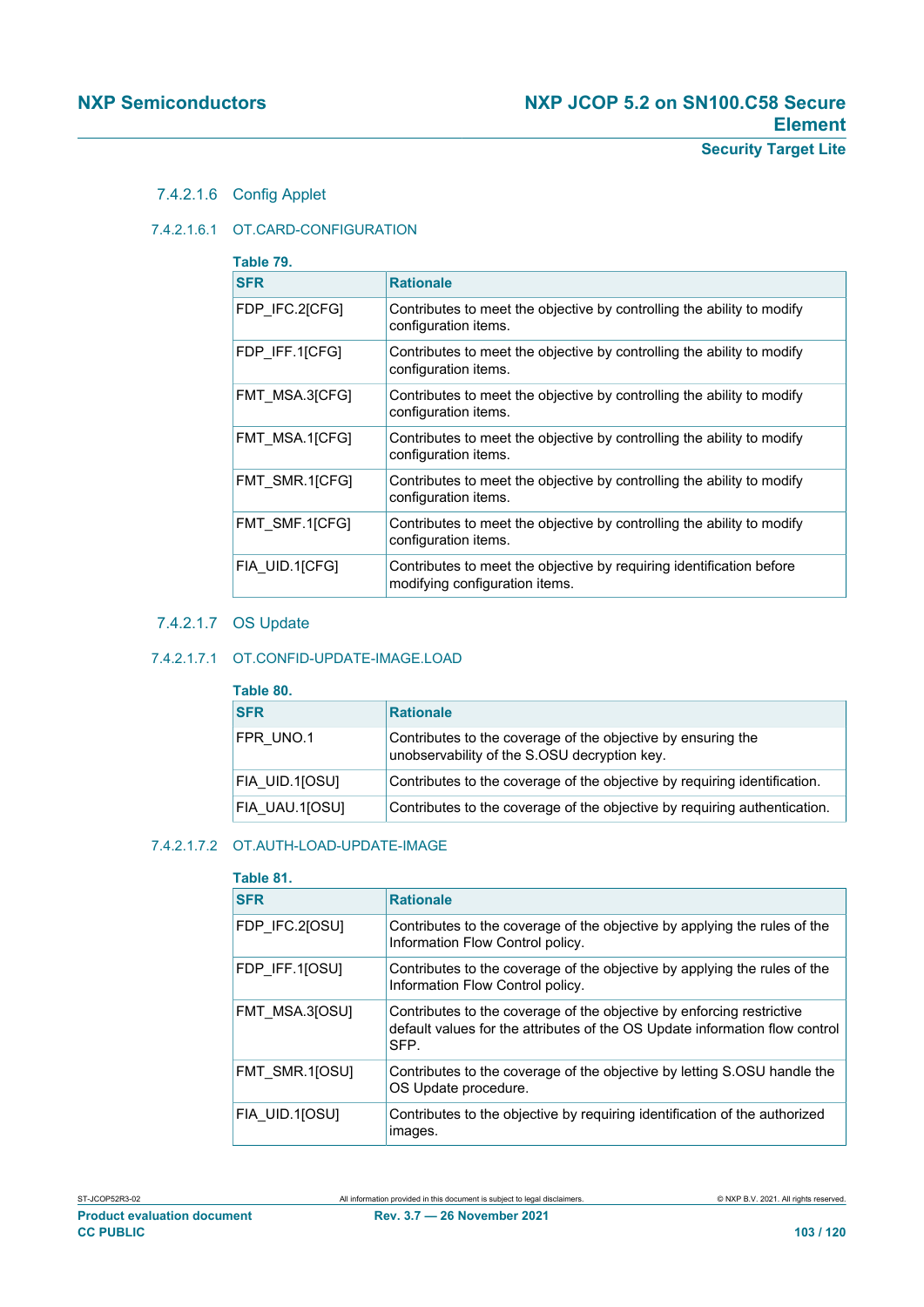**Security Target Lite**

| <b>SFR</b>     | <b>Rationale</b>                                                                      |
|----------------|---------------------------------------------------------------------------------------|
| FIA UAU.1[OSU] | Contributes to the objective by requiring authentication of the authorized<br>images. |

### 7.4.2.1.7.3 OT.SECURE\_LOAD\_ACODE

| Table 82.      |                                                                                                                                                                                               |
|----------------|-----------------------------------------------------------------------------------------------------------------------------------------------------------------------------------------------|
| <b>SFR</b>     | <b>Rationale</b>                                                                                                                                                                              |
| FDP IFC.2[OSU] | Contributes to the coverage of the objective by ensuring that only<br>allowed versions of the D.UPDATE IMAGE are accepted and by<br>checking the evidence data of authenticity and integrity. |
| FMT SMR.1[OSU] | Contributes to the coverage of the objective by letting S.OSU handle the<br>OS Update procedure.                                                                                              |
| FPT FLS.1[OSU] | Contributes to the coverage of the objective by ensuring a secure state<br>after interruption of the OS Update procedure (Load Phase).                                                        |
| FIA UAU.4[OSU] | Contributes to meet the objective by enforcing authenticity and integrity<br>of D.UPDATE IMAGE (i.e. Additional Code).                                                                        |

## 7.4.2.1.7.4 OT.SECURE\_AC\_ACTIVATION

| Table 83.      |                                                                                                                                              |
|----------------|----------------------------------------------------------------------------------------------------------------------------------------------|
| <b>SFR</b>     | <b>Rationale</b>                                                                                                                             |
| FMT MSA.1[OSU] | Contributes to the coverage of the objective by allowing to modify the<br>Current Sequence Number only after successful OS Update procedure. |
| FMT SMR.110SUI | Contributes to the coverage of the objective by letting S.OSU handle the<br>OS Update procedure.                                             |
| FMT SMF.1[OSU] | Contributes to the objective by providing information on the currently<br>activated software (Current Sequence Number).                      |
| FPT FLS.1[OSU] | Contributes to the coverage of the objective by ensuring atomicity of the<br>OS Update procedure (Load Phase).                               |

#### 7.4.2.1.7.5 OT.TOE\_IDENTIFICATION

## **Table 84.**

| <b>SFR</b>     | <b>Rationale</b>                                                                                                                                                                           |
|----------------|--------------------------------------------------------------------------------------------------------------------------------------------------------------------------------------------|
| FDP SDI.2      | Contributes to cover the objective by storing the identification data<br>(D.TOE IDENTIFICATION) in an integrity protected store.                                                           |
| FMT SMF.1[OSU] | Contributes to cover the objective by providing the ability to query the<br>identification data (Current Sequence Number, Reference Sequence<br>Number, Final Sequence Number) of the TOE. |

#### 7.4.2.1.8 Restricted Mode

#### 7.4.2.1.8.1 OT.ATTACK-COUNTER

# **Table 85.**

| ι αυισ υυ.    |                                                                       |
|---------------|-----------------------------------------------------------------------|
| <b>SFR</b>    | Rationale                                                             |
| FMT SMR.1[SD] | Contributes to cover the objective by defining the security role ISD. |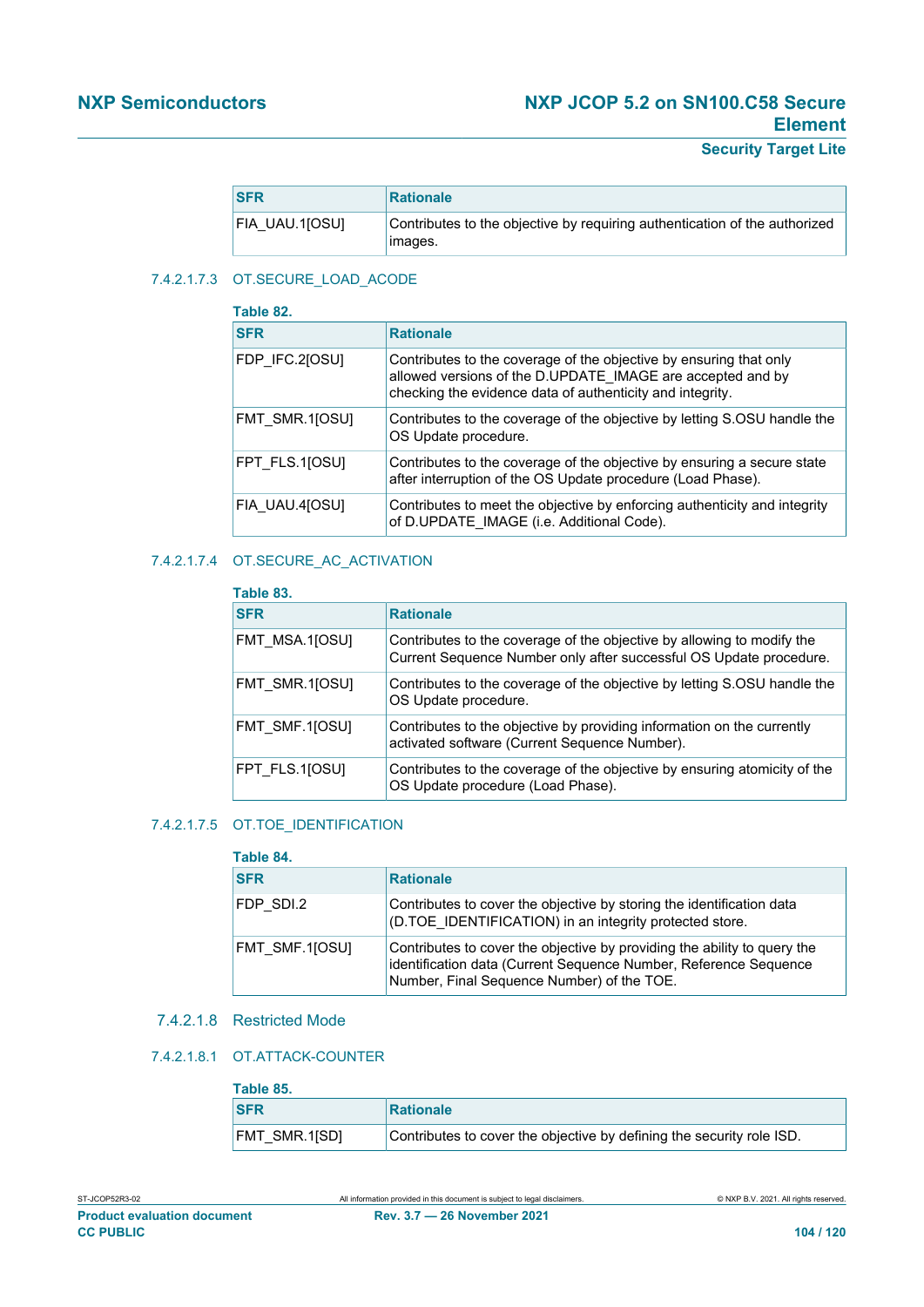## **Security Target Lite**

| <b>SFR</b>    | <b>Rationale</b>                                                                                                                              |
|---------------|-----------------------------------------------------------------------------------------------------------------------------------------------|
| FMT MSA.3[RM] | Contributes to cover the objective by restricting the initial value of the<br>Attack Counter and allowing nobody to change the initial value. |
| FMT MSA.1[RM] | Contributes to cover the objective by only allowing the ISD to modify the<br>Attack Counter.                                                  |
| FIA UAU.1[RM] | Contributes to cover the objective by requiring authentication before<br>resetting the Attack Counter.                                        |
| FIA UID.1[RM] | Contributes to cover the objective by requiring identification before<br>resetting the Attack Counter.                                        |

#### 7.4.2.1.8.2 OT.RESTRICTED-MODE

## **Table 86.  SFR Rationale** FMT\_SMR.1[SD] Contributes to cover the objective by defining the security role ISD. FDP\_ACC.2[RM] Contributes to the coverage of the objective by defining the subject of the Restricted Mode access control SFP. FDP\_ACF.1[RM] Contributes to cover the objective by controlling access to objects for all operations. FMT\_SMF.1[RM] Contributes to cover the objective by defining the management functions of the restricted mode. FIA\_UAU.1[RM] Contributes to cover the objective by requiring authentication before resetting the Attack Counter. FIA UID.1[RM] Contributes to cover the objective by requiring identification before resetting the Attack Counter.

#### **7.4.2.2 eUICC**

The rationale of Security Functional Requirements for the the eUICC component is strictly the same as in the eUICC PP [\[7\]](#page-112-1).

#### **7.4.2.3 CSP**

The rationale of Security Functional Requirements for the CSP component is strictly the same as in the CSP PP [\[8\]](#page-112-3).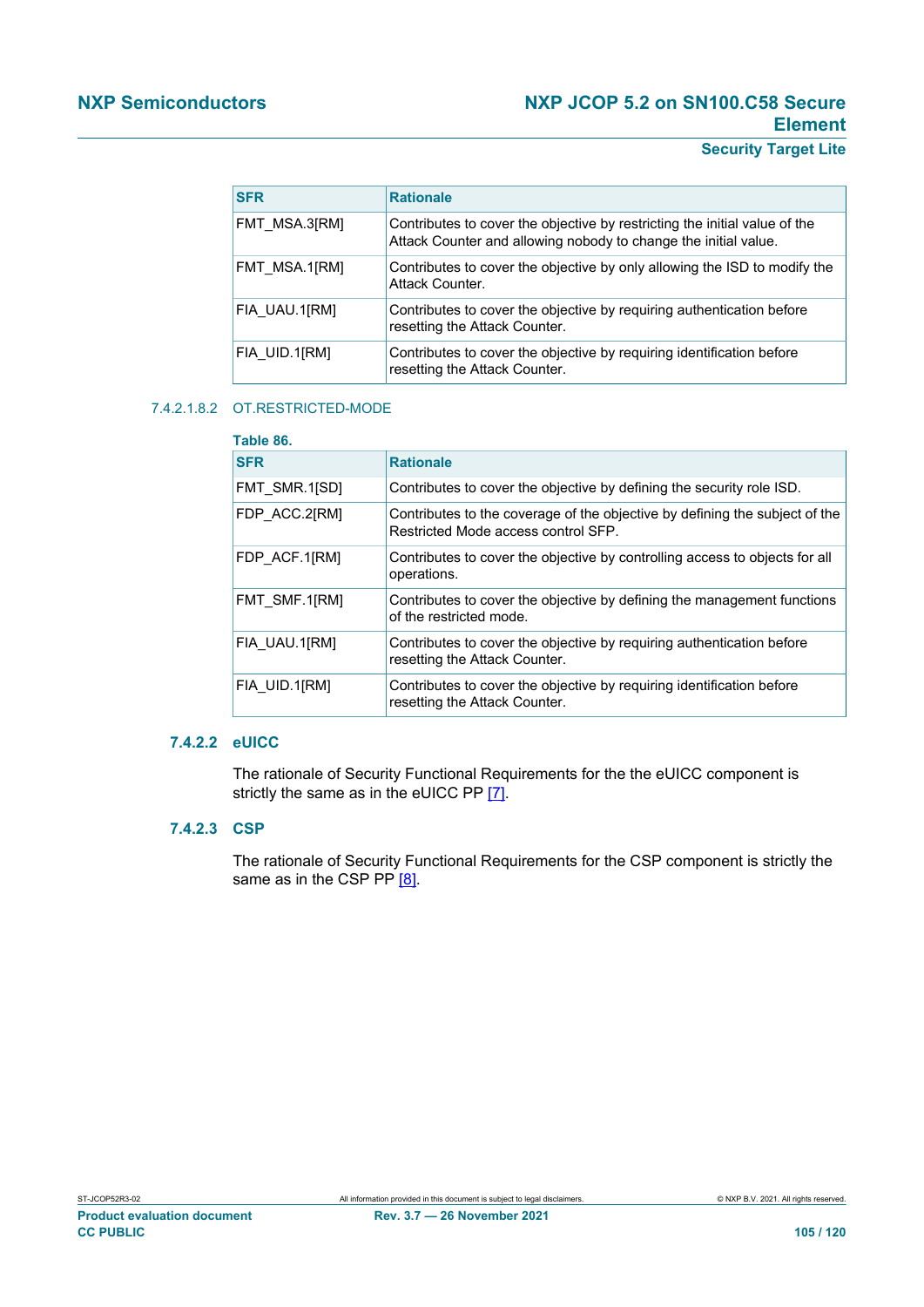# **8 TOE summary specification (ASE\_TSS)**

## **8.1 Introduction**

The Security Functions (SF) introduced in this section realize the SFRs of the TOE. See Table 8.1 for list of all Security Functions. Each SF consists of components spread over several TOE modules to provide a security functionality and fulfill SFRs.

## **8.2 Security Functionality**

## **8.2.1 JCOP**

| <b>SF.JCVM</b>   | <b>Java Card Virtual Machine</b>                                                                                                                                                                                                                                                                                                                                                                                                                                                                                                                            |
|------------------|-------------------------------------------------------------------------------------------------------------------------------------------------------------------------------------------------------------------------------------------------------------------------------------------------------------------------------------------------------------------------------------------------------------------------------------------------------------------------------------------------------------------------------------------------------------|
|                  | SF.JCVM provides the Java Card Virtual Machine including byte<br>code interpretation and the Java Card Firewall according to the<br>specifications [30] and [31]. This fulfills the SFRs FDP IFC.1[JCVM],<br>FDP IFF.1[JCVM], FMT SMF.1, FMT SMR.1, FDP ROL.1[FIREWALL],<br>FDP ACF.1[FIREWALL], FDP ACC.2[FIREWALL] and FIA UID.2[AID].<br>SF.JCVM supports FAU ARP.1 and FPT FLS.1 by throwing Java<br>Exceptions according to these specifications. Additionally it supports<br>these SFRs by verification of the integrity of used Java object headers. |
|                  | Security attributes in SF.JCVM are separated from user data and<br>not accessible by applets to fulfill FMT MSA.1[JCRE] and FMT<br>MSA.1[JCVM]. All values for security attributes are initialized and<br>assigned by the system itself which fulfills FMT MSA.2[FIREWALL-<br>JCVM], FMT MSA.3[FIREWALL], and FMT MSA.3[JCVM].                                                                                                                                                                                                                              |
|                  | The full Java Card implementation is then controlled by this mechanism<br>including GlobalPlatform GlobalPlatform Amendments A [34], B [35], C<br>[37], D [38], E [39], F [40], H [41] and I [42].                                                                                                                                                                                                                                                                                                                                                          |
|                  | SF.JCVM ensures together with SF.PERS MEM that the system is<br>halted in case non existing Java objects could be referenced after an<br>aborted transaction to fulfill FDP_RIP.1[ABORT].                                                                                                                                                                                                                                                                                                                                                                   |
| <b>SF.CONFIG</b> | <b>Configuration Management</b>                                                                                                                                                                                                                                                                                                                                                                                                                                                                                                                             |
|                  | SF.CONFIG provides means to store Initialization Data and Pre-<br>personalization Data before TOE delivery FAU SAS.1[SCP].                                                                                                                                                                                                                                                                                                                                                                                                                                  |
|                  | SF.CONFIG provides means to change configurations of the card.<br>Some configurations can be changed by the customer and some<br>can only be changed by NXP (FDP IFC.2[CFG], FDP IFF.1[CFG],<br>FMT MSA.3[CFG], FMT MSA.1[CFG], FMT SMR.1[CFG], FMT<br>SMF.1[CFG], FIA UID.1[CFG]). SF.CONFIG supports FCS COP.1 by<br>configuring the behavior of cryptographic operations.                                                                                                                                                                                |
|                  | Additionally, SF.CONFIG provides proprietary commands to select (FIA<br>UID.1[SC]) the OS update mechanism SF.OSU and to reset the OS to<br>an initial state (FAU ARP.1 and FPT FLS.1).                                                                                                                                                                                                                                                                                                                                                                     |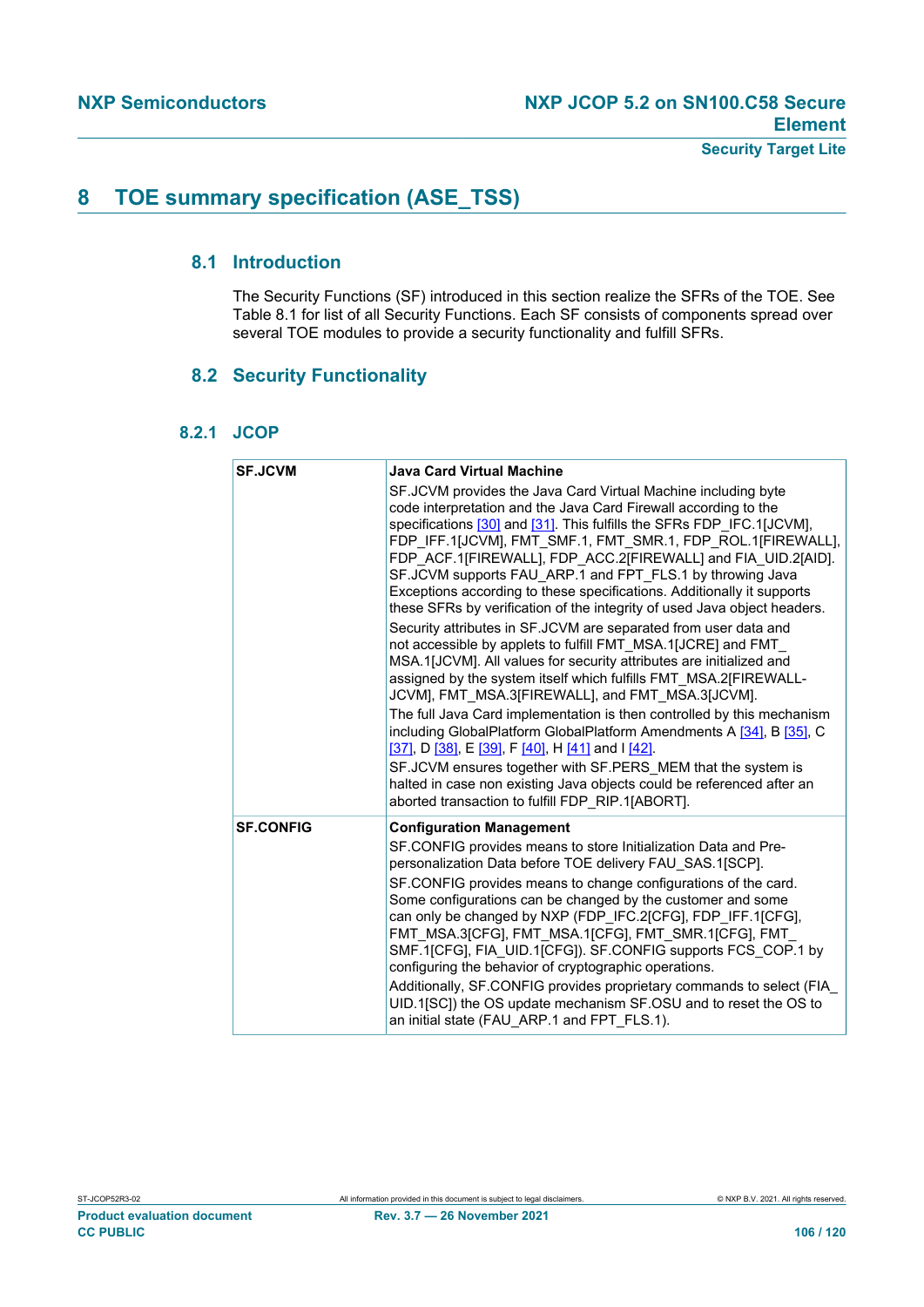| <b>SF.OPEN</b>         | <b>Card Content Management</b><br>SF.OPEN provides the card content management functionality<br>according the GlobalPlatform Specification [32] and GlobalPlatform<br>Amendments A [34], B [35], C [37], D [38], E [39] and F [40]. This<br>supports FCO_NRO.2[SC], FDP_ACC.1[SD], FDP_ACF.1[SD],<br>FDP_UIT.1[CCM], FDP_IFF.1[SC], FDP_IFC.2[SC], FIA_UID.1[SC],<br>FIA_UID.2[AID], FIA_USB.1[AID], FMT_MSA.1[SC], FMT_MSA.1[SD],<br>FMT_MSA.3[SC], FMT_MSA.3[SD], FMT_SMF.1[ADEL],<br>FMT SMR.1[SD], FMT_SMF.1[SC], FMT_SMF.1[SD], FTP_ITC.1[SC],<br>FMT MSA.3[ADEL], FMT SMR.1[INSTALLER], FMT SMR.1[ADEL],<br>FDP ITC.2[CCM], FDP ROL.1[CCM], FIA UAU.1[SC], FIA UAU.4[SC],<br>FTP ITC.1[SC] and FCS COP.1 (for DAP verification). In addition<br>to the GP specification, the Java Card Runtime Environment<br>specification [31] is followed to support FDP ACC.2[ADEL],<br>FDP_ACF.1[ADEL], FMT_MSA.3[SC], FMT_MSA.3[SD],<br>FMT_MTD.1[JCRE], FMT_MTD.3[JCRE], FPT_FLS.1[INSTALLER],<br>FDP_RIP.1[bArray], FDP_RIP.1[ADEL], FPT_TDC.1, FPT_FLS.1[ADEL],<br>and FPT_FLS.1[CCM] for application loading, installation, and deletion.<br>AID management is provided by SF.OPEN according to the<br>GlobalPlatform Specification [32], the Java Card Runtime Environment<br>Specification [31], and the Java Card API Specification [29] to support<br>FIA ATD.1[AID].<br>SF.OPEN is part of the TOE runtime environment and thus separated<br>from other applications to fulfill FMT MSA.1[ADEL]. It supports FAU<br>ARP.1 and FPT_FLS.1 by responding with error messages and fulfills<br>FPT_RCV.3[INSTALLER] by inherent memory cleanup in case of<br>aborted loading and installation. |
|------------------------|------------------------------------------------------------------------------------------------------------------------------------------------------------------------------------------------------------------------------------------------------------------------------------------------------------------------------------------------------------------------------------------------------------------------------------------------------------------------------------------------------------------------------------------------------------------------------------------------------------------------------------------------------------------------------------------------------------------------------------------------------------------------------------------------------------------------------------------------------------------------------------------------------------------------------------------------------------------------------------------------------------------------------------------------------------------------------------------------------------------------------------------------------------------------------------------------------------------------------------------------------------------------------------------------------------------------------------------------------------------------------------------------------------------------------------------------------------------------------------------------------------------------------------------------------------------------------------------------------------------------------------------------------------------------------------------------|
| <b>SF.CRYPTO</b>       | <b>Cryptographic Functionality</b><br>SF.CRYPTO provides key creation, key management, key deletion and<br>cryptographic functionality. It provides the API in accordance to the<br>Java Card API Specification [29] to fulfill FCS_CKM.1, FCS_CKM.4,<br>and FCS_COP.1. Proprietary solutions (e.g., key lengths not supported<br>by the Java Card API) are supported following the Java Card API.<br>SF.CRYPTO uses SF.DATA STORAGE to support FCS CKM.1,<br>FCS CKM.4, FDP RIP.1[KEYS], and FDP SDI.2[DATA]. The Security<br>Software certified with the TOE hardware supports FCS_COP.1 and<br>FPR UNO.1.<br>This TSF enforces protection of Key material during cryptographic<br>functions processing and Key Generation, against state-of-the-art<br>attacks, including IC power consumption analysis (FPT_EMSEC.1).                                                                                                                                                                                                                                                                                                                                                                                                                                                                                                                                                                                                                                                                                                                                                                                                                                                                      |
| <b>SF.RNG</b>          | <b>Random Number Generator</b><br>SF.RNG provides secure random number generation to fulfill<br>FCS CKM.1 and FCS_RNG.1. Random numbers are generated by the<br>Security Software certified with the TOE hardware. SF.RNG provides<br>an API according to the Java Card API Specification [29] to generate<br>random numbers according to FCS_RNG.1.                                                                                                                                                                                                                                                                                                                                                                                                                                                                                                                                                                                                                                                                                                                                                                                                                                                                                                                                                                                                                                                                                                                                                                                                                                                                                                                                           |
| <b>SF.DATA_STORAGE</b> | <b>Secure Data Storage</b><br>SF.DATA STORAGE provides a secure data storage for confidential<br>data. It is used to store cryptographic keys (supports FCS_CKM.1 and<br>FCS_CKM.4) and to store PINs (supports FIA_AFL.1[PIN]). All data<br>stored by SF.DATA_STORAGE is CRC32 integrity protected to fulfill<br>FDP_SDI.2[DATA], FAU_ARP.1, and FPT_FLS.1. The stored data is<br>AES encrypted to fulfill FPR UNO.1.                                                                                                                                                                                                                                                                                                                                                                                                                                                                                                                                                                                                                                                                                                                                                                                                                                                                                                                                                                                                                                                                                                                                                                                                                                                                         |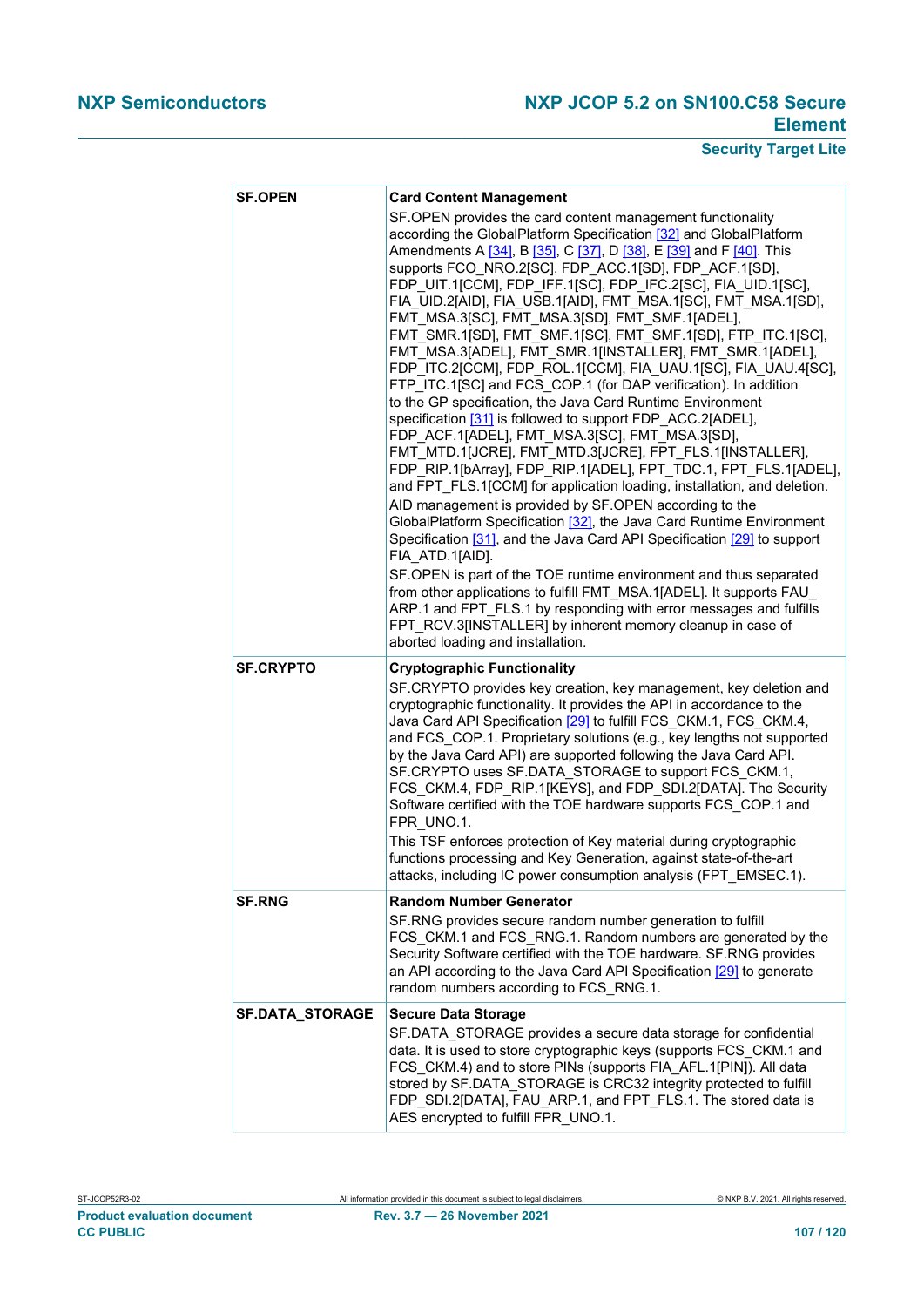| <b>SF.OSU</b> | <b>Operating System Update</b><br>SF.OSU provides secure functionality to update the JCOP5.2 OS<br>or UpdaterOS itself with an image created by a trusted off-card<br>entity (FMT SMR.1[OSU], FMT SMF.1[OSU]). SF.OSU allows an<br>authenticated OSU command (FIA UAU.4[OSU]) to upload an integrity<br>and confidentiality protected update image to update to another<br>operating system version(FDP_IFC.2[OSU], FDP_IFF.1[OSU]). User<br>authentication is based on the verification of signed OSU commands<br>to fulfill FIA_UAU.1[OSU] and FIA_UID.1[OSU]. Integrity protection of<br>OSU commands uses ECDSA, SHA-256 and CRC verification to fulfill<br>FDP IFF.1[OSU]. Confidentiality of the update image is ensured by<br>ECDH and AES encryption to fulfill FDP_IFF.1[OSU]. SF.OSU ensures<br>that the system stays in a secure state in case of invalid or aborted<br>update procedures to fulfill FPT_FLS.1[OSU] and ensures that the<br>information identifying the currently running OS is modified and the<br>updated code is activated only after successfull OS Update procedure<br>FMT_MSA.3[OSU], FMT_MSA.1[OSU].<br>CSP requirements are covered as well:<br>• Access control and transfer conditions FDP_ITC.2[UCP], FPT_<br>TDC.1[UCP], FDP_ACC.1[UCP] and FDP_ACF.1[UCP] are covered<br>as FDP_IFC.2[OSU], FDP_IFF.1[OSU], FIA_UID.1[OSU], FIA_<br>UAU.1[OSU] and FIA_UAU.4[OSU] as those ones cover same<br>requirements on package reception handling: authenticity verification,<br>decryption, version (sequence number in the current product).<br>• FCS_COP.1[VDSUCP] and FCS_COP.1[DecUCP] requirements are<br>covered by the ECDH and ECDSA for signature verification, and by<br>AES encryption.<br>• FDP RIP.1[UCP] is covered as FDP_RIP.1[TRANSIENT] |
|---------------|-------------------------------------------------------------------------------------------------------------------------------------------------------------------------------------------------------------------------------------------------------------------------------------------------------------------------------------------------------------------------------------------------------------------------------------------------------------------------------------------------------------------------------------------------------------------------------------------------------------------------------------------------------------------------------------------------------------------------------------------------------------------------------------------------------------------------------------------------------------------------------------------------------------------------------------------------------------------------------------------------------------------------------------------------------------------------------------------------------------------------------------------------------------------------------------------------------------------------------------------------------------------------------------------------------------------------------------------------------------------------------------------------------------------------------------------------------------------------------------------------------------------------------------------------------------------------------------------------------------------------------------------------------------------------------------------------------------------------------------------------------------------------------------------|
| <b>SF.OM</b>  | <b>Java Object Management</b><br>SF.OM provides the object management for Java objects<br>which are processed by SF.JCVM. It provides object creation<br>(FDP_RIP.1[OBJECTS]) and garbage collection according to the Java<br>Card Runtime Environment Specification [31] to fulfill FDP_RIP.1[ODEL]<br>and FPT FLS.1[ODEL]. SF.OM throws an Java Exception in case an<br>object cannot be created as requested due to too less available memory.<br>This fulfills FAU_ARP.1 and FPT_FLS.1.                                                                                                                                                                                                                                                                                                                                                                                                                                                                                                                                                                                                                                                                                                                                                                                                                                                                                                                                                                                                                                                                                                                                                                                                                                                                                               |
| <b>SF.MM</b>  | <b>Memory Management</b><br>SF.MM provides deletion of memory for transient arrays, global<br>arrays, and logical channels according to the Java Card Runtime<br>Environment Specification [31]. Thus, it fulfills FDP_RIP.1[TRANSIENT]<br>by granting access to and erasing of CLEAR_ON_RESET and<br>CLEAR_ON_DESELECT transient arrays. It supports FIA_ATD.1[AID]<br>when using logical channels and it fulfills FDP RIP.1[APDU] and<br>FDP RIP.1[bArray] by clearing the APDU buffers for new incoming data<br>and by clearing the bArray during application installation.                                                                                                                                                                                                                                                                                                                                                                                                                                                                                                                                                                                                                                                                                                                                                                                                                                                                                                                                                                                                                                                                                                                                                                                                            |
| <b>SF.PIN</b> | <b>PIN Management</b><br>SF.PIN provides secure PIN management by using<br>SF.DATA STORAGE for PIN objects specified in the Java Card API<br>Specification [29] and the GlobalPlatform Specification [36]. Thus, it<br>fulfills FDP SDI.2[DATA], FIA AFL.1[PIN], and FPR UNO.1.                                                                                                                                                                                                                                                                                                                                                                                                                                                                                                                                                                                                                                                                                                                                                                                                                                                                                                                                                                                                                                                                                                                                                                                                                                                                                                                                                                                                                                                                                                           |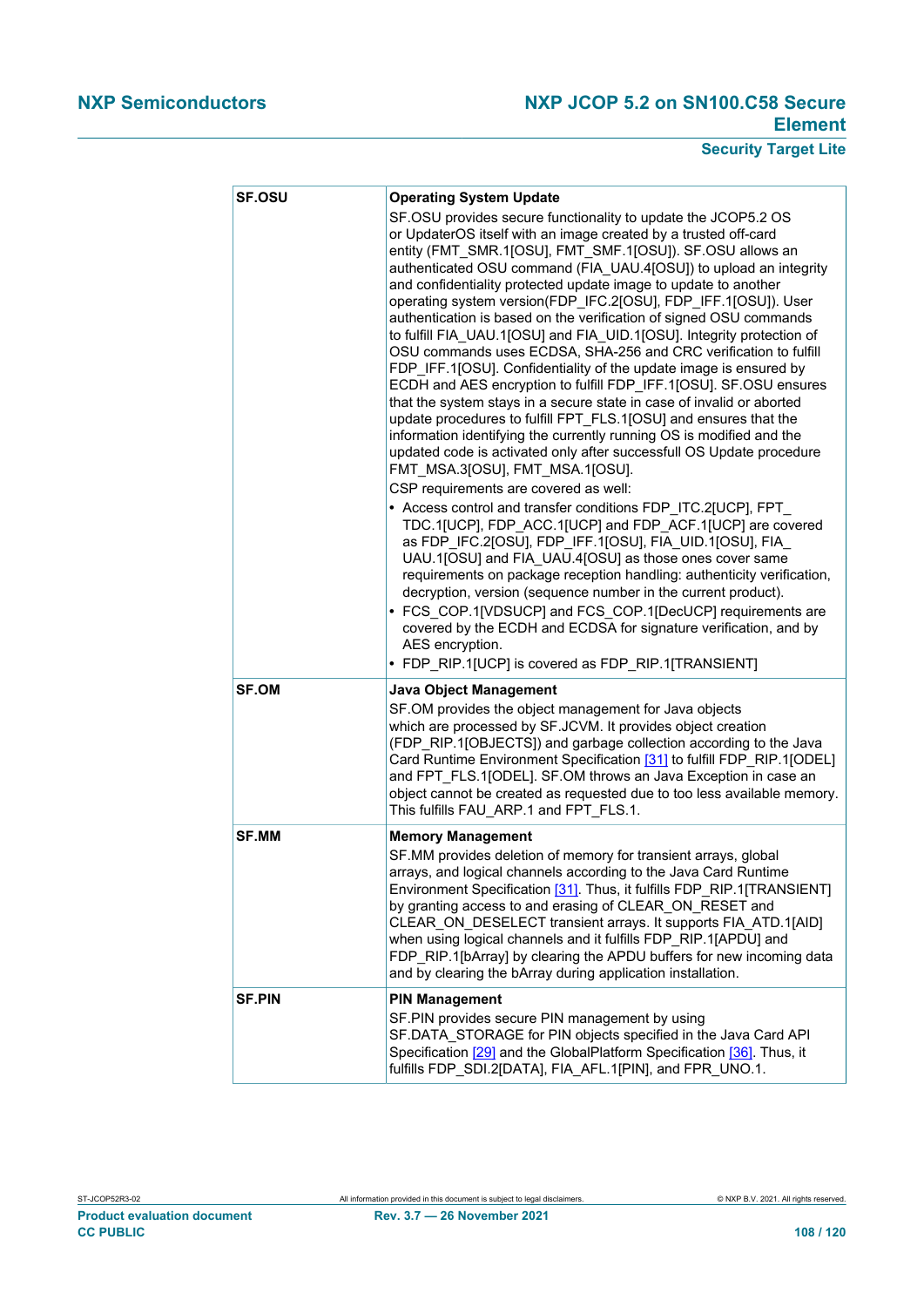# **NXP Semiconductors NXP JCOP 5.2 on SN100.C58 Secure Element**

# **Security Target Lite**

| <b>SF.PERS_MEM</b> | <b>Persistent Memory Management</b><br>SF.PERS MEM provides atomic write operations and transaction<br>management according to the Java Card Runtime Environment<br>Specification [31]. This supports FAU ARP.1, FPT FLS.1, and<br>FDP ROL.1[FIREWALL].<br>SF.PERS_MEM supports FDP_RIP.1[ABORT] together with SF.JCVM<br>by halting the system in case of object creation in aborted transactions.<br>Low level write routines to persistent memory in SF.PERS MEM perform<br>checks for defect memory cells to fulfill FAU ARP.1 and FPT FLS.1.                                                         |
|--------------------|-----------------------------------------------------------------------------------------------------------------------------------------------------------------------------------------------------------------------------------------------------------------------------------------------------------------------------------------------------------------------------------------------------------------------------------------------------------------------------------------------------------------------------------------------------------------------------------------------------------|
| <b>SF.EDC</b>      | <b>Error Detection Code API</b><br>SF.EDC provides an Java API for user applications to perform high<br>performing integrity checks based on a checksum on Java arrays [10].<br>The API throws a Java Exception in case the checksum in invalid. This<br>supports FAU ARP.1 and FPT FLS.1.                                                                                                                                                                                                                                                                                                                |
| SF.HW_EXC          | <b>Hardware Exception Handling</b><br>SF.HW_EXC provides software exception handler to react on<br>unforeseen events captured by the hardware (hardware exceptions).<br>SF.HW EXC catches the hardware exceptions, to ensure the system<br>goes to a secure state to fulfill FAU_ARP.1 and FPT_FLS.1, as well as to<br>increase the attack counter in order to resist physical manipulation and<br>probing to fulfill FPT_PHP.3.                                                                                                                                                                          |
| <b>SF.RM</b>       | <b>Restricted Mode</b><br>SF.RM provides a restricted mode that is entered when the Attack<br>Counter reaches its limit. In restricted mode only limited functionality is<br>available. Only the issuer is able to reset the Attack Counter to leave<br>the restricted mode. This supports FDP ACC.2[RM], FDP ACF.1[RM],<br>FMT MSA.3[RM], FMT MSA.1[RM], and FMT SMF.1[RM]. SF.RM only<br>allows a limited set of operations to not identified and not authenticated<br>users when in restricted mode. All other operations require identification<br>and authentication (FIA_UID.1[RM], FIA_UAU.1[RM]). |
| <b>SF.PID</b>      | <b>Platform Identification</b><br>SF.PID provides a platform identifier. For elements that can be identified<br>see 1.8. This feature supports FAU_SAS.1.1[SCP] by using initialization<br>data that is used for platform identification.                                                                                                                                                                                                                                                                                                                                                                 |
| <b>SF.SMG_NSC</b>  | <b>No Side-Channel</b><br>The TSF ensures that during command execution there are no usable<br>variations in power consumption (measurable at e.g. electrical contacts)<br>or timing (measurable at e.g. electrical contacts) that might disclose<br>cryptographic keys or PINs. All functions of SF.CRYPTO except for SHA<br>are resistant to side-channel attacks (e.g. timing attack, SPA, DPA, DFA,<br>EMA, DEMA) (see FPR UNO.1 and FPT EMSEC.1).                                                                                                                                                    |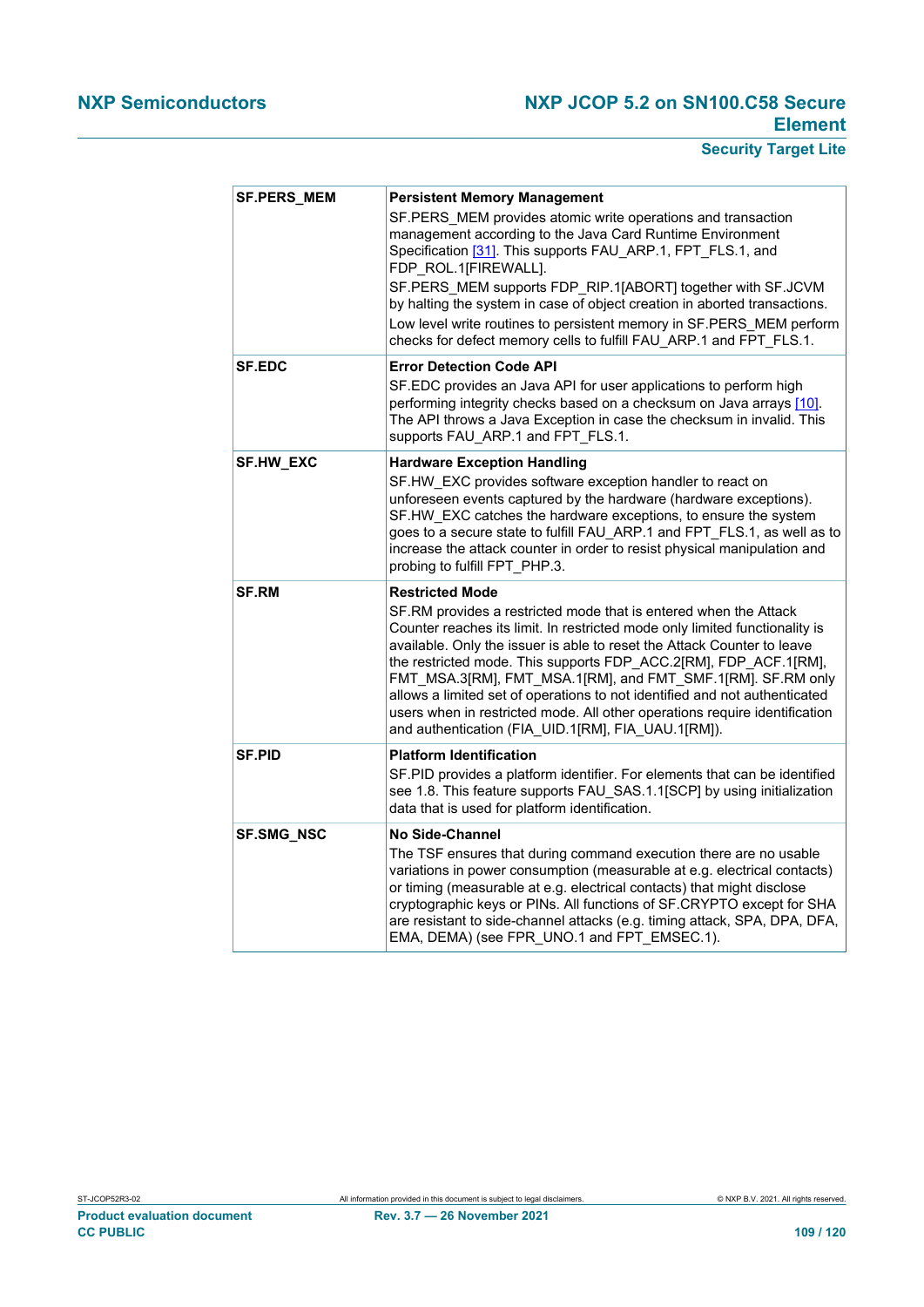## **8.2.2 eUICC**

<span id="page-109-0"></span>

| <b>SF.CRYPTO eUICC</b>                     | eUICC specific cryptographic algorithms<br>This TSF provides key creation, key management, key deletion<br>and cryptographic functionality specific to the eUICC component.<br>It provides the API in accordance to eUICC specification<br>[44], [45] to fulfill FCS CKM.1[SCP-SM], FCS CKM.2[SCP-<br>MNO], FCS_CKM.2[Mobile_network], FCS_CKM.4[SCP-SM],<br>FCS CKM.4[SCP-MNO], FCS CKM.4[Mobile network], and<br>FCS COP.1[Mobile network].<br>This TSF also enforces protection of key material during cryptographic<br>functions processing and key Generation, against state-of-the-art<br>attacks, including IC power consumption analysis (FPT EMSEC.1).                                                                                                                                                                                                                                                                                                                                                                                       |
|--------------------------------------------|-------------------------------------------------------------------------------------------------------------------------------------------------------------------------------------------------------------------------------------------------------------------------------------------------------------------------------------------------------------------------------------------------------------------------------------------------------------------------------------------------------------------------------------------------------------------------------------------------------------------------------------------------------------------------------------------------------------------------------------------------------------------------------------------------------------------------------------------------------------------------------------------------------------------------------------------------------------------------------------------------------------------------------------------------------|
| SF.ACCESS_eUICC                            | eUICC features access protection<br>This TSF handles the access to eUICC features by external or local<br>users. It based on JavaCard and GlobalPlatform features to implement<br>the different flow controls (FDP IFC.1[SCP], FDP IFF.1[SCP],<br>FDP IFC.1[Platform services], FDP IFF.1[Platform services],<br>FPT_FLS.1[Platform_services]), access control (FDP_ACC.1[ISDR],<br>FDP ACF.1[ISDR], FDP ACC.1[ECASD], FDP ACF.1[ECASD])<br>and related dependencies (FMT MSA.1[PLATFORM DATA],<br>FMT MSA.1[PPR], FMT MSA.1[CERT KEYS], FMT SMF.1[eUICC],<br>FMT SMR.1[eUICC], FMT MSA.1[RAT], FMT MSA.3[eUICC]), as<br>well as the conditions realization granting the access: identification/<br>authentication of users (FIA UID.1[EXT], FIA UAU.1[EXT],<br>FIA UAU.4[EXT], FIA USB.1[EXT], FIA UID.1[MNO-SD],<br>FIA USB.1[MNO-SD], FIA ATD.1[eUICC], FIA API.1[eUICC]) and<br>the different trusted channels establishment (FTP ITC.1[SCP],<br>FDP ITC.2[SCP], FPT TDC.1[SCP], FDP UCT.1[SCP],<br>FDP UIT.1[SCP]) in compliance with [44] [45]. |
| <b>SF.SELF-</b><br><b>PROTECTION_eUICC</b> | eUICC specific self-protections<br>This TSF extends the scope of self-protections features provided by the<br>JavaCard platform to the eUICC component needs (FDP SDI.1[eUICC],<br>FDP RIP.1[eUICC], FPT FLS.1[eUICC]).                                                                                                                                                                                                                                                                                                                                                                                                                                                                                                                                                                                                                                                                                                                                                                                                                               |

# **8.2.3 CSP**

<span id="page-109-1"></span>

| This TSF provides key creation, key management, key deletion and<br>cryptographic functionality specific to the CSP component. It provides the<br>API in accordance to CSP specification [49] to fulfill FCS CKM.1[AES],<br>FCS CKM.5[AES], FCS CKM.1[ECC], FCS CKM.5[ECC],<br>FCS CKM.1[RSA], FCS CKM.5[ECDHE], FCS CKM.1[ECKA-EG],<br>FCS CKM.5[ECKA-EG], FCS CKM.1[AES-RSA], FCS CKM.5[AES-<br>RSA], FCS COP.1[Hash], FCS COP.1[KW], FCS COP.1[KU],<br>FCS COP.1[ED], FCS COP.1[HEM], FCS COP.1[HDM],<br>FCS COP.1[MAC], FCS COP.1[HMAC], FCS COP.1[CDS-ECDSA],<br>FCS COP.1[VDS-ECDSA], FCS COP.1[CDS-RSA], FCS COP.1[VDS-<br>RSA], FCS COP.1[TCE], FCS COP.1[TCM], FCS CKM.1[PACE],<br>FCS CKM.1[TCAP]. All those are implemented in the JCOP platform.<br>The specific storage of keys requested by FDP SDC.1[CSP] is covered<br>by AES encryption implemented provided by the JCOP platform. |
|-----------------------------------------------------------------------------------------------------------------------------------------------------------------------------------------------------------------------------------------------------------------------------------------------------------------------------------------------------------------------------------------------------------------------------------------------------------------------------------------------------------------------------------------------------------------------------------------------------------------------------------------------------------------------------------------------------------------------------------------------------------------------------------------------------------------------------------------------------------------------------------------------------|
|                                                                                                                                                                                                                                                                                                                                                                                                                                                                                                                                                                                                                                                                                                                                                                                                                                                                                                     |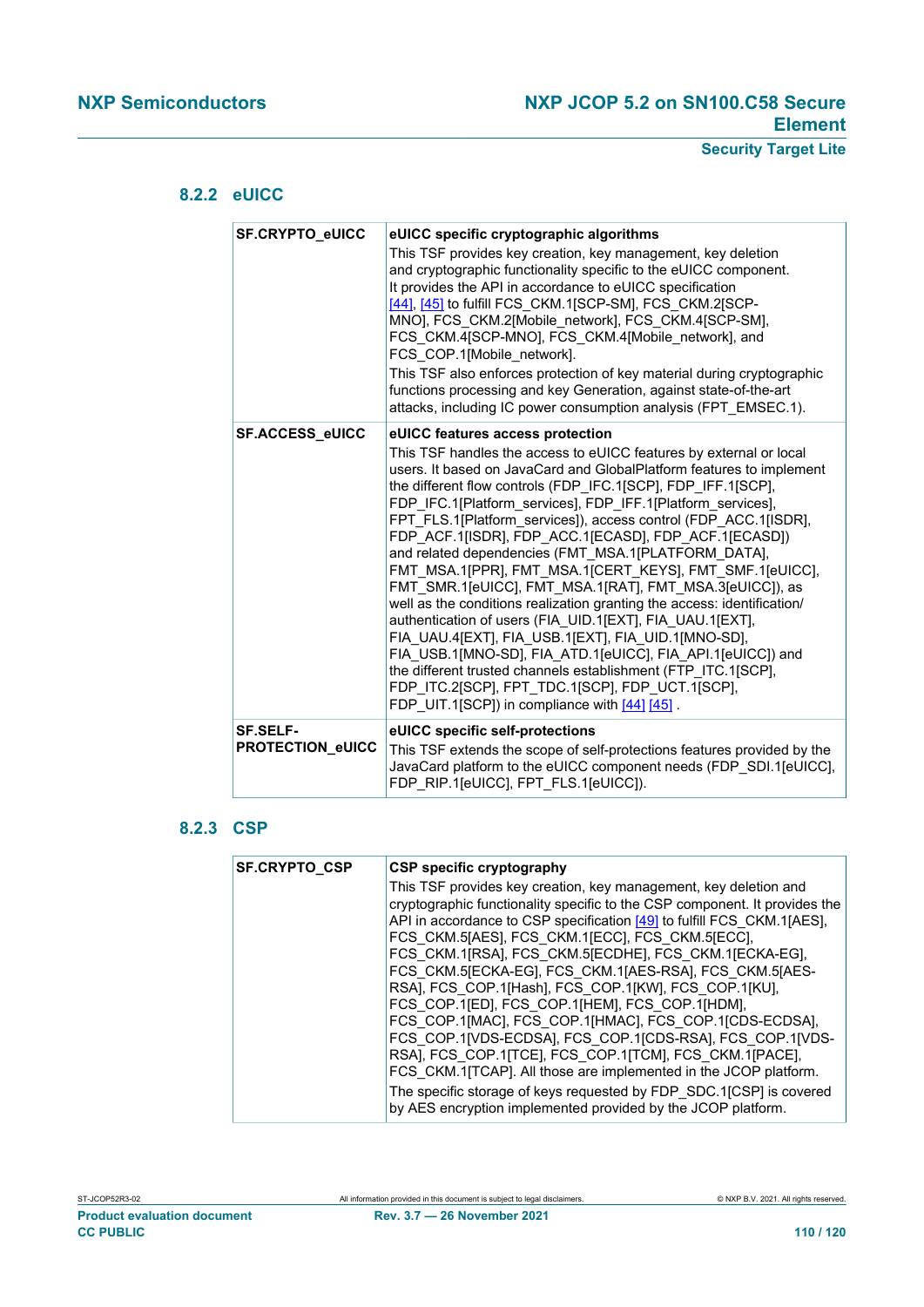## **NXP Semiconductors NXP JCOP 5.2 on SN100.C58 Secure Element**

### **Security Target Lite**

| <b>SF.ACCESS_CSP</b>                     | <b>CSP access protection features</b><br>This TSF handles the access to CSP features by external or local users.<br>It bases on JavaCard and GlobalPlatform features to implement different<br>access control (FDP_ACC.1[Oper], FDP_ACF.1[Oper], DP_ACC.1[KM])<br>and the conditions realization granting the access: identification/<br>authentication of users (FIA ATD.1[CSP], FIA AFL.1[CSP], FIA<br>USB.1[CSP], FIA_UID.1[CSP], FIA_UAU.1[CSP], FIA_UAU.5[CSP],<br>FIA UAU.6[CSP], FIA API.1[CA], FIA API.1[PACE]) and trusted<br>channels establishment (FTP ITC.1[CSP]).<br>Related security attributes and data are also based on JavaCard<br>features (FMT SMF.1[CSP], FMT SMR.1[CSP], FMT MOF.1[CSP],<br>FMT MSA.1[KM], FMT MSA.2[CSP], FMT MSA.3[KM], FMT<br>MTD.1[KM], FMT MTD.1[RAD], FMT MTD.1[RK], FMT MTD.3[CSP],<br>FMT_SAE.1[CSP]) |
|------------------------------------------|------------------------------------------------------------------------------------------------------------------------------------------------------------------------------------------------------------------------------------------------------------------------------------------------------------------------------------------------------------------------------------------------------------------------------------------------------------------------------------------------------------------------------------------------------------------------------------------------------------------------------------------------------------------------------------------------------------------------------------------------------------------------------------------------------------------------------------------------------|
| <b>SF.SERVICES CSP</b>                   | <b>CSP other services</b><br>This TSF handles other services as generation of data validity evidences<br>(FDP DAU.2[Att], FDP DAU.2[Sig]), exchanges of cryptographic keys<br>(FPT TDC.1[CK], FPT TCT.1[CK], FPT TIT.1[CK], FPT ISA.1[CK],<br>FPT ESA.1[CK]), exchanges of certificates (FPT TDC.1[Cert]), FPT<br>TIT.1[Cert], FPT ISA.1[Cert]) and exchanges of user data (FDP<br>ETC.1[CSP], FDP ETC.2[CSP], FDP ITC.2[UD]).                                                                                                                                                                                                                                                                                                                                                                                                                       |
| <b>SF.SELF-</b><br><b>PROTECTION_CSP</b> | <b>CSP specific self-protections</b><br>This TSF extends the scope of self-protections features provided by the<br>JavaCard platform to the CSP component needs (FPT FLS.1[CSP],<br>FRU FLT.2[CSP]).                                                                                                                                                                                                                                                                                                                                                                                                                                                                                                                                                                                                                                                 |

## **8.3 Protection against Interference and Logical Tampering**

<span id="page-110-0"></span>The protection of JCOP5.2 against Interference and Logical Tampering is implemented in software within the TOE and supported by the hardware of the micro controller.

The software protection of the TOE makes use of software security services which allow to detect and react on manipulation of the TOE. Two types of reactions are used: If invalid data from outside the TOE is detected then it is assumed that the TOE was used in a wrong way. This is indicated by an appropriate Status Word or Exception. Detected deviations from the physical operating conditions and inconsistencies of internal states and program flow however are considered to be an attack to the TOE. In such cases an internal Attack Counter is increased. Once the Attack Counter reaches the maximum value, the TOE will go into Restricted Mode.

Typical software security mechanisms implemented in the TOE are e.g.:

- **•** Complex patterned values are used instead of boolean values which are sensible to tampering (only one bit needs to be changed to manipulate a false into a true).
- **•** Small random delays are inserted in the program flow to make successful physical interfering more difficult.
- **•** Secret information like Keys or PINs are stored encrypted in the TOE. The Masterkey to decrypt these is not accessible during normal operation.
- **•** Critical data is read after it has been written to non volatile memory.
- **•** Enhanced cryptographic support is based on the certified Security Software for DES, AES, ECC and RSA including protection against fault injection and random number generation.
- **•** Critical values (like PINs) are compared timing-invariant. This prevents from side channel attacks.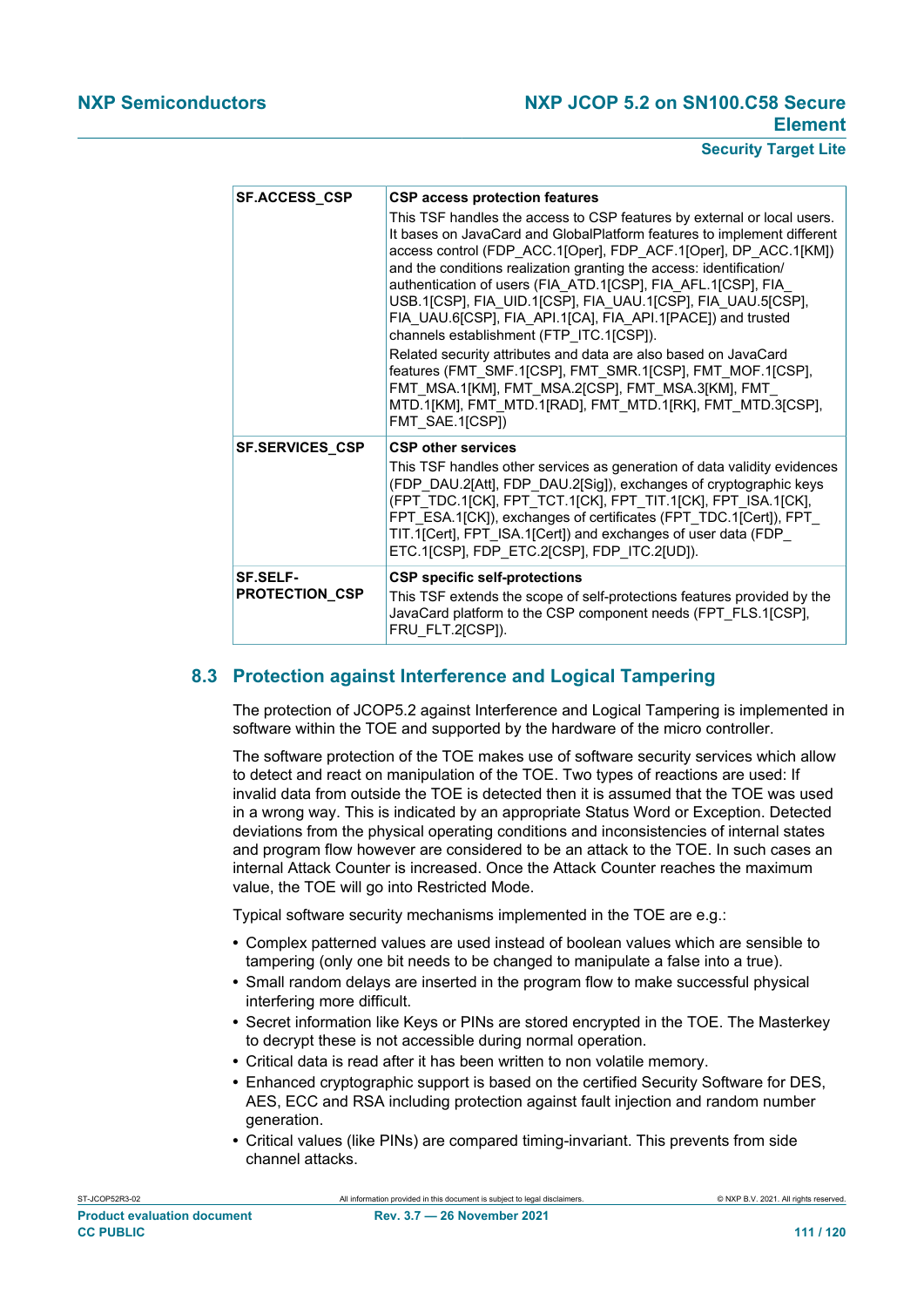A full list of software countermeasures is contained in ADV\_ARC.

Further protection against Tampering and Logical Interference is realized by the MMU implemented in hardware. The MMU is able to perform access control to all types of memory. The special function registers access can be restricted by the bridges between the CPU and the peripherals.

JCOP5.2 defines several MMU contexts which restrict access to memory areas. The Master key is stored in specific coprocessor registers and blocked for reading/writing during JCOP operation. Additionally Interference and Logical Tampering is prevented by hardware security services. JCOP5.2 OS runs on a certified smart card HW platform which protects against bypass by physical and logical means such as:

- **•** cryptographic coprocessors (for symmetric and asymmetric cryptography) protected against DPA and DFA,
- **•** enhanced security sensors for clock frequency range, low and high temperature sensor, supply voltage sensors Single Fault Injection (SFI) attack detection, light sensors, and
- <span id="page-111-0"></span>**•** encryption of data stored in persistent and transient memory.

# **8.4 Protection against Bypass of Security Related Actions**

JCOP5.2 prevents bypassing security related actions by several software counter measures. Different mechanisms are used depending on the software environment.

Generally all input parameter are validated and in case of incorrect parameters the program flow is interrupted. Such event is indicated by an appropriate Status Word or Exception. This prevents the TOE from being attacked by undefined or unauthorized commands or data.

Basic protection is contributed by implementation of following standards within the TOE:

- **•** Java Applets are separated from each other as defined in the Java Card specifications [\[29\]](#page-113-3), [\[30\]](#page-113-4) and [\[31\]](#page-113-0). The separation is achieved by implementation of the firewall which prevents Applets to access data belonging to a different Java Card context. Sharing information between different contexts is possible by supervision of the well defined Java Card Firewall mechanism implemented in the TOE.
- **•** Access to security relevant Applications in the TOE (like Security Domains) is protected by the Secure Channel mechanism defined by Global platform [\[36\].](#page-113-5) The secure channel allows access to Applications only if the secret keys are known. Further protection implemented in JCOP5.2 prevents brute force attacks to the secret keys of the Secure Channel.

The following mechanisms ensure that it is not possible to access information from the Java Layer without being authorized to do so.

- **•** Status informations like Life Cycle of Applets or the Authentication State of a Secure Channel are stored in complex patterned values which protects them from manipulation.
- **•** Correct order of Java Card Byte Code execution is ensured by the Virtual Machine which detects if Byte Code of a wrong context is executed.
- **•** Correct processing of Byte Codes is ensured by checking at the beginning and end of Byte Code execution that the same Byte Code is executed.

Further protection is achieved by using different buffers for APDUs in case more than one physical interface is supported. This prevents bypassing the state machine on one physical interface by the other interface.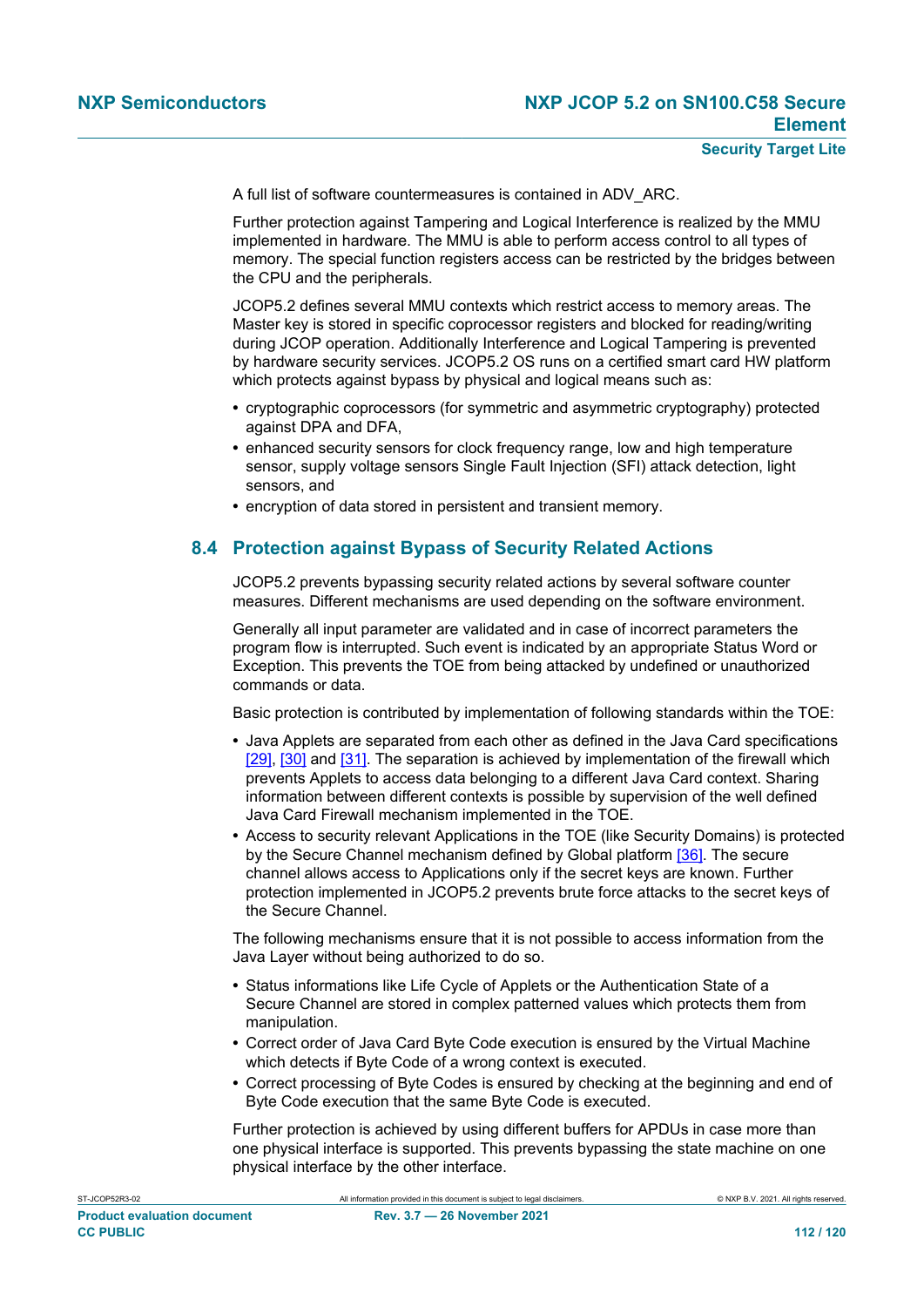# <span id="page-112-1"></span>**9 Bibliography**

## <span id="page-112-2"></span>**9.1 Evaluation documents**

- [1] Common Criteria for Information Technology Security Evaluation, Part 1: Introduction and general model, Version 3.1, Revision 5, CCMB-2017-04-001, April 2017.
- [2] Common Criteria for Information Technology Security Evaluation, Part 2: Security functional components, Version 3.1, Revision 5, CCMB-2017-04-002, April 2017.
- [3] Common Criteria for Information Technology Security Evaluation, Part 3: Security assurance components, Version 3.1, Revision 5, CCMB-2017-04-003, April 2017.
- [4] Common Methodology for Information Technology Security Evaluation, Evaluation methodology, Version 3.1, Revision 5, CCMB-2017-04-004, April 2017.
- [5] Security IC Platform Protection Profile with Augmentation Packages, Registered and Certified by Bundesamt für Sicherheit in der Informationstechnik (BSI) under the reference BSI-CC-PP-0084-2014, Version 1.0, 13 January 2014.
- [6] Published by Oracle. Java card protection profile open configuration, version 3.0.5 (dec 2017), published by oracle, inc. (bsi-cc-pp-0099-2017).
- [7] GSMA SGP.25 Embedded UICC for Consumer Devices, GSMA Association, 05 June 2018 (BSI-CC-PP-0100-2018).
- [8] BSI. Common Criteria Protection Profile Cryptographic Service Provider, 19 February 2019 (BSI-CC-PP-0104).
- <span id="page-112-3"></span>[9] Joint Interpretation Library. Joint Interpretation Library, Security requirements for post-delivery code loading, Draft Version 1.0, February 2016.

## **9.2 Developer documents**

- <span id="page-112-0"></span>[10] NXP. JCOP 5.2 R1.01.1, User Guidance Manual, Rev. 1.8.
- [11] NXP. JCOP 5.2 R1.01.1, User Guidance Addendum SEMS, Rev. 1.1.
- [12] NXP. JCOP 5.2 R1.01.1, User Guidance Manual Addendum for CSP API, Rev. 1.6.
- [13] NXP. JCOP 5.2 R2, User Guidance Manual, Rev. 1.3, doc. no 608813, 8 June, 2020.
- [14] NXP. JCOP 5.2 R2, User Guidance Addendum SEMS, Rev. 1.2, doc. no. 614012, 8 June, 2020.
- [15] NXP. JCOP 5.2, User Guidance Manual Addendum for CSP API, revision 1.2, doc. no. 614112, 8 June, 2020.
- [16] NXP. JCOP 5.2 R2.03.1, User Guidance Manual, Doc 638010, Rev. 1.0, 18 Sept 2020.
- [17] NXP. JCOP 5.2 R2.03, User Guidance Manual Addendum for CSP API, Doc 638110, Rev. 1.0, 16 Sept 2020.
- [18] NXP. JCOP 5.2 R2.03.1, User Guidance Addendum for SEMS API, Doc 638310, Rev. 1.0, 16 Sept 2020.
- [19] NXP. JCOP 5.2 R3.01.1, User Guidance Manual , Doc 622011, Rev. 1.1, 03 May 2021 .
- [20] NXP. JCOP 5.2 R3.01, User Guidance Manual Addendum for CSP API , Doc 622110, Rev. 1.0, 15 Jan 2021.
- [21] NXP. JCOP 5.2 R3.01.1, User Guidance Addendum for SEMS API , Doc 622210, Rev. 1.0, 15 Jan 2021.
- [22] NXP. JCOP 5.2 R3.01.1-1, User Guidance Manual , Doc 696510, Rev. 1.0, 19 July 2021 .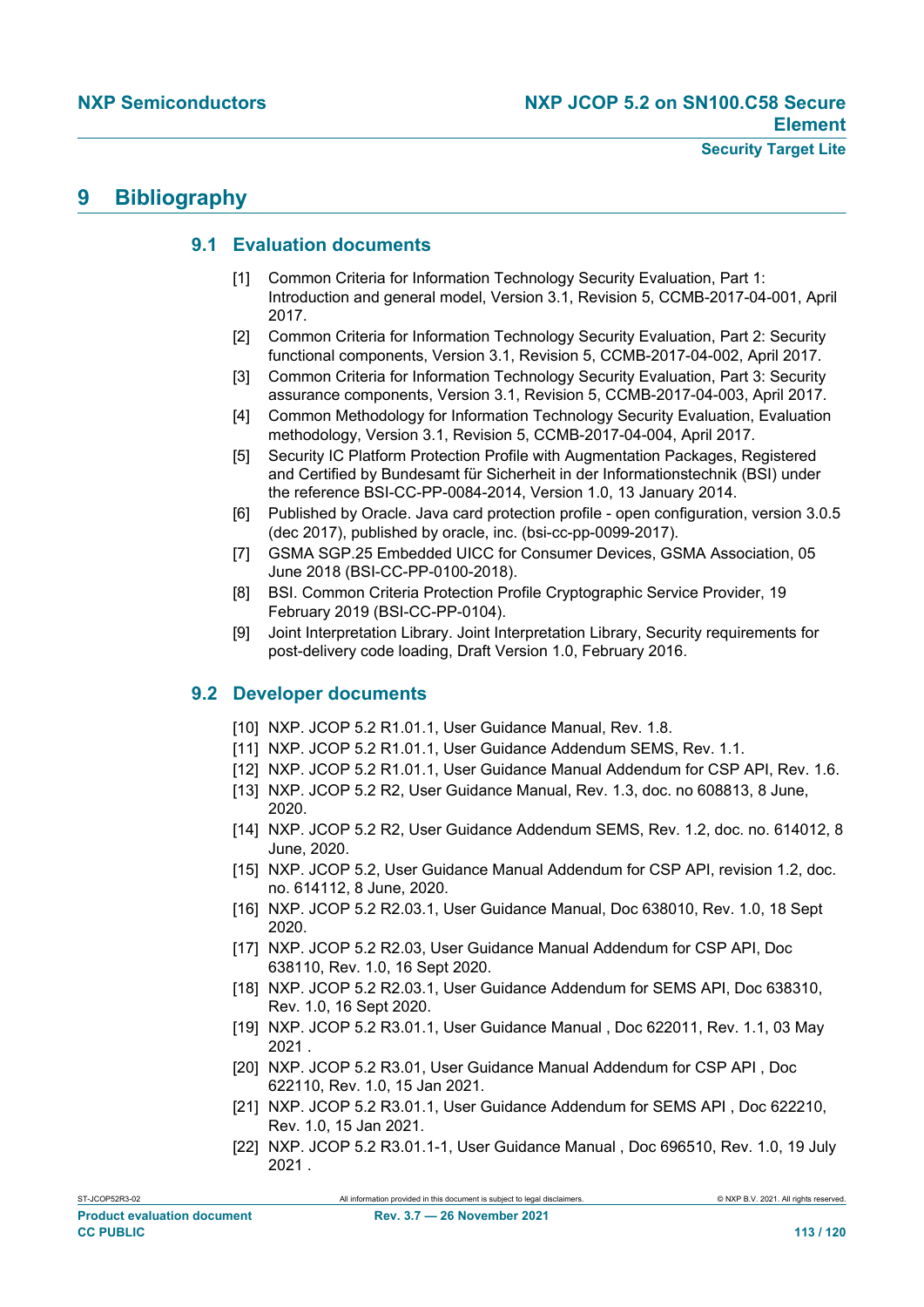- [23] NXP. JCOP 5.2 R3.01.1-1, User Guidance Manual Addendum for CSP API , Doc 696710, Rev. 1.0, 12 July 2021.
- [24] NXP. JCOP 5.2 R3.01.1-1, User Guidance Addendum for SEMS API , Doc 6696710, Rev. 1.0, 12 July 2021.
- [25] NXP. JCOP 5.2 R3.01.1-2, User Guidance Manual , Rev. 1.1, 12 Nov 2021 .
- [26] NXP. JCOP 5.2 R3.01.1-2, User Guidance Manual Addendum for CSP API , Rev. 1.0, 13 October 2021
- [27] NXP. JCOP 5.2 R3.01.1-2, User Guidance Manual Addendum for SEMS API , Rev. 1.1, 12 Nov 2021
- <span id="page-113-6"></span>[28] NXP. SN100 Series - Secure Element with Crypto Library, Security Target, NXP Semiconductors, Revision 3.5, 21 April 2021.

## **9.3 Standards**

- <span id="page-113-3"></span>[29] Published by Oracle. Java Card 3 Platform, Application Programming Interface, Classic Edition, Version 3.0 up to 3.0.5.
- <span id="page-113-4"></span>[30] Published by Oracle. Java Card 3 Platform, Virtual Machine Specification, Classic Edition, Version 3.0 up to 3.0.5.
- <span id="page-113-0"></span>[31] Published by Oracle. Java Card 3 Platform, Runtime Environment Specification, Classic Edition, Version 3.0 up to 3.0.5.
- [32] GlobalPlatform. GlobalPlatform Card Specification 2.3.1, GPC SPE 034, GlobalPlatform Inc., Mar 2018.
- [33] GlobalPlatform. Confidential Card Content Management, GlobalPlatform Card Specification v2.2 - Amendment A v1.0.1, January 2011.
- [34] GlobalPlatform. Confidential Card Content Management Amendment A v1.1, Nov 2015.
- [35] GlobalPlatform. Remote Application Management over HTTP Amendment B v1.1.3, May 2015.
- <span id="page-113-5"></span>[36] GlobalPlatform. Contactless Services, GlobalPlatform Card Specification v 2.2 - Amendment C v1.0.1, February 2012.
- [37] GlobalPlatform. Contactless Services Amendment C v1.1, April 2013.
- [38] GlobalPlatform. GlobalPlatform Card Technology Secure Channel Protocol '03' Amendment D v1.1, January 2011.
- [39] GlobalPlatform. Security Upgrade for Card Content Management Amendment E v1.1, November 2016.
- [40] GlobalPlatform. GlobalPlatform Card Secure Channel Protocol '11' Amendment F Version 1.1, September 2017.
- [41] GlobalPlatform. GlobalPlatform Technology Executable Load File Upgrade Version 1.1, March 2018.
- [42] GlobalPlatform. GlobalPlatform Technology Secure Element Management Service Version 1.0, March.
- [43] GlobalPlatform. GlobalPlatform common Implementation Configuration Version 2.0, December 2015.
- <span id="page-113-1"></span>[44] GSMA. SGP.22 Remote SIM Provisioning (RSP) Technical Specification, version 2.2.1, GSMA Association, December 2018.
- <span id="page-113-2"></span>[45] GSMA. SGP.22 Remote SIM Provisioning (RSP) Technical Specification, version 2.2.2, GSMA Association, June 2020.
- [46] GSMA. SGP.02 Remote Provisioning Architecture for Embedded UICC Technical Specification, version 3.2; 27 June 2017.
- [47] GlobalPlatform. GlobalPlatform UICC Configuration v1.0.1, January 2011.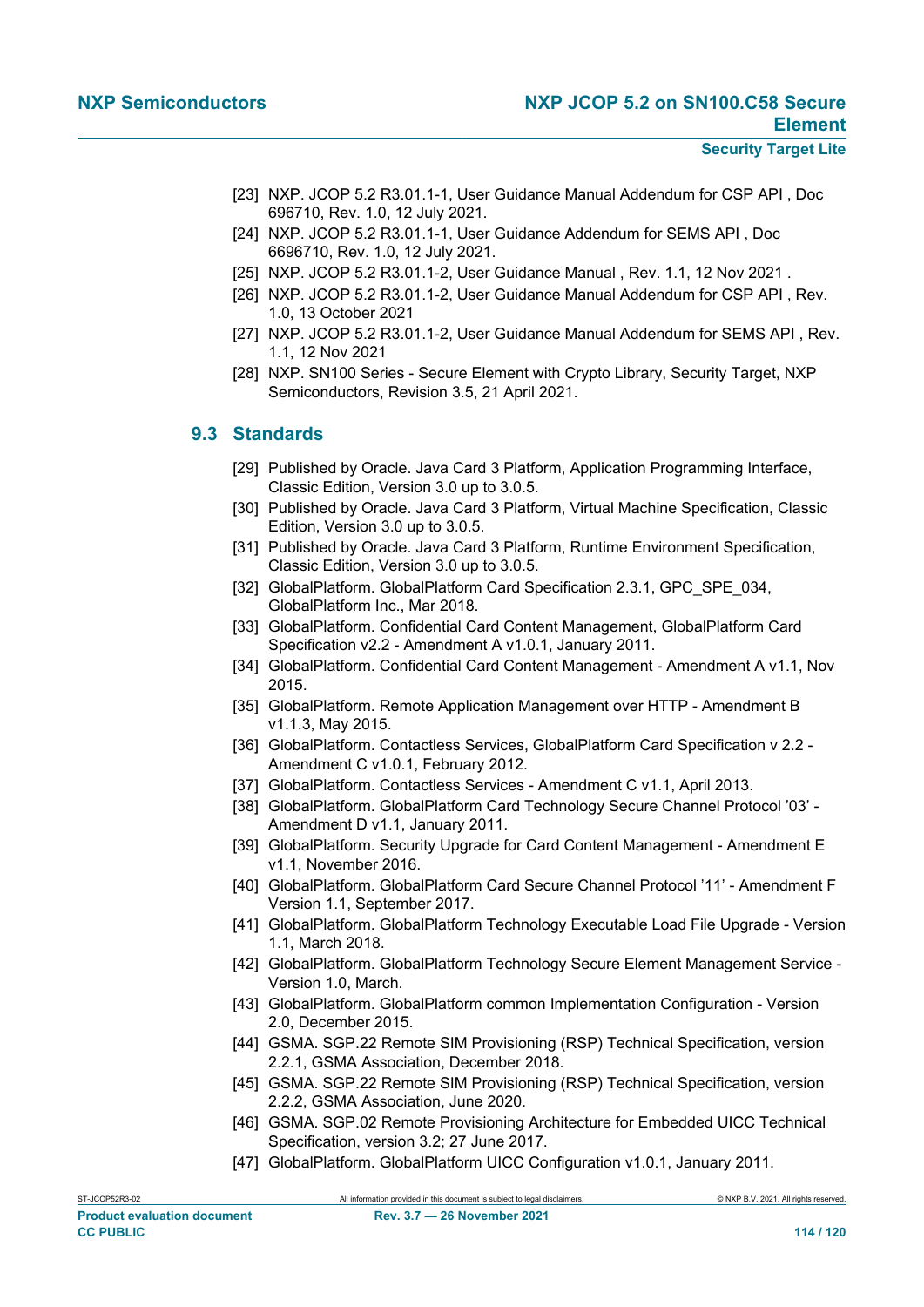- [48] GlobalPlatform. GlobalPlatform UICC Configuration Contactless Extension Version 1.0, February 2012.
- <span id="page-114-0"></span>[49] BSI. CSP-API Definition, 5 November 2018.
- [50] ETSI. ETSI TS 102 622 v12.1.0 Smart Cards; UICC Contactless Front-end (CLF) Interface; Host Controller Interface (HCI), 10 2014.
- [51] Bundesamt für Sicherheit in der Informationstechnik, Technische Richtlinie Kryptographische Verfahren: Empfehlungen und Schlüssellängen, 09. Januar 2013, BSI-TR02102.
- [52] Bundesamt fuer Sicherheit in der Informationstechnik. AIS20/31: A proposal for: Functionality classes for random number generators, Bundesamt für Sicherheit in der Informationstechnik (BSI), Version 2.0, September 18th, 2011.
- [53] FIPS PUB 197: Advanced Encryption Standard (AES), Federal Information Processing Standards Publication 197, US Department of Commerce/National Institute of Standards and Technology, 26 November 2001.
- [54] FIPS PUB 180-4: Secure Hash Standard (SHS) Publication 180-4, US Department of Commerce/National Institute of Standards and Technology, August 2015.
- [55] FIPS PUB 186-4: Digital Signature Standard (DSS), US Department of Commerce/ National Institute of Standards and Technology, 2013.
- [56] NIST SP 800-38A: Recommendation for Block Cipher Modes of Operation: Methods and Techniques, National Institute of Standards and Technology, December 2001.
- [57] NIST SP 800-38B: Recommendation for Block Cipher Modes of Operation: The CMAC Mode for Authentication, Morris Dworkin, National Institute of Standards and Technology, May 2005.
- [58] NIST SP 800-38C: Recommendation for Block Cipher Modes of Operation: the CCM Mode for Authentication and Confidentiality, National Institute of Standards and Technology, May 2005.
- [59] National Institute of Standards and USA Technology. NIST Special Publication 800-38D Recommendation for Block Cipher Modes of Operation: Galois/Counter Mode (GCM) and GMAC, November 2007.
- [60] RFC 2104: HMAC: Keyed-Hashing for Message Authentication, Request For Comments, February 1997
- [61] Trusted Platform Module Library, Part 1: Architecture, Family "2.0", Level 00, Revision 01.38, September 2016.
- [62] ECDAAFIDO Alliance, Alliance Proposed Standard FIDO ECDAA Algorithm, https://fidoalliance.org/specs/fido-u2f-v1.2-ps-20170411/fido-ecdaa-algorithm-v1.2 ps-20170411.html, April 2017.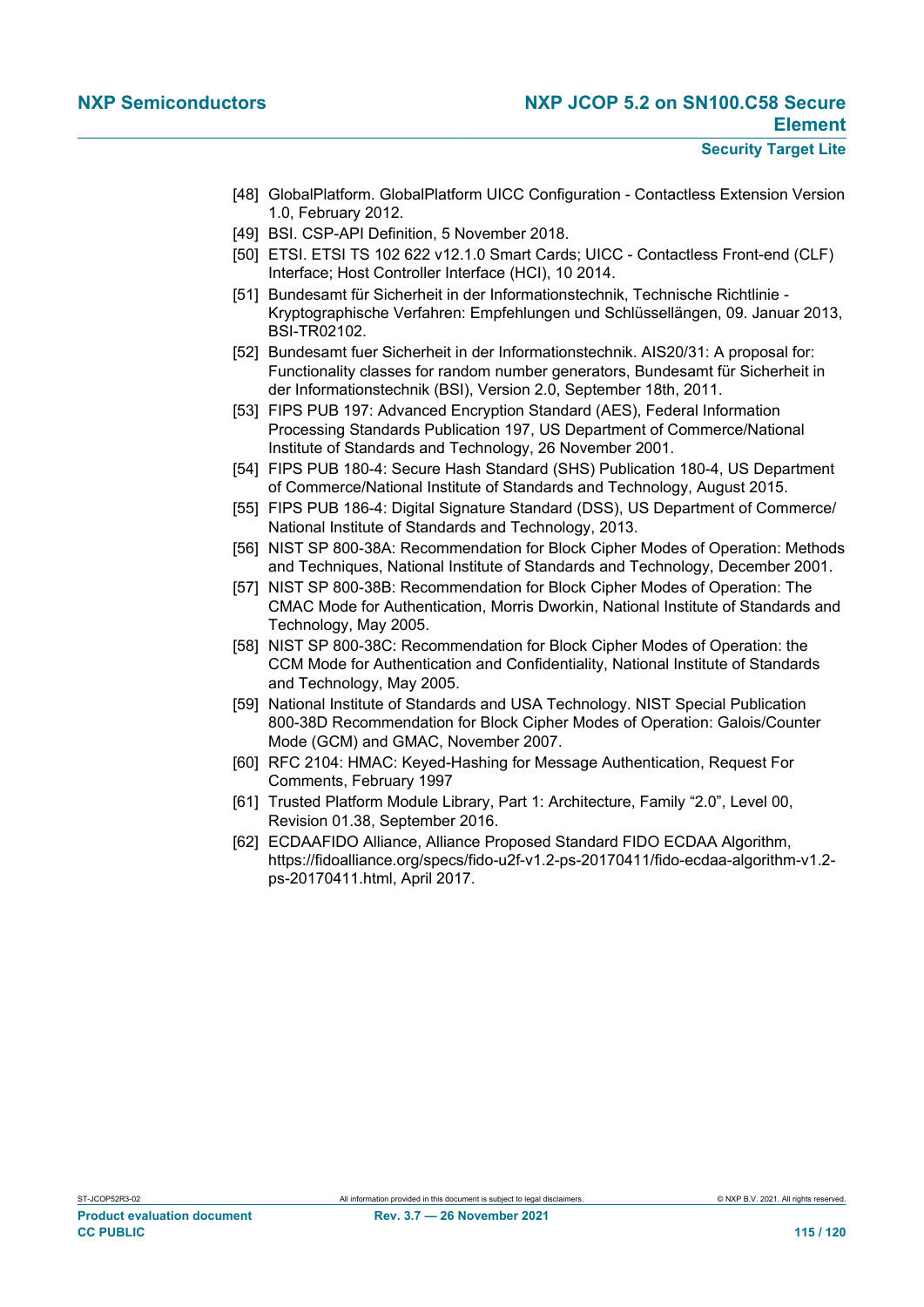# <span id="page-115-0"></span>**10 Legal information**

# **10.1 Definitions**

**Draft** — The document is a draft version only. The content is still under internal review and subject to formal approval, which may result in modifications or additions. NXP Semiconductors does not give any representations or warranties as to the accuracy or completeness of information included herein and shall have no liability for the consequences of use of such information.

## **10.2 Disclaimers**

**Limited warranty and liability** — Information in this document is believed to be accurate and reliable. However, NXP Semiconductors does not give any representations or warranties, expressed or implied, as to the accuracy or completeness of such information and shall have no liability for the consequences of use of such information. NXP Semiconductors takes no responsibility for the content in this document if provided by an information source outside of NXP Semiconductors. In no event shall NXP Semiconductors be liable for any indirect, incidental, punitive, special or consequential damages (including - without limitation - lost profits, lost savings, business interruption, costs related to the removal or replacement of any products or rework charges) whether or not such damages are based on tort (including negligence), warranty, breach of contract or any other legal theory. Notwithstanding any damages that customer might incur for any reason whatsoever, NXP Semiconductors' aggregate and cumulative liability towards customer for the products described herein shall be limited in accordance with the Terms and conditions of commercial sale of NXP Semiconductors.

**Right to make changes** — NXP Semiconductors reserves the right to make changes to information published in this document, including without limitation specifications and product descriptions, at any time and without notice. This document supersedes and replaces all information supplied prior to the publication hereof.

**Suitability for use** — NXP Semiconductors products are not designed, authorized or warranted to be suitable for use in life support, life-critical or safety-critical systems or equipment, nor in applications where failure or malfunction of an NXP Semiconductors product can reasonably be expected to result in personal injury, death or severe property or environmental damage. NXP Semiconductors and its suppliers accept no liability for inclusion and/or use of NXP Semiconductors products in such equipment or applications and therefore such inclusion and/or use is at the customer's own risk.

**Applications** — Applications that are described herein for any of these products are for illustrative purposes only. NXP Semiconductors makes no representation or warranty that such applications will be suitable for the specified use without further testing or modification. Customers are responsible for the design and operation of their applications and products using NXP Semiconductors products, and NXP Semiconductors accepts no liability for any assistance with applications or customer product design. It is customer's sole responsibility to determine whether the NXP Semiconductors product is suitable and fit for the customer's applications and products planned, as well as for the planned application and use of customer's third party customer(s). Customers should provide appropriate design and operating safeguards to minimize the risks associated with their applications and products. NXP Semiconductors does not accept any liability related to any default, damage, costs or problem which is based on any veakness or default in the customer's applications or products, or the application or use by customer's third party customer(s). Customer is responsible for doing all necessary testing for the customer's applications and products using NXP Semiconductors products in order to avoid a default of the applications and the products or of the application or use by

customer's third party customer(s). NXP does not accept any liability in this respect

**Limiting values** — Stress above one or more limiting values (as defined in the Absolute Maximum Ratings System of IEC 60134) will cause permanent damage to the device. Limiting values are stress ratings only and (proper) operation of the device at these or any other conditions above those given in the Recommended operating conditions section (if present) or the Characteristics sections of this document is not warranted. Constant or repeated exposure to limiting values will permanently and irreversibly affect the quality and reliability of the device.

**Terms and conditions of commercial sale** — NXP Semiconductors products are sold subject to the general terms and conditions of commercial sale, as published at http://www.nxp.com/profile/terms, unless otherwise agreed in a valid written individual agreement. In case an individual agreement is concluded only the terms and conditions of the respective agreement shall apply. NXP Semiconductors hereby expressly objects to applying the customer's general terms and conditions with regard to the purchase of NXP Semiconductors products by customer.

**No offer to sell or license** — Nothing in this document may be interpreted or construed as an offer to sell products that is open for acceptance or the grant, conveyance or implication of any license under any copyrights, patents or other industrial or intellectual property rights.

**Export control** — This document as well as the item(s) described herein may be subject to export control regulations. Export might require a prior authorization from competent authorities.

**Non-automotive qualified products** — Unless this data sheet expressly states that this specific NXP Semiconductors product is automotive qualified, the product is not suitable for automotive use. It is neither qualified nor tested in accordance with automotive testing or application requirements. NXP Semiconductors accepts no liability for inclusion and/or use of nonautomotive qualified products in automotive equipment or applications. In the event that customer uses the product for design-in and use in automotive applications to automotive specifications and standards, customer (a) shall use the product without NXP Semiconductors' warranty of the product for such automotive applications, use and specifications, and (b) whenever customer uses the product for automotive applications beyond NXP Semiconductors' specifications such use shall be solely at customer's own risk, and (c) customer fully indemnifies NXP Semiconductors for any liability, damages or failed product claims resulting from customer design and use of the product for automotive applications beyond NXP Semiconductors' standard warranty and NXP Semiconductors' product specifications.

**Translations** — A non-English (translated) version of a document is for reference only. The English version shall prevail in case of any discrepancy between the translated and English versions.

**Security** — While NXP Semiconductors has implemented advanced security features, all products may be subject to unidentified vulnerabilities. Customers are responsible for the design and operation of their applications and products to reduce the effect of these vulnerabilities on customer's applications and products, and NXP Semiconductors accepts no liability for any vulnerability that is discovered. Customers should implement appropriate design and operating safeguards to minimize the risks associated with their applications and products.

# **10.3 Trademarks**

Notice: All referenced brands, product names, service names and trademarks are the property of their respective owners.

**MIFARE** — is a trademark of NXP B.V. **DESFire** — is a trademark of NXP B.V.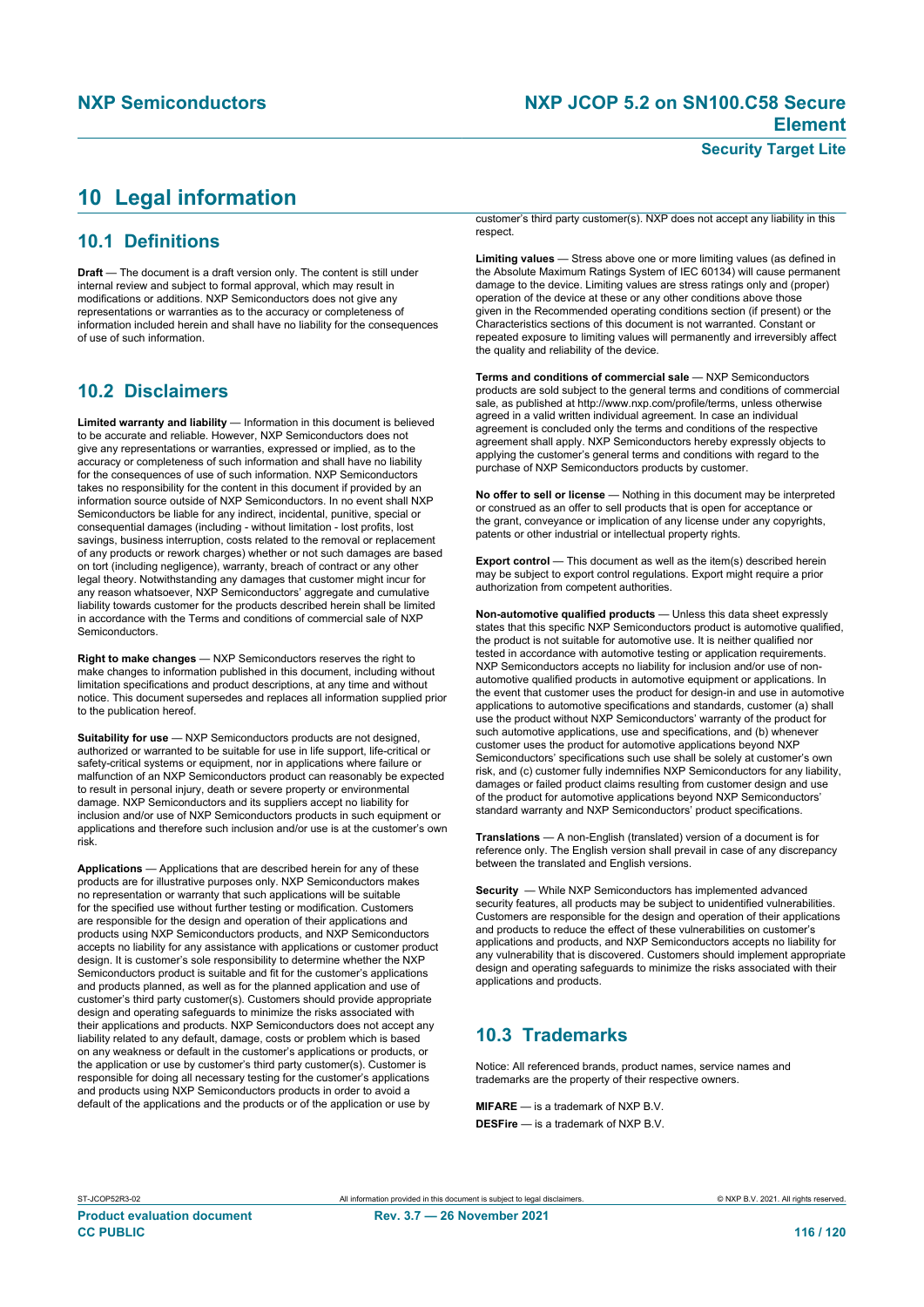## **NXP Semiconductors**

# NXP JCOP 5.2 on SN100.C58 Secure **Element**

**Security Target Lite** 

# **Tables**

| Tab. 1.  | ST Reference and TOE Reference  3               | Tab. 43. |                                    |  |
|----------|-------------------------------------------------|----------|------------------------------------|--|
| Tab. 2.  | Reference to Certified Micro Controller  12     | Tab. 44. |                                    |  |
| Tab. 3.  | Java Card Specification Versions 12             | Tab. 45. |                                    |  |
| Tab. 4.  | Global<br>Platform<br>Specifications<br>and     | Tab. 46. |                                    |  |
|          |                                                 | Tab. 47. |                                    |  |
| Tab. 5.  | CSP Application Identification  14              | Tab. 48. |                                    |  |
| Tab. 6.  |                                                 | Tab. 49. |                                    |  |
| Tab. 7.  | eUICC lifecycle stages and Delivery Options  17 | Tab. 50. |                                    |  |
| Tab. 8.  | JCOP5.2 R1.01.1 Delivery Items  18              | Tab. 51. |                                    |  |
| Tab. 9.  | JCOP5.2 R2 Delivery Items (for R2.01.1 and      | Tab. 52. |                                    |  |
|          |                                                 | Tab. 53. |                                    |  |
| Tab. 10. | JCOP5.2 R2 Delivery Items (for R2.03.1)  19     | Tab. 54. |                                    |  |
| Tab. 11. | JCOP5.2 R3.01.1 Delivery Items  19              | Tab. 55. |                                    |  |
| Tab. 12. | JCOP5.2 R3.01.1-1 Delivery Items  19            | Tab. 56. |                                    |  |
| Tab. 13. | JCOP5.2 R3.01.1-2 Delivery Items  20            | Tab. 57. |                                    |  |
| Tab. 14. |                                                 | Tab. 58. |                                    |  |
| Tab. 15. | Platform ID Format (example R2.01.1) 21         | Tab. 59. |                                    |  |
| Tab. 16. |                                                 | Tab. 60. | Java Card Subject Descriptions  49 |  |
| Tab. 17. |                                                 | Tab. 61. | Security attribute description  49 |  |
| Tab. 18. |                                                 | Tab. 62. |                                    |  |
| Tab. 19. | Java Card Additional Threats 25                 | Tab. 63. |                                    |  |
| Tab. 20. |                                                 | Tab. 64. |                                    |  |
| Tab. 21. |                                                 | Tab. 65. |                                    |  |
| Tab. 22. |                                                 | Tab. 66. |                                    |  |
|          |                                                 | Tab. 67. |                                    |  |
|          |                                                 | Tab. 68. |                                    |  |
|          |                                                 | Tab. 69. |                                    |  |
| Tab. 26. |                                                 | Tab. 70. |                                    |  |
|          |                                                 | Tab. 71. |                                    |  |
|          |                                                 | Tab. 72. |                                    |  |
| Tab. 29. |                                                 | Tab. 73. |                                    |  |
| Tab. 30. |                                                 | Tab. 74. |                                    |  |
| Tab. 31. |                                                 | Tab. 75. |                                    |  |
| Tab. 32. |                                                 | Tab. 76. |                                    |  |
| Tab. 33. |                                                 | Tab. 77. |                                    |  |
| Tab. 34. |                                                 | Tab. 78. |                                    |  |
| Tab. 35. |                                                 | Tab. 79. |                                    |  |
| Tab. 36. |                                                 | Tab. 80. |                                    |  |
| Tab. 37. |                                                 | Tab. 81. |                                    |  |
| Tab. 38. |                                                 | Tab. 82. |                                    |  |
| Tab. 39. |                                                 | Tab. 83. |                                    |  |
| Tab. 40. |                                                 | Tab. 84. |                                    |  |
| Tab. 41. |                                                 | Tab. 85. |                                    |  |
| Tab. 42. |                                                 | Tab. 86. |                                    |  |
|          |                                                 |          |                                    |  |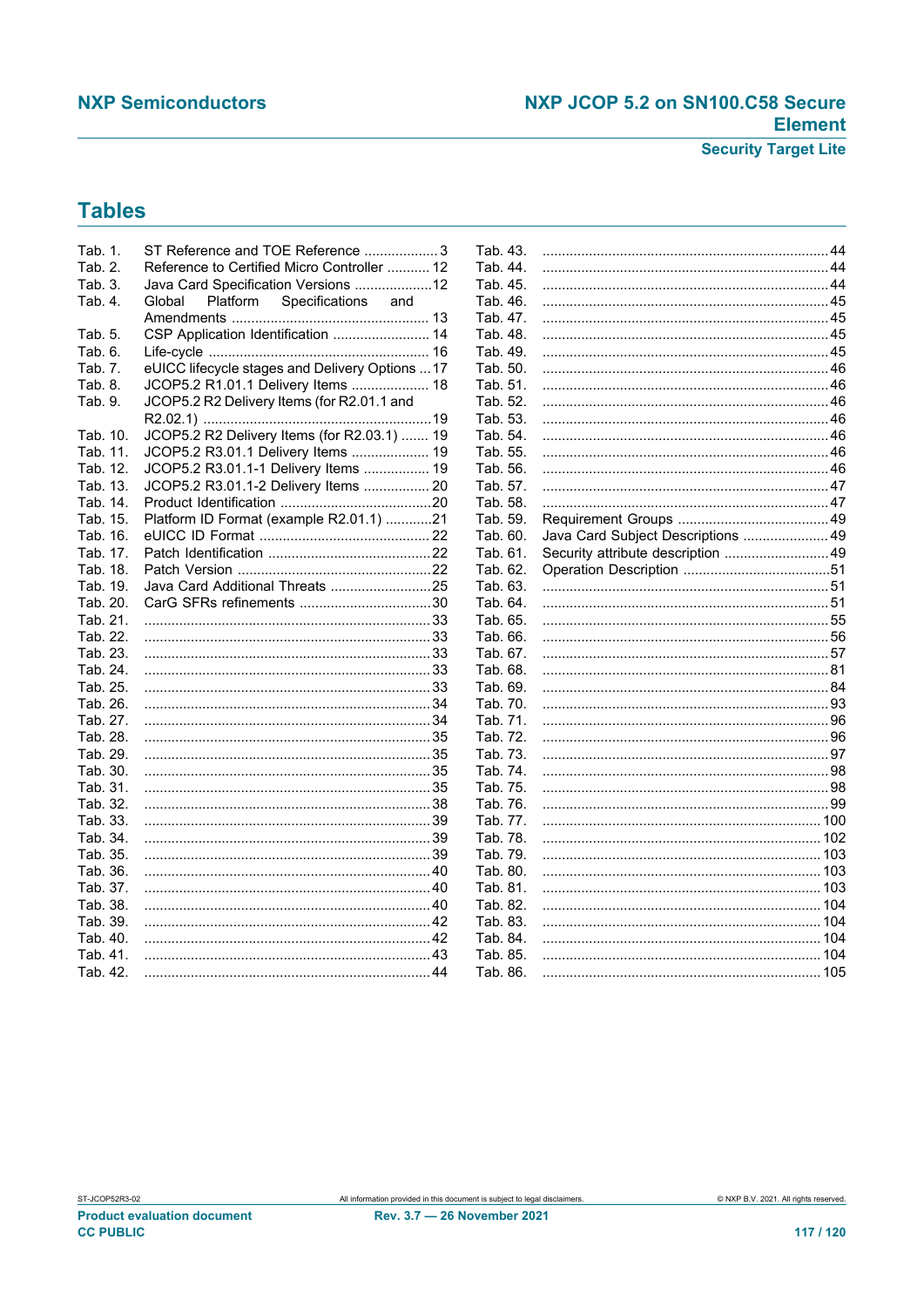**Security Target Lite**

# **Figures**

| Fig. 1. JCOP 5.2 Domains and Communication |         | Fig. 2. JCOP 5.2 Domains and Communication   |
|--------------------------------------------|---------|----------------------------------------------|
| Interfaces $\sim$                          |         |                                              |
|                                            | Fig. 3. | TOE Life Cycle within Product Life Cycle  15 |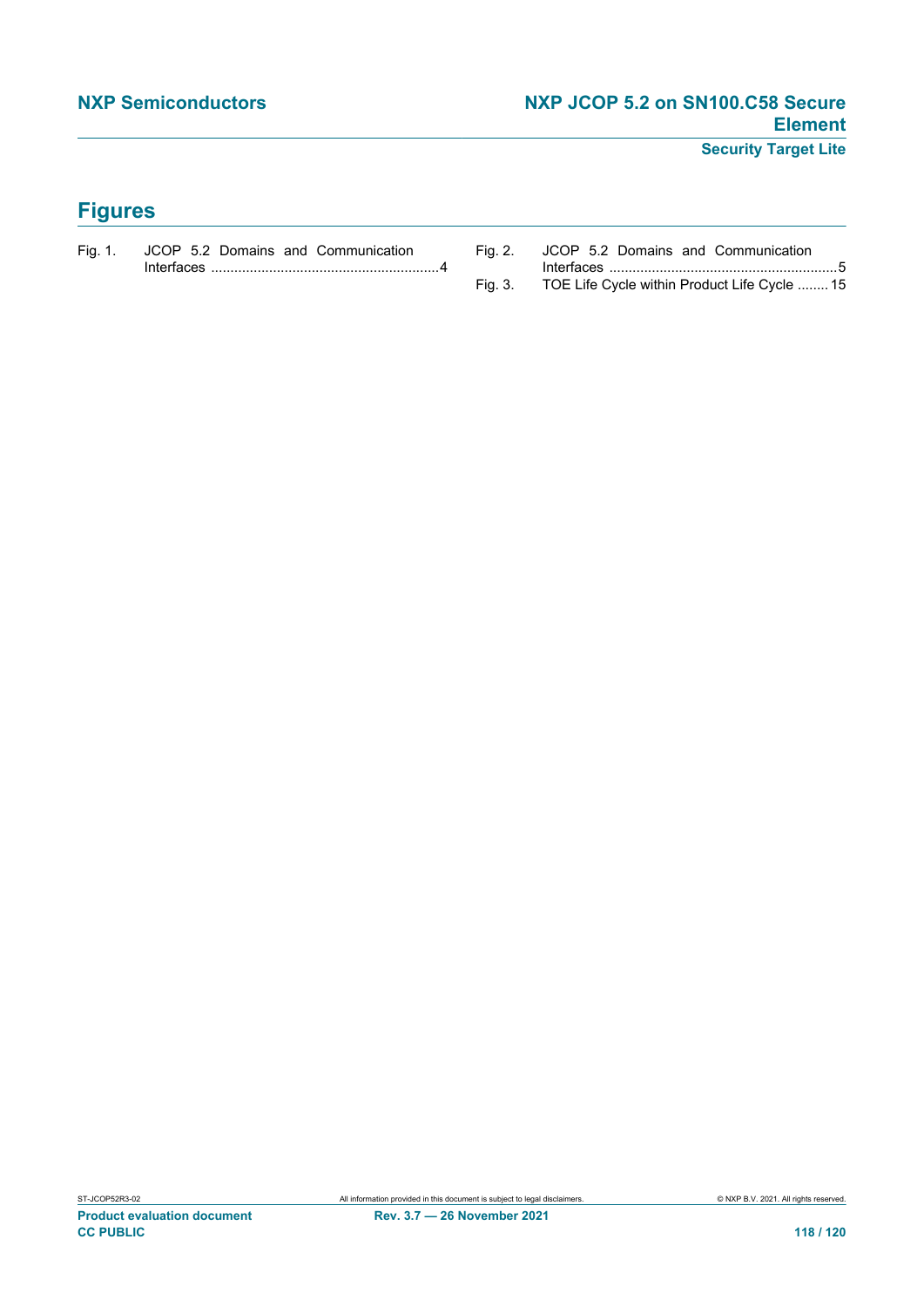# **Contents**

| 1              | ST Introduction (ASE_INT) 3             |  |  |
|----------------|-----------------------------------------|--|--|
| 1.1            | ST Reference and TOE Reference  3       |  |  |
| 1.2            |                                         |  |  |
| 1.2.1          |                                         |  |  |
| 1.2.1.1        |                                         |  |  |
|                |                                         |  |  |
| 1.2.1.2        |                                         |  |  |
| 1.2.1.3        |                                         |  |  |
| 1.2.1.4        |                                         |  |  |
| 1.2.2          | TOE usage and major features  8         |  |  |
| 1.2.2.1        |                                         |  |  |
| 1.2.2.2        |                                         |  |  |
| 1.2.2.3        |                                         |  |  |
|                |                                         |  |  |
| 1.2.2.4        |                                         |  |  |
| 1.2.3          |                                         |  |  |
| 1.2.4          | Non-TOE Hardware/Software/Firmware  11  |  |  |
| 1.3            |                                         |  |  |
| 1.3.1          |                                         |  |  |
| 1.3.2          | TOE components details  11              |  |  |
| 1.3.2.1        | Micro Controller component details  12  |  |  |
| 1.3.2.2        |                                         |  |  |
|                |                                         |  |  |
| 1.3.2.3        | eUICC component details  14             |  |  |
| 1.3.2.4        |                                         |  |  |
| 1.3.3          |                                         |  |  |
| 1.3.3.1        |                                         |  |  |
| 1.3.3.2        |                                         |  |  |
| 1.3.3.3        |                                         |  |  |
| 1.3.4          |                                         |  |  |
|                |                                         |  |  |
| 1.3.4.1        |                                         |  |  |
| 1.3.4.2        |                                         |  |  |
| 1.3.4.3        |                                         |  |  |
| 1.4            |                                         |  |  |
| 1.4.1          |                                         |  |  |
| 1.4.2          |                                         |  |  |
| 1.4.3          |                                         |  |  |
| 2              |                                         |  |  |
| 2.1            |                                         |  |  |
| 2.2            |                                         |  |  |
|                |                                         |  |  |
| 2.3            |                                         |  |  |
| 2.4            | Conformance Claim Rationale 24          |  |  |
| 2.4.1          |                                         |  |  |
| 2.4.2          |                                         |  |  |
| 2.4.2.1        |                                         |  |  |
| 2.4.2.2        |                                         |  |  |
| 2.4.2.3        |                                         |  |  |
| 2.4.3          | Security Objectives Statement 27        |  |  |
| 2.4.3.1        |                                         |  |  |
|                |                                         |  |  |
| 2.4.3.2        |                                         |  |  |
| 2.4.3.3        |                                         |  |  |
| 2.4.4          | Functional Requirements<br>Security     |  |  |
|                |                                         |  |  |
| 2.4.4.1        |                                         |  |  |
| 2.4.4.2        |                                         |  |  |
| 2.4.4.3        |                                         |  |  |
|                |                                         |  |  |
| 3              |                                         |  |  |
| 3.1            |                                         |  |  |
| 3.2            |                                         |  |  |
| ST-JCOP52R3-02 | All information provided in this docume |  |  |

| 3.3     |                                                   |  |
|---------|---------------------------------------------------|--|
| 3.4     |                                                   |  |
| 3.5     |                                                   |  |
| 4       | Security Problem Definition (ASE_SPD)  34         |  |
| 4.1     |                                                   |  |
| 4.1.1   |                                                   |  |
| 4.1.1.1 |                                                   |  |
| 4.1.1.2 |                                                   |  |
| 4.1.1.3 |                                                   |  |
| 4.1.1.4 |                                                   |  |
| 4.1.1.5 |                                                   |  |
| 4.1.1.6 |                                                   |  |
| 4.1.2   | JCOP related Organisational Security              |  |
|         |                                                   |  |
|         |                                                   |  |
| 4.1.3   | JCOP related Assumptions 36                       |  |
| 4.2     |                                                   |  |
| 4.3     |                                                   |  |
| 5       |                                                   |  |
| 5.1     | Security Objectives for the TOE  38               |  |
| 5.1.1   |                                                   |  |
| 5.1.1.1 |                                                   |  |
| 5.1.1.2 |                                                   |  |
| 5.1.1.3 |                                                   |  |
| 5.1.1.4 |                                                   |  |
| 5.1.1.5 |                                                   |  |
| 5.1.1.6 |                                                   |  |
| 5.1.2   |                                                   |  |
| 5.1.3   |                                                   |  |
| 5.2     | Security Objectives for the Environment 41        |  |
| 5.2.1   |                                                   |  |
| 5.2.2   |                                                   |  |
| 5.2.3   |                                                   |  |
| 5.3     | Security Objectives Rationales  42                |  |
|         |                                                   |  |
| 5.3.1   |                                                   |  |
| 5.3.1.1 |                                                   |  |
| 5.3.1.2 |                                                   |  |
| 5.3.1.3 | Organizational Security Policies  46              |  |
| 5.3.2   |                                                   |  |
| 5.3.3   |                                                   |  |
| 6       | Extended Components Definition 48                 |  |
| 6.1     | JCOP.                                             |  |
| 6.2     |                                                   |  |
| 6.3     |                                                   |  |
| 7       | Security Requirements (ASE_REQ) 49                |  |
| 7.1     | Security Functional Requirements  49              |  |
| 7.1.1   |                                                   |  |
| 7.1.1.1 | SFRs content items definitions  49                |  |
| 7.1.1.2 | Functional<br>Security<br>COREG_LC                |  |
|         |                                                   |  |
| 7.1.1.3 | <b>INSTG Security Functional Requirements  56</b> |  |
| 7.1.1.4 | ADELG Security Functional Requirements  57        |  |
| 7.1.1.5 | RMIG Security Functional Requirements 57          |  |
|         |                                                   |  |
| 7.1.1.6 | <b>ODELG Security Functional Requirements 57</b>  |  |
| 7.1.1.7 | CarG Security Functional Requirements  57         |  |
| 7.1.1.8 | EMG Security Functional Requirements  68          |  |
| 7.1.1.9 | Further Security Functional Requirements 68       |  |